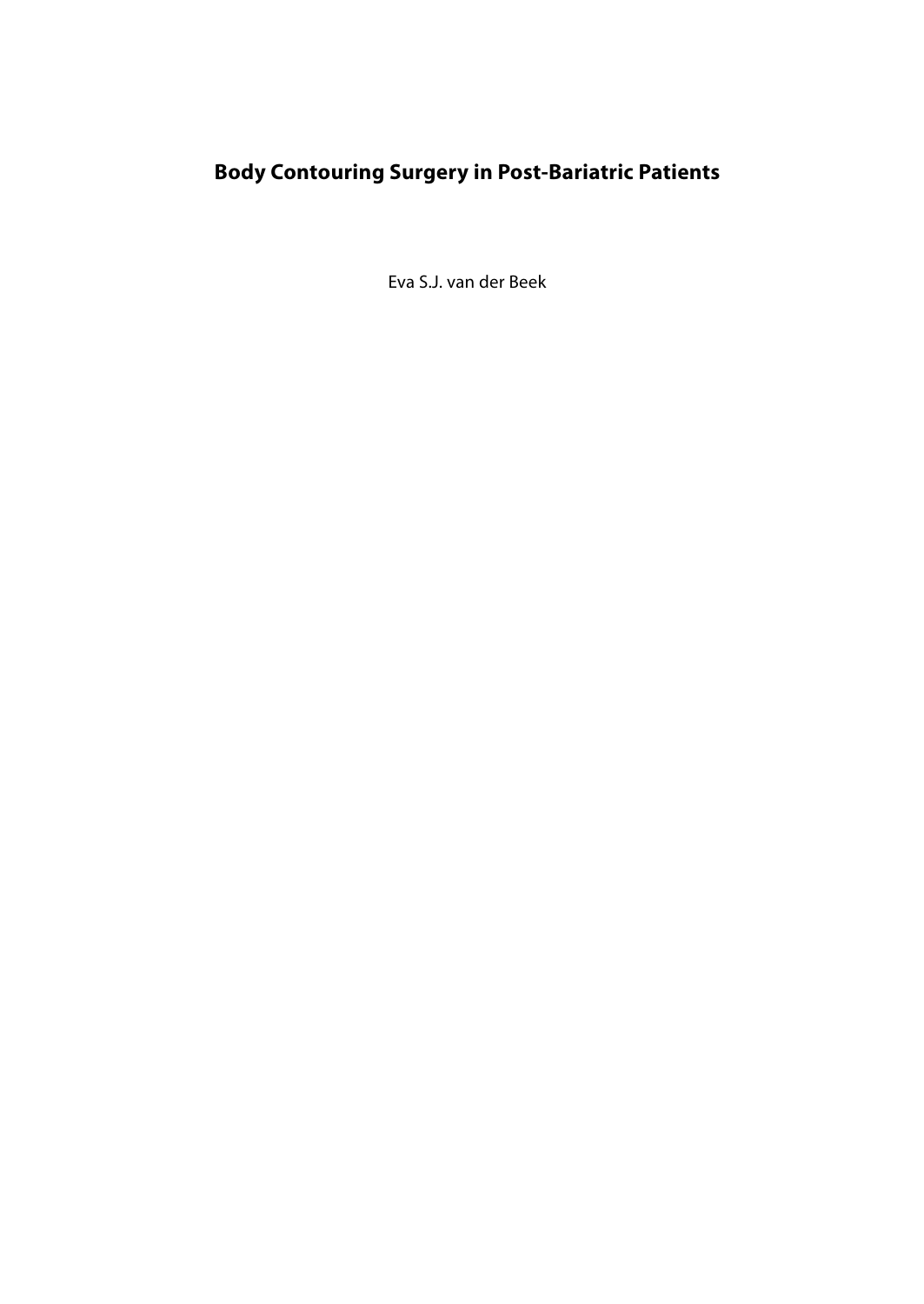The printing of this thesis was financially supported by:

Allergan B.V., BlooMEDical, Emdaplast, Nederlandse Vereniging voor Plastische Chirurgie, Junior Vereniging Plastische Chirurgie, Kortjakje, AllweCare, Dalton Medical B.V., Carepoint Nederland B.V., Chipsoft, Van Wijngaarden Medical, FitForMe

Cover, layout and printing: Optima Grafische Communicatie, Rotterdam, The Netherlands

ISBN: 978-94-6169-629-8

Copyright © E.S.J. van der Beek 2015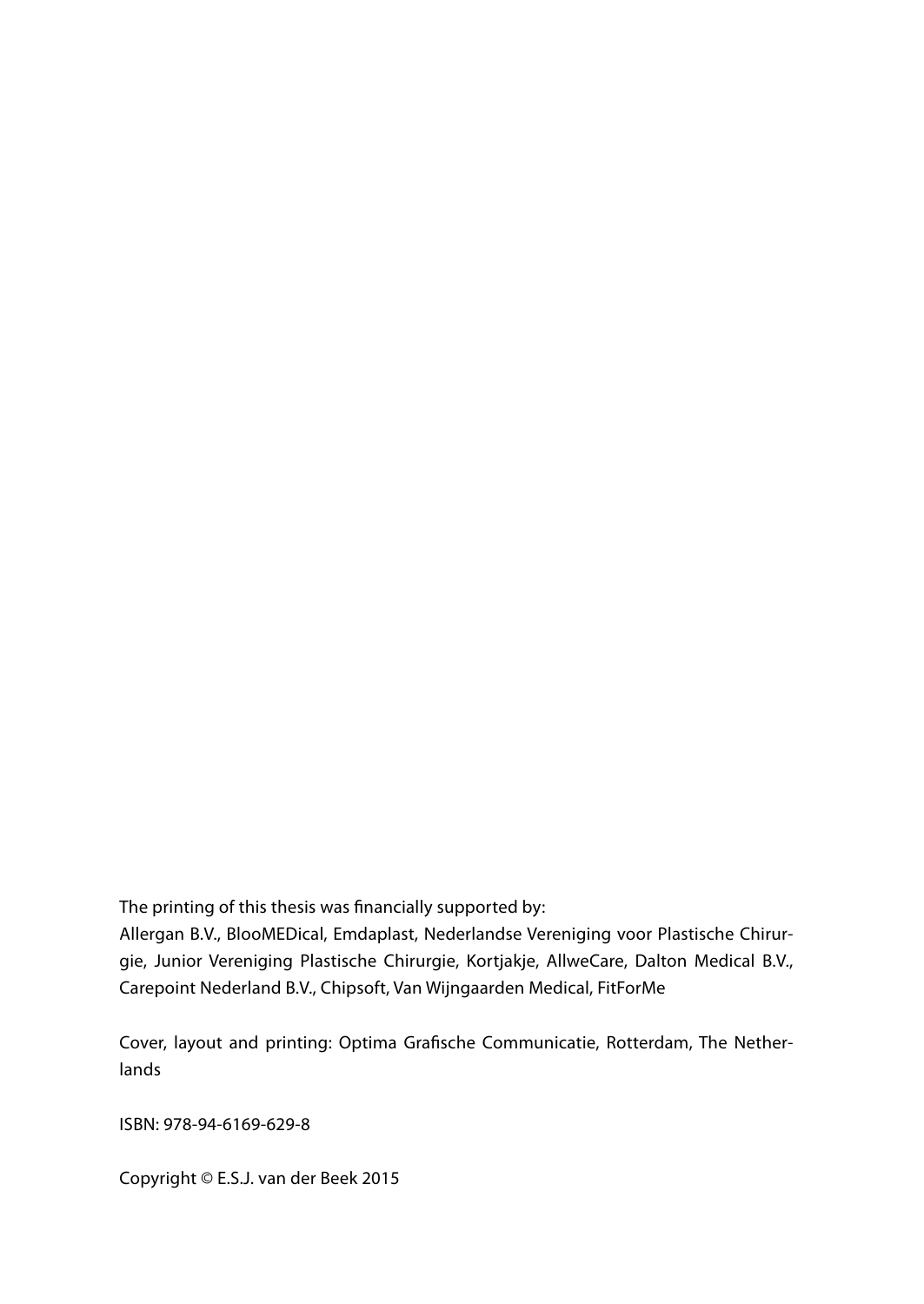### **Body Contouring Surgery in Post-Bariatric Patients**

Contour Herstellende Chirurgie in Post-Bariatrische Patiënten

(met een samenvatting in het Nederlands)

#### **Proefschrift**

ter verkrijging van de graad van doctor aan de Universiteit Utrecht op gezag van de rector magnificus, prof.dr. G.J. van der Zwaan, ingevolge het besluit van het college voor promoties in het openbaar te verdedigen op vrijdag 6 maart 2015 des middags te 12.45 uur

door

#### **Eva Sanneke Jurriana van der Beek**

geboren op 22 februari 1982 te Eindhoven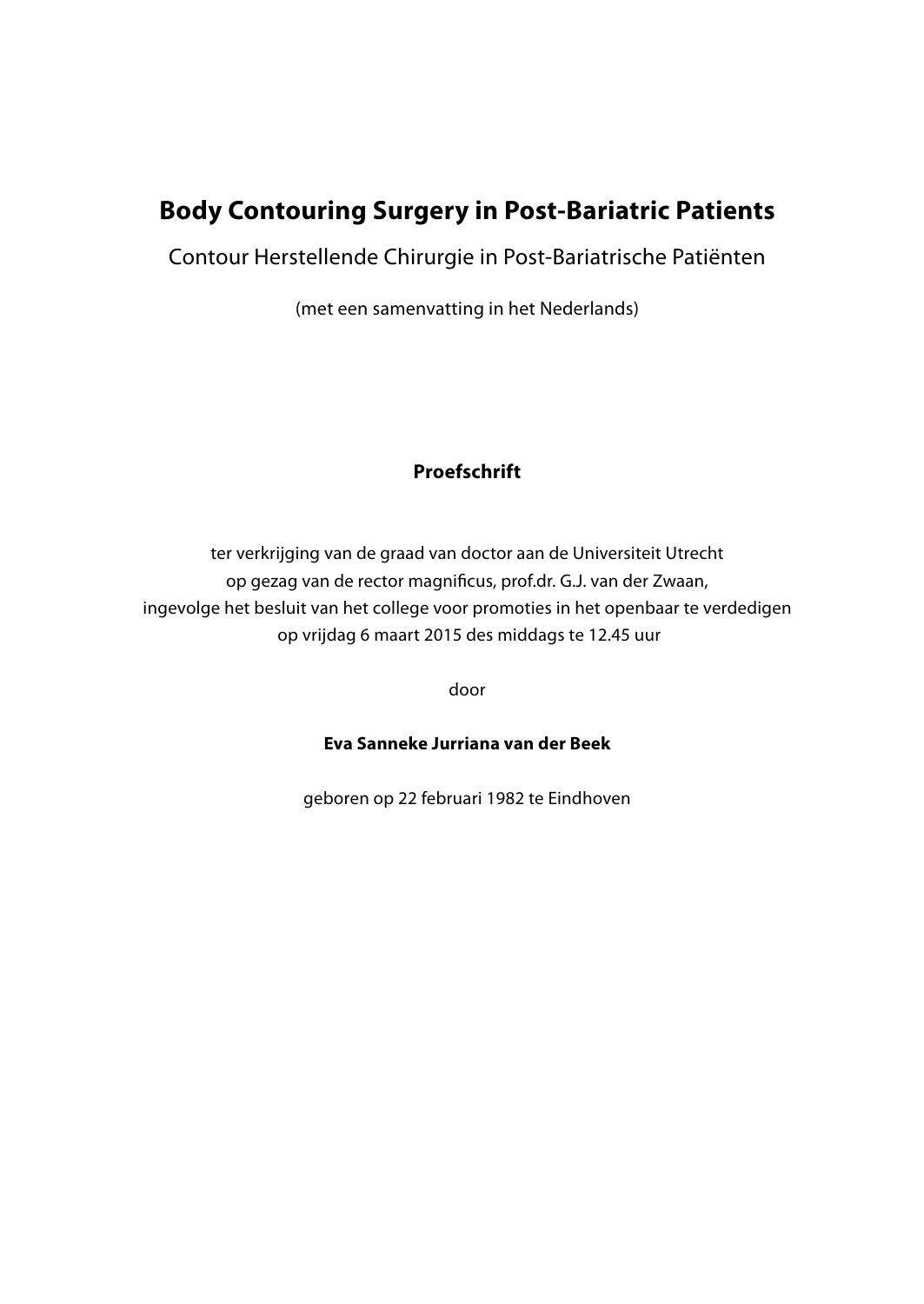Promotor Prof. dr. M. Kon Copromotoren Dr. B. van Ramshorst Dr. A.B. Mink van der Molen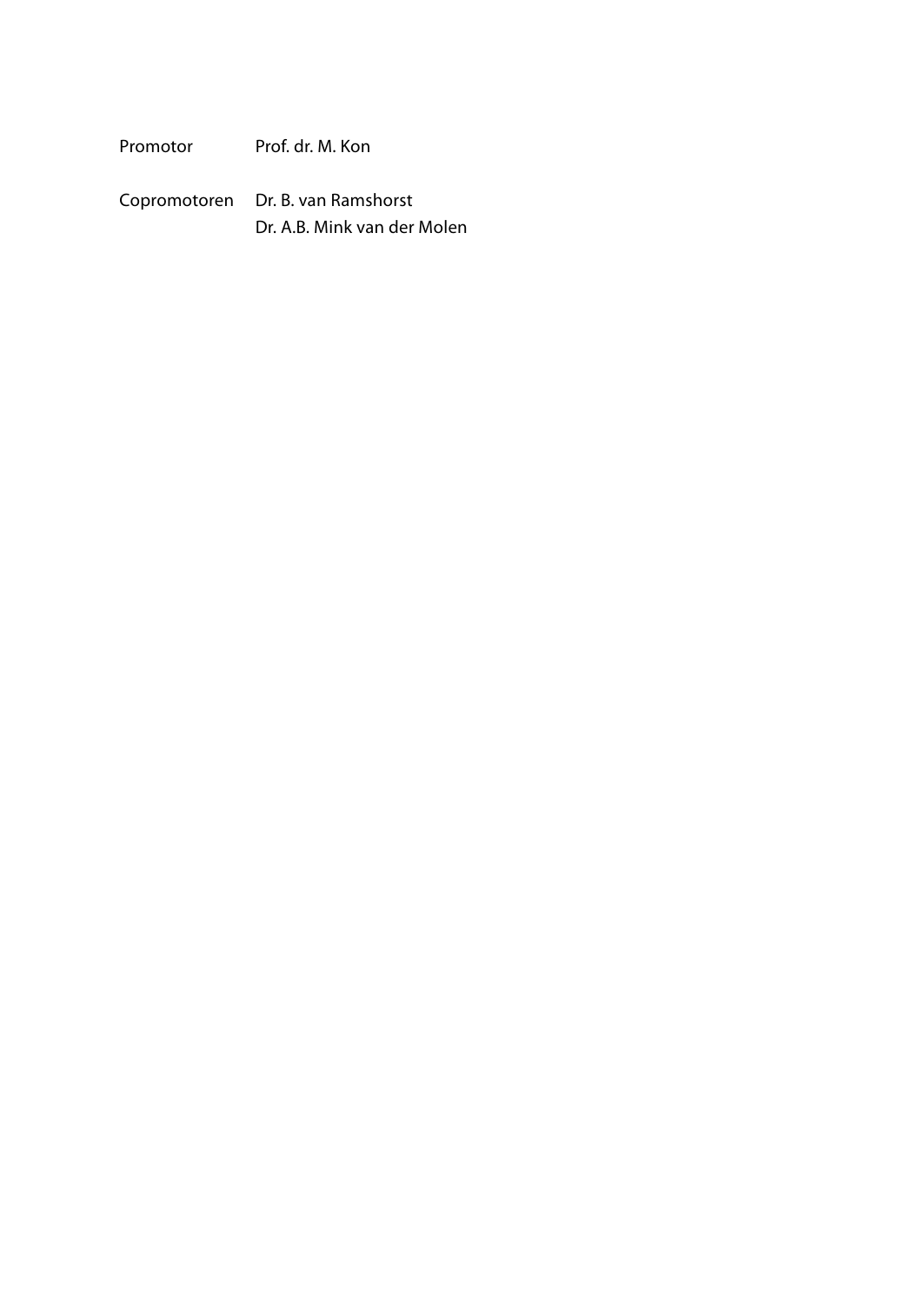**voor mijn ouders voor Frederik**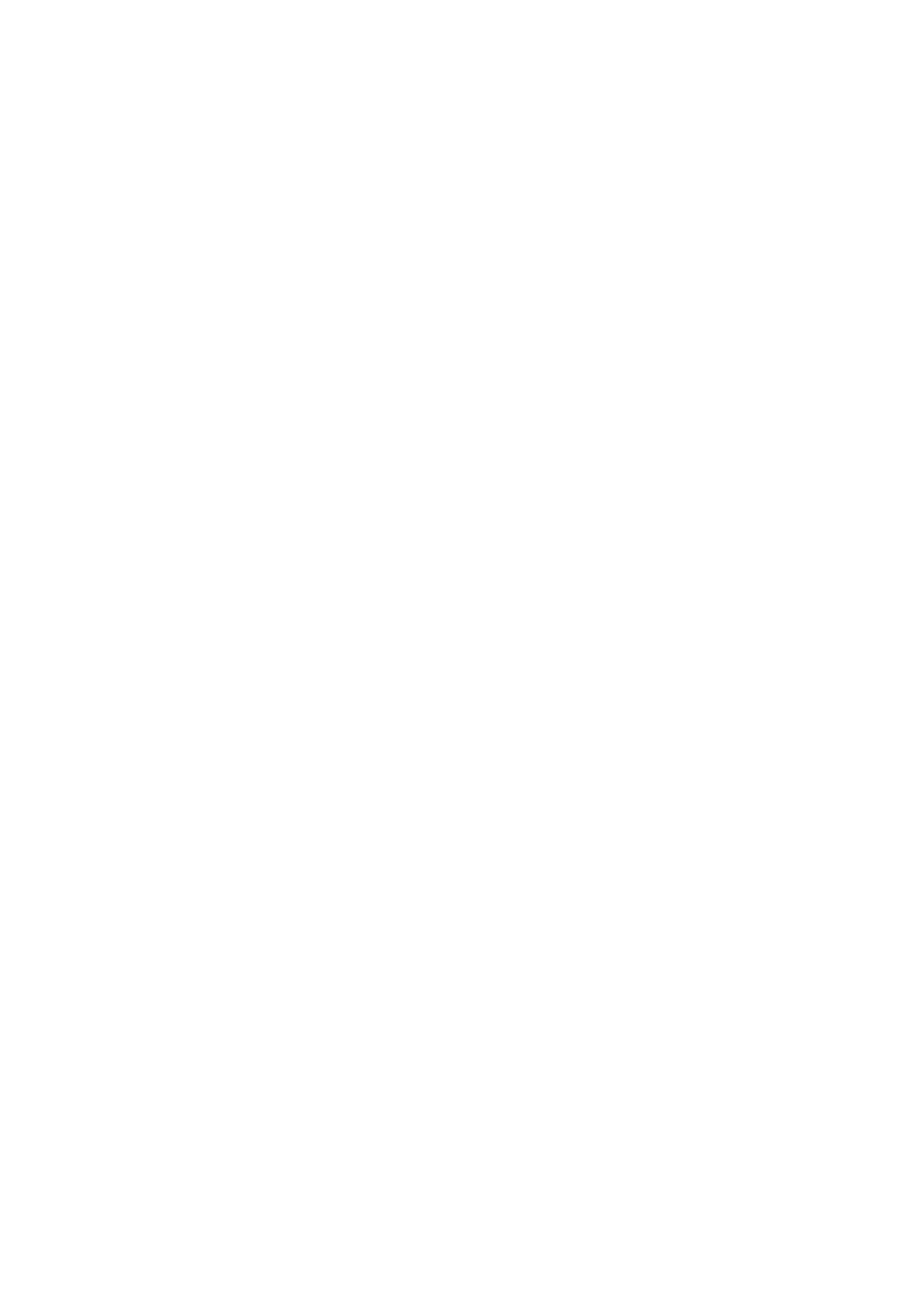#### **Contents**

| Chapter 1 | General introduction and outline of this thesis                                                                                                                                                     |     |  |  |
|-----------|-----------------------------------------------------------------------------------------------------------------------------------------------------------------------------------------------------|-----|--|--|
| Part I    | <b>Patient Selection</b>                                                                                                                                                                            |     |  |  |
| Chapter 2 | Nutritional Deficiencies in Gastric Bypass Patients: Incidence,<br>Time of Occurrence and Implications for Post-Operative<br>Surveillance<br>Accepted in Obes Surg 2014                             | 25  |  |  |
| Chapter 3 | Classification of Contour Deformities after Massive Weight<br>Loss; The Applicability of The Pittsburgh Rating Scale in The<br><b>Netherlands</b><br>JPRAS 2013; 66: 1039-1044                      | 39  |  |  |
| Chapter 4 | The Screening of Motives, Barriers and Expectations regarding<br>Body Contouring Surgery in Post-Bariatric Patients. Optimization<br>of Treatment Decision and Preoperative Counseling<br>Submitted | 51  |  |  |
| Part II   | <b>Quality of life</b>                                                                                                                                                                              |     |  |  |
| Chapter 5 | The Impact of Reconstructive Procedures following Bariatric<br>Surgery on Patient Well-being and Quality of Life<br>Obes Surg 2010; 20: 36-41                                                       | 73  |  |  |
| Chapter 6 | Quality of Life Long-Term after Body Contouring Surgery<br>following Bariatric Surgery: Sustained Improvement after 7 years<br>Plast Reconstr Surg 2012; 130: 1133-1139                             | 87  |  |  |
| Part III  | <b>Complications</b>                                                                                                                                                                                |     |  |  |
| Chapter 7 | Complications after Body Contouring Surgery in Post-Bariatric<br>Patients: The Importance of a Stable Weight Close to Normal<br>Obes Facts 2011; 4: 61-66                                           | 103 |  |  |
| Chapter 8 | Complications After Body Contouring Surgery in Post-Gastric<br>Bypass Patients: The Role of Nutritional Deficiencies<br>Based on a Dutch paper published in Ned Tijdsch Plast Chir 111-116,<br>2014 | 117 |  |  |
|           |                                                                                                                                                                                                     |     |  |  |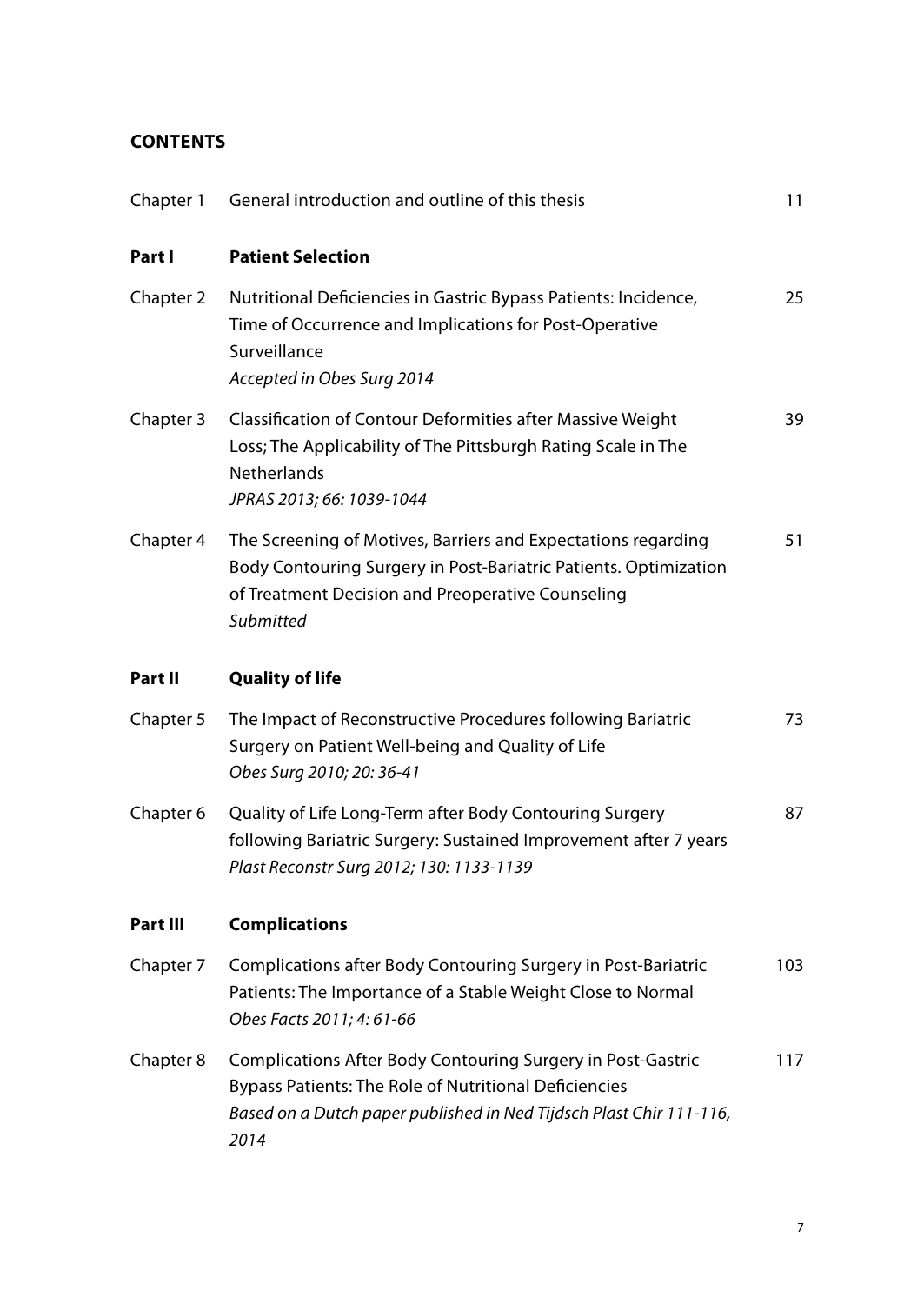#### **Part IV Discussion, Future Perspectives and Summary**

| Chapter 9          | <b>General Discussion and Future Perspectives</b> | 131 |
|--------------------|---------------------------------------------------|-----|
| Chapter 10 Summary |                                                   | 141 |
|                    | Nederlandse samenvatting                          | 148 |
|                    | List of publications                              | 153 |
|                    | Acknowledgements                                  | 155 |
|                    | Curriculum Vitae                                  | 161 |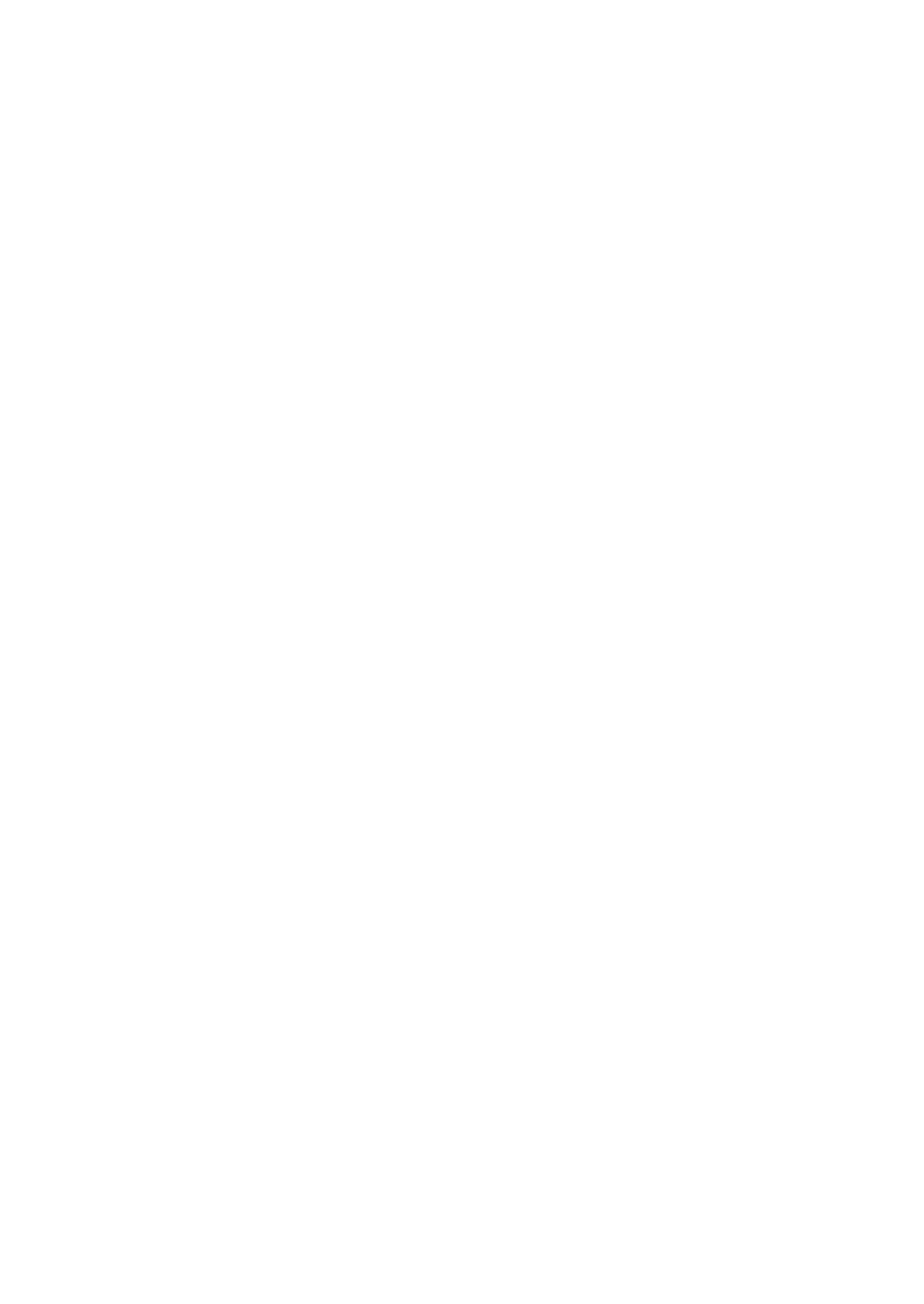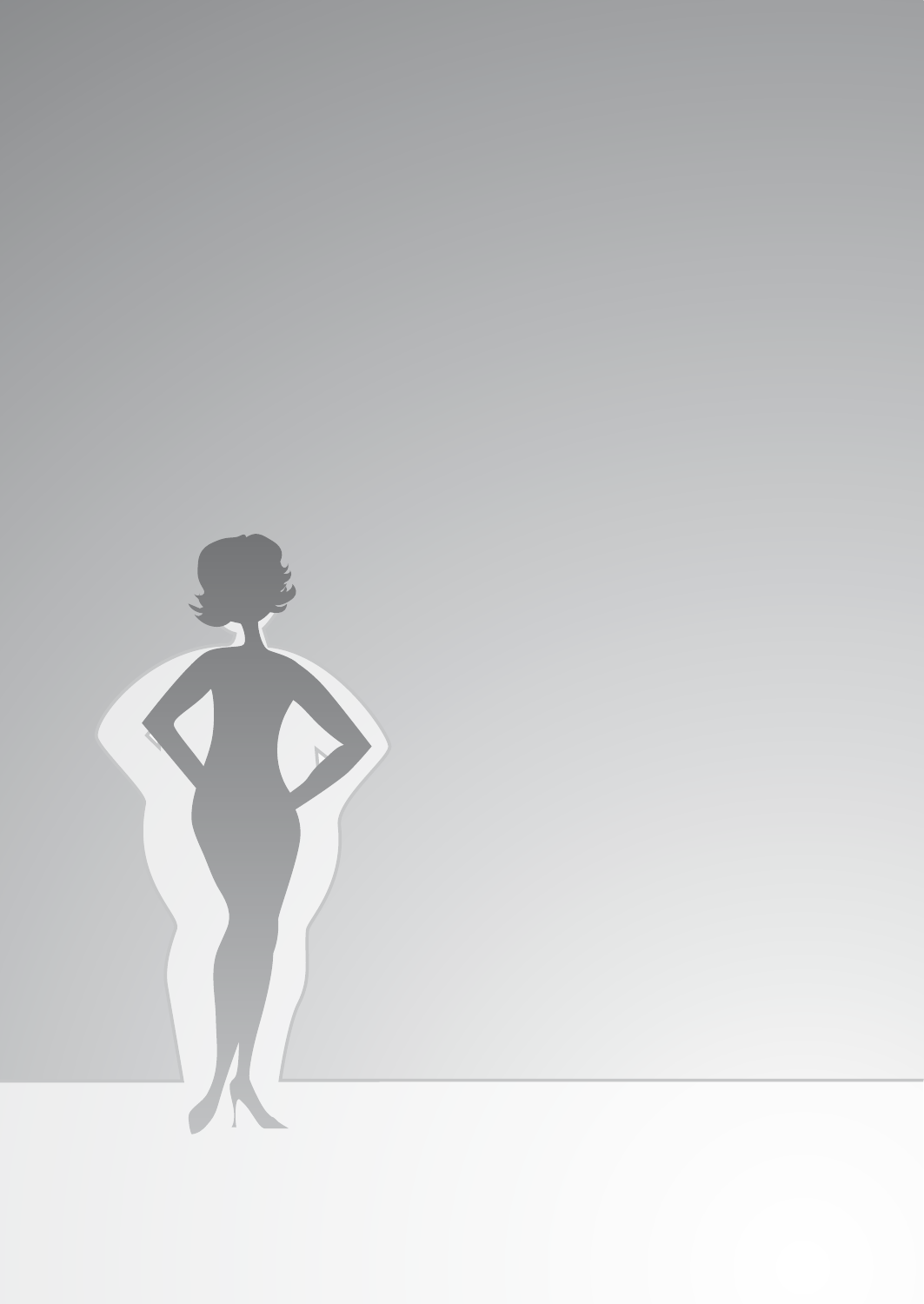## **Chapter 1**

**General introduction and outline of this thesis**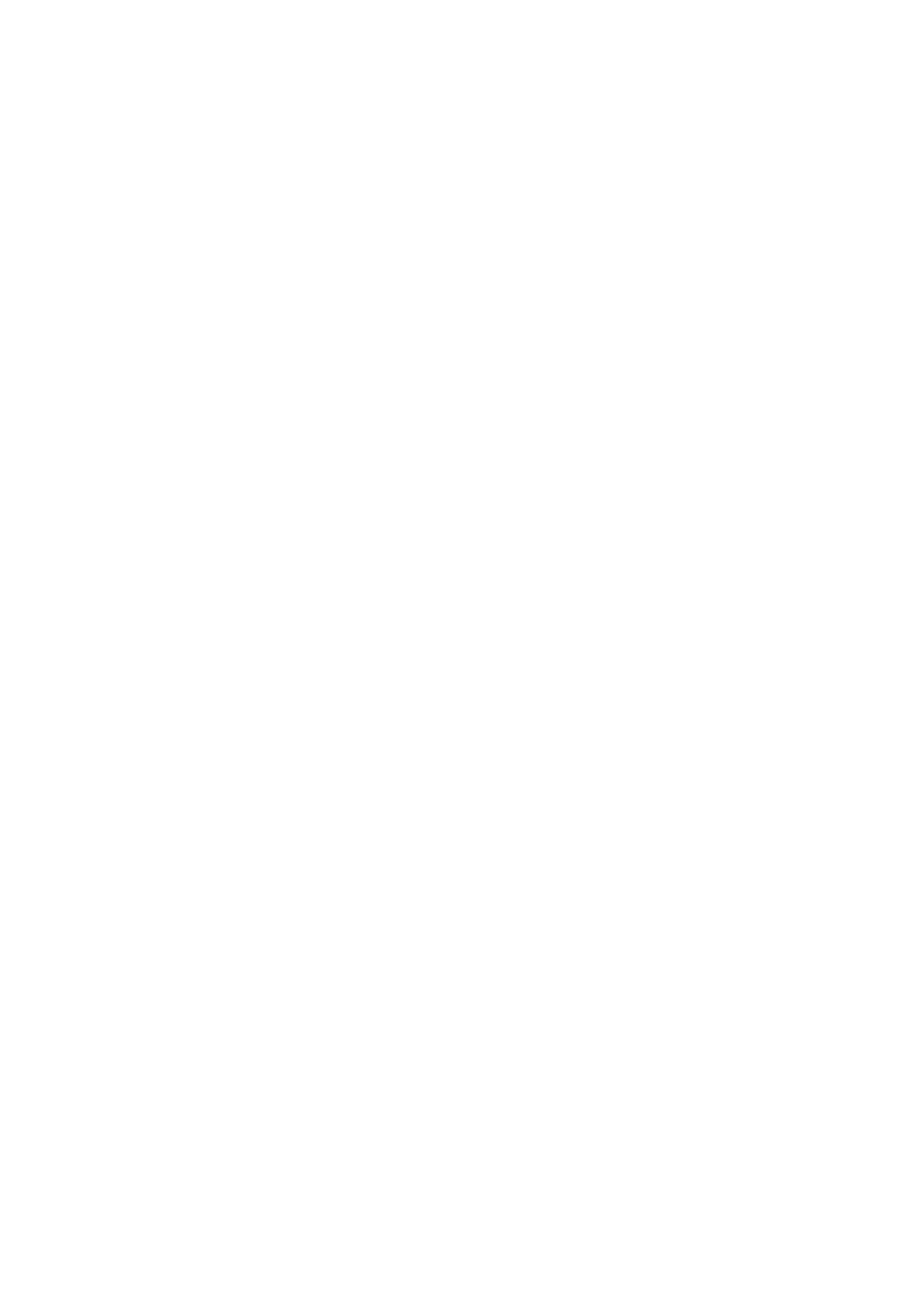#### **Obesity and bariatric surgery**

Morbid obesity is a life-threatening condition with severe co-morbidity and associated with a reduced quality of life. Obesity has been acknowledged as a chronic disease by the World Health Organization and it is reaching pandemic proportions across the world.<sup>1-2</sup> In 2008, almost 50% of the Dutch population (>20years) was overweight and 16% was obese.<sup>3</sup> The estimated prevalence of morbid obesity is 1.0-1.5%. Obesity is classified by means of the body mass index (BMI: weight/(height $^2$ )). A BMI of 20-25kg/m $^2$  is defined as normal weight, a BMI of 25-30 kg/m $^2$  as overweight, a BMI of 30-40 kg/m $^2$  as obesity and a BMI of >40 kg/m<sup>2</sup> is defined as morbid obesity. The main obesity related co-morbidities are diabetes mellitus, cardiovascular disease, hypertension, dyslipidemia, obstructive sleep apnea syndrome and gastro-esophageal reflux.

Bariatric surgery is the most effective and durable treatment for long-term and sustained weight loss.<sup>4</sup> Weight loss is accompanied by resolution of obesity linked co-morbidities and an improvement in quality of life.<sup>4-5</sup> Indications for bariatric surgery are a BMI>40 kg/m $^2$  or a BMI>35 kg/m $^2$  with significant co-morbidities (diabetes mellitus, hypertension, obstructive sleep apnea syndrome).<sup>6</sup> A variety of surgical weight loss methods are developed and they can be categorized into three groups: restrictive (e.g. laparoscopic adjustable banding [LAGB] and gastric sleeve), malabsorptive (e.g. jejunal ileal bypass) and combination procedures (e.g. Roux-en-Y gastric bypass [RYGB], duodenal switch). Presently, in the Netherlands sleeve gastrectomy and RYGB are the most performed bariatric surgical procedures. The mean percentage of excess weight loss (EWL%) is greater after RYGB compared to sleeve gastrectomy. The definition of successful bariatric surgery is still under debate and many different definitions are used, like an EWL% of >50% or a post-operative BMI<30. Another evaluation system is the BAROS analysis, which evaluates the three main goals of bariatric surgery: weight loss, improvement of medical conditions and quality of life.<sup>7</sup>

#### **Body contouring surgery**

The excess of loose hanging skin, also described as a deflated body, often hampers the long-term health benefits after bariatric surgery. The severity of the remaining contour deformities varies per individual and depends on many factors such as age, gender, genetic predisposition, preoperative appearance and degree of weight loss. The excess of skin can result in hygienic problems, skin rashes, functional impairment and social and psychological problems. The goal of post-bariatric body contouring is to remove the excess skin and reshape the body to patients' actual weight. The drawbacks of improved contour include the risk of complications, remaining scars and extra health care costs.

Various techniques have been described for body contouring after massive weight loss. The appropriate type of procedure is determined by anatomical indicators, like skin quality, the location and the amount of excess skin, as well as patient characteristics like

**Chapter** 1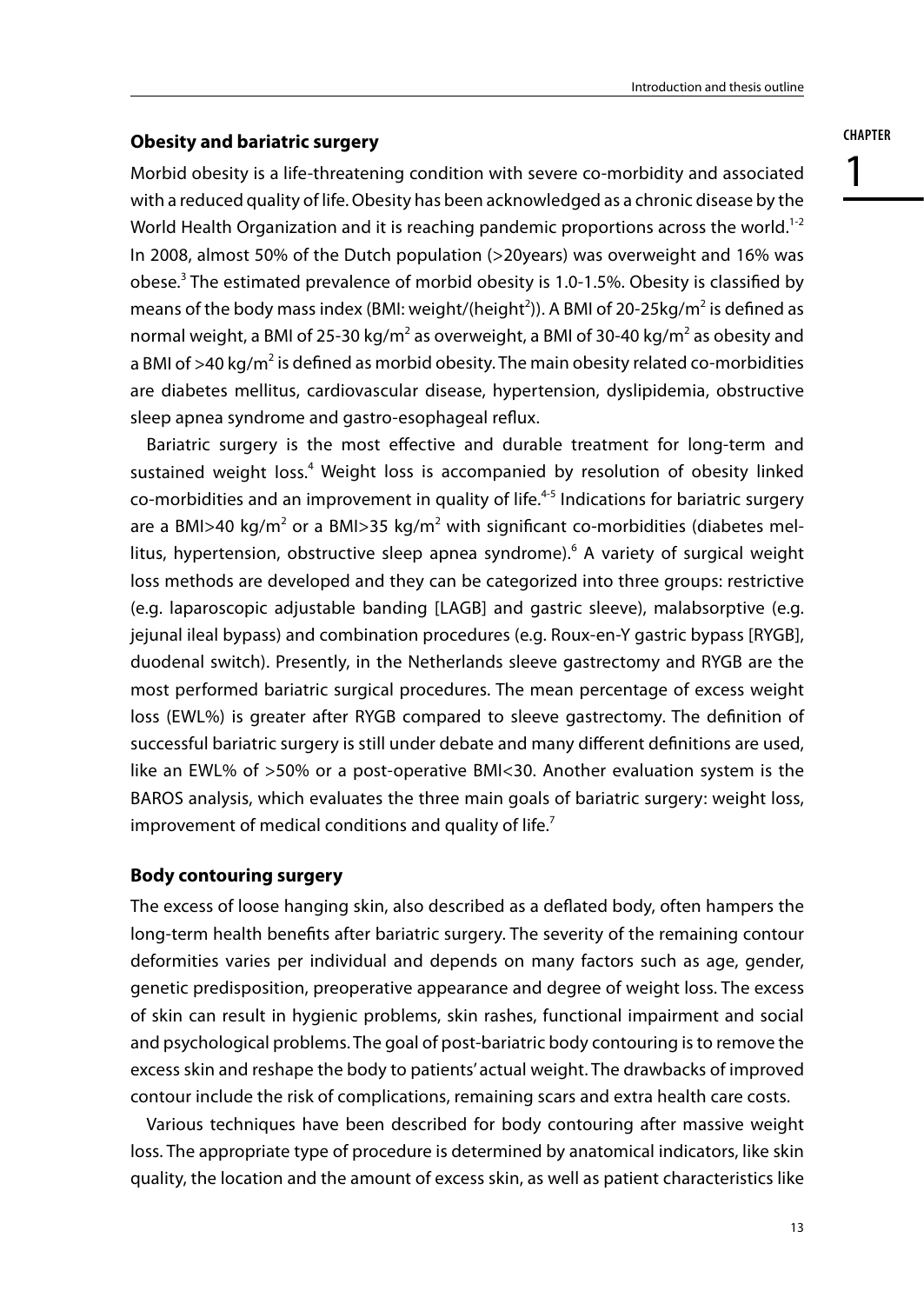co-morbidity, smoking habit and functional complaints. The preference and experience of the plastic surgeon will also influence the decision for the type of surgery. Body contouring of the abdomen is most frequently performed<sup>8</sup> and can be done – in increasing extensiveness - by panniculectomy, conventional abdominoplasty, Fleur-de-lis abdominoplasty, circumferential abdominoplasty and lower body lift. The breasts are the second most reported area of concern. Reshaping the breast can be achieved by reduction in case of hypertrophy (figure 1), mastopexy in case of ptosis with adequate volume and augmentation (autologous or implant) in case of breast ptosis without adequate volume.

The total lower and upper body can be reshaped by a lower body lift and upper body lift, respectively. The lower body lift is a combined procedure including correction of abdomen, mons pubis, lower back and buttocks (figure 2). The upper body lift comprises a mammaplasty, correction of the flank and brachioplasty. Less performed single operations are medial thigh plasty (figure 3), brachioplasty (figure 4), buttock contouring and mons pubis lift. In men with pseudo gynaecomasty, surgical correction can also be performed. Multiple simple procedures can be combined in one operation, but this may result in a higher complication rate.<sup>9</sup>

The role of liposuction in massive weight loss patients is controversial. The lax, overstretched skin seems to be less suitable for liposuction, which technique and results are based on the elasticity and retraction of the skin. The combination of liposuction and dermolipectomy has been proven however to be safe in post-bariatric patients resulting in increased patient satisfaction in some studies. $10-11$ 



FIGURE 1 Breast reduction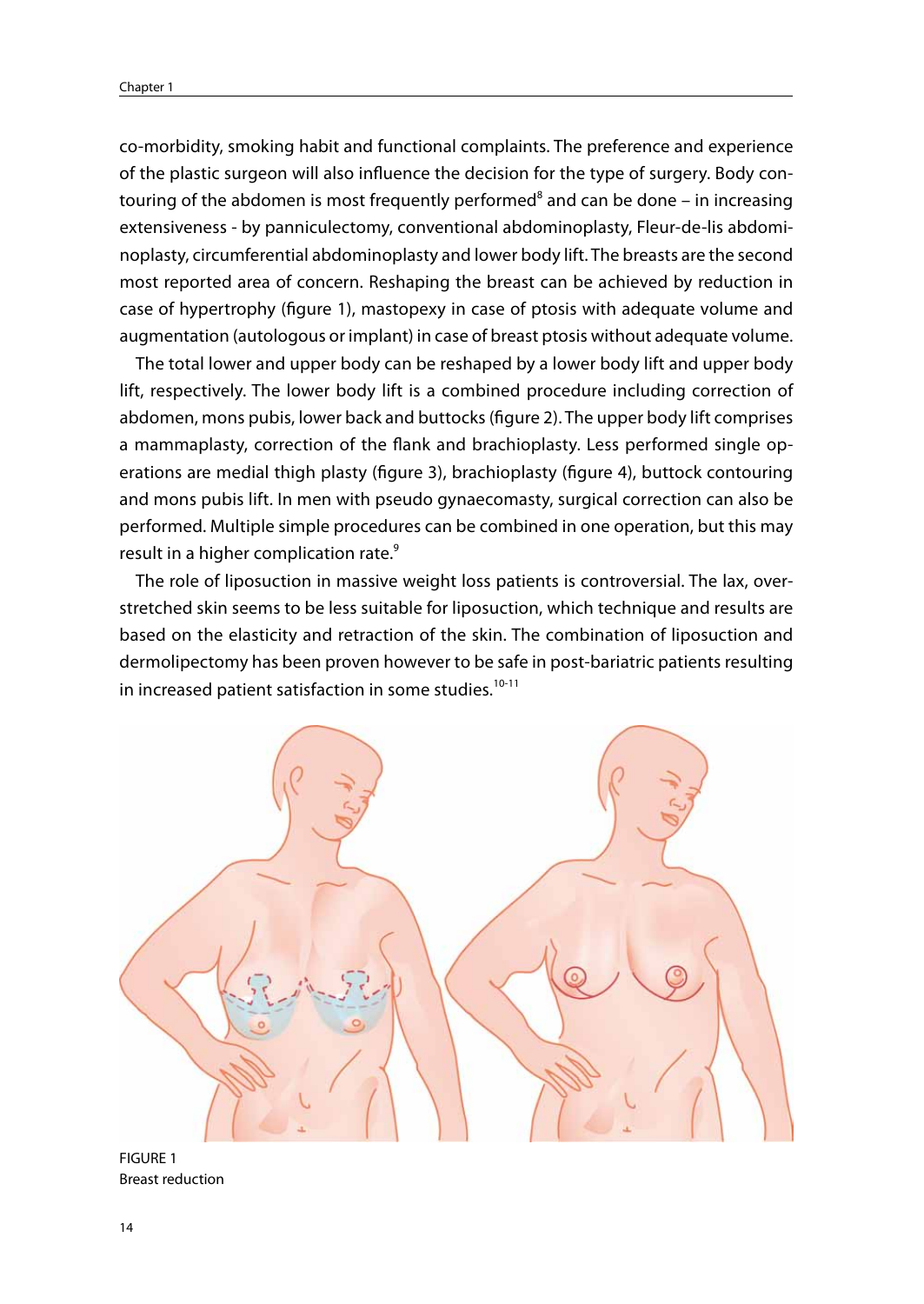

FIGURE 2 Lower body lift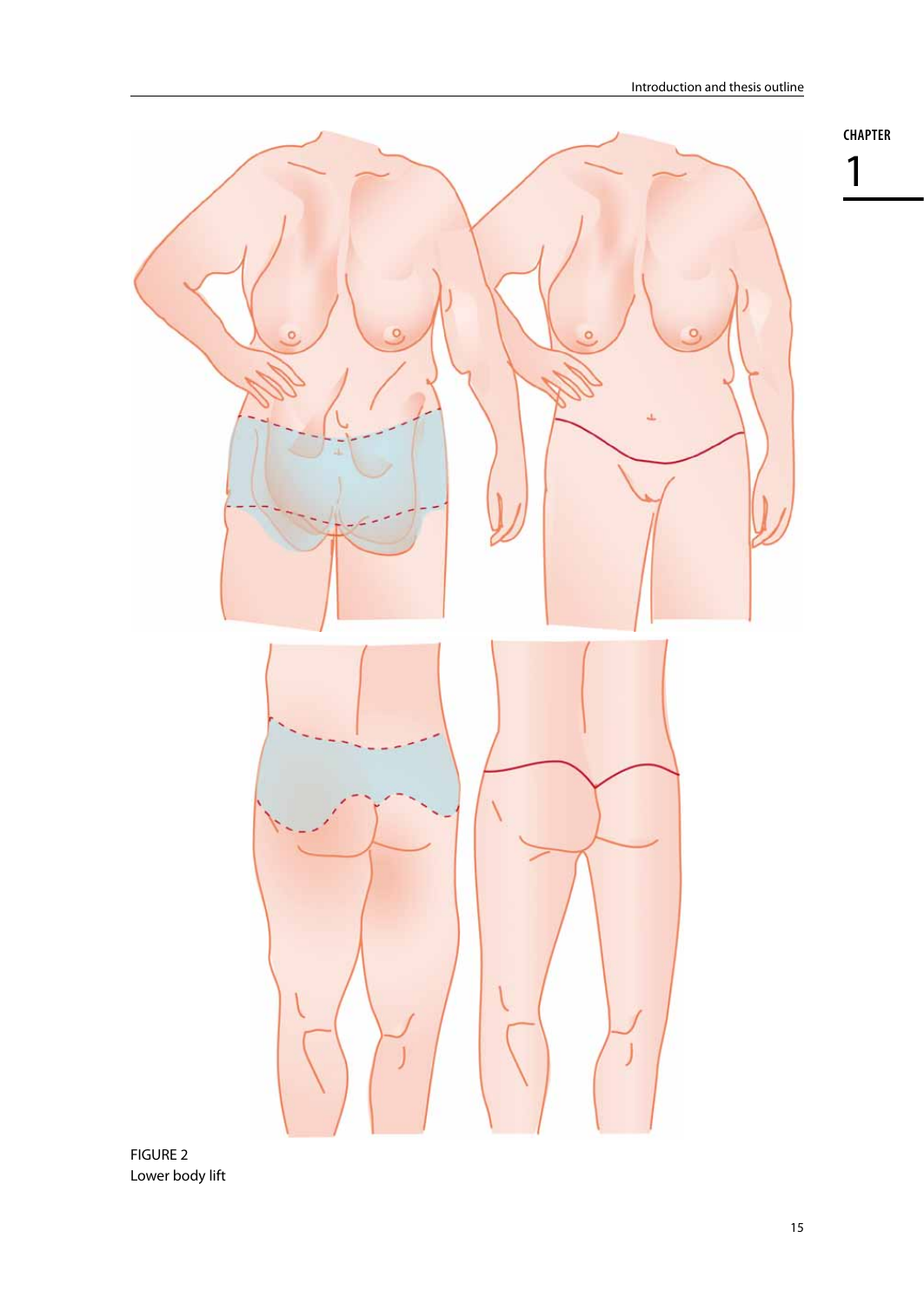

FIGURE 3 Medial thigh plasty

FIGURE 4 Brachioplasty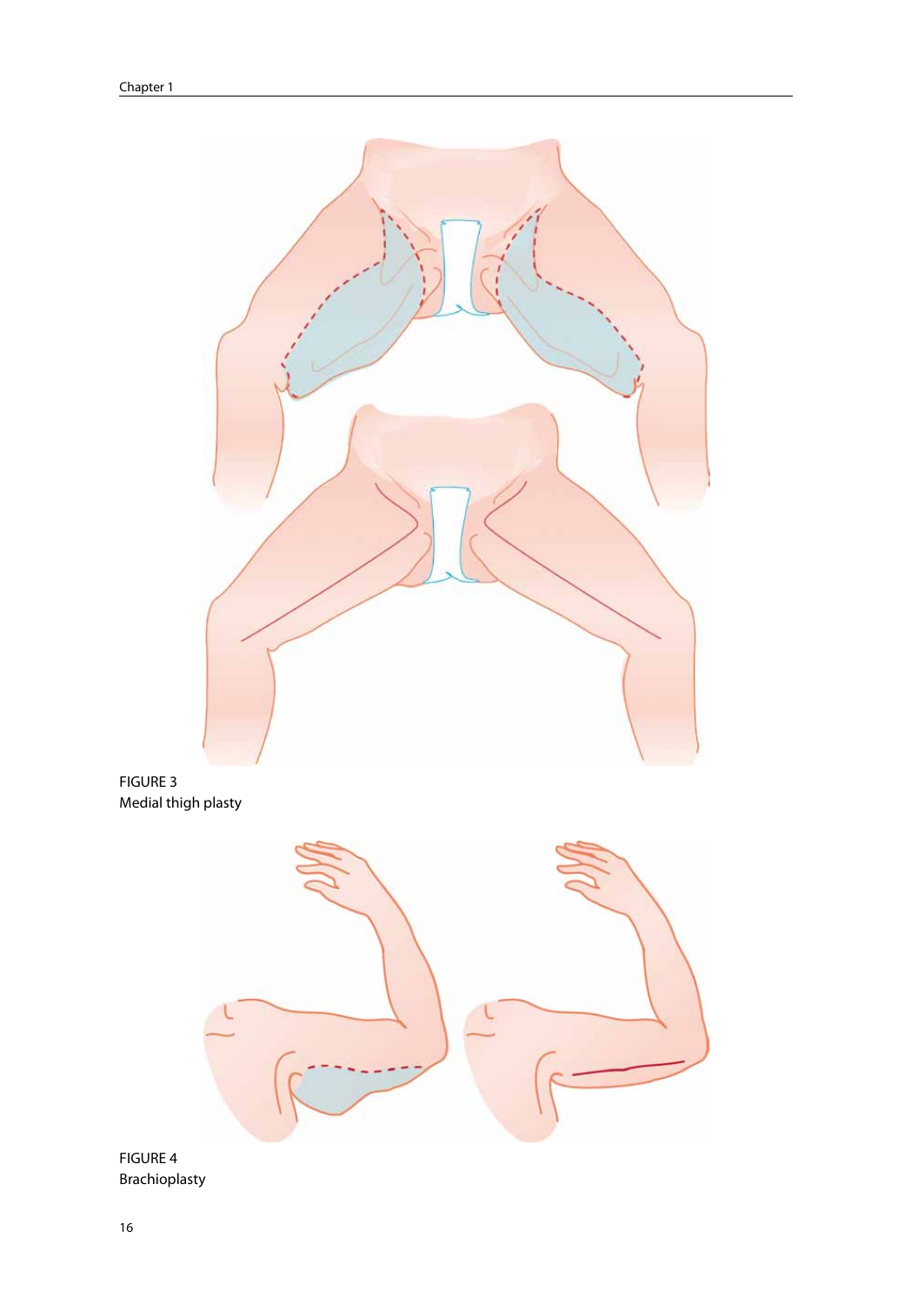#### **Risk factors for complications**

Body contouring surgery is associated with a significant rate of complications (20-  $66\%$ <sup>12-14</sup>, which may negatively affect the potential benefits. Controversy exists in the literature about risk factors for complications. Pre-body contouring BMI<sup>12-14</sup>, percentage excess weight loss<sup>15</sup>, ASA classification<sup>15</sup>, co-morbidity like diabetes mellitus and/or hypertension<sup>16</sup>, nutritional deficiencies<sup>17</sup>, smoking<sup>18</sup>, total amount of removed tissue<sup>14</sup>, operating time, multiple and combined procedures, maximum BMI and change in BMI from maximum to current BMI<sup>9</sup> are reported risk factors. Wound-related complications are frequently described after body contouring surgery and include wound dehiscence, infection, seroma and necrosis.<sup>9</sup> Other possible complications include hematoma, deep venous thrombosis and pulmonary embolism.

Nutritional deficiencies are a well-known side effect of bariatric surgery and are more explicit after combined or malabsorptive procedures compared to restrictive procedures.<sup>19</sup> These deficiencies can occur at any time after bariatric surgery.<sup>20-21</sup> A variety of macro- and micronutrient deficiencies are described and deficiencies of iron, protein, vitamin B12, vitamin C and vitamin D, ferritin and anemia are frequently seen. Many deficiencies will remain asymptomatic, but in stress situations like subsequent body contouring surgery these deficiencies can become symptomatic due to an increased demand. In recent years, the role of nutritional deficiencies in wound-related complications in massive weight loss patients is getting more attention in the literature. Poor nutritional status negatively affects wound healing in other surgical procedures and optimization of nutritional state in oncological, geriatric and burn patients is an essential part of treatment.<sup>22-23</sup> The negative impact of nutritional deficiencies in post-bariatric body contouring is expected to be similar, but studies in this specific patient population are presently lacking in the literature.

#### **Results of body contouring surgery**

Bariatric surgery without body contouring has a beneficial influence on psychological functioning and quality of life.<sup>4-24</sup> However, stabilization or even a decline of this effect is seen starting 18-24 months after surgery. This may be in part attributable to the psychological, social and physical problems due to loose, hanging skin. Improvement in quality of life is described after body contouring surgery<sup>25</sup>, but conflicting results are found in the literature and most results are limited to the first post-operative years.<sup>26-27</sup> If post-bariatric body contouring has a positive effect on patients' quality of life, it may play a beneficial role in the long-term improvement in quality of life, which is one of the outcome measures of bariatric surgery. However some patients are dissatisfied with the post-operative result.<sup>8</sup> An explanation for this dissatisfaction can be that patients' expectations about the post-operative result were not met after surgery. Patients may pursue body contouring surgery for its anticipated positive effects on psychological and social **Chapter** 1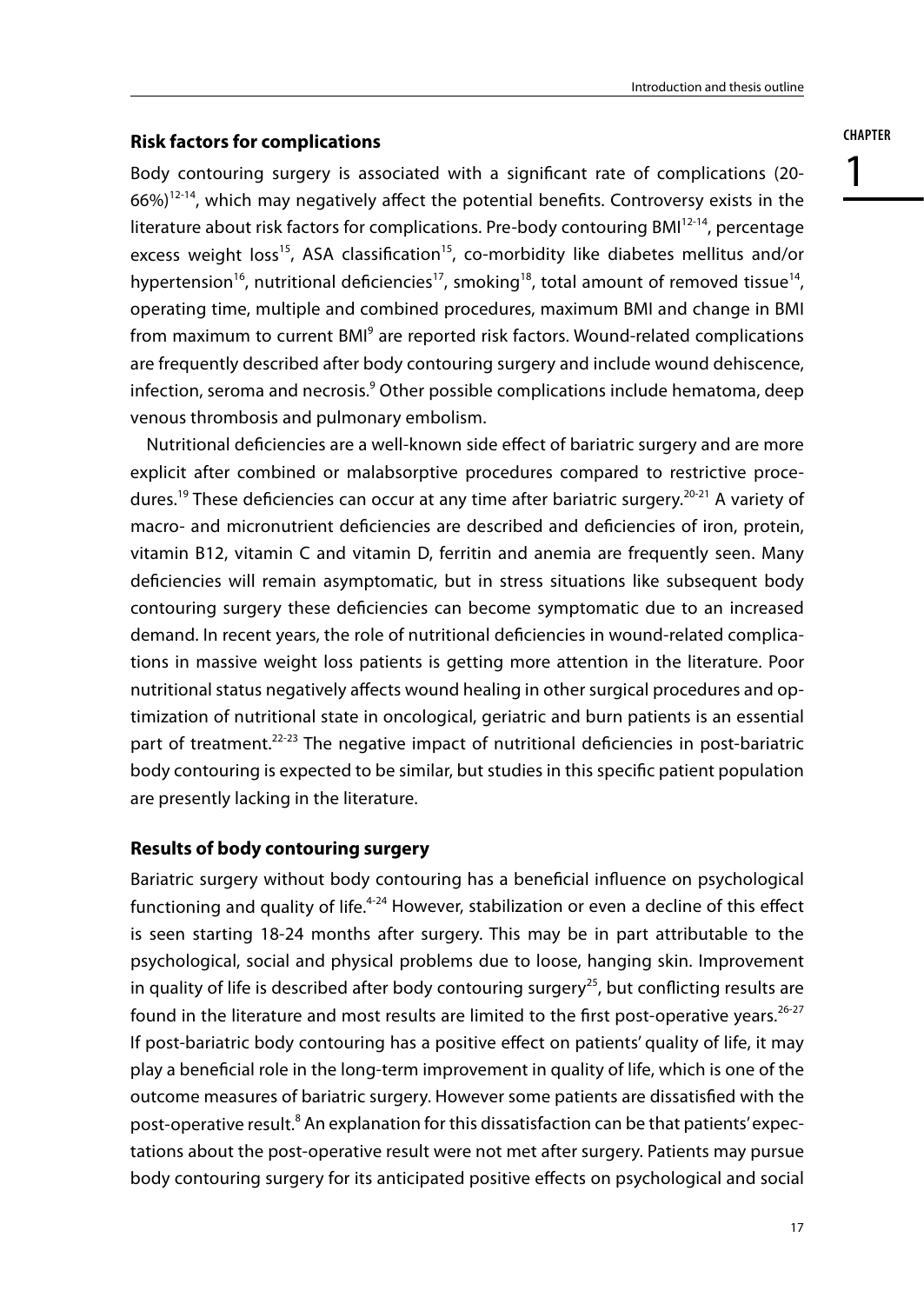aspects, for an increase of physical activity or for aesthetic improvement.<sup>28</sup> Preoperative insight in patients' motives and expectations may provide the health care professional the opportunity to match these subjective concerns about body contouring surgery to realistic expectations. This will result in better informed patients which might benefit patient satisfaction.

#### **Indication and reimbursement**

The increasing demand for post-bariatric body contouring surgery is accompanied by a debate among professionals, patients and health care insurance companies about the selection of patients for body contouring surgery, both abroad and in the Netherlands. There are two distinct aspects, i.e. the medical (indication) and the financial (reimbursement). The debate centers on the question whether body contouring surgery after massive weight loss should be seen as part of the treatment of morbid obesity or as pure aesthetic surgery. From a pure medical point of view any complaint or impairment due to excess skin after massive weight loss can be an indication for treatment including surgical correction. The problems arise with the reimbursement of post-bariatric treatment by insurance companies. In the Netherlands, reimbursement is based on BMI and the Pittsburgh Rating Scale (PRS). The PRS classifies the degree of skin surplus in different body areas and is the only validated classification system of skin deformities after massive weight loss nowadays.<sup>29</sup> However, the PRS is a purely descriptive classification and as such it has several drawbacks. The PRS does for example not include important items like the amount of weight loss, the degree of physical impairment, the degree of psychological distress of the patients nor risk factors for surgery. Therefore the PRS may not be an ideal instrument for decisions about reimbursement of post- bariatric surgery. It should be noted that Dutch health care regulation prohibits the reimbursement of any surgery – except post oncologic breast reconstruction – purely for reasons of psychological distress.

#### **Aim and outline of this thesis**

The growth of post-bariatric body contouring in the field of plastic surgery makes a national clinical guideline for patient selection and treatment mandatory. In developing such a guideline, we should get more insight in risk factors for complications, post-bariatric patient's concerns and expectations of the post-operative result and the expected result of body contouring surgery on short and long-term quality of life. The underlying purpose of this thesis is improvement of care for post-bariatric patients presenting for body contouring surgery.

The first part of this thesis focuses on patient selection. In chapter 2 we analyzed the nutritional deficiencies after gastric bypass surgery. This chapter answers the question at what time most deficiencies occur after the operation and what the value is of pre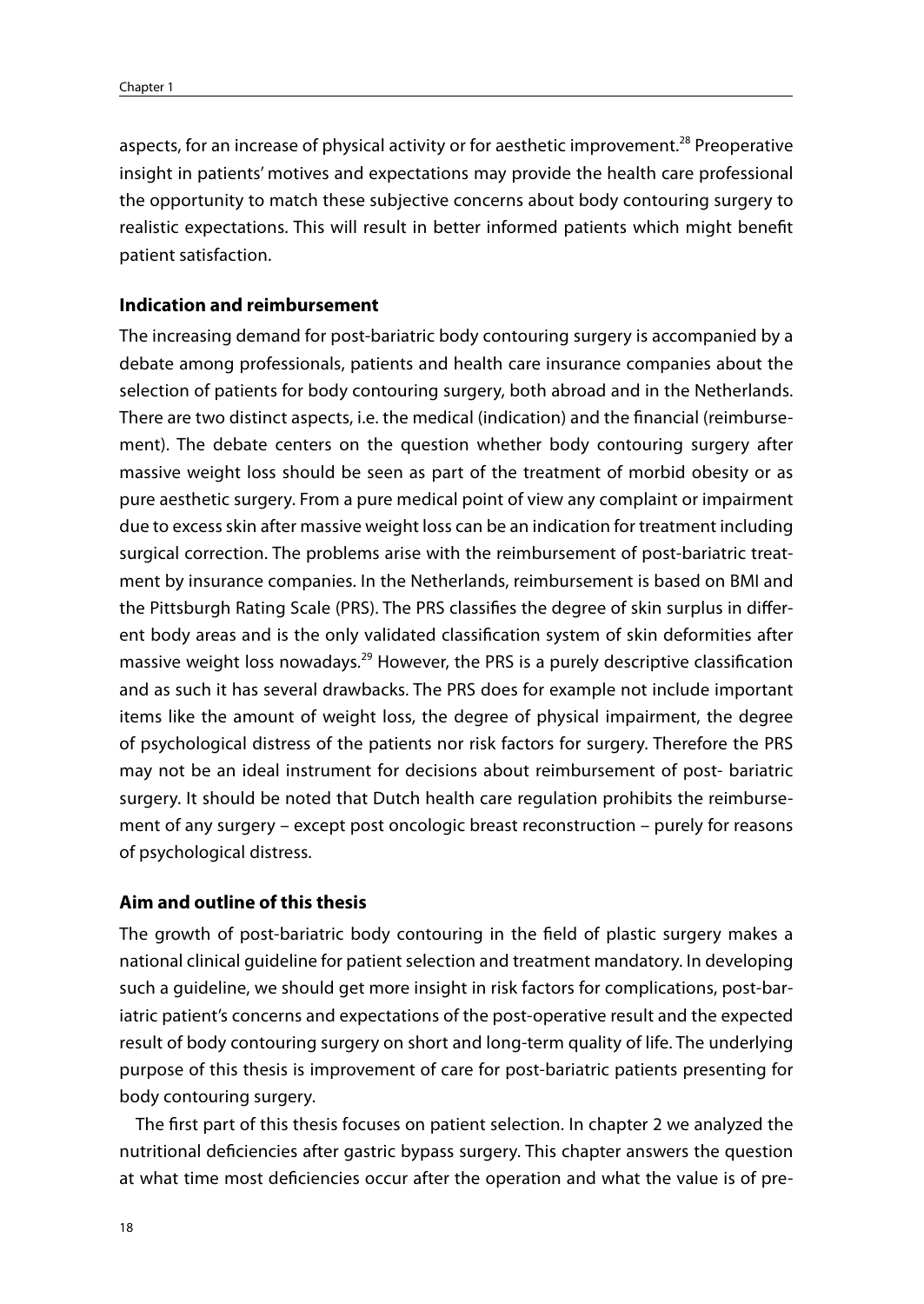operative laboratory control. Chapter 3 presents a validation study of the Pittsburgh Rating Scale (PRS). The applicability of this classification system for clinical use in the Netherlands is discussed. The motives, barriers and expectations of massive weight loss patients concerning body contouring surgery are outlined in chapter 4 and this chapter contains a preoperative checklist, which can be used in the screening of candidates for body contouring surgery. The second part addresses the question if the quality of life improves on the short (chapter 5) and long-term (chapter 6) after body contouring surgery. In the third part we focus on post-operative complications. In chapter 7 we analyzed the results of body contouring surgery in patients after laparoscopic gastric banding and in chapter 8 we studied the complications in post-gastric bypass patients. The last part of this thesis contains a general discussion in which we will provide the overall implications of this thesis and recommendations for the care of the post-bariatric patient (chapter 9). This thesis is completed with a summary of the results (chapter 10).

**Chapter** 1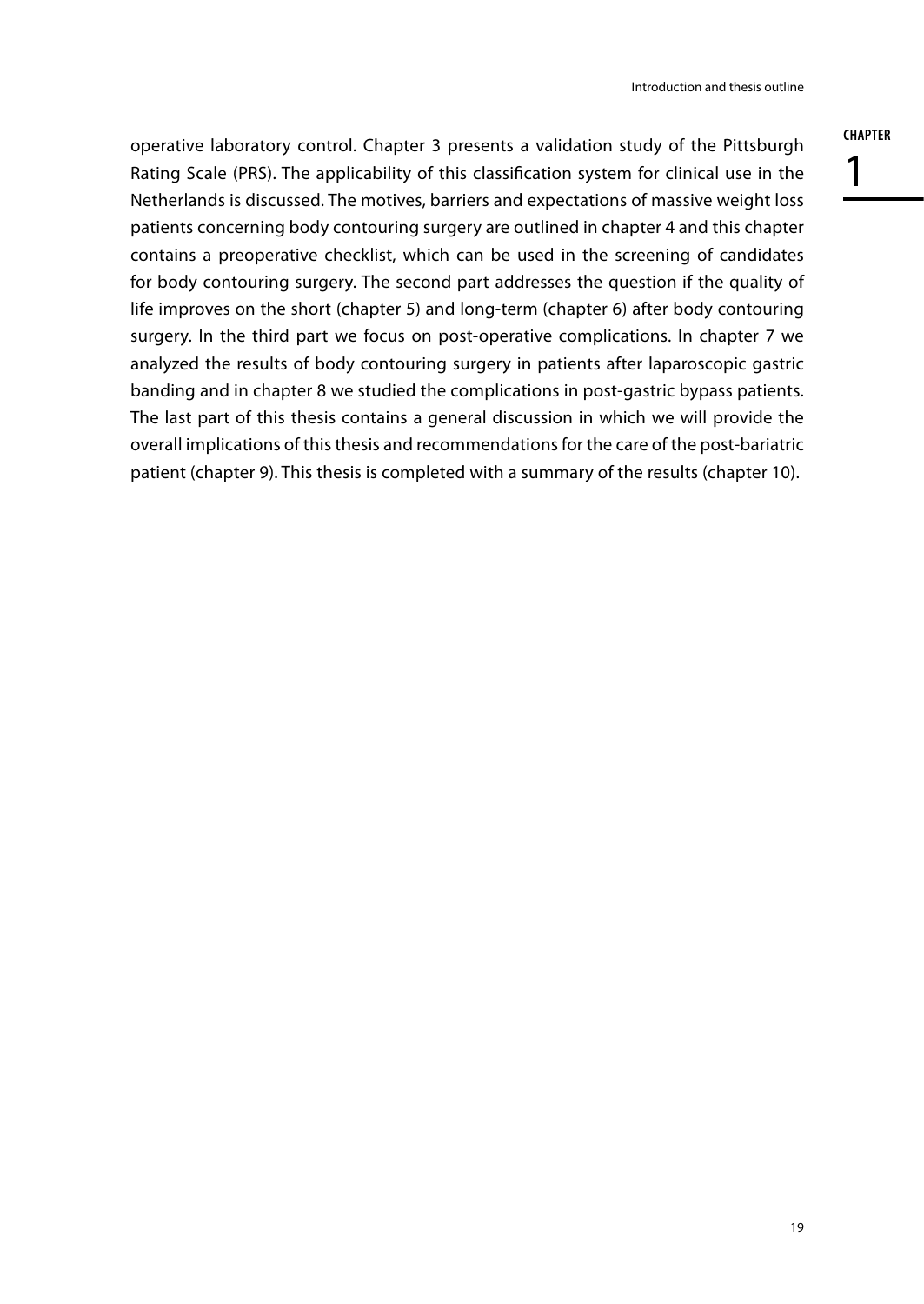#### **References**

- 1. Le Gales-Camus C. Fighting obesity, clarification from World Health Organization. BMJ 2004;3: 53-54.
- 2. International obesity task force. About Obesity http://www.iotf.org
- 3. Anonymous. WHO Global Health Observatory Data Repository. http://www.who.int/research
- 4. Buchwald H, Avidor Y, Braunwald E, et al. Bariatric surgery: a systematic review and meta-analysis. JAMA 2004;292:1724-1737.
- 5. Pories W, Swanson MS, MacDonald KG, et al. Who would have thought it? An operation proves to be most effective therapy for adult-onset diabetes mellitus. Ann Surg 1009;222:339-350.
- 6. Dutch guideline of Morbid Obesity. Dutch Society of Surgery. http://www.heelkunde.nl/uploads/ QB/G9/QBG9ieJwBoOCR9Bwqtk6og/Microsoft-Word---richtlijn-morbide-obesitas-final.pdf
- 7. Oria HE, Moorehead MK. Bariatric analysis and reporting outcome system (BAROS). Obes Surg 1998; 8:487-499.
- 8. Steffen KJ, Sarwer DB, Thompson JK, et al. Predictors of satisfaction with excess skin and desire for body contouring after bariatric surgery. Surg Obes Rel Dis 2012;8:92-97.
- 9. Coon D, Gusenoff JA, Kannan N, et al. Body mass and surgical complications in the postbariatric reconstructive patient: Analysis of 511 cases. Ann Surg 2009;249:397-401.
- 10. Bossert RP, Dreifuss S, Coon D, et al. Liposuction of the arm concurrent with brachioplasty in the massive weight loss patient. Is it safe? Plast Reconstr Surg 2013;131:357-356.
- 11. Espinosa-de-los-Monteros A, de la Torre JL, Rosenberg LZ, et al. Aesthetic Plast Surg 2006;30: 42-46.
- 12. Arthurs ZM, Cuadrado D, Sohn V, et al. Post-bariatric panniculectomy; pre-panniculectomy bodymass index impacts the complication profile. Am J Surg 2007;193:567–570.
- 13. Vastine VL, Morgan RF, Williams GS, et al. Wound complications of abdominoplasty in obese patients. Ann Plast Surg 1999;42:34–39.
- 14. Neaman KC, Hansen JE. Analysis of complications from abdominoplasty. A review of 206 cases at a university hospital. Ann Plast Surg 2007;58:292–298.
- 15. Greco JA, Castaldo ET, Nanney LB, et al. The effect of weight loss surgery and body mass index on wound complications after abdominal contouring operations. Ann Plast Surg 2008;61: 235–242.
- 16. Hensel JM, Lehman JA, Tantri MP, et al. An outcomes analysis and satisfaction survey of 199 consecutive abdominoplasties. Ann Plast Surg 2001;46:357–363.
- 17. Agha-Mohammadi S, Hurwitz D. Potential impacts of nutritional deficiency of post-bariatric patients on body-contouring surgery. Plast Reconstr Surg 2008;122:1901–1914.
- 18. Gravante G, Araco A, Sorge R, et al. Wound infections in post-bariatric patients undergoing body contouring abdominoplasty: The role of smoking. Obes Surg 2007;17:1325–1331.
- 19. Shah M, Simha V, Garg A. Review: Long-term impact of bariatric surgery on body weight, comorbidities, and nutritional status. J Clin Endocrinol Metab 2006;91:4223-4231.
- 20. Higa K, Ho T, Tercero F, et al. Laparoscopic Roux-en-Y gastric bypass: 10-year follow-up. Surg Obes Relat Dis 2011;7:516-525.
- 21. Dalcanale L, Oliveira CPMS, Faintuch J, et al. Long-term nutritional outcome after gastric bypass. Obes Surg 2010;20:181-187.
- 22. Arnold M, Barbul A. Nutrition and wound healing. Plast Reconstr Surg 2006;117:42S-58S.
- 23. Rousseau AF, Losser MR, Ichai C, et al. ESPEN endorsed recommendations: nutritional therapy in major burns. Clin Nutr 2013;32:497-502.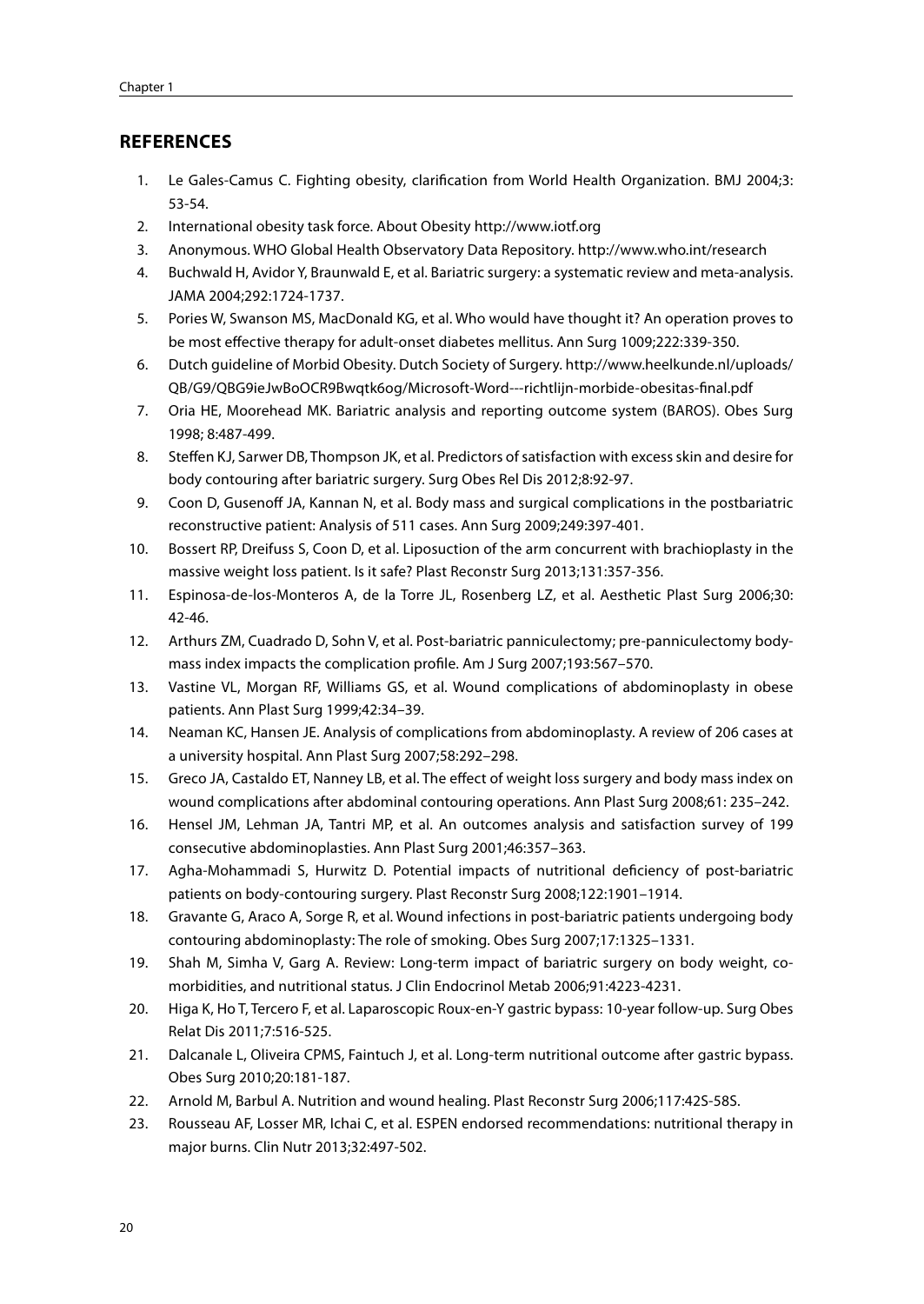- 24. Karlsson J, Taft C, Ryden A, et al. Ten-year trends in health related quality of life after surgical and conventional treatment for severe obesity: The SOS intervention study. Int J Obes (Lond) 2007;31: 1248–1261.
- 25. Kitzinger HB, Abayev S, Pitterman A, et al. After massive weight loss: Patients' expectations of body contouring surgery. Obes Surg 2012;22:544-548.
- 26. Song AY, Rubin JP, Thomas V, et al. Body image and quality of life in post massive weight loss body contouring patients. Obesity 2006;14:1626–1636.
- 27. Pecori L, Serra Cervetti GG, Marinari GM, Migliori F, Adami GF. Attitudes of morbidly obese patients to weight loss and body image following bariatric surgery and body contouring. Obes Surg 2007;17:68–73.
- 28. Klassen AF, Cano SJ, Scott A, et al. Satisfaction and quality-of-life in body contouring surgery patients: a qualitative study. Obes Surg 2012;22:1527-1534.
- 29. Song AY, Jean DJ, Hurwitz DJ, et al. A Classification of contour deformities after bariatric weight loss: The Pittsburgh Rating Scale. Plast Reconstr Surg 2005;116:1535-1544.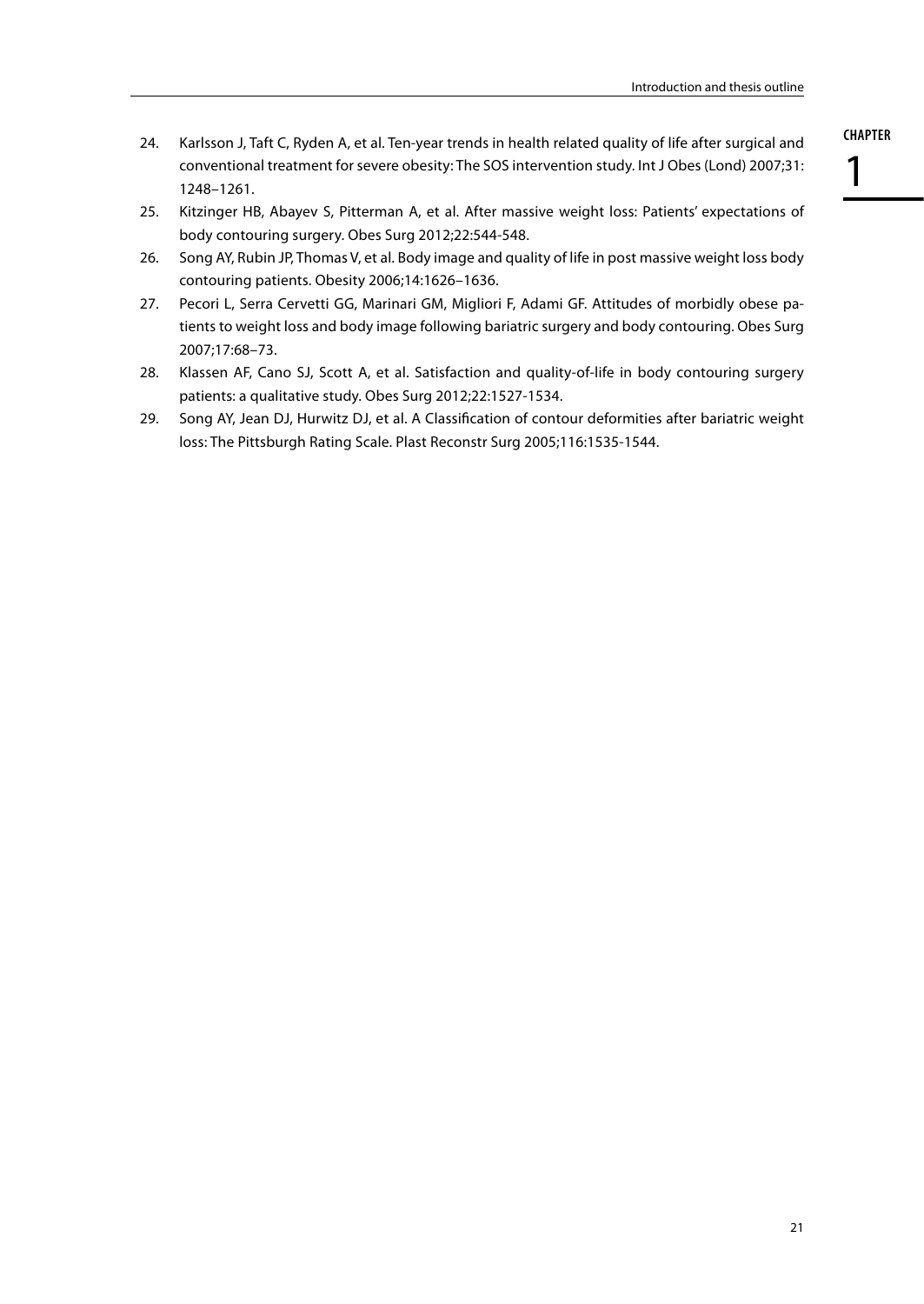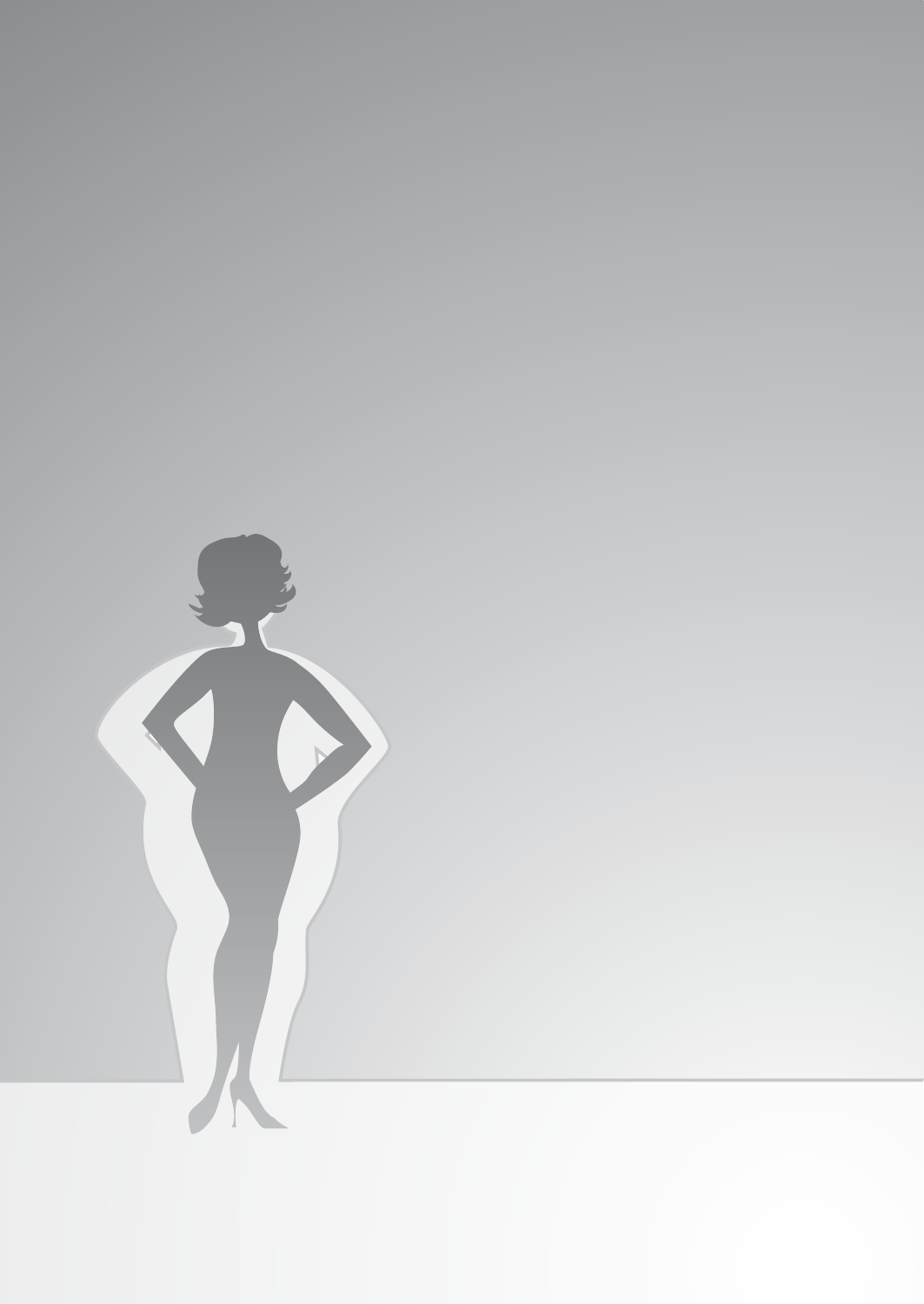# **Part I**

## **Patient selection**

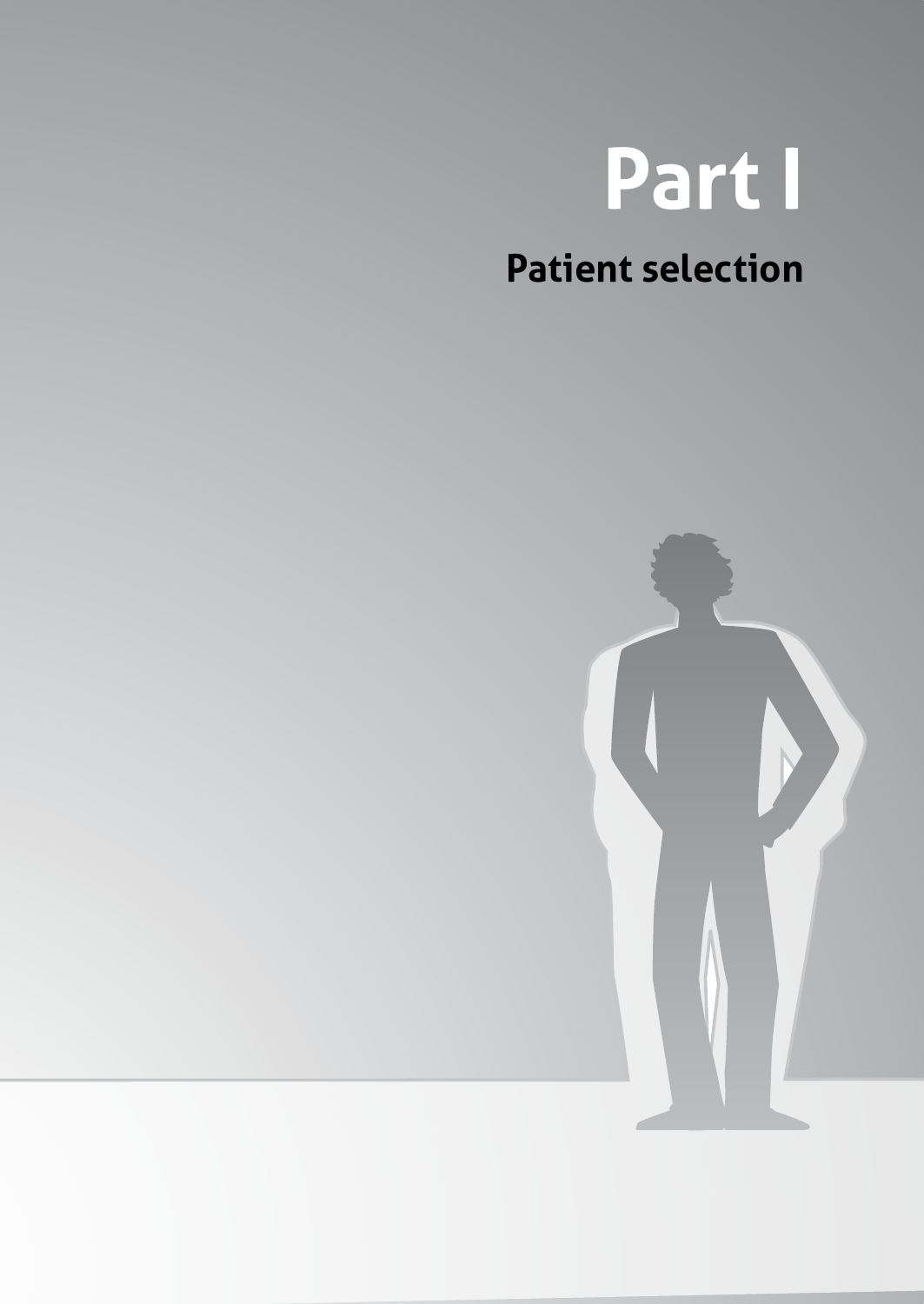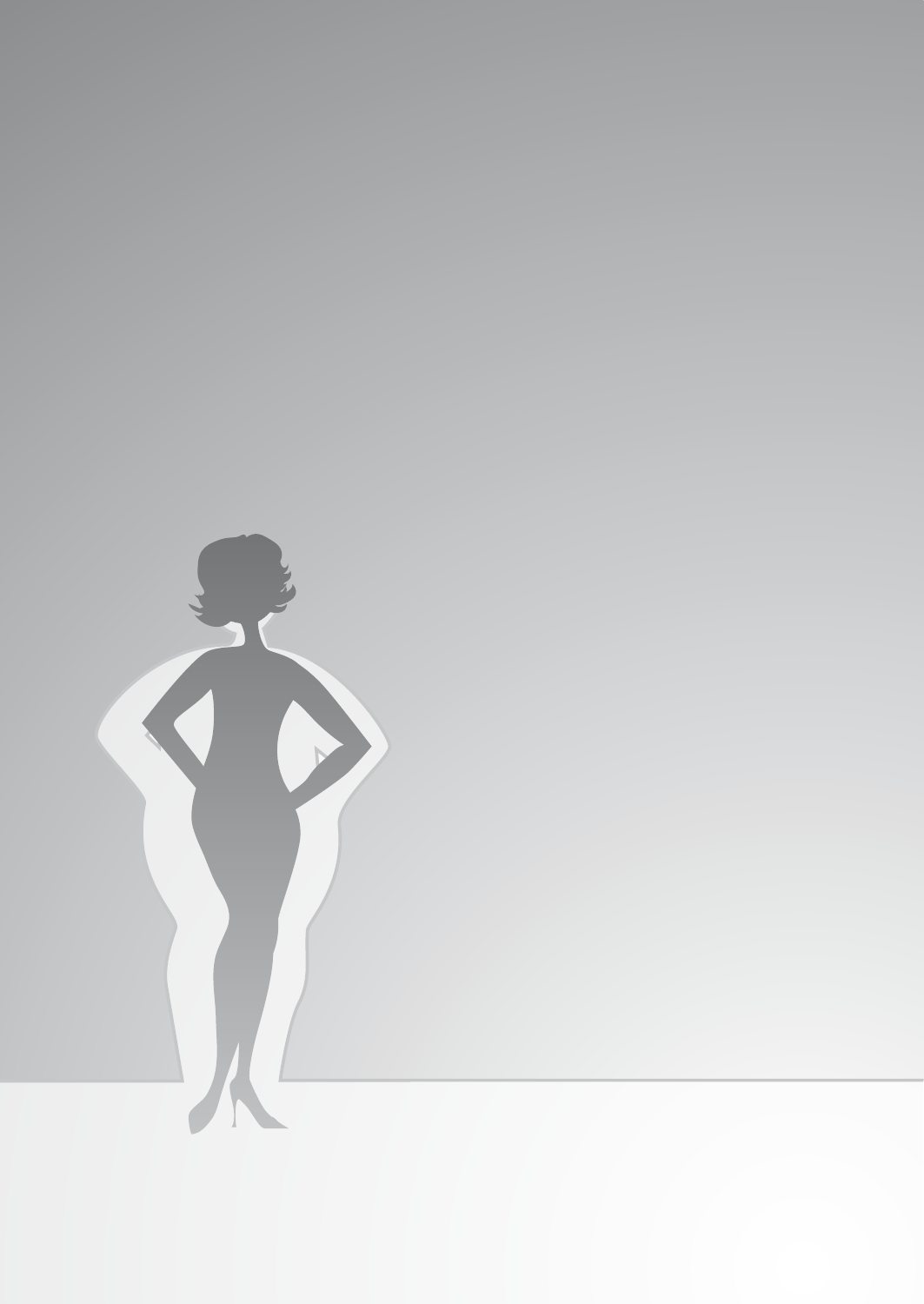# **Chapter 2**

### **Nutritional Deficiencies in Gastric-Bypass Patients**

Incidence, Time of Occurrence and Implications for Post-operative Surveillance

*Accepted in Obes Surg 2014*

*Eva SJ van der Beek<sup>1</sup> Valerie M Monpellier<sup>1</sup> Ingo Eland<sup>2</sup> Ellen Tromp<sup>3</sup> Bert van Ramshorst<sup>4</sup>*

<sup>1</sup>Department of Plastic and Reconstructive Surgery, St. Antonius Hospital, Nieuwegein, The Netherlands 2 Department of Internal Medicine, St. Antonius Hospital, Nieuwegein, The Netherlands <sup>3</sup>Deparment of Statistics, St. Antonius Hospital, Nieuwegein, The Netherlands 4 Department of Surgery, St. Antonius Hospital, Nieuwegein, The Netherlands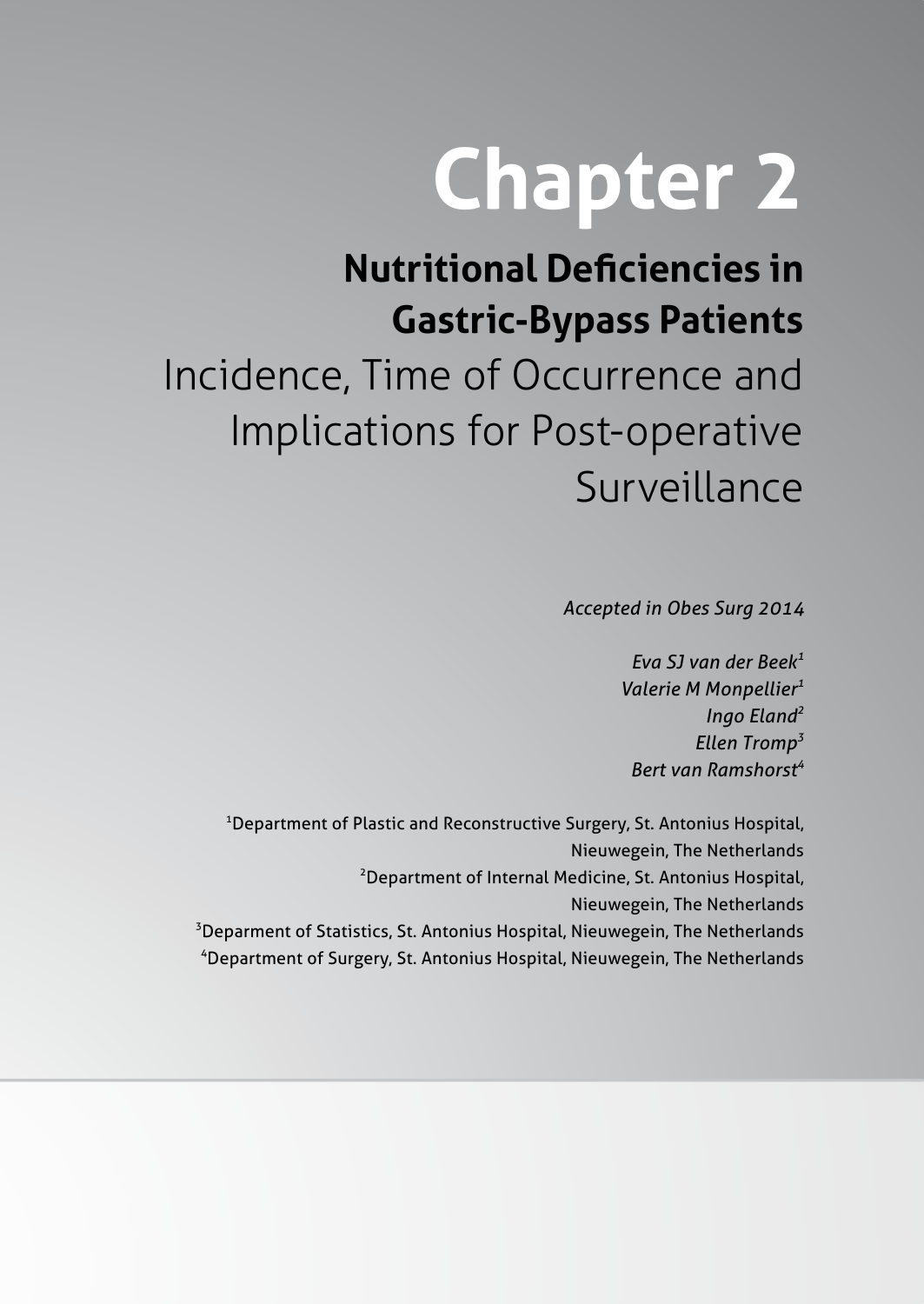#### **Abstract**

#### **Background**

Post-operative nutritional deficiencies are a common complication following bariatric surgery. The incidence and time of occurrence are not clear, and the efficacy of supplementation remains questionable. Clear guidelines for nutritional follow-up and counselling are needed.

#### **Methods**

Preoperative and post-operative deficiencies were determined in a group of 427 gastric bypass patients. The predictive value of preoperative laboratory findings for the development of post-operative deficiencies, the time of occurrence and the effect of supplementation of common deficiencies was studied.

#### **Results**

Most common preoperative deficiencies were of folic acid (21.3%), vitamin D3 (17.5%) and iron (21.8%). Post-operative, a significant increase in the number of patients with anaemia and deficiencies of ferritin and vitamin B12 was found. Most deficiencies occur between 12 and 15 months post-operatively, but vitamin D3 deficiency occurs significantly earlier at 9.7 months. A preoperative iron, folic acid or ferritin deficiency results in a significant higher risk for developing a post-operative deficiency despite supplementation, and ferritin deficiency occurs significantly earlier in these patients. Oral treatment of post-operative vitamin B12 and vitamin D3 deficiencies was successful in more than 80% of the patients in contrast to oral treatment of anaemia which was only successful in 62.5% of the patients.

#### **Conclusion**

Our study emphasizes the importance of preoperative assessment and treatment of nutritional deficiencies in morbidly obese patients undergoing gastric bypass surgery. Despite limited efficacy, post-operative oral supplementation should be encouraged as it decreases the incidence of deficiencies.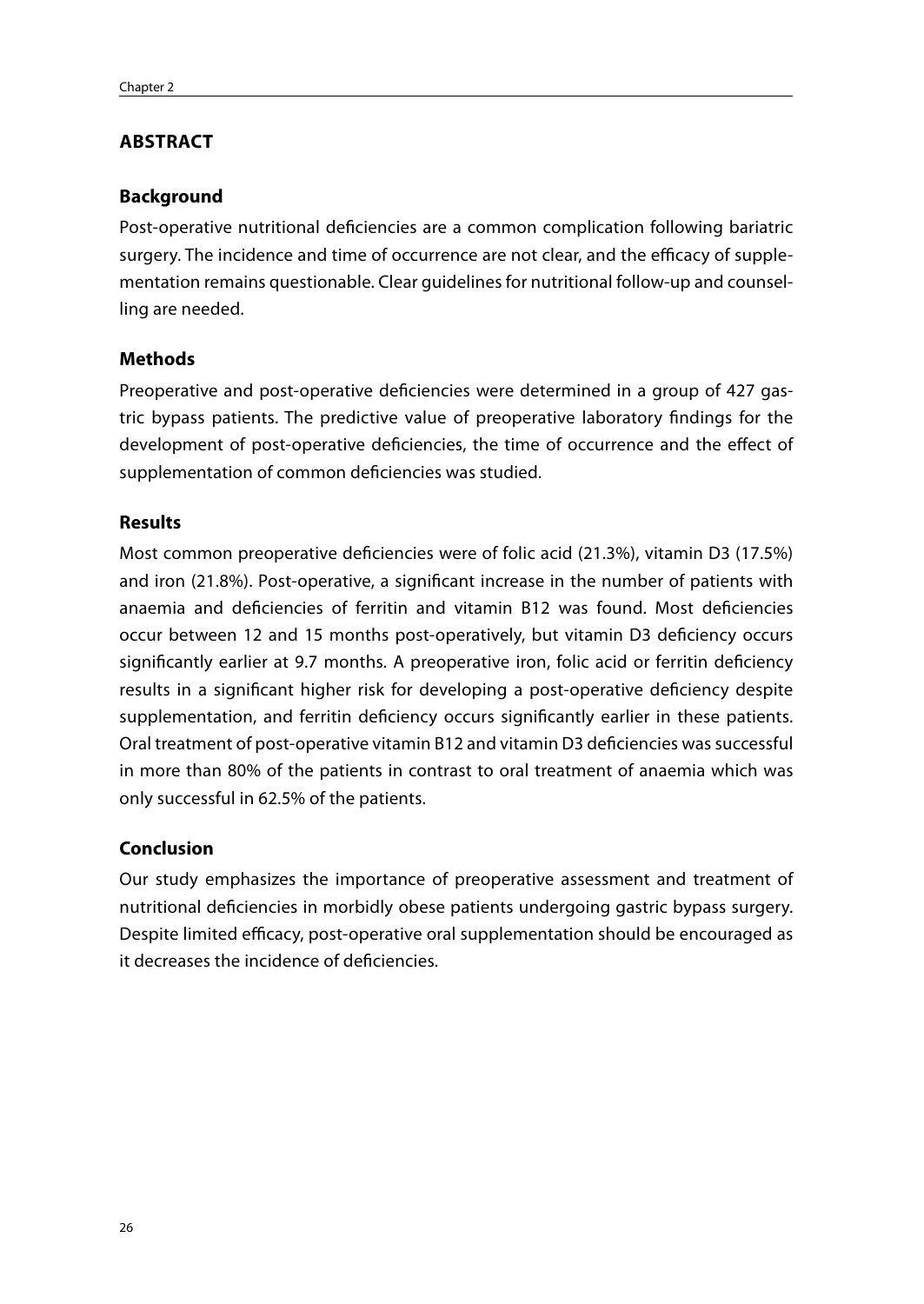#### **Introduction**

The increasing demand of bariatric surgery requires ongoing improvement of the preoperative and post-operative care of morbidly obese patients. Outcome reporting in bariatric surgery mainly focuses on weight loss, improvement of co-morbidities and quality of life. Post-operative nutritional deficiencies are a complication of bariatric surgery, in particular after malabsorptive procedures. Deficiencies of protein, iron and vitamins A, B12, C and D are frequently reported and may occur despite supplementation.<sup>1-7</sup> Many deficiencies will remain subclinical but could become clinical in stress situations like surgery. Morbid obesity itself is associated with nutritional deficiencies as well. $8-9$ 

The occurrence of nutritional deficiencies has been subject of an increasing number of reports, but little is known about the incidence and time of occurrence of deficiencies in the post-operative follow-up and the efficacy of post-operative supplementation. Guidelines regarding optimal nutritional counselling and laboratory follow-up are lacking in the literature to date.

The goal of the current study is to determine the incidence and time of onset of nutritional deficiencies in post-gastric bypass patients receiving standard supplementation. The predictive value of preoperative laboratory findings for post-operative deficiencies and the effect of supplementation of common deficiencies (ferritin, vitamin B12 and vitamin D3) was studied.

#### **Methods**

#### **Patient Selection and Data Collection**

All patients who underwent gastric bypass surgery at the St Antonius Hospital in Nieuwegein in the period January 2010 until January 2012 were included in the study, provided that laboratory results regarding nutritional status before and/or after gastric bypass were available. Electronic patient records were reviewed retrospectively. The following data and variables were collected: age, gender, BMI pre- and post-gastric bypass, nutritional status pre- and post-gastric bypass and treatment of deficiencies.

#### **Preoperative Consultation and Operative Procedure**

Patients were selected for gastric bypass surgery after careful selection by a multidisciplinary team (surgeon, dietician, psychologist and endocrinologist). Indications for surgery were in accordance with the criteria of the 'National Institutes of Health consensus development conference statement for surgical treatment of morbid obesity.<sup>10</sup> A standard laparoscopic gastric bypass procedure was performed in all patients with creation of a small (20–30 ml) gastric pouch anastomosed by linear stapling with a 100–120-cm **Chapter**  $\mathcal{L}$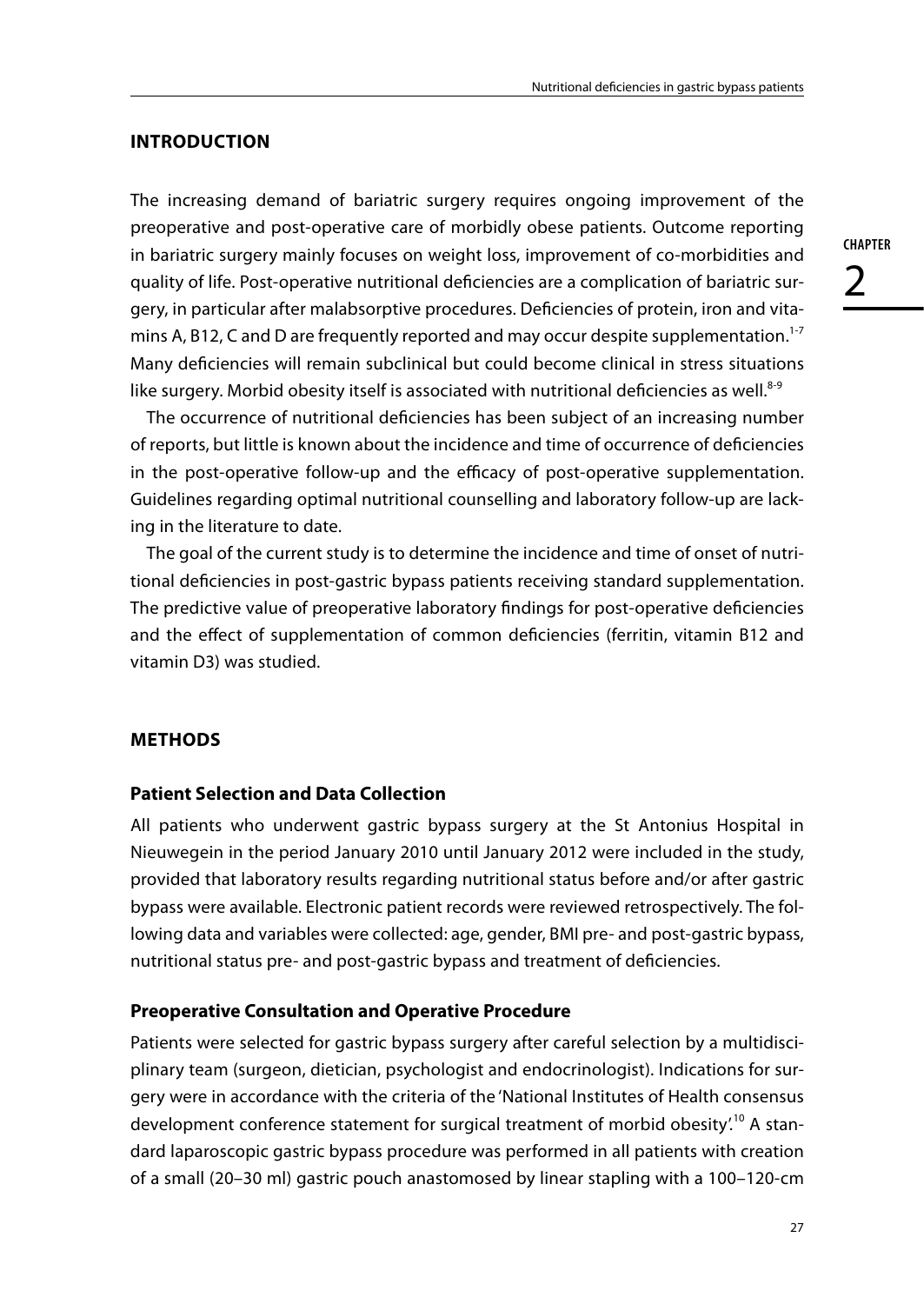antecolic Roux-loop. The nutritional status prior to surgery was not routinely confirmed by laboratory testing. No specific dietary protocol was used preoperatively.

#### **Post-operative Follow-up**

One week post-operatively, all patients were started on supplementation with 'Calci Chew D3' (calcium carbonate/colecalciferol 1000 mg/800IU) once daily and multivitamin preparation with 100% iron two times daily. Follow-up was conducted by a specialized nurse practitioner and was scheduled at 2 and 6 weeks and 3, 6, 9 and 12 months post-operatively in the first year and every 3 to 6 months in the second post-operative year. At each consultation, BMI was calculated and patients were screened for signs and symptoms of deficiencies and use of supplement intake. Blood samples to evaluate nutritional status were obtained once or at various intervals within the first year after surgery and at least once a year after the first year. When deficiencies were suspected despite supplementation, extra laboratory control took place.

Patients were considered deficient for specific nutrients when laboratory values were below the lower value of the reference range used by the laboratory. Common deficiencies were treated according to a standard treatment protocol. Anaemia with low iron (<10 μmol/l) and/or low ferritin (<10 μg/l) was treated with ferrous fumarate 200 mg 3dd1, and vitamin B12 deficiency with levels between 111 and 150 pmol/l was treated with oral supplementation of vitamin B12 (1000 μg a day). Patients with other deficiencies were referred to the endocrinologist for further analysis and treatment. In the case of severe deficiencies, pernicious anaemia or failed response to oral supplementation, intramuscular or intravenous treatment was started.

#### **Outcome Measures**

Preoperative laboratory tests were collected at different intervals before surgery; tests up to 1 year prior to surgery were considered to represent the preoperative nutritional state and were included for analysis. Post-operative laboratory tests were taken at different intervals during follow-up which were all used for analysis. Data of the following nutrients were available: haemoglobin, iron, transferrin, ferritin, vitamin D3, vitamin B1, vitamin B6, vitamin B12, calcium, phosphate and folic acid. Only nutrients with a post-operative deficiency in more than 5% of the patients were used for analysis in the current study.

Treatment efficacy was evaluated in all patients treated for a post-operative anaemia, vitamin B12 or vitamin D3 deficiency if a laboratory assessment after treatment was available. Successful treatment was defined as normalization of the laboratory values for a given nutrient. The post-operative plasma concentration of folic acid was used as a marker for supplementation adherence. Post-operative low folic acid levels are rare in post-bariatric patients when routine multivitamins are taken, and therefore, low folic acid levels can indicate lack of adherence to multivitamin supplementation.<sup>11-12</sup> To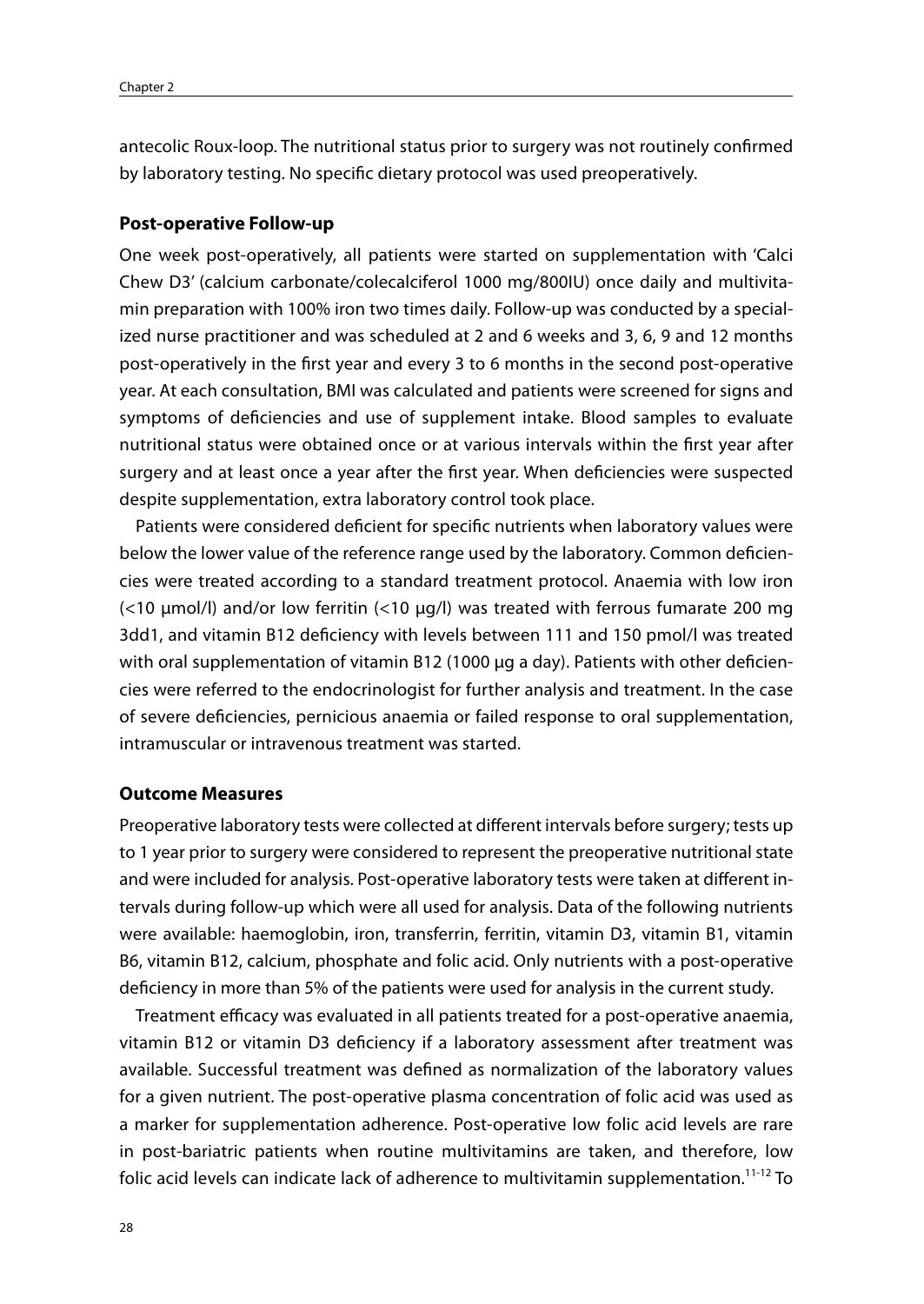determine which deficiencies occur despite standard supplementation, patients with a normal folic acid were compared to patients with a deficiency of folic acid in the period 6–12 months after surgery.

#### **Statistical Analysis**

Statistical analysis was performed using the Statistical Package for Social Sciences, version 20.0 (SPSS, Chicago, IL). Patient characteristics and nutritional deficiencies are reported as mean±SD and percentages of the total number of included patients in the study unless otherwise indicated. Overall incidence of nutritional deficiencies and incidence in the first and second post-operative year were determined per patient until onset of deficiency or until time to follow-up when deficiency did not occur. Incidence of the first and second post-operative year was determined in patients who had one or more laboratory tests in, respectively, the first or the second post-operative year. Chisquare tests were used for the comparison of dichotomous variables. For the comparison of parametric and non-parametric variables, Student's t and Mann–Whitney U tests were used, respectively. P value of less than 0.05 was considered significant.

#### **Results**

#### **Study Population**

During the study period, 447 patients underwent a gastric bypass procedure. Twenty patients were excluded from the study; one patient died of a complication after gastric bypass, one patient was diagnosed with cholangiocarcinoma and decided not to continue follow-up, two patients were controlled in another hospital and in 16 patients, no (post-operative) blood samples were collected. In total, 427 patients were included in this study (see Table 1).

| TABLE 1<br>Patient characteristics, $n = 427$ |                |  |  |  |  |
|-----------------------------------------------|----------------|--|--|--|--|
|                                               |                |  |  |  |  |
| -male                                         | 23.9%          |  |  |  |  |
| -female                                       | 76.1%          |  |  |  |  |
| Age (years)                                   | 47.3 (SD 10.1) |  |  |  |  |
| BMI (kg/m2)                                   |                |  |  |  |  |
| -preoperative                                 | 45.3 (SD 5.6)  |  |  |  |  |
| -post-operative                               | 31.7 (SD 5.7)  |  |  |  |  |
| EWL (%)                                       | 59.3 (SD 19.4) |  |  |  |  |
| Follow-up (months)                            | 18.7 (SD 7.4)  |  |  |  |  |

**Chapter** 2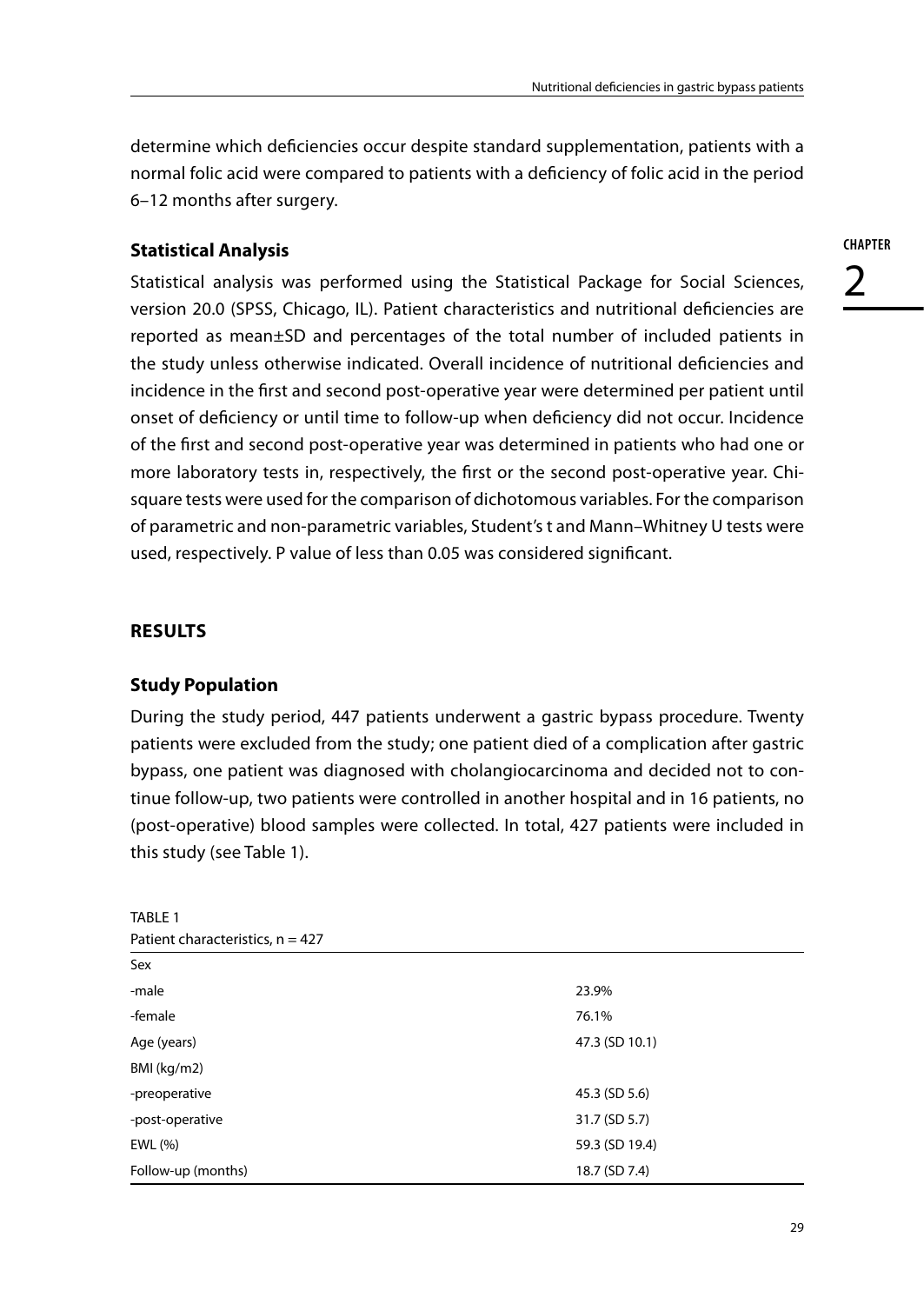#### TABLE 2

Prevalence and incidence of nutritional deficiencies in all patients pre- and post-operative to gastric bypass surgery

|                            | <b>Preoperative</b><br>Prevalence, %<br>(95% CI)<br>$N = 270$ | <b>Post-operative</b><br>Incidence, %<br>(95% CI)<br>$N = 427$ | <b>Months after surgery,</b><br>mean<br>(95% CI) |
|----------------------------|---------------------------------------------------------------|----------------------------------------------------------------|--------------------------------------------------|
| Haemoglobin (<7.0 mmol/l)  | $2.9(0.9-4.9)$                                                | $9.9(7.0 - 12.7)$ ***                                          | 14.8 (12.7-17.0)                                 |
| $lron (< 10$ umol/l)       | 21.9 (16.7-27.1)                                              | $25.4(21.2 - 29.5)^*$                                          | 11.7 (10.4-13.0)                                 |
| Ferritin $(<$ 10 ug/l)     | $3.2(1.0-5.4)$                                                | $14.1(10.8 - 17.4)$ ***                                        | 14.5 (12.8-16.3)                                 |
| Vitamin B12 (< 140 pmol/l) | $3.1(1.0-5.2)$                                                | $14.1(10.8 - 17.4)$ ***                                        | 14.1 (12.4-15.8)                                 |
| Vitamin D3 $(<$ 30 nmol/l) | 16.3 (10.5-22.2)                                              | $8.0(5.4 - 10.5)$ ***                                          | $9.7(7.9-11.6)$ **                               |
| Folic acid (< 10 nmol/l)   | 20.5 (15.5-25.4)                                              | $6.8(4.4-9.2)$ ***                                             | 12.4 (9.8-15.0)                                  |

*\*Significant (p<0.05) difference in incidence of post-operative deficiency*

*\*\*Significant (p<0.05) difference in time of occurrence of post-operative deficiency*

*\*\*\*Significant (p<0.05) difference in incidence of post-operative deficiency compared to prevalence of preoperative deficiency*

In 270 patients, preoperative blood samples were collected with a mean of 7.0 months (SD 3.8) prior to gastric bypass. In 115 patients (42.6%), one or more nutritional deficiencies were diagnosed (see Table 2).

#### **Nutritional Status After Gastric Bypass**

After gastric bypass, laboratory tests of 427 patients were available with a mean of 2.3 blood samples (range 1–7) per patient. The first blood sample was collected after a mean period of 9.7 months (range 0–23). At the first post-operative laboratory control, 35.8% of the patients had one or more deficiencies. No significant differences in percentages of post-operative deficiencies were seen between patients who had the first laboratory control before 6 months (43.5% of 85 patients had deficiencies), between 6 and 12 months (33.0% of 282 patients) and after 12 months (38.3% of 60 patients). The most common post-operative deficiency was of iron (25.4%), which occurred significantly more frequent than all other deficiencies. A deficiency of vitamin D3 occurred significantly earlier post-operative compared to deficiencies of other nutrients (9.7 months after surgery). Post-operative, we found a significant increase in the number of patients with anaemia and deficiencies of ferritin and vitamin B12 compared to preoperative, and significantly less patients had a folic acid or vitamin D3 deficiency after the operation (see Table 2).

In the second post-operative year, a ferritin deficiency and a low haemoglobin occurred significantly more frequent compared to the first post-operative year (12.7 vs 7.6% for ferritin deficiency and 9.0 vs 5.2% for low haemoglobin) (see Fig. 1). The incidence of folic acid, iron or vitamin D3 significantly decreased in the second post-operative year compared to the first (respectively 3.1 vs 6.1%, 14.6 vs 20.2% and 3.7 vs 6.8%).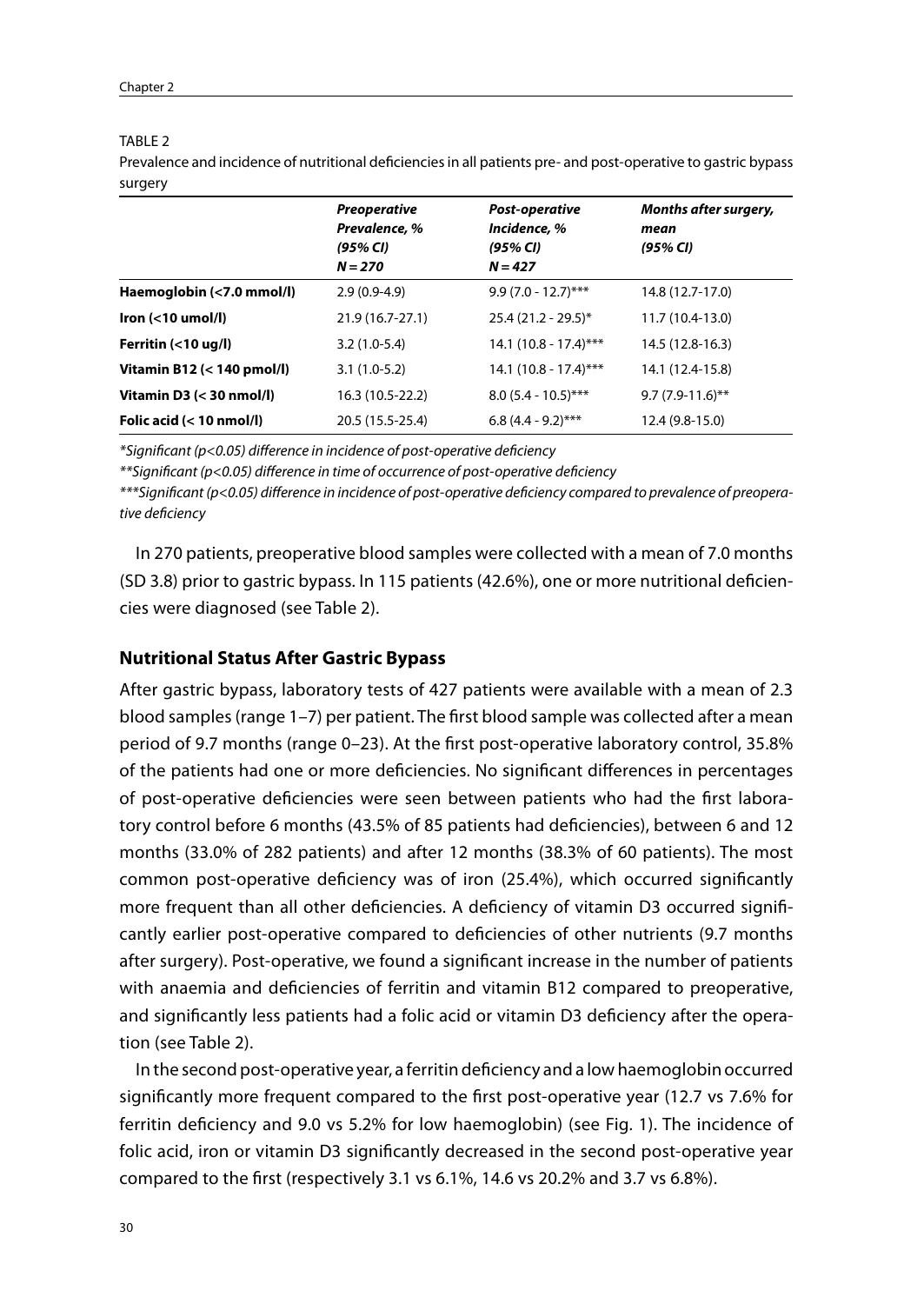**Chapter**

2



FIGURE 1

The incidence of post-operative deficiencies in the first and second post-operative year. *\*Significance (<0.05) difference between first and second post-operative year.*

A preoperative iron, ferritin or folic acid deficiency results in a significant higher risk for developing a post-operative deficiency compared to patients without a preoperative deficiency (see Table 3). A preoperative deficiency of ferritin also results in a significant earlier post-operative ferritin deficiency at 11 months after surgery.

#### TABLE 3

Incidence of post-operative deficiencies in patients with and without a preoperative deficiency of individual nutrients (n=270)

|                                           | Incidence of post-<br>operative deficiency<br>in patients with<br>preoperative<br>deficiency | <b>Months after</b><br>surgery<br>mean (CI) | Incidence of post-<br>operative deficiency<br>in patients without<br>preoperative<br>deficiency | <b>Months after</b><br>surgery<br>mean (CI) |
|-------------------------------------------|----------------------------------------------------------------------------------------------|---------------------------------------------|-------------------------------------------------------------------------------------------------|---------------------------------------------|
| Haemoglobin<br>$\left\langle 7.0$ mmol/l) | 25.0%                                                                                        | ٨                                           | 9.3%                                                                                            | 13.4 (10.9-15.9)                            |
| Iron<br>$(<$ 10 umol/l)                   | 51.0%*                                                                                       | $9.4(7.0-11.9)$                             | 20.5%                                                                                           | 11.1 (8.6-13.5)                             |
| <b>Ferritin</b><br>$(< 10 \text{ uq/l})$  | 71.4%*                                                                                       | $11.0(7.4-14.6)$ **                         | 12.1%                                                                                           | 15.0 (12.3-17.7)                            |
| <b>Vitamin B12</b><br>$(< 140$ pmol/l)    | 14.3%                                                                                        | ۸                                           | 12.8%                                                                                           | 13.7 (11.3-16.1)                            |
| <b>Vitamin D3</b><br>(< 30 nmol/l)        | 4.0%                                                                                         | ۸                                           | 5.1%                                                                                            | $9.3(3.6-15.0)$                             |
| <b>Folic acid</b><br>(< 10 nmol/l)        | $15.7\%*$                                                                                    | 11.9 (5.0-18.8)                             | 3.2%                                                                                            | $8.8(6.6-11.1)$                             |

*Differences between groups were analyzed by Chi square test and Mann-Whitney U test.*

*\* significant (p<0.05) difference in incidence between groups*

*\*\* significant (p<0.05) difference in time of occurrence*

*^ insufficient amount of patients for analysis*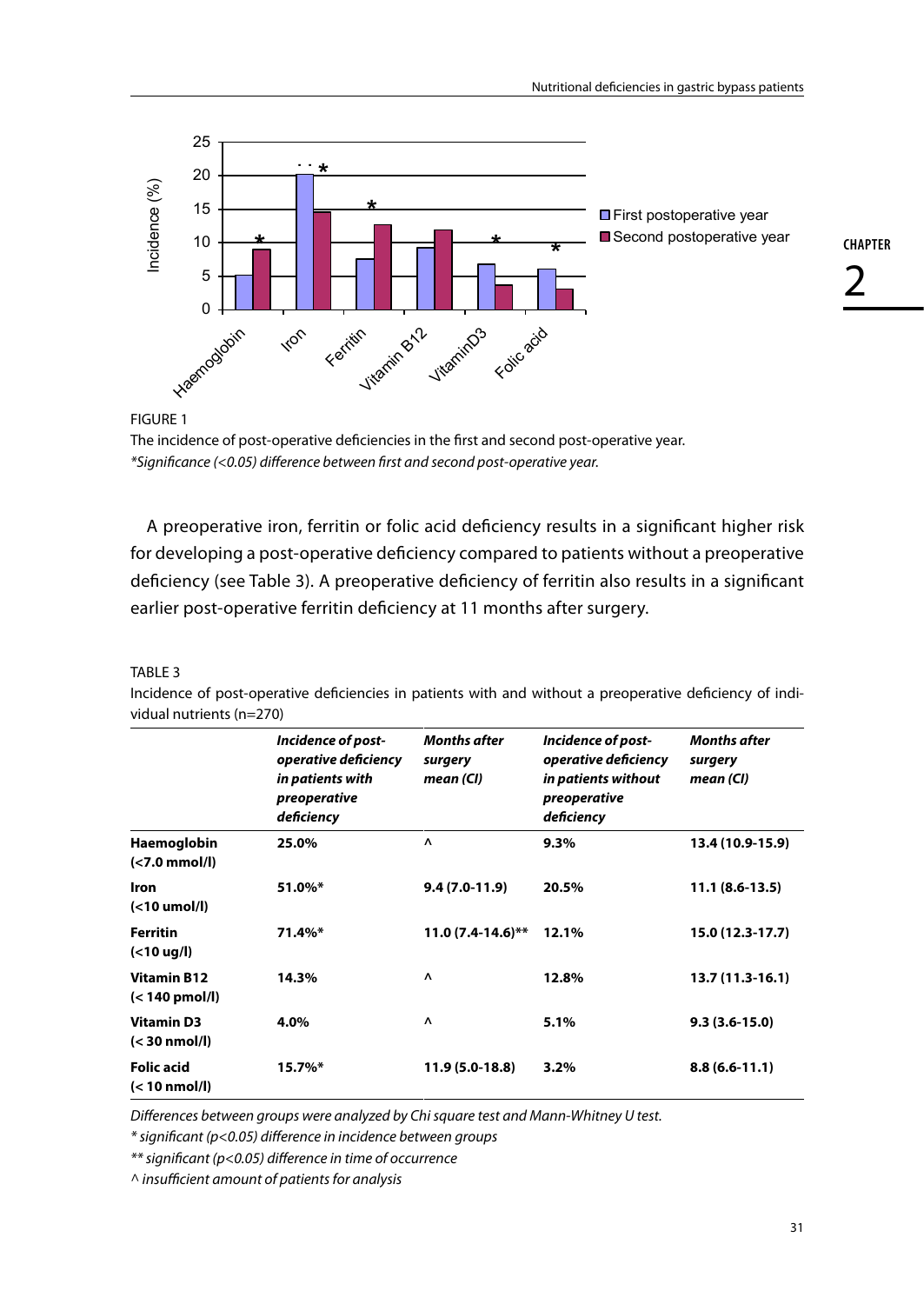#### **Adherence to Supplementation**

In the period of 6–12 months after surgery, laboratory evaluation was performed in 329 patients. Eighteen patients (5.5%) had a folic acid deficiency and were considered to be noncompliant to standard multivitamin supplementation. In this group, significantly more patients had a ferritin deficiency (22.4 vs 6.6%) and anaemia (22.2 vs 3.3%) than in the group with a normal level of folic acid.

#### **Efficacy of Treatment**

The efficacy of treatment of frequently diagnosed post-operative deficiencies was evaluated (see Fig. 2).

A total of 44 patients were treated for a post-operative anaemia (with low iron (<10 μmol/l) and/or low ferritin (<10 μg/l)). Oral treatment with ferrous fumarate 200 mg 3dd1 was started in 40 patients and was successful in 25 patients (62.5%). Venofer (ferrioxidesaccharaat) was started as primary treatment in four patients and secondarily in eight patients because of persisted deficiency. This was successful in all cases.

In 22 patients with a post-operative low vitamin D3 (<30 nmol/l), therapy was started. Seventeen patients indicated that they were not compliant with standard treatment protocol of calcium carbonate/colecalciferol (1000 mg/800EI). After starting the supplementation, 13 patients were no longer deficient. Despite adequate standard supplementation, seven patients remain deficient and extra oral supplementation was started. This was successful in five patients. Oral treatment was successful in 18 patients (81.8%).

A total of 49 patients were treated for low vitamin B12 post-operatively. Oral treatment with vitamin B12 (1000 μg a day) was started in 35 patients and was successful in 30 patients (85.7%). Intramuscular vitamin B12 was started as a primary treatment in 14 patients which was successful in 92.9% (n=13) and as a secondary treatment in 1 patient. This was also successful.





Percentage of post-gastric bypass patients successfully treated with oral supplementation.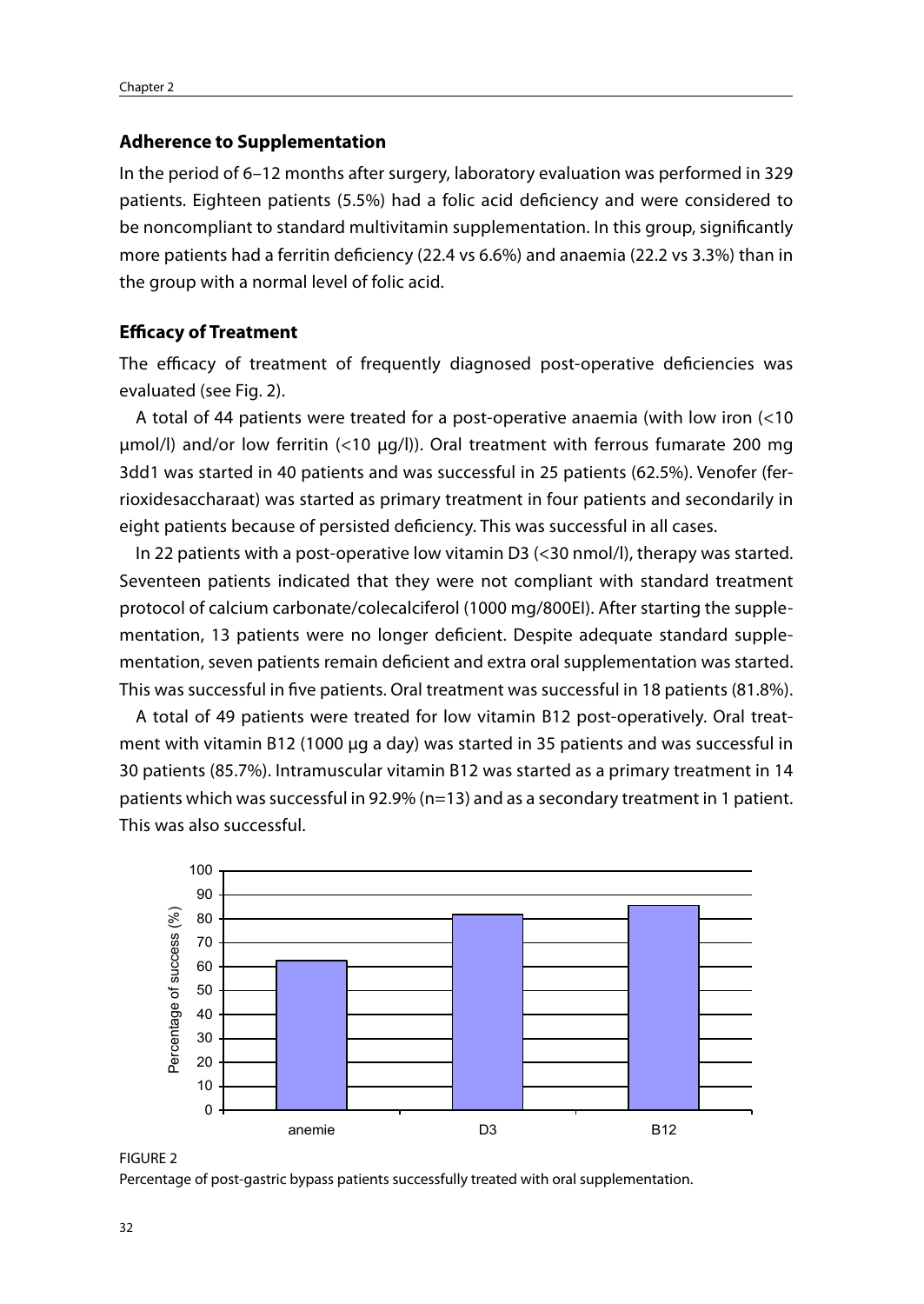#### **Discussion**

Morbid obesity is a risk factor for nutritional deficiencies.<sup>8-9</sup> Adequate assessment of nutritional status is essential for all bariatric surgery candidates. Deficiencies can develop rapidly but even at long-term after surgery. To date, no guidelines regarding optimal nutritional counselling exist, and the incidence and time of occurrence of individual deficiencies are not clear.

Our study showed a high incidence of preoperative deficiencies of iron, folic acid and vitamin D3, of which the first one tends to persist in the post-operative period. These results are in accordance with the literature.<sup>6,9,13,14</sup> The most important reason for preoperative assessment of the nutritional status is the opportunity to correct deficiencies prior to surgery. After gastric bypass surgery, the bioavailability of certain nutrients is low, and a limited efficacy of oral treatment is described.<sup>15-16</sup> Although in the majority of patients, post-operative oral supplementation of vitamin D and vitamin B12 was effective, still 18% of the patients remain deficient in vitamin D and 14% of the patients in vitamin B12, in which intra-muscular treatment was needed. Oral treatment of anaemia proved to be even more difficult. The high percentage of preoperative iron deficiencies in combination with the high incidence of post-operative anaemia and the limited efficacy of oral supplementation strongly emphasize the importance of preoperative optimization of nutritional status and especially iron deficiency.

A second reason for preoperative assessment is that the preoperative nutritional status is indicative for the risk and time of onset of post-operative deficiencies. Patients with low preoperative ferritin, folic acid and iron were found to have a significant higher risk to be deficient in the same nutrient following gastric bypass. Besides this, patients with a preoperative ferritin deficiency develop this post-operative ferritin deficiency significantly earlier. When optimization of nutritional status is not included in the standard preoperative workup, one should be aware of this phenomenon.

The prevalence and type of post-operative nutritional deficiencies vary greatly among studies due to differences in definitions and post-operative treatment protocols and supplements. We found a significant post-operative increase in the number of patients with anaemia and deficiencies of ferritin and vitamin B12 compared to preoperative which is in accordance with the literature.<sup>2,14,17</sup> The daily recommended intake of essential nutrients is often not reached in gastric bypass patients due to the result of a deficient diet and decreased calorie intake.<sup>18-19</sup> Low bioavailability as a result of a post-operative decrease of hydrochloric acid and intrinsic factor, low intake of meat and the bypassed proximal part of the small bowel also account for the high incidence of post-operative deficiencies. Post-operative deficiencies can occur any time, and most studies report the **Chapter**  $\sum$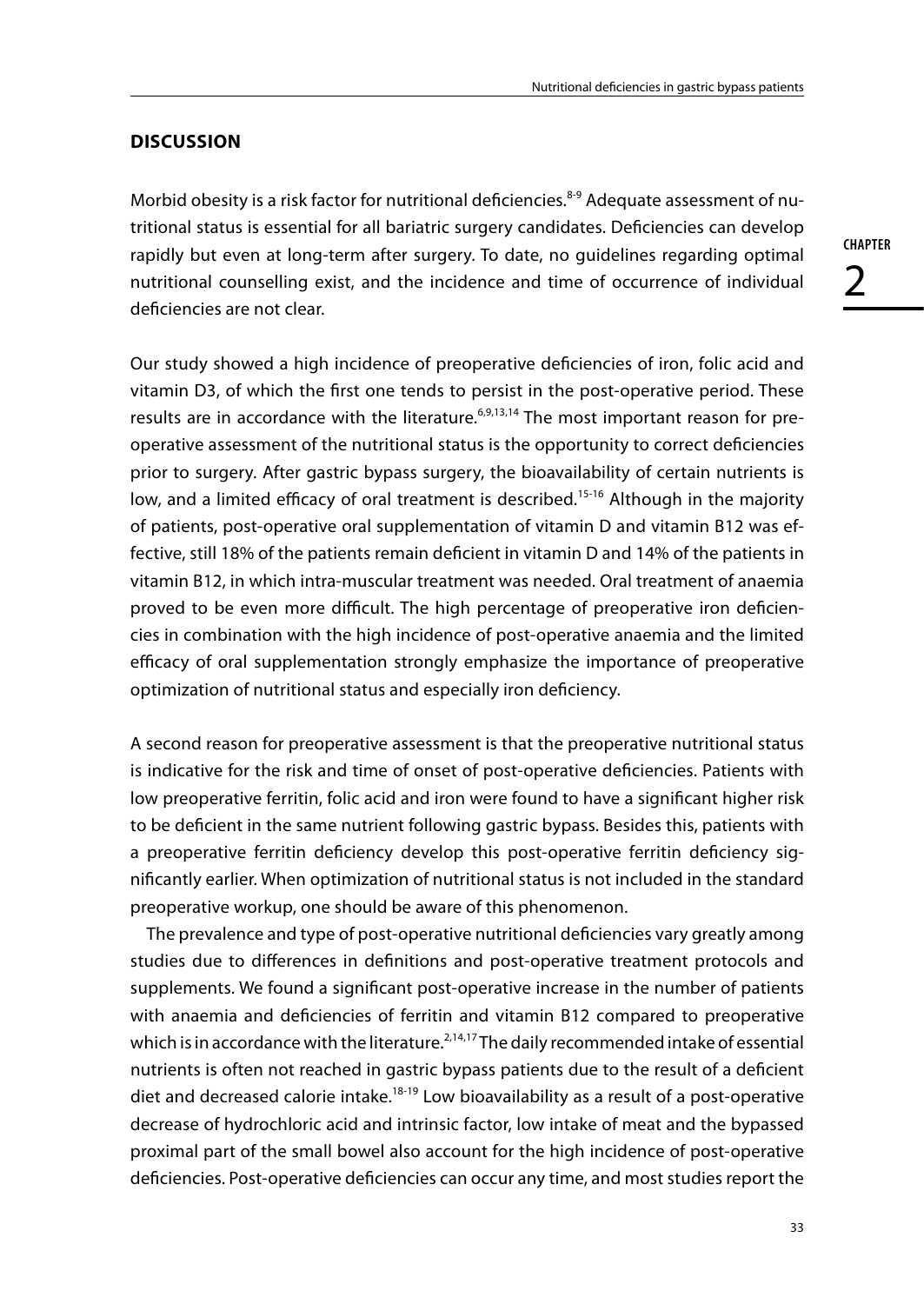prevalence of deficiencies at fixed intervals. Little is known about the peak incidence of common deficiencies. During follow-up, early diagnosis of new developing deficiencies is most important as treatment may prevent severe and symptomatic sequelae. The current study points out that most deficiencies occur between 12 and 15 months post-operative with the exception of vitamin D3. Some variety was seen for different nutrients according to the preoperative status, although this was only proved significant for ferritin. Deficiencies of iron, vitamin D3 and folic acid were significantly more frequently diagnosed in the first compared to the second post-operative year. These early post-operative deficiencies correspond to the most prevalent preoperative deficiencies which suggests that these preoperative deficiencies persist after the operation.

Post-operative standard supplementation and multivitamin use should be encouraged in all patients because the incidence of post-operative anaemia and ferritin deficiency significantly decreases in compliant patients as shown. In the treatment of post-operative deficiencies, it is questionable if an increase in the dosage of the standard daily supplement intake will be effective. The preliminary data of a study by Aarts et al.<sup>20</sup> show a substantial decline in post-operative ferritin and vitamin B12 deficiency in patients taking a supplement containing a high dose of vitamin B12 and iron (14,000% and 500% of the daily recommended dietary allowance, respectively). An increase in the daily intake of vitamin D did not result in less deficiencies.<sup>20</sup> These results suggest an insufficiency of present-day standard supplementation, but further study on the effectiveness and risks of high dose supplementation is warranted.

Our study is the first focussing on time of onset of post-operative deficiencies and emphasizes the predictable value of preoperative nutritional evaluation. As yet, no studies have reported nutritional deficiencies in a similar large cohort of gastric bypass patients. Our study has some limitations as the mean follow-up in our patients was only 1.5 years, and preoperative laboratory screening was not performed in all patients. Despite this, in 270 patients, preoperative and post-operative blood samples were available, a cohort considered large enough to draw conclusions.

Strict and lifelong post-operative follow-up of nutritional status to detect and treat deficiencies is recommended by many authors.<sup>2,4,6,7</sup> No clear quidelines for optimal timing of laboratory control exist and substantiation for the frequency and timing of laboratory testing is lacking. In the ideal situation, clinical and laboratory follow-up should be adapted to the individual patients' risk for development of deficiencies. The first step in the prevention of post-operative deficiencies is preoperative assessment and treatment of deficiencies in all patients. For the timely treatment of existing deficiencies, we advise standard laboratory screening 12 weeks prior to surgery. According to the findings of our study, a preliminary advice could be drawn for post-operative follow-up. Standard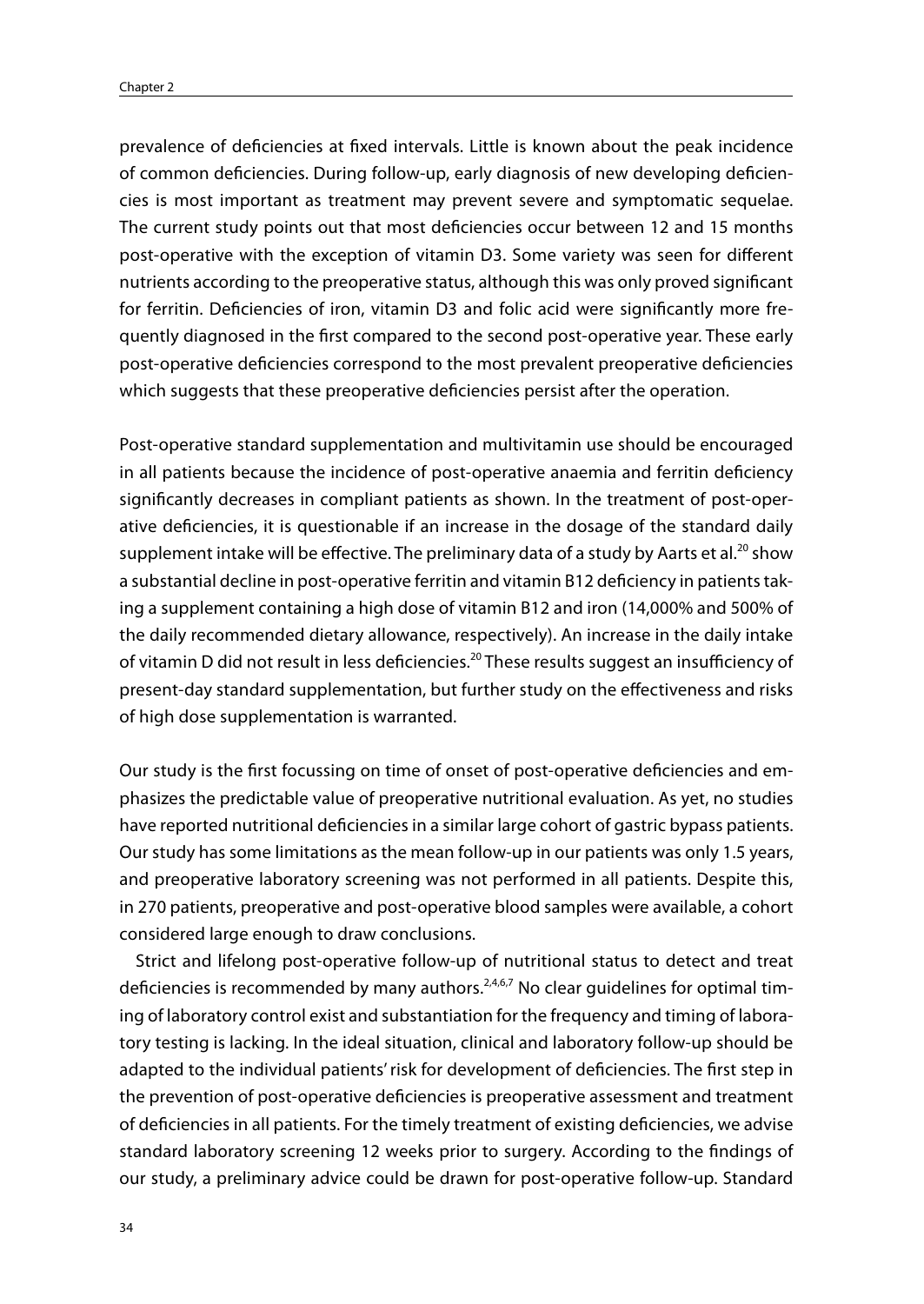post-operative laboratory control should take place at 9–12 and 15 months following surgery, corresponding to the peak incidence of most deficiencies. When existent deficiencies are not treated before surgery, post-operative follow-up might be performed earlier. Advice for follow-up on the long-term could not be based on the current study due to limited follow-up, but annual follow-up might be justifiable. In the case of persistent vomiting, dumping syndrome, suspicion of low adherence to supplementation or clinical symptoms suggesting nutritional deficiencies and laboratory control may be initiated at an earlier date according to the individual patient.

#### **Conclusions**

Nutritional deficiencies commonly occur in morbidly obese patients undergoing gastric bypass surgery. The first step in prevention of post-operative deficiencies is preoperative assessment and treatment of nutritional deficiencies in all patients. The preoperative nutritional status is indicative for the incidence and time of onset of post-operative deficiencies, which can contribute to optimal nutritional follow-up. Standard supplementation decreases the incidence of post-operative deficiencies.

**Chapter** 2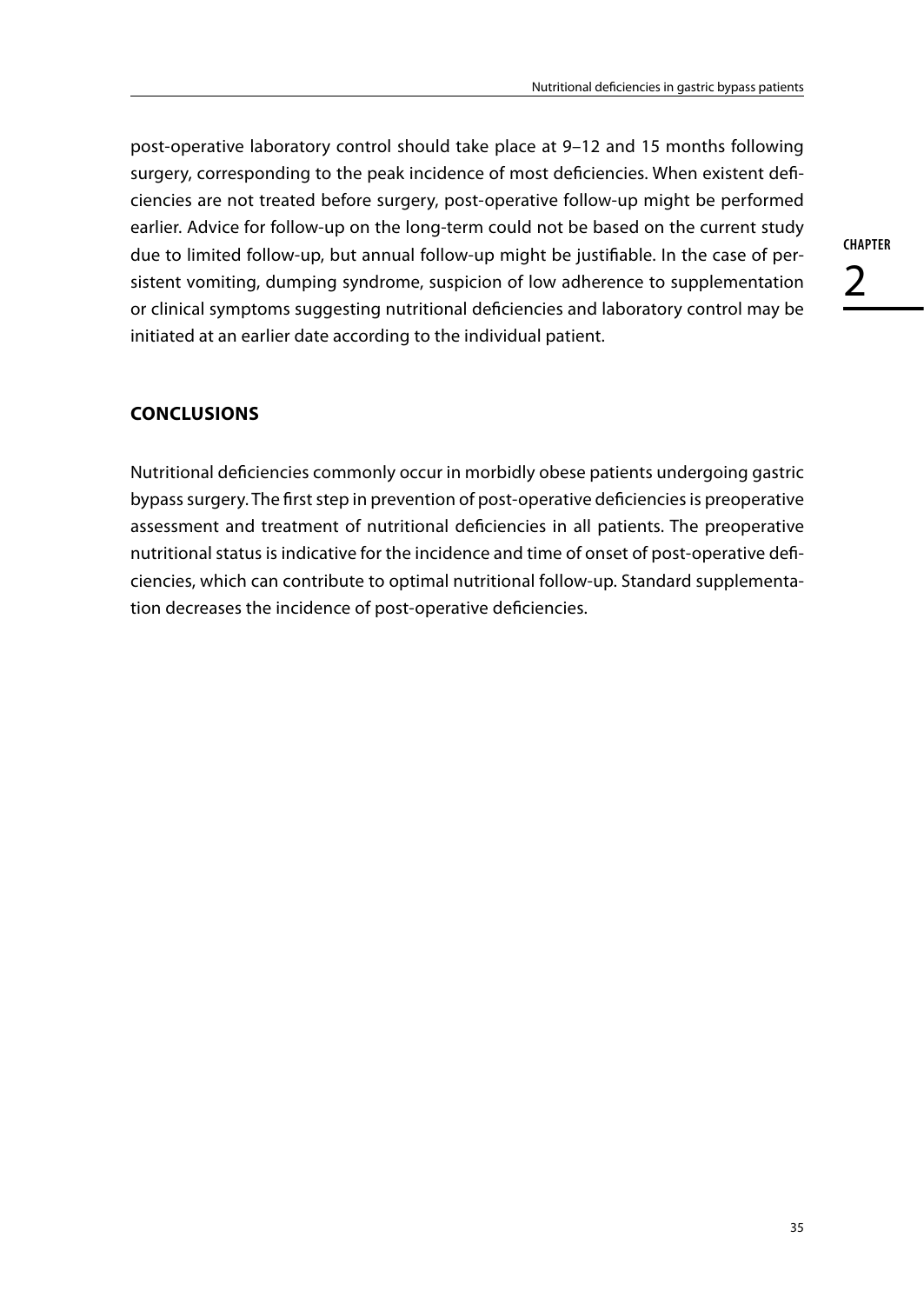#### **References**

- 1. Agha-Mohammadi S, Hurwitz DJ. Nutritional deficiency of post-bariatric surgery body contouring patients: what every plastic surgeon should know. Plast Reconstr Surg 2008;122:604–13.
- 2. Blume CA, Boni CC, Casagrande DS, et al. Nutritional profile of patients before and after Roux-en-Y gastric bypass: 3-years follow-up. Obes Surg 2012;22:1676–85.
- 3. Clements RH, Katasani VG, Palepu R, et al. Incidence of vitamin deficiency after laparoscopic Roux-en-Y gastric bypass in a university hospital setting. Am Surg. 2006;72:1196–202.
- 4. Dalcanale L, Oliveira CP, Faintuch J, et al. Long-term nutritional outcome after gastric bypass. Obes Surg 2010;20:181–7.
- 5. Donadelli SP, Junqueira-Franco MV, de Mattos Donadelli CA, et al. Daily vitamin supplementation and hypovitaminosis after obesity surgery. Nutrition 2012;28:391–6.
- 6. Higa K, Ho T, Tercero F, et al. Laparoscopic Roux-en-Y gastric bypass: 10-year follow-up. Surg Obes Relat Dis 2011;7:516–25.
- 7. Gasteyer C, SuterM, Gaillard RC, et al. Nutritional deficiencies after Roux-en-Y gastric bypass for morbid obesity often cannot be prevented by standard multivitamin supplementation. Am J Clin Nutr 2008;87:1128–33.
- 8. Kaidar-Person O, Person B, Szomstein S, et al. Nutritional deficiencies in morbidly obese patients: a new form of malnutrition? Part A: vitamins. Obes Surg 2008;18:870–6.
- 9. Flancbaum L, Belsley S, Drake V, et al. Preoperative nutritional status of patients undergoing Roux-en-Y gastric bypass for morbid obesity. J Gastrointest Surg 2006;10:1033–7.
- 10. Gastrointestinal surgery for severe obesity; National Institutes of Health consensus development conferende statement. Am J Clin Nutr 1992;55:615S–619S.
- 11. Shah M, Simha V, Garg A. Review: long-term impact of bariatric surgery on body weight, comorbidities, and nutritional status. J Clin Endocr Metab 2006;91:4223–31.
- 12. Xanthakos SA. Nutritional deficiencies in obesity and after bariatric surgery. Pediatr Clin N Am 2009;56:1105–21.
- 13. Aasheim ET, Johnson LK, Hofsø D, et al. Vitamin status after gastric bypass and lifestyle intervention: a comparative prospective study. Surg Obes Relat Dis.2012;8:169–75.
- 14. Coupaye M, Puchaux K, Bogard C, et al. Nutritional consequences of adjustable gastric banding and gastric bypass: a 1-year prospective study. Obes Surg 2009;19:56–65.
- 15. Moize V, Geliebter A, Gluck ME, et al. Obese patients have inadequate protein intake related to protein intolerance up to 1 year following Roux-en-Y gastric bypass. Obes Surg 2003;13:23–8.
- 16. Ponsky TA, Brody F, Pucci E. Alterations in gastrointestinal physiology after Roux-en-y gastric bypass. J Am Coll Surg 2005;201:125–31.
- 17. Vargas-Ruiz AG, Hernandez-Rivera G, Herrera MF. Prevalence of iron, folate and vitamin B12 deficient anaemia after laparoscopic Roux-en-Y gastric bypass. Obes Surg 2008;18:288–93.
- 18. Colossi FG, Casagrande DS, Chatkin R, et al. Need for multivitamin use in the postoperative period of gastric bypass. Obes Surg 2008;18: 187–91.
- 19. Novais PF, Resera Jr I, Leite CV, et al. Food intake in women two years or more after bariatric surgery meets adequate intake requirements. Nutr Res 2012;32:335–41.
- 20. Aarts EO, Dogan K, Betzel et al. A double-blind prospective randomized controlled trial comparing multivitamin supplements after roux-en-Y gastric bypass in morbidly obese patients: vital study. On IFSO, 18th cong. 2nd session (Aug. 30, 2013).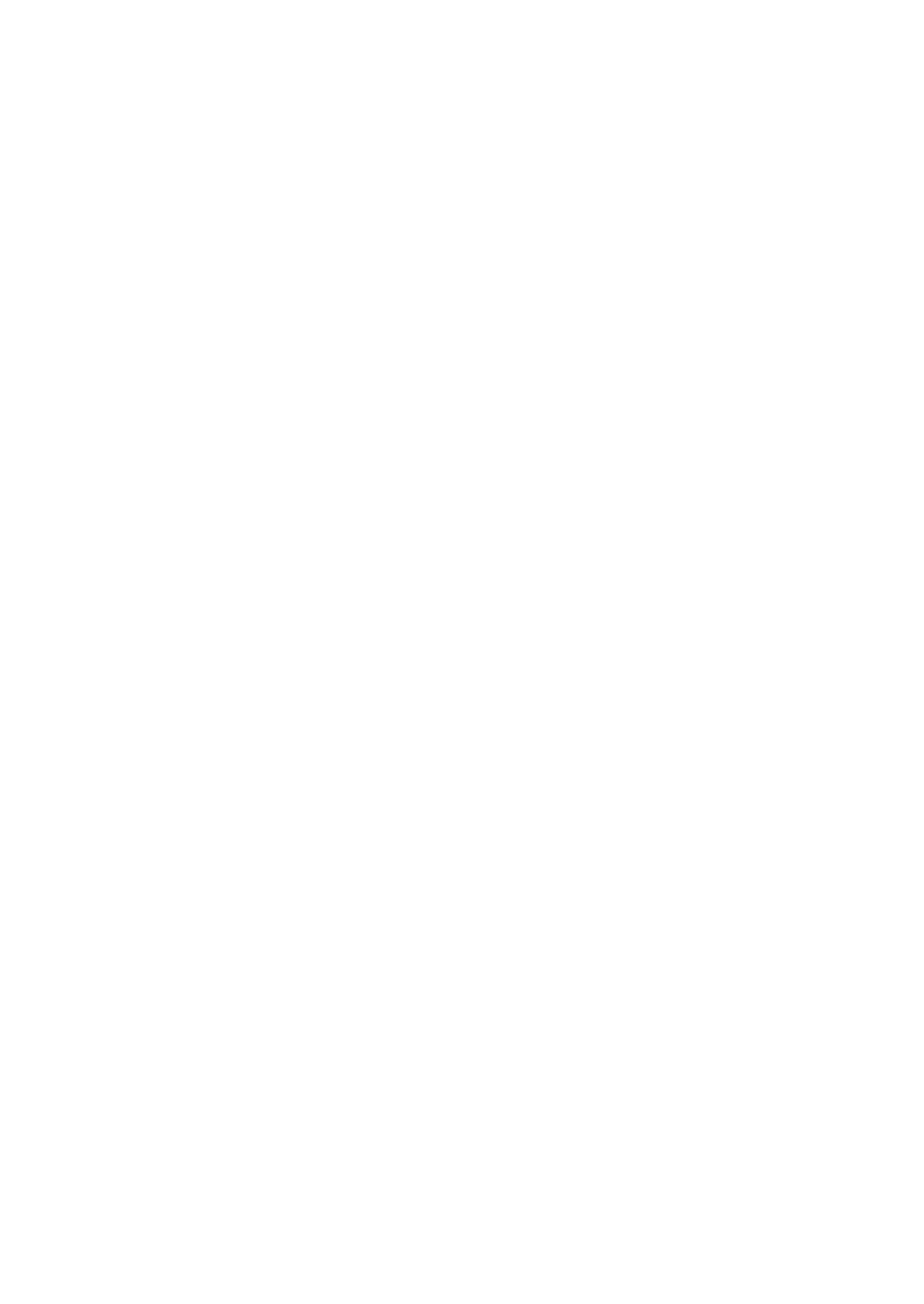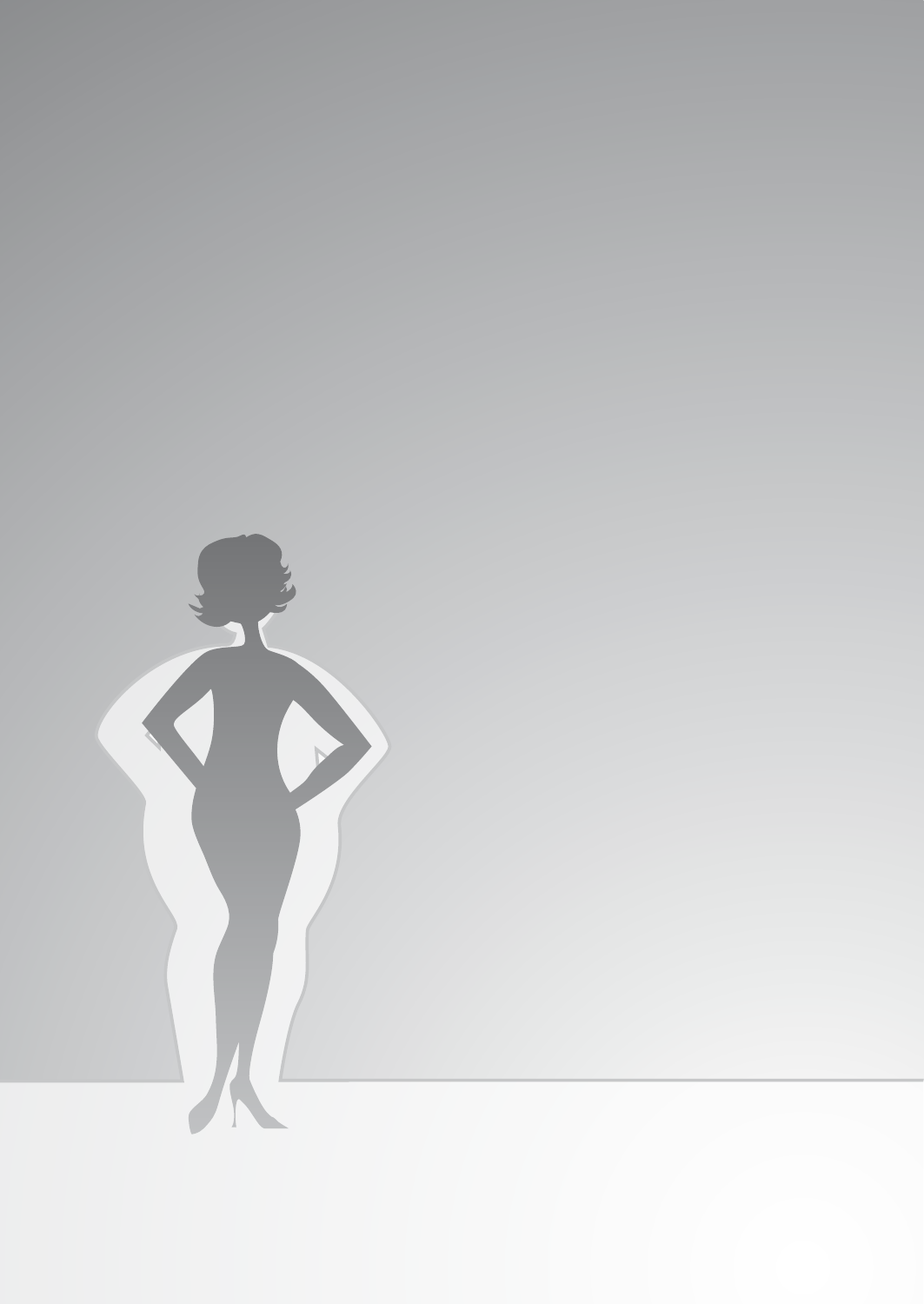## **Chapter 3**

## **Classification of Contour Deformities after massive weight loss; The applicability of The Pittsburgh Rating Scale in The Netherlands**

*JPRAS 2013; 66: 1039-1044*

*Eva SJ van der Beek1,3 Caroline J Verveld<sup>1</sup> Bert van Ramshorst<sup>2</sup> Moshe Kon<sup>3</sup> Aebele B Mink van der Molen<sup>1</sup>*

<sup>1</sup>Department of Plastic and Reconstructive Surgery, St. Antonius Hospital, Nieuwegein, The Netherlands 2 Department of Surgery, St. Antonius Hospital, Nieuwegein, The Netherlands <sup>3</sup>Department of Plastic and Reconstructive Surgery, University Medical Center Utrecht, The Netherlands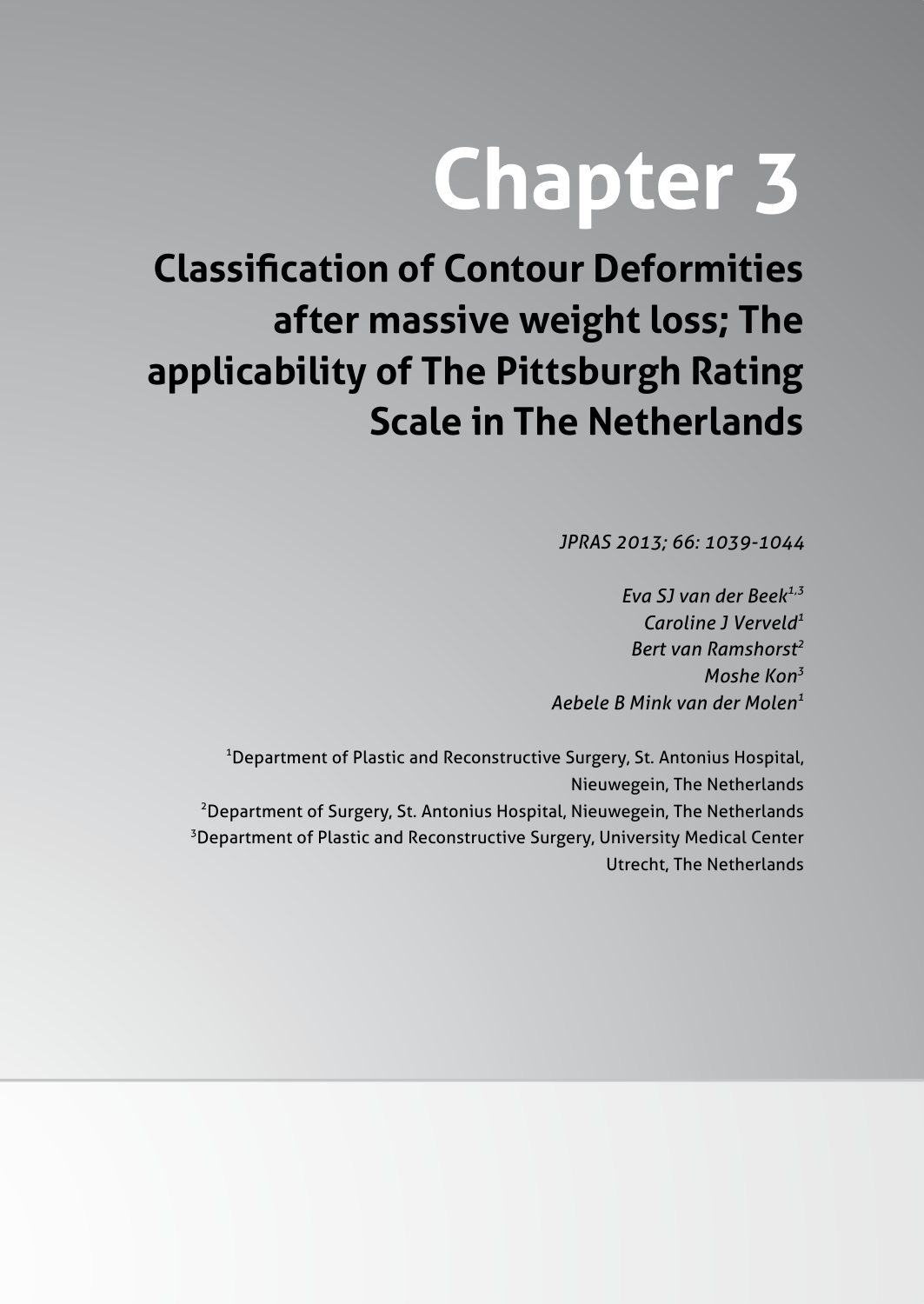#### **Abstract**

#### **Background**

The Pittsburgh Rating Scale is the only validated classification system of skin deformities occurring after massive weight loss. The purpose of this study was to replicate the validation of the Pittsburgh Rating Scale classification and to evaluate its usefulness in the treatment of massive weight-loss patients in the Netherlands.

#### **Methods**

Thirteen trained observers applied the Pittsburgh Rating Scale to photographs of 25 patients. These photographs showed the 10 regions of the body for which the Pittsburgh Rating Scale is designed. Six of the observers were medical specialists, three were medical interns in plastic surgery and four observers were specialised nurse practitioners. As a measure of inter-rater agreement we calculated the intra-class correlation with a threshold value of 0.6 for good validity. The observers also answered 11 questions about the scale's usefulness in daily practice.

#### **Results**

In two consecutive tests the photographs of 10 regions were scored, which resulted in a total of 20 observations per patient. Sixty percent of the intra-class correlation values were below the threshold of 0.6 for good validity. The mean intra-class correlation value was 0.577.

#### **Conclusions**

The Pittsburgh Rating Scale could not be validated as a reliable classification system for skin deformities after massive weight loss. The scale however seems to be a good first step in a challenging task. There was no doubt among the observers that a good classification system would be beneficial for adequate treatment. A modified Pittsburgh Rating Scale should include, besides anatomical parameters, functional disability and hygienic impairment scores and peri-operative risk factors.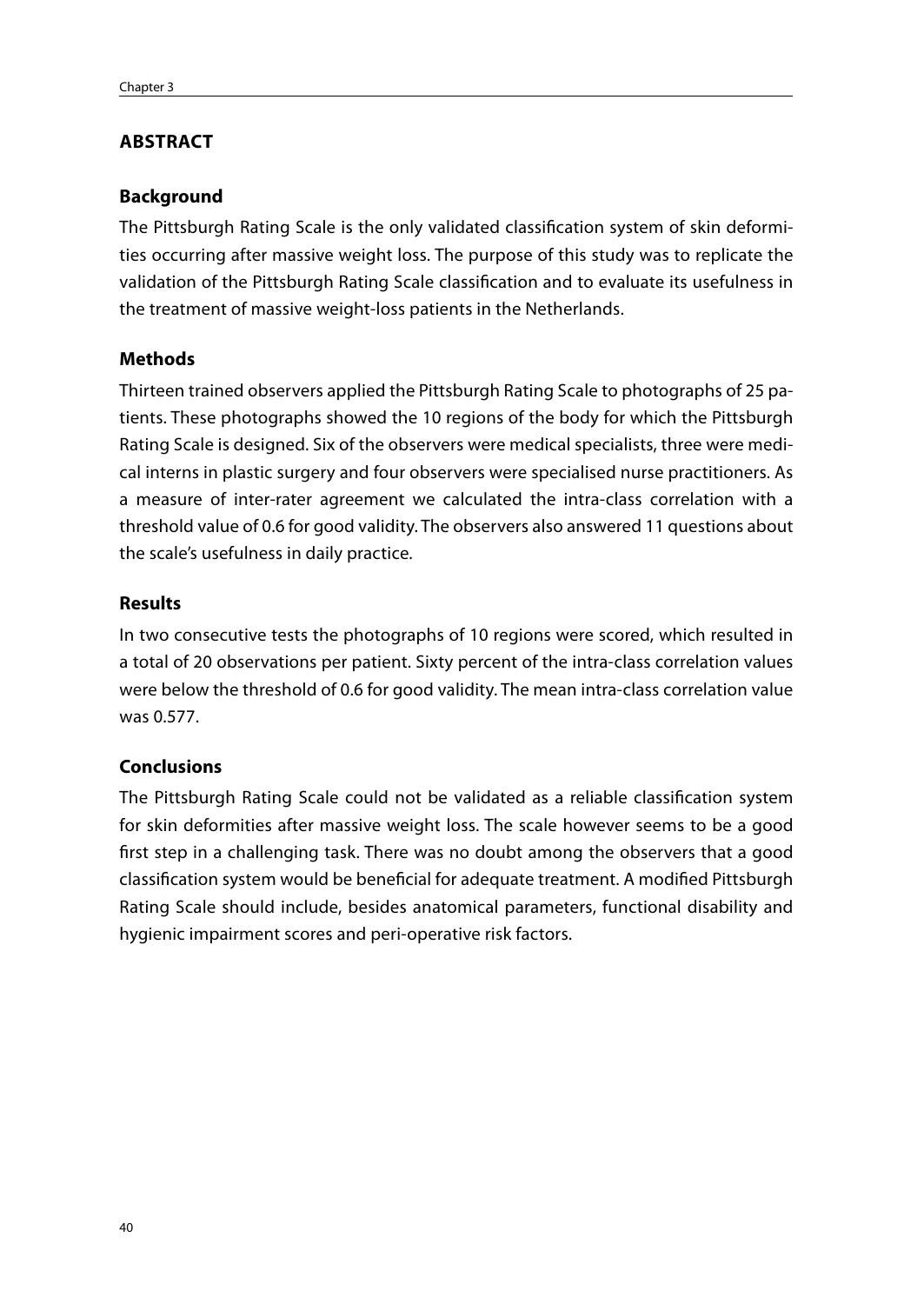#### **Introduction**

Morbid obesity is a life-threatening condition with severe co-morbidity and reduced quality of life. Bariatric surgery is increasingly applied as a solution for this problem resulting in massive weight loss, a decrease in co-morbidity and improvement in quality of life.<sup>1</sup> The long-term benefits of bariatric surgery are often hampered by the excess of lax overstretched skin, which in many patients remain after significant and rapid weight loss. It causes deformation of the body with physical discomfort and hygienic problems, all of which negatively influence quality of life.<sup>2,3</sup> The severity of the remaining contour deformities varies per individual and is unpredictable. This variation depends on many factors such as age, gender, preoperative appearance and degree of weight loss.

The increasing demand for plastic surgery to correct these contour deformities makes it necessary to improve the understanding of these problems and to determine the most appropriate treatments. The surgical treatment options range from suctionassisted lipectomy to a total lower body lift depending on the extensiveness of the skin surplus.<sup>4</sup> A valid classification system for these contour deformities is an essential step in the development of a guideline for the treatment of massive weight-loss patients. Currently, there is inconsistency with the Dutch insurance companies in the indemnity of the costs of body contouring surgery. A better classification can be helpful in preventing this inconsistency. Most classification systems, described in the literature, only pay attention to post-labour patients or aim at only one part of the body.<sup>5-10</sup> The only classification system that addresses the breadth and variety of these specific deformities of the post-bariatric patient is the Pittsburgh Rating Scale (PRS).<sup>11</sup> This classification system was developed and validated in 2005 by the University of Pittsburgh and is meant to be applied in preoperative planning and in evaluating surgical outcomes.

The purpose of this study is to replicate the validation of the PRS classification for contour deformities and to assess its usefulness in the treatment of massive weight-loss patients.

#### **Methods**

#### **Participants**

The St. Antonius Hospital in Nieuwegein (The Netherlands) is a designated centre for bariatric surgery. Around 700 interventions are done yearly. All massive weight-loss patients visiting the department of plastic and reconstructive surgery for body contouring were invited to participate in this study. Consistent with the study design of Song et al. we included 25 patients in the study. After 25 patients (20 women, 5 men) gave informed consent, inclusion was closed. Approval from the ethics committee was not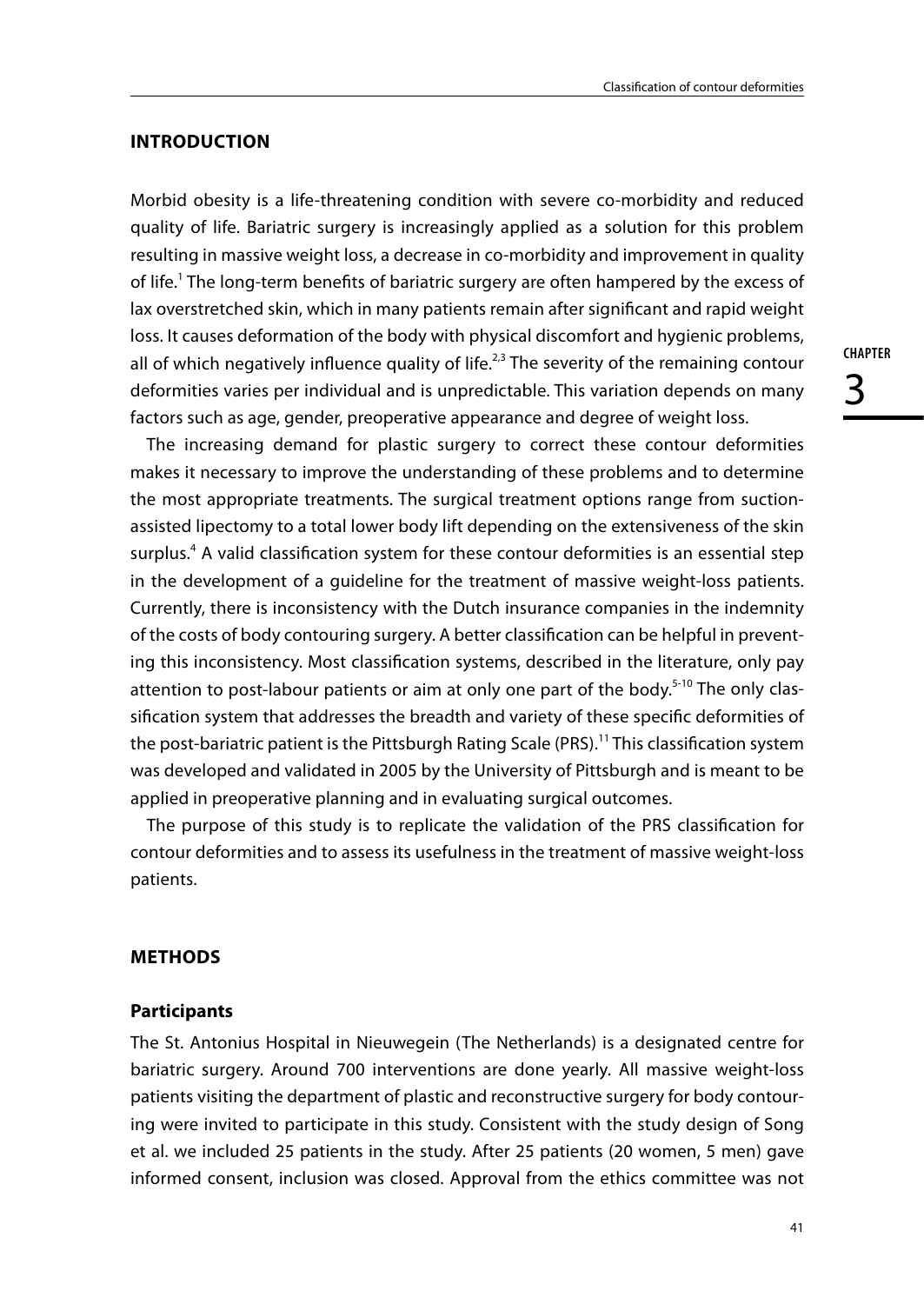required because patients were not subjected to acts or treatments and their behaviour was in no way imposed upon.

Ten patients lost weight after laparoscopic adjustable gastric banding, nine patients after gastric bypass and four patients due to intensive diet. Two patients underwent laparoscopic adjusting banding followed by gastric bypass because of a disappointing result. All patients visiting the department for body contouring surgery are photographed preoperatively in a standard manner by the department of medical photography of the Antonius Hospital. Photographs were anonymised for this study by non-displaying the faces of the patients.

#### **Data collection**

The records of all patients were reviewed retrospectively for demographic data and pre weight-loss data and post weight-loss data.

The PRS is a classification system developed and validated in 2005 by the University of Pittsburgh.11 A 10-region, four-point grading system has been designed to describe the common deformities found in each region of the body. The grading is descriptive and is illustrated with pictures as well. For each combination of grade and individual region a preferred treatment is suggested. Thirteen observers consisting of three plastic surgeons, three plastic surgery residents (medical specialists), three medical interns at the department of plastic and reconstructive surgery and four nurse practitioners specialised in bariatric surgery (non-medical specialists) underwent personal instruction in the practical use of the PRS with example photographs of the original PRS. Consequently the observers independently completed the PRS on the photographs of the 25 patients. No time limit was given per photograph. A repeat testing with random distribution of the data set was performed by all 13 observers with a time interval of 2 weeks between both tests. Both the surgeons and the residents answered 11 questions about the usefulness and the applicability of the PRS in daily practice.

#### **Statistical analyses**

As a measure of inter-observer validity we calculated the intra-class correlation (ICC) with 95% confidence intervals with both subjects and raters considered to be random effects. This ICC can be considered equivalent to the weighted kappa.<sup>12</sup> Consistent with the Pittsburgh study a threshold value of 0.6 for good validity has been used. The ICC was calculated for each region of the body for all observers. Two additional analyses were made: first, the observer group was divided into medical specialists (three plastic surgeons and three experienced residents) and non-medical specialists (four nurses and three medical interns).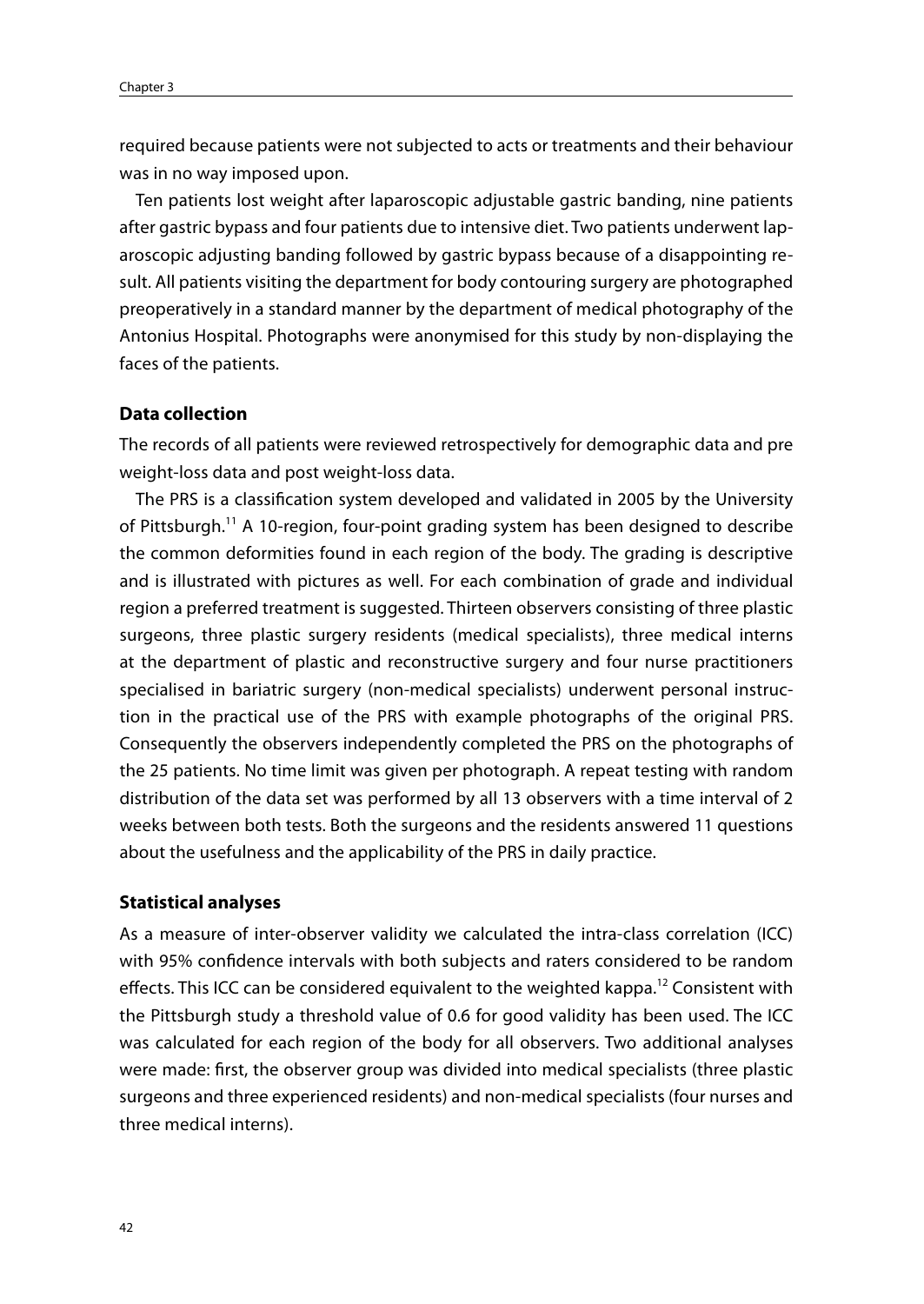In addition we divided the patients group by gender (5 male, 20 female), because the PRS was initially designed for female patients. To determine test-retest reliability, the two tests were also intervalidated by using a weighted kappa measurement.

All statistical methods and analyses were performed in consultation with the statistician of the research department of the hospital.

#### **Results**

TABLE 1

The 25 included patients lost at least 25% of their initial body weight after bariatric surgery. Their body mass index (BMI) decreased from average 44.6 kg/m<sup>2</sup> (range 33-61.3) to 31.1 kg/m<sup>2</sup> (range 23-44.7) corresponding to a weight decrease from average 133.2 (range 79-203) to 93.4 kg (range 54.3-134.6). All observers completed the PRS for all regions, except for 'buttocks', of all patients twice with at least 2 weeks between both tests.

#### **Validation of classification**

The PRS showed an overall mean ICC of 0.577. The regions 'arms' and 'back' showed a good interobserver validity (ICC > 0.6) in both tests: 0.668 and 0.765, respectively and 0.680 and 0.689, respectively. The regions 'abdomen', 'flank', 'buttocks' and 'mons' showed an ICC below 0.6 in both tests. All other regions showed a good validity in only one test (Table 1). In the group of medical specialists an ICC above 0.6 in both tests was seen in five regions (50%): 'arms' (ICC 0.731 and 0.666), 'back' (ICC 0.543 and 0.664), 'hips' (ICC

| 17 JULL 1               |                                                          |                            |                                                    |                            |
|-------------------------|----------------------------------------------------------|----------------------------|----------------------------------------------------|----------------------------|
| Inter-observer validity |                                                          |                            |                                                    |                            |
|                         | <b>TEST1</b><br><b>Intra Class</b><br><b>Correlation</b> | 95% confidence<br>interval | <b>TEST 2</b><br><b>Intra Class</b><br>Correlation | 95% confidence<br>interval |
| Arms                    | $0.668*$                                                 | 0.529-0.805                | $0.680*$                                           | 0.540-0.815                |
| <b>Breast</b>           | 0.541                                                    | 0.389-0.709                | $0.632*$                                           | 0.491-0.778                |
| <b>Back</b>             | $0.765*$                                                 | 0.641-0.873                | $0.689*$                                           | 0.536-0.830                |
| Abdomen                 | 0.452                                                    | 0.310-0.650                | 0.457                                              | 0.301-0.650                |
| Flank                   | 0.597                                                    | 0.457-0.749                | 0.434                                              | 0.292-0.616                |
| <b>Buttocks</b>         | 0.593                                                    | 0.420-0.771                | 0.465                                              | 0.289-0.664                |
| Mons                    | 0.468                                                    | 0.288-0.682                | 0.455                                              | 0.279-0.671                |
| <b>Hips</b>             | $0.658*$                                                 | 0.520-0.800                | 0.500                                              | 0.339-0.691                |
| <b>Medial thighs</b>    | $0.653*$                                                 | 0.512-0.795                | 0.563                                              | 0.405-0.731                |
| <b>Lower thighs</b>     | $0.704*$                                                 | 0.566-0.837                | 0.573                                              | 0.417-0.739                |

*\* good validity (>0,6)*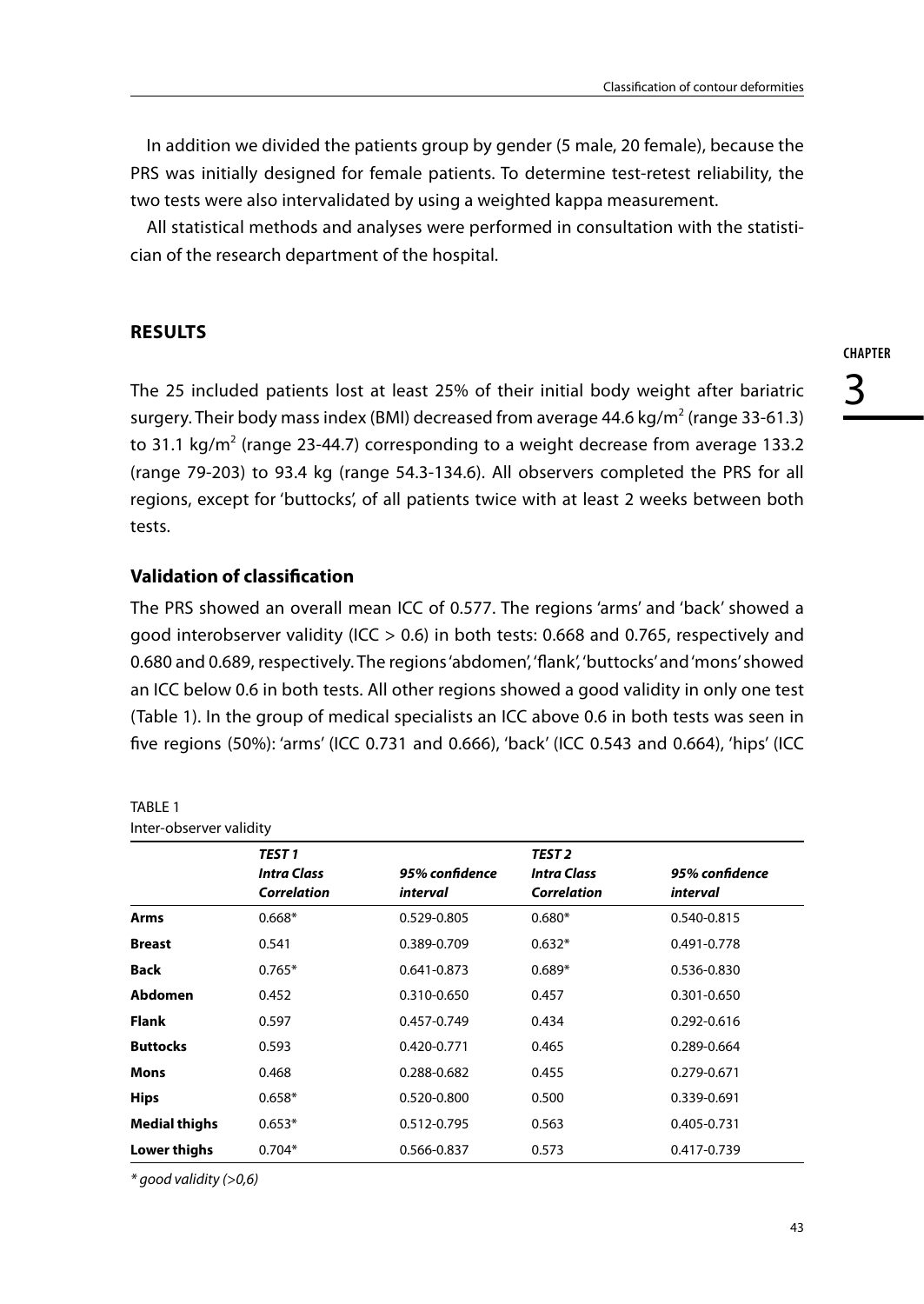#### TABLE<sub>2</sub>

Inter-observer validity for medical specialists and non medical specialists separately

|                       | <b>Medical specialists</b>          |                                     | <b>Non medical specialists</b>      |                                     |  |
|-----------------------|-------------------------------------|-------------------------------------|-------------------------------------|-------------------------------------|--|
|                       | <b>TEST1</b>                        | TEST <sub>2</sub>                   | <b>TEST1</b>                        | TEST <sub>2</sub>                   |  |
|                       | ICC<br>(95% confidence<br>interval) | ICC<br>(95% confidence<br>interval) | ICC<br>(95% confidence<br>interval) | ICC<br>(95% confidence<br>interval) |  |
| Arms                  | $0.731(0.580-0.854)$ *              | $0.666(0.503 - 0.812)^*$            | $0.612(0.449 - 0.772)$ *            | $0.682(0.510-0.825)$ *              |  |
| <b>Breast</b>         | $0.543(0.369-0.723)$                | $0.664(0.497 - 0.810)^*$            | $0.594(0.440-0.754)$                | $0.601(0.438 - 0.762)^*$            |  |
| Back                  | $0.796$ (0.657-0.897)*              | $0.835(0.716-0.919)^{*}$            | $0.748(0.602 - 0.866)^*$            | $0.610(0.417 - 0.787)^*$            |  |
| Abdomen               | $0.522(0.352 - 0.706)$              | $0.426(0.239 - 0.641)$              | $0.432(0.271 - 0.625)$              | $0.442(0.266 - 0.643)$              |  |
| <b>Flank</b>          | $0.655(0.503 - 0.799)^*$            | $0.519(0.340 - 0.704)$              | $0.600(0.446 - 0.758)$ *            | $0.419(0.260 - 0.613)$              |  |
| <b>Buttocks</b>       | $0.464(0.140-0.720)$                | N.A.                                | $0.605(0.430-0.778)$ *              | $0.446(0.262 - 0.653)$              |  |
| Mons                  | $0.294 (-0.088 - 0.622)$            | $0.556(0.177-0.795)$                | $0.457(0.269 - 0.670)$              | 0.421 (0.240-0.632)                 |  |
| <b>Hips</b>           | $0.730(0.589 - 0.853)^*$            | $0.683(0.510-0.830)*$               | $0.576(0.413 - 0.747)$              | $0.454(0.287 - 0.652)$              |  |
| <b>Medial thights</b> | $0.677(0.525-0.817)^*$              | $0.663(0.498 - 0.810)^*$            | $0.592(0.413 - 0.747)$              | $0.536(0.352 - 0.721)$              |  |
| Lower thigths         | $0.745(0.601 - 0.867)^*$            | $0.635(0.459-0.793)^*$              | $0.640(0.470-0.795)$ *              | $0.501(0.311 - 0.696)$              |  |

*\* good validity (>0,6)*

0.730 and 0.683), 'medial thighs' (ICC 0.677 and 0.663) and 'lower thighs' (ICC 0.745 and 0.635). In the group of non-medical specialists there were only two regions with an ICC above threshold in both tests (20%): 'arms' (ICC 0.612 and 0.682) and 'back' (ICC 0.748 and 0.610) (Table 2).

Different regions showed good validity when using the PRS in men and women. When only female patients were classified, the regions 'arms' and 'back' showed a good validity; alike was seen in the group overall. Using the PRS in male patients, only the region 'lower thighs' showed an ICC above threshold in both tests (ICC 0.816 and 0.690, respectively).

The overall test-retest reliability for all 10 regions has a mean weighted kappa value of 0.523.

#### **Usefulness of the PRS**

Most of the specialists acknowledged the necessity of an adequate classification system for patients with massive weight loss. Only two surgeons judged the PRS to be a suitable system for the classification of contour deformities. The two main objections were the lack of consistency of the pictures that currently serve as guidelines for the PRS and the high number of body regions to be rated. Further remarks were made on the lack of a possibility of incorporating the remaining elasticity of the skin in the classification. Sixty-seven percent of the specialists considered the classification scale of 0-3 generally adequate. The abdomen is the only region where a four-scale system was considered insufficient as this region is more complex. The mean time to accomplish the test for all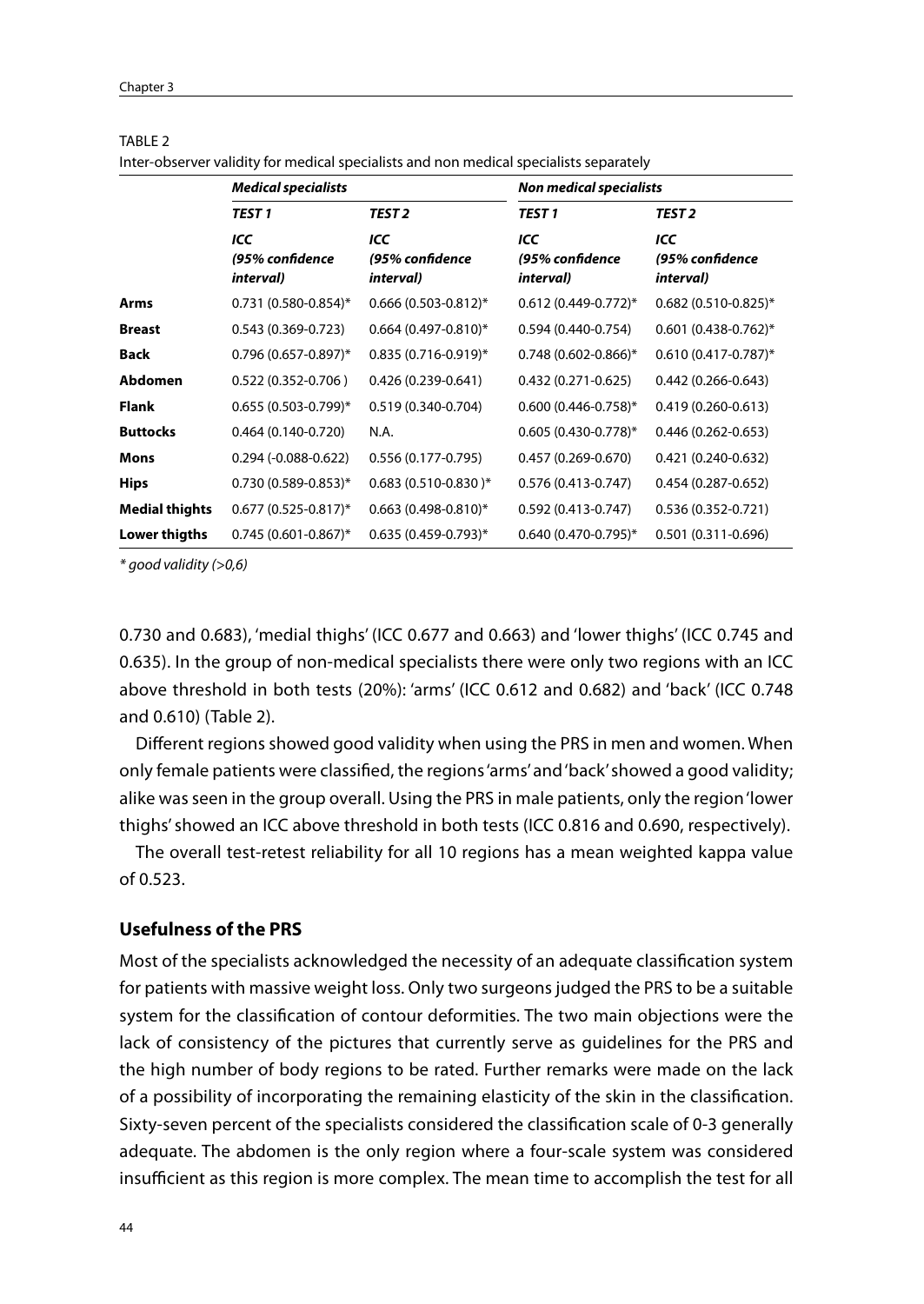25 patients was 70 min (range 60-90), which means an average of 2.8 min per patient to classify all 10 regions. A number of regions were suggested to be combined as they were judged to be highly interdependent. The following combinations were suggested: flank-abdomen, buttock-abdomen, flank-abdomen-mons, abdomen-back, abdomenhips and breasts-flank-abdomen.

The PRS was, for four medical specialists in this study, not a suitable system to link a preferred reconstructive procedure to the level of deformity. The preferred operation is dependent not only on the amount of skin surplus and contour deformity but also significantly on skin elasticity, co-morbidity, previous operations and patient's complaints and expectations.

The usefulness of PRS to evaluate and compare the post-operative outcome to the preoperative situation is supported by four of the six plastic surgeons; the other two were not fully convinced. The usefulness of the PRS classification system as a reimbursement tool for insurance companies was questioned. All plastic surgeons share the opinion that a system such as the PRS can be helpful in providing a cut-off point for insurance companies to decide whether or not to reimburse a body contouring procedure. The surgeons rated level 2 and 3 as severe and advised that coverage of costs by the insurance company should be advocated for this level of deformities.

#### **Discussion**

To our knowledge this is the first re-evaluation of the PRS in which we tested the validity and usefulness of this classification system for massive weight-loss patients. In our study, the previous results of PRS could not be reproduced. A mean overall ICC of 0.577 was seen over two tests, correlating to a moderate validity. The PRS scored above the threshold of 0.6 in only two body regions, 'arms' and 'back', and scored consistently lower in all other body regions. Medical specialists scored higher ICCs compared to the non-medical specialists although the overall outcome of the specialists was still not sufficiently high to validate the PRS. A separate analysis for male and female patients showed higher ICCs for females, but only an ICC > 0.6 in both tests was scored in the same two regions 'arm' and 'back' as in the overall assessment.

We used almost the same design as the original study by Song et al.<sup>11</sup> The studies differ however on two points: in our study both medical specialists and paramedics were included in the observer group. The PRS was initially developed for use by medical specialists. Although the nurse practitioners participating in our study had the same 30-min training session as the specialists, they clearly showed a different outcome in the evaluation of contour deformities.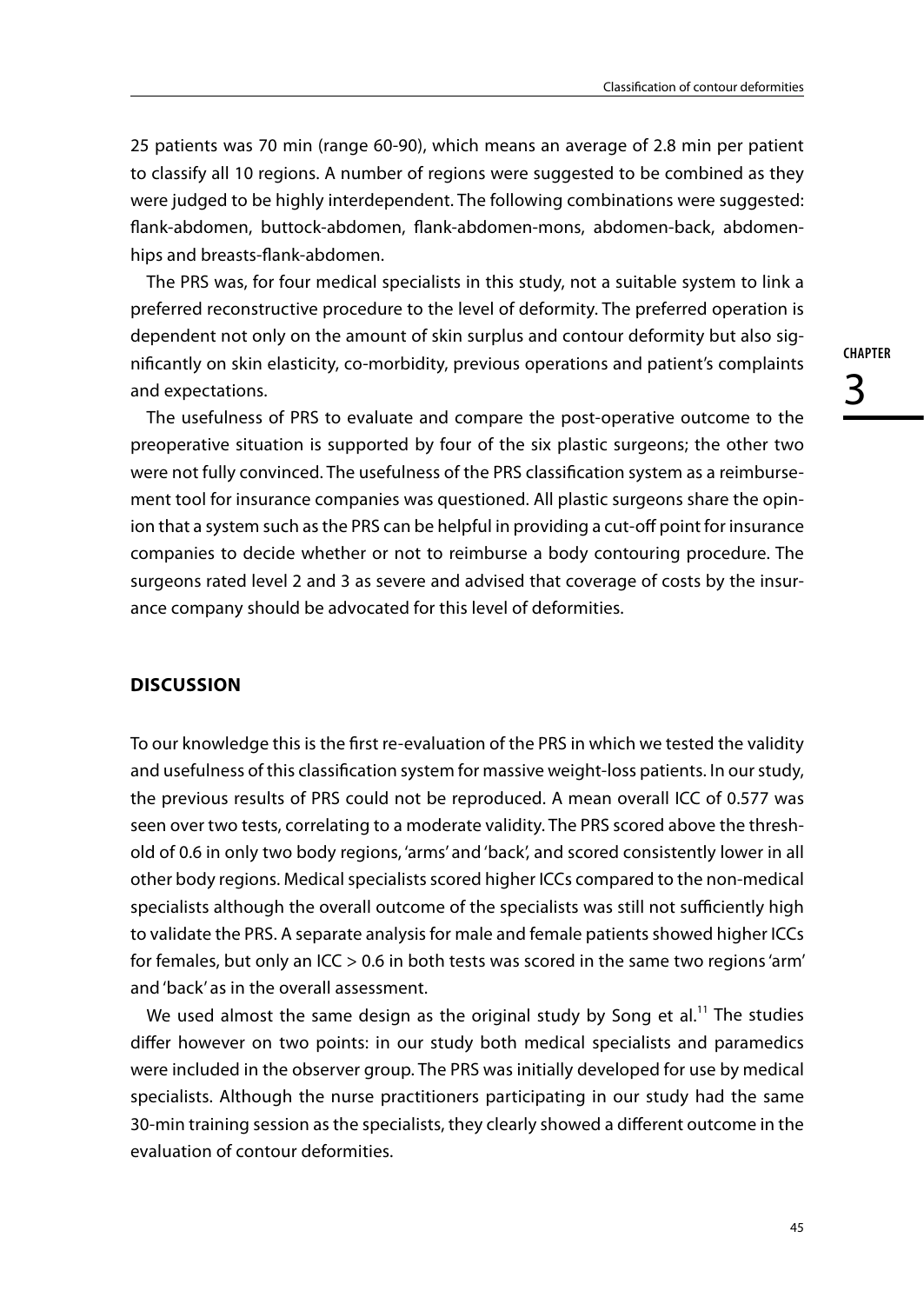Another difference is that in our study male patients were also included. Although to a lesser extent, male patients also seek plastic surgery after massive weight loss. Therefore we decided to include both females and males to evaluate the PRS for daily practice.

The moderate validity of the PRS found in our study could be influenced by the two above-mentioned differences in study design. The separate analysis of the scores of medical specialists in the observer group and the outcome in the female patients in the study population however did not result in a better validity. As a measure of inter-observer validity we calculated the ICC instead of the weighted kappa. These are considered equivalent and this statistical method cannot be held responsible for the poorer outcome of the PRS in our study.

Most classification systems used in clinical practice serve a number of purposes; primarily they describe and grade anatomical, microscopical or pathological abnormalities.

In the ideal situation a classification system should provide the basis for a treatment algorithm from which the indications for specific interventions can be derived. Finally a classification could divide patients into different prognostic groups and allow outcome comparison between different patient groups or institutions. Good examples of such widely used classification systems serving these purposes are the Arbeitsgemeinschaft für Osteosynthesefragen (AO) fracture classification and the Union for International Cancer Control tumour node metastasis (UICC TNM) classification for cancer staging.<sup>13,14</sup>

The increasing demand for post-bariatric plastic surgery requires, in our opinion, a similar type of classification for the optimal treatment of these complex patients. The first step is an objective description of the anatomical deformities. The descriptions of the PRS are subjective such as 'normal', 'adiposity', 'excessive adiposity' or 'severe adiposity', and they focus on 'adiposity' whereas massive weight-loss patients mainly have a skin problem. Bozola et al. also emphasise focussing on more specific descriptions and measurable characteristics (e.g., fat deposit, musculo-aponeurotic layer and amount of skin) to make the grading less dependent on the observers' interpretation.<sup>15</sup> Iglesias et al. designed a classification system using fixed anatomic references and objective measurements.<sup>16</sup> The system measures the redundant pannus in relation to the inguinal ligament and the total length of the thigh, for example. The separate classification of 10 regions makes the PRS extensive and time consuming, which remains a drawback of this scoring system as mentioned by Al Aly.<sup>17</sup>

Besides a description of anatomical deformities an adjusted classification should include subjective patient-related parameters such as hygienic and functional impairments and physical or emotional disability. Gurunluoglu et al. describe a classification of redundant abdominal tissue after massive weight loss, which is based on the existence of chronic skin problems and the associated activities of daily living (ADL) interference.<sup>18</sup>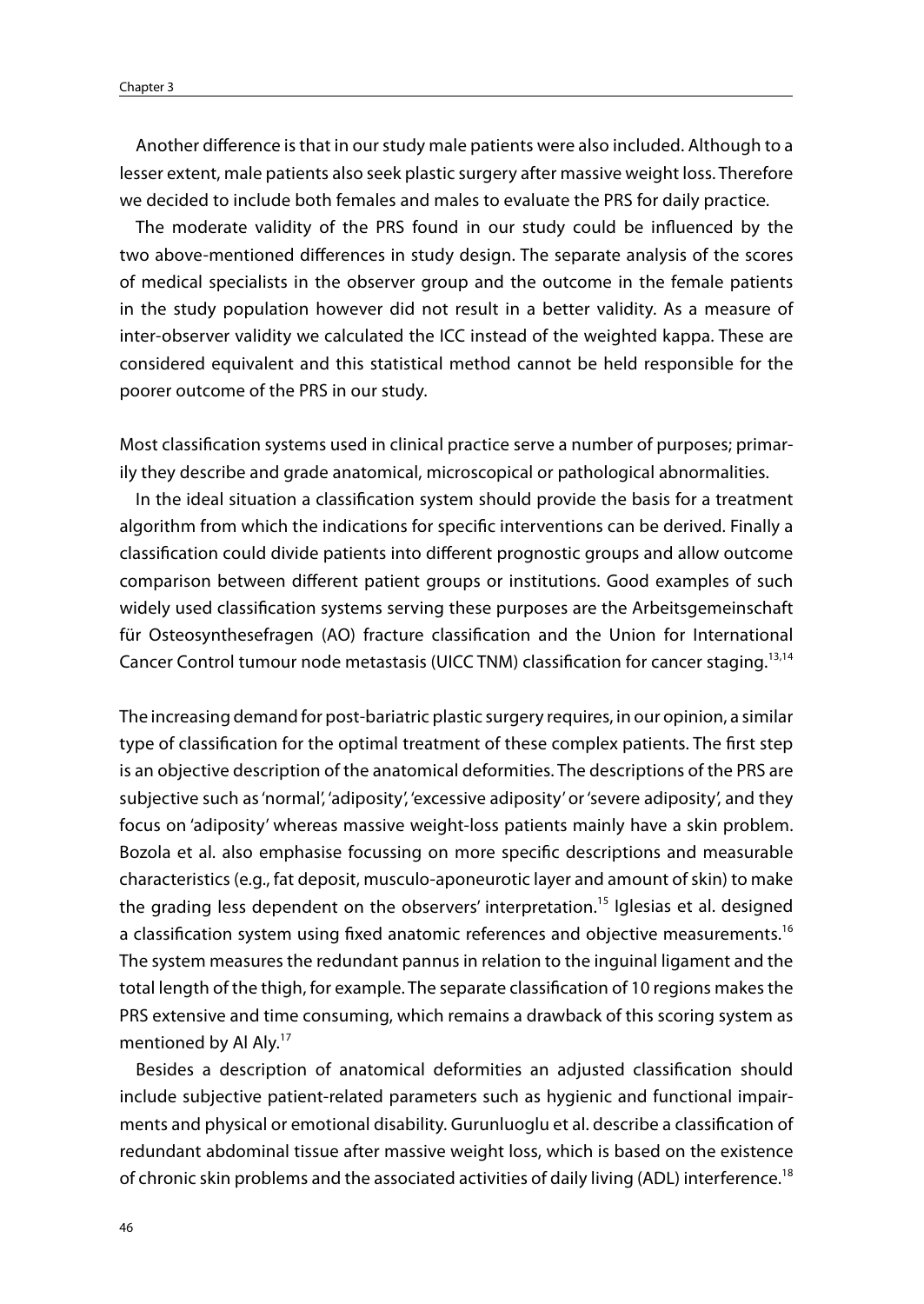Chronic skin problems could lead to additional medical costs and interference in ADL might negatively impact quality of life, further weight loss and return to work. The reduction of functional problems should be the primary goal of post-bariatric plastic surgery and the impact of skin surplus on physical functioning and quality of life should therefore be included in the classification of post-bariatric skin deformities. This could be measured with an obesity-specific questionnaire, such as the Bariatric Analysis Reporting Outcome System (BAROS) or Moorehead-Ardelt Quality of Life Questionnaire or a more general health and well-being indicator, the 36-Item Short Form Health Survey (SF-36).

Although the PRS combines a classification of deformities with preferred treatments it oversimplifies a complex situation. The vast number of different operative techniques described in the literature indicate that there is no 'best' treatment for different types of contour deformity at present. The preferred techniques remain mainly dependent on the preference and experience of the individual surgeon. It therefore remains to be seen whether it will be realistic to aim for a concise (surgical) treatment algorithm that can be derived from a classification system. In our opinion a rating scale should focus more on indication and less on surgical technique.

The benefits of body contouring must outweigh the potential risks of complications in the decision for body contouring surgery. One has to appreciate that post-bariatric patients with severe weight loss generally have a greater operative risk than patients with the same weight who have never been obese. With the increasing popularity of gastric bypass surgery for instance, an increasing number of these patients suffer from nutritional deficiencies. Besides, many post-bariatric patients are still overweight (BMI  $>$  30 kg/m<sup>2</sup>) and have co-morbidities such as diabetes and hypertension and these risks are reflected in the high percentage of complications in body contouring surgery  $(20-66%)$ .<sup>19,20</sup> As we demonstrated in a previous study the complication rate following reconstructive surgery is associated with a stable weight prior to surgery and a BMI below 30 kg/m<sup>2,19</sup> It seems logical to include patients' co-morbidities and risk factors such as smoking in a future classification system.<sup>20</sup>

The PRS is a predominantly descriptive and deformity-based classification and in the Netherlands frequently used by insurance companies as a basis for reimbursement of post-bariatric plastic-surgical procedures for individual patients. In our opinion the PRS does not meet today's requirements to make valid decisions about the indication and reimbursement for post-bariatric body contouring.

As outlined above, a new classification system should combine an objective description of anatomical deformities with a grading of the patient's discomfort and suffering from a particular deformity and include risk factors of complications following body-contouring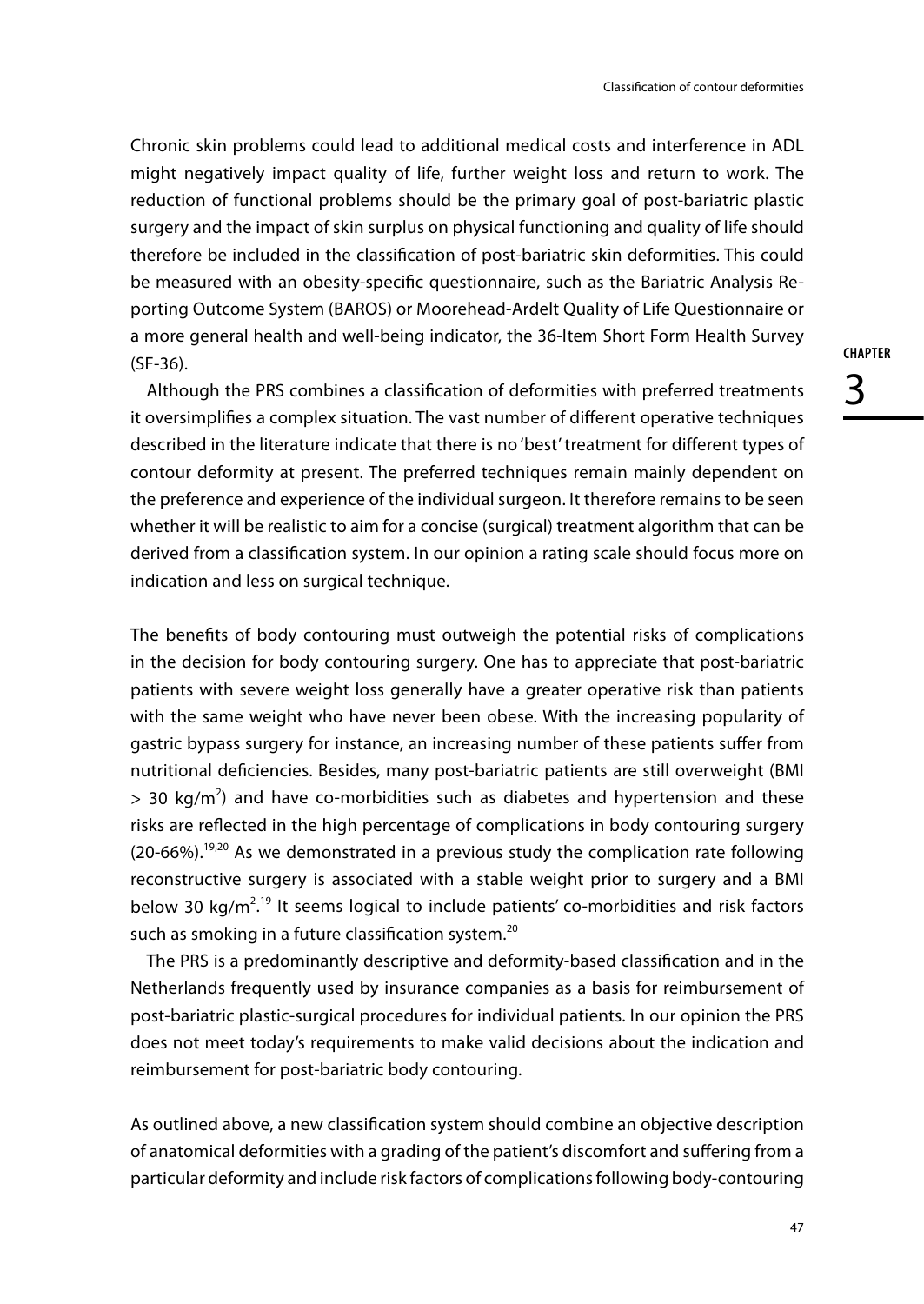surgery. A classification based on these three components will allow a realistic preoperative inventorisation of risks and benefits of post-bariatric reconstructive surgery and provide transparent and unbiased parameters for the indication of post-bariatric surgery of the benefit for plastics surgeons and insurance companies alike. Besides this, validated measurements of anatomical deformities and quality of life allow outcome comparison in time and between different patient groups.

#### **Conclusions**

In this study we could not consistently reproduce and validate the results of the PRS for the classification of contour deformities of massive weight-loss patients. A future classification system should encompass, besides anatomical parameters, items such as functional disability and hygienic impairment scores and peri-operative risk factors for the individual patient.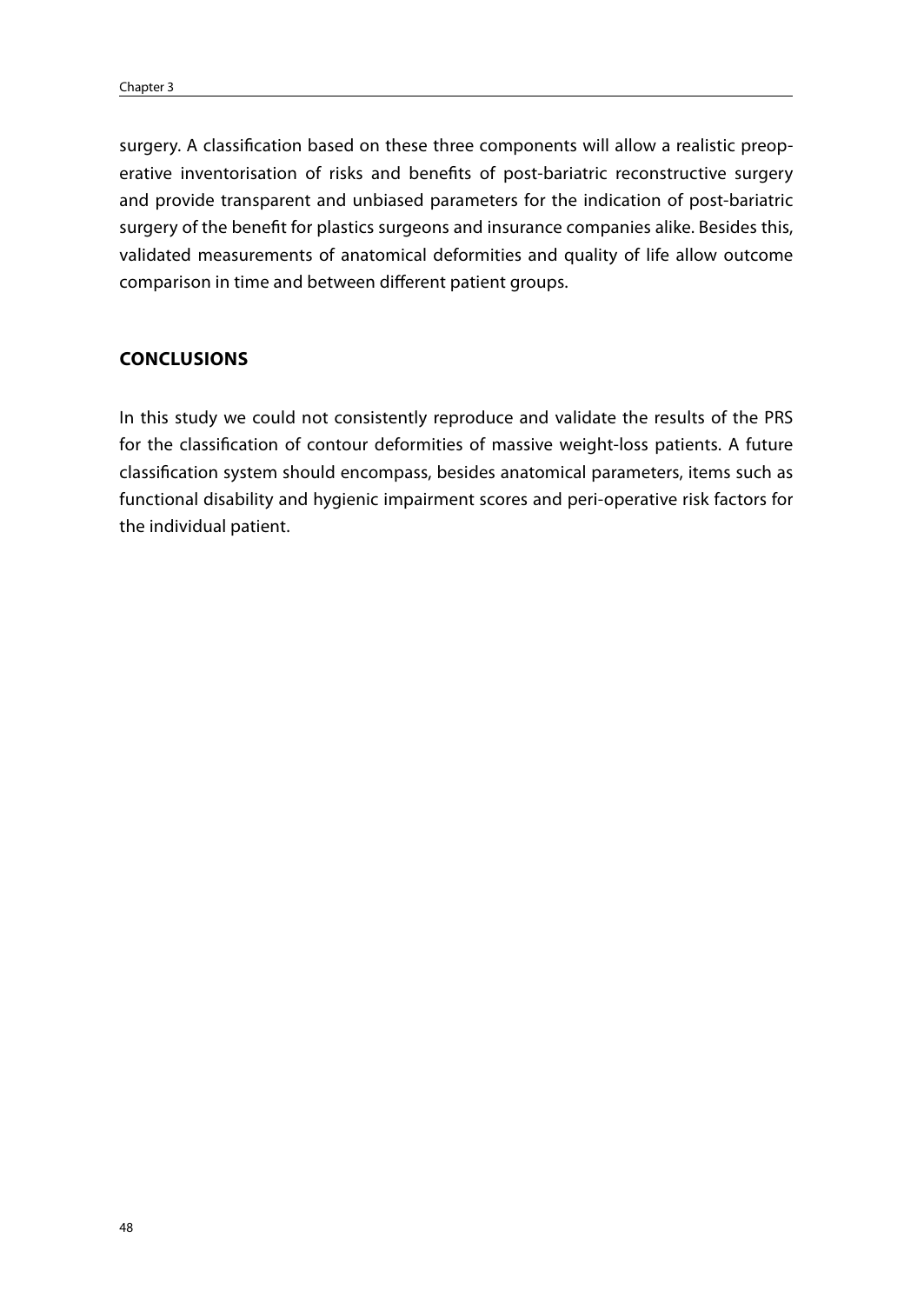#### **References**

- 1. Buchwald H, Avidor Y, Braunwald E, et al. Bariatric surgery. A systematic review and meta-analysis. JAMA 2004;14:1724-37.
- 2. Chandawarkar RY. Body-contouring following massive weight loss resulting from bariatric surgery. Adv Psychosom Med 2006; 27:61-72.
- 3. Kinzl JF, Traweger C, Trefat E, et al. Psychosocial consequences of weight loss following gastric banding for morbid obesity. Obes Surg 2003;13:105-15.
- 4. Abela C, Stevens T, Reddy M, et al. A multidisciplinary approach to post-bariatric plastic surgery. Int J Surg 2011;9(1):29-35.
- 5. Young SC, Freiberg A. A critical look at abdominal lipectomy following morbid obesity surgery. Aesthetic Plast Surg 1991;15:81-4.
- 6. Matarasso A. Minimal-access variations in abdominoplasty. Ann Plast Surg 1995;34:255-63.
- 7. El-Khatib HA. Mons pubis ptosis: classification and strategy for treatment. Aesthetic Plast Surg 2011;35:24-30.
- 8. Strauch B, Rohde C, Patel MK, et al. Back contouring in weight loss patients. Plast Reconstr Surg 2007;120:1692-6.
- 9. El Khatib HA. Classification of brachial ptosis: strategy for treatment. Plast Reconstr Surg 2007; 119:1337-42.
- 10. Nahas FX. An aesthetic classification of the abdomen based on the myoaponeurotic layer. Plast Reconstr Surg 2001;108:1787-95.
- 11. Song AY, Jean DJ, Hurwitz DJ, et al. A classification of contour deformities after bariatric weight loss: the Pittsburgh Rating Scale. Plast Reconstr Surg 2005;116:1535-44.
- 12. Berry KJ, Johnston JE, Mielke PR Jr. Weighted kappa for multiple raters. Percept Mot Skills 2008; 107:837-48.
- 13. AO Foundation. Classification of fractures. https://www.aofoundation.org/Structure/resource/ mueller-classification/Pages/fracture-classification.aspx [accessed 25.02.13].
- 14. Union for International Cancer Control. TNM classification of malignant tumours. http://www. uicc.org/resources/tnm-classification-malignant-tumours-6th-edition [accessed 25.02.13].
- 15. Bozola AR. Abdominoplasty: same classification and a new treatment concept 20 years later. Aesthetic Plast Surg 2010;34:181-92.
- 16. Iglesias M, Butron P, Abarca L, et al. An anthropometric classification of body contour deformities after massive weight loss. Ann Plast Surg 2010;65:129-34.
- 17. Aly Al. Discussion: a classification of contour deformities after bariatric weight loss: the Pittsburgh Rating Scale. Plast Reconstr Surg 2010;116:1545-56.
- 18. Gurunluoglu R, Williams SA, Johnson JL. A classification system in the massive weight loss patient based on skin lesions and activity of daily living. Eplasty 2012;12:111-25.
- 19. Van der Beek ESJ, Mink van der Molen A, Van Ramshorst B. Complications after body-contouring surgery in post-bariatric patients; the importance of a stable weight close to normal. Obes Facts 2011;4:61-6.
- 20. Gravante G, Araco A, Sorge R, et al. Wound infections in post-bariatric patients undergoing body contouring abdominoplasty: the role of smoking. Obes Surg 2007;17:1325-31.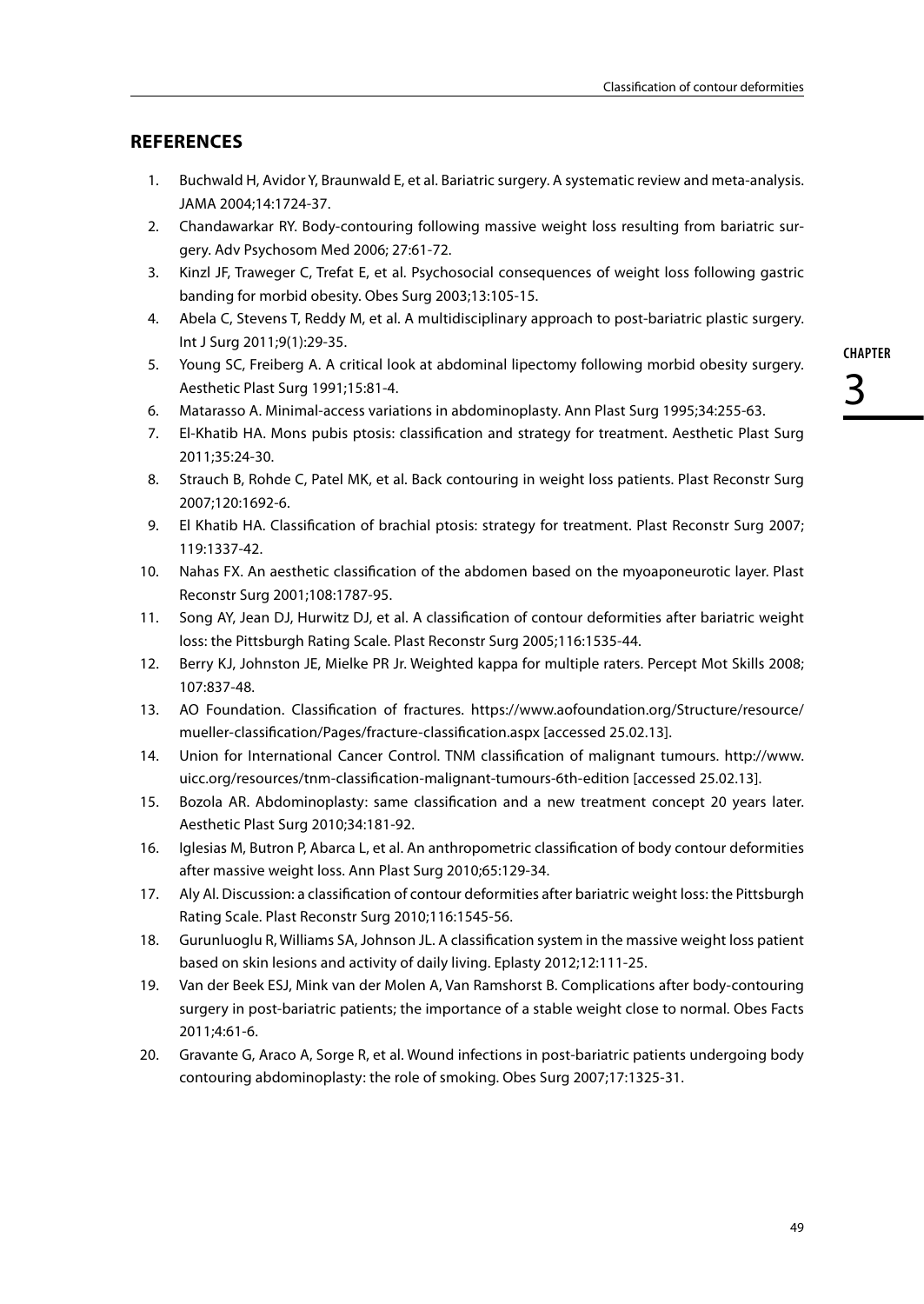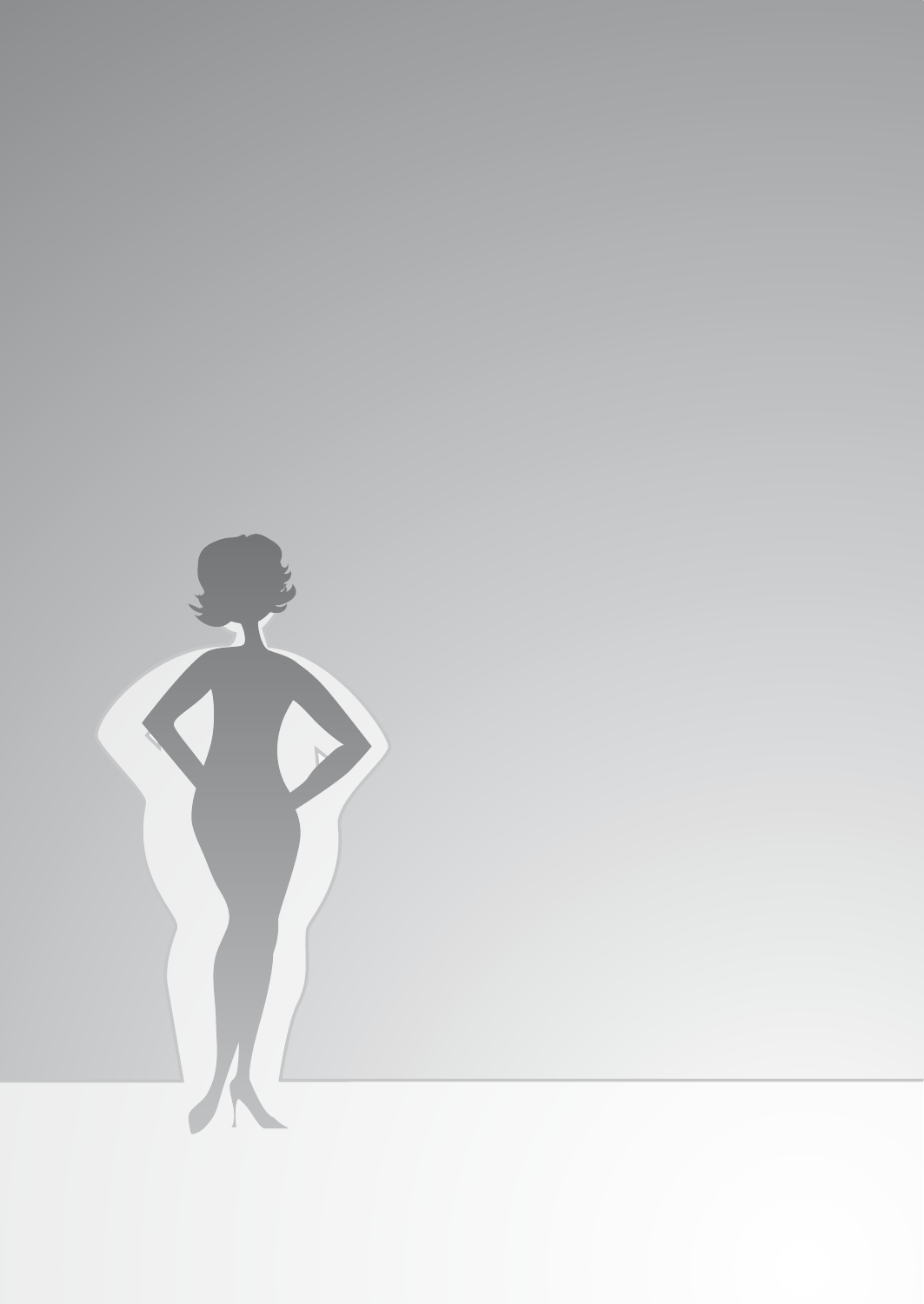# **Chapter 4**

## **The Screening of Motives, Barriers and Expectations regarding Body Contouring Surgery in Post-Bariatric Patients.**

## Optimization of Treatment Decision and Preoperative Counseling

*Submitted*

*Eva SJ van der Beek1,3 Marianne B Kool<sup>2</sup> Nelleke M Jansen<sup>2</sup> Aebele B Mink van der Molen<sup>3</sup> Bert van Ramshorst<sup>4</sup> Rinie Geenen<sup>2</sup>*

<sup>1</sup> Department of Plastic and Reconstructive Surgery, University Medical Center Utrecht, Utrecht, The Netherlands <sup>2</sup> Department of Clinical and Health Psychology, Utrecht University, Utrecht, The Netherlands <sup>3</sup> Department of Plastic and Reconstructive Surgery, St. Antonius Hospital, Nieuwegein, The Netherlands 4 Department of Surgery, St Antonius Hospital, Nieuwegein, The Netherlands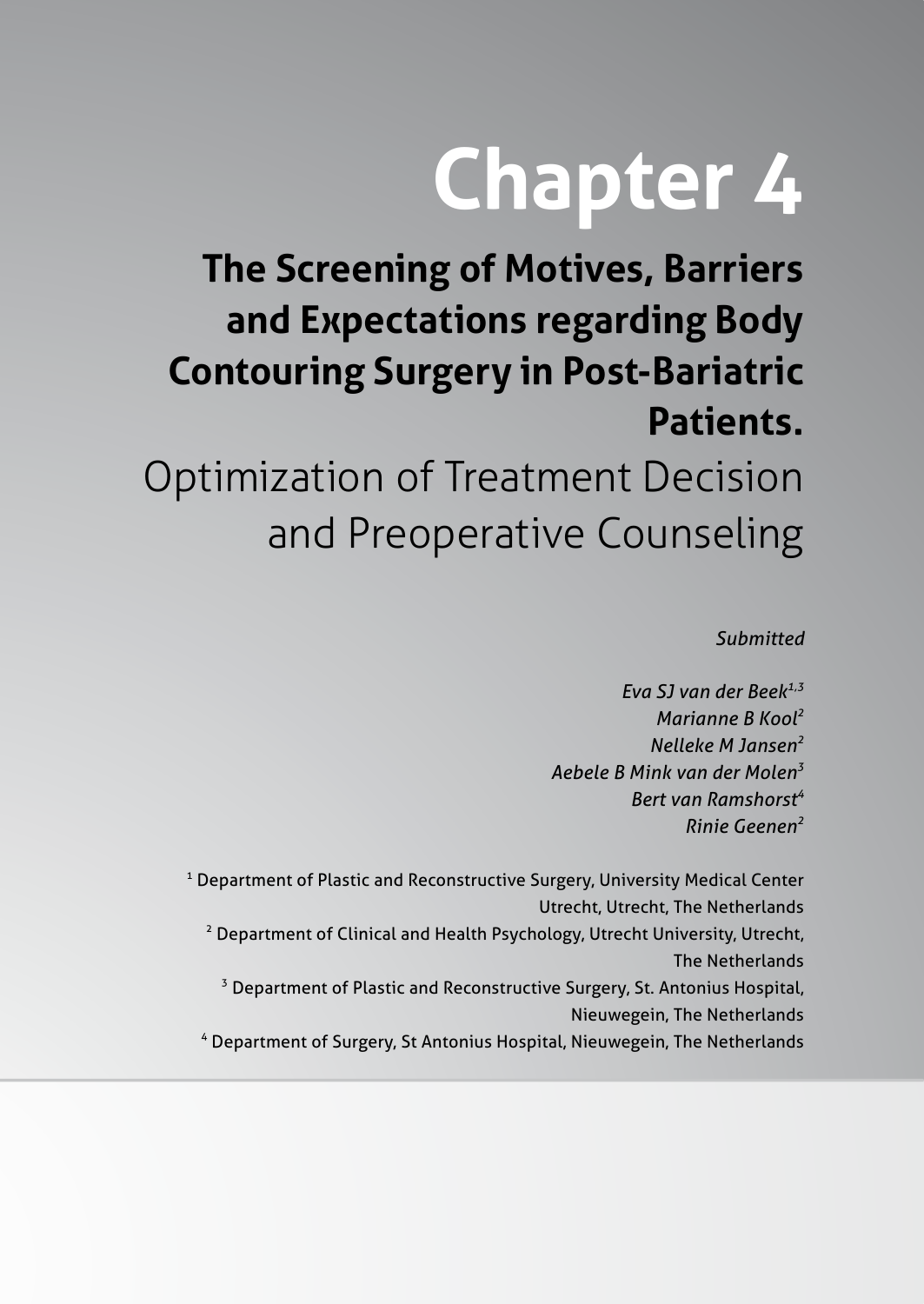#### **Abstract**

#### **Background**

When weighing the pros and cons of body contouring surgery in post-bariatric patients, it is mandatory to consider besides anatomical parameters and risk factors the needs and beliefs of individual patients. The objective of this study was to offer a comprehensive overview of motives for and barriers to body contouring surgery as well as expectations regarding the post-operative result to be used in screening of candidates for body contouring surgery.

#### **Methods**

In-depth interviews with post-bariatric patients yielded statements about motives, barriers and expectations regarding body contouring surgery. Patients individually sorted these statements according to similarity. Hierarchical cluster analysis was applied to categorize homogenous statements in groups (clusters).

#### **Results**

Cluster analyses yielded three hierarchical structures of 47 motives, 17 barriers, and 46 expectations. Motives were categorized in three major clusters: 'physical appearance', 'social impact', and 'psychosomatic impact'. 'Skin problems' was the most important motive. 'Barriers' were categorized in the major clusters 'investment' (including financial and mental costs), and 'outcome' (including fear for surgery and a negative outcome); 'financial costs' was the most important barrier. Expectations comprised ten clusters referring to physical, psychological, and social expectations; 'positive affect' was the most important expectation. A checklist was developed that can be used in pre-operative counselling.

#### **Conclusions**

The checklist of motives, barriers, and expectations regarding body contouring surgery can be used as a brief screening instrument to identify needs and wishes important to individual patients and to identify realistic and unrealistic expectations regarding the outcome of body contouring surgery.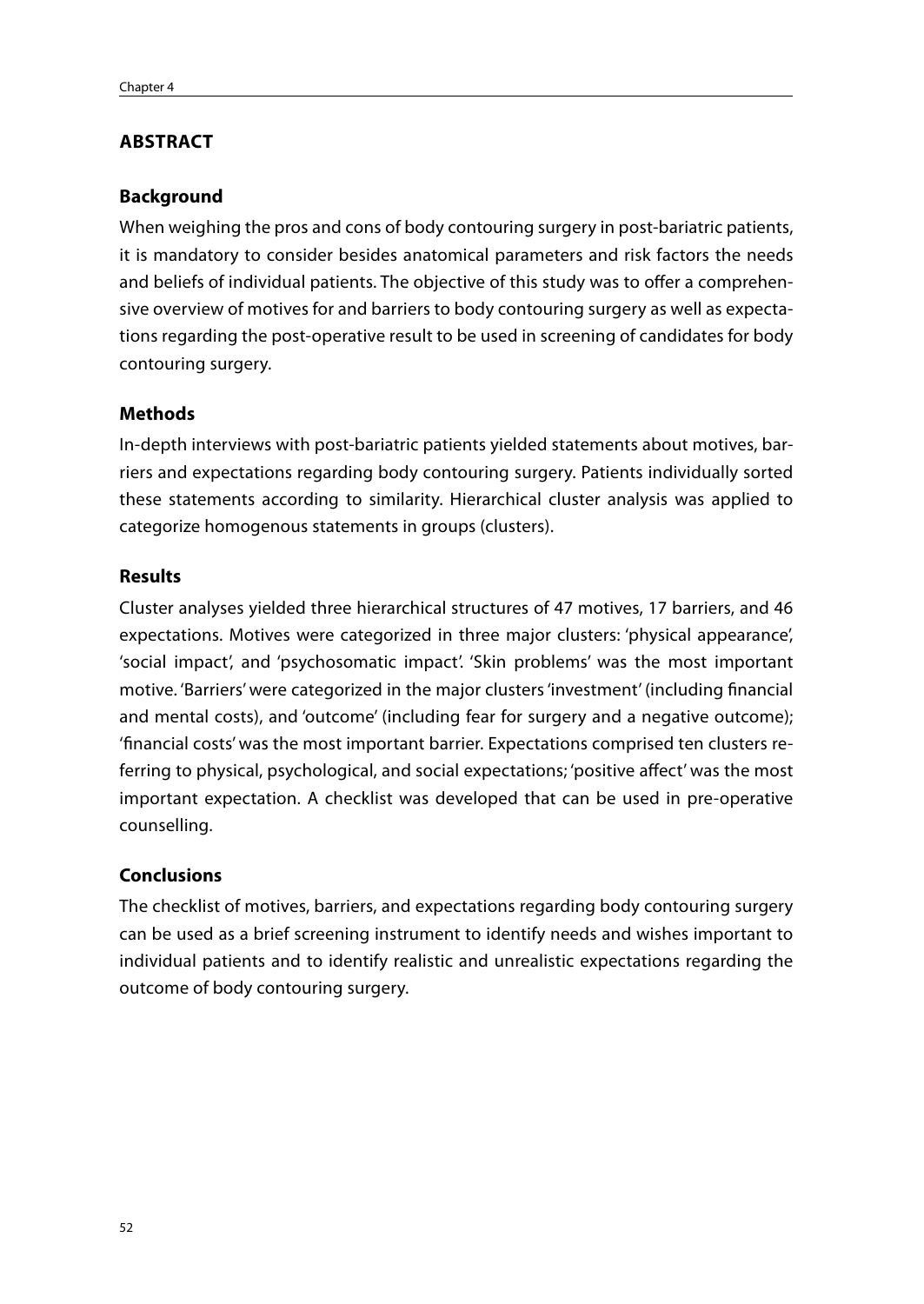#### **Introduction**

Bariatric surgery, the most effective treatment for extreme obesity, is associated with massive weight loss, decrease of co-morbidity and improved quality of life.<sup>1-2</sup> A negative consequence of massive weight loss is a lax, overstretched skin which can result in physical and psychological discomfort and hygienic problems.<sup>3-6</sup>

The increasing demand for post-bariatric body contouring surgery is accompanied by a debate by professionals, patients and health care insurance companies about the indication for body contouring surgery. It should be based on objective considerations such as anatomical deformities and risk factors for complications as well as subjective considerations such as patients' discomfort and suffering.<sup>7</sup> The needs and beliefs of individual patients should be considered as well as expectations regarding the treatment outcome. Body contouring surgery can be seen as functional surgery that relieves the negative consequences of hanging skin. Apart from physical problems, psychological concerns can be a reason to seek body contouring surgery, such as body image dissatisfaction and shame.<sup>3,8,9</sup> Although many patients are motivated for surgery, there are barriers as well.<sup>4,5,10-12</sup> Potential barriers are low reimbursement  $4,10,13$ , scars after body contouring  $3,8$ , lack of information regarding treatment options and complications, judgment of other people, lack of support for surgery from relatives and the belief that elective plastic surgery is risky.<sup>3,13</sup> Although many studies describe motives for and barriers to body contouring, most studies either focus on single aspects<sup>4,10,12-13</sup> does not pay attention to the perspective of patients<sup>14</sup>, include (only) post-body contouring patients<sup>3-5,12</sup>, examined non-bariatric patients<sup>15,16</sup> or use (not validated) questionnaires with low response rate.<sup>5,10,12-13</sup> As yet an encompassing overview of motives and barriers to body contouring surgery from the perspective of post-bariatric patients by a combined qualitative and quantitative approach is lacking.

Patients' expectations of the aesthetic result and physical and psychosocial benefits should also be taken into account in the decision about body contouring surgery. Patients may unrealistically believe that surgery will result in a far better body appearance, self-confidence and social or intimate relationships.<sup>10</sup> A screening instrument to check these expectations may prevent that patients submitted to operation finally are disappointed about the outcome.

The aim of this study in post-bariatric patients was to identify a comprehensive set of motives, barriers, and expectations regarding body contouring surgery. Firstly, open-minded, in-depth interviews were completed to obtain an extensive overview of motives, barriers, and expectations from the perspective of patients. Secondly, a card sorting task was used to let patients individually sort the statements derived from the interviews according to similarity and relevance. Finally, a hierarchical cluster analysis was used to structure the reasons. Based on the outcome of the analysis a preliminary checklist is proposed to be used as an additional pre-operative screening instrument.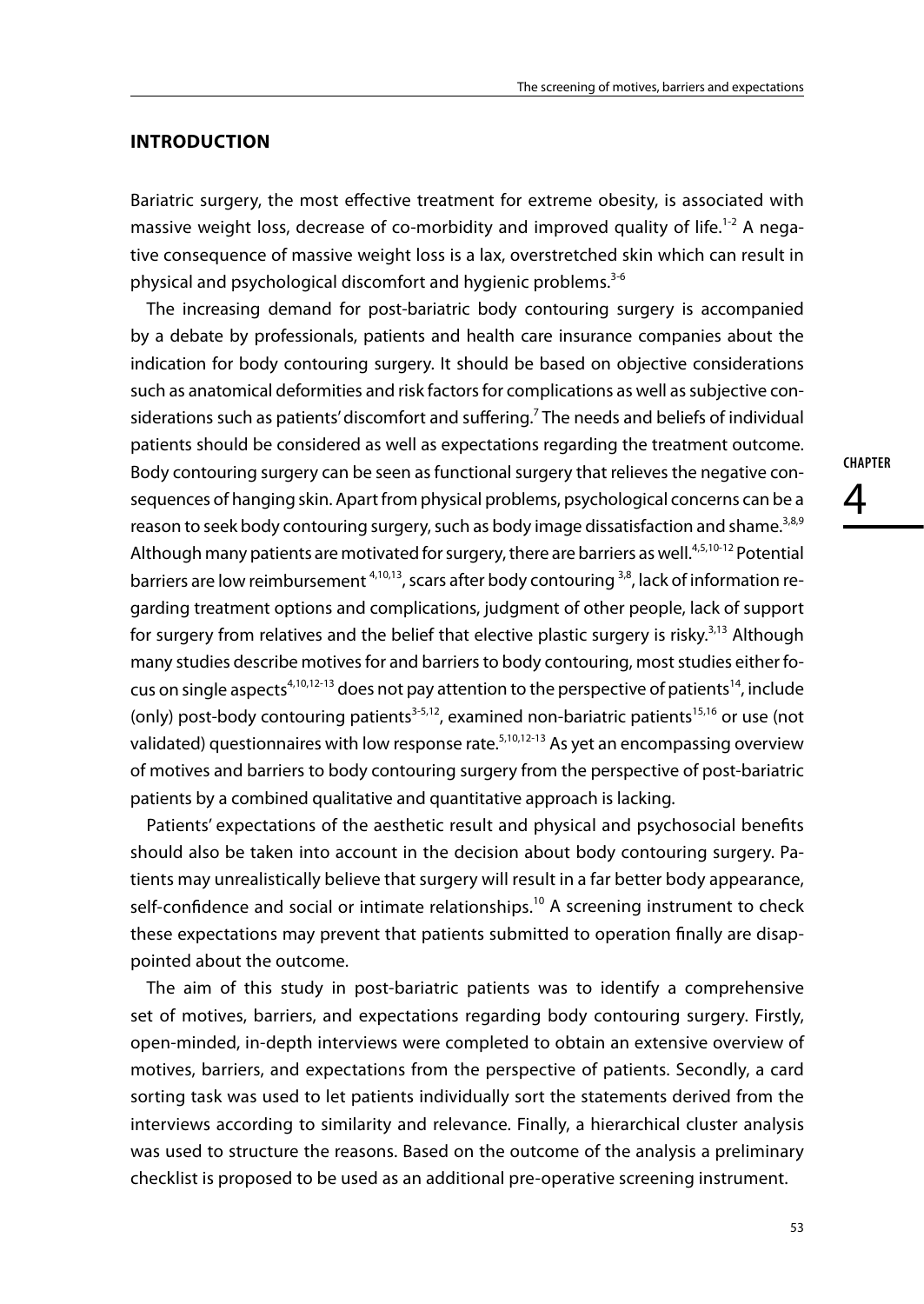#### **Methods**

#### **Participants**

Participants were recruited in the Bariatric Surgery outpatient department of the St. Antonius Hospital in Nieuwegein in March and April 2011. Participants 15-28 months after bariatric surgery were included. Exclusion criteria were previous body-contouring surgery, psychological disorders, and low proficiency in Dutch language.

Nine participants (7 women, 2 men) were interviewed. The interviews with the last two participants did not yield new information. Thirteen subjects participated in the card-sorting task. A sample size between 10 and 20 people has been suggested to be a workable number as a resembling study involving 168 subjects found that clusters were very similar to sample sizes between 20 to 30. <sup>17</sup>

#### **Procedure**

A combination of qualitative and quantitative methods consisting of interviews, a cardsorting task, and hierarchical cluster analysis was applied.<sup>18</sup> The study was conducted according to the principles of the Declaration of Helsinki  $(6<sup>th</sup>$  revision, Seoul 2008). All participants provided written informed consent. Approval by an ethics committee was not necessary for this non-experimental and non-invasive study.

#### **Interviews**

The interviews were carried out at the home of participants and were audio-taped. A combined open and semi-structured interview was used. Open questions were: "What could be your reasons to choose body contouring surgery?" (motives), "What could be reasons for you not to choose body contouring surgery?" (barriers), and "What do you expect to change after body contouring surgery?" (expectations). Furthermore, patients were asked to think of motives, barriers, and expectations pertaining to five domains: economic, biomedical, social, psychological, and physical appearance. The number of interviews was set by the moment that no new topics emerged during interviews with 2 successive participants.

Statements from the interviews were independently evaluated by 4 members of the research team using four criteria. Firstly, it was checked whether the statements really related to body contouring surgery. Secondly, statements that were ambiguous, abstract or could not be generalized to the entire group were removed. Thirdly, overlapping statements were combined and statements including multiple assertions were divided. Finally, all statements were modified to a positively phrased sentence to avoid double negatives complicating interpretation. The final statements fitted the formats "a reason for choosing body contouring surgery is…", "a reason not choosing body contouring surgery is…", and "an expected outcome of body contouring surgery is…". The selected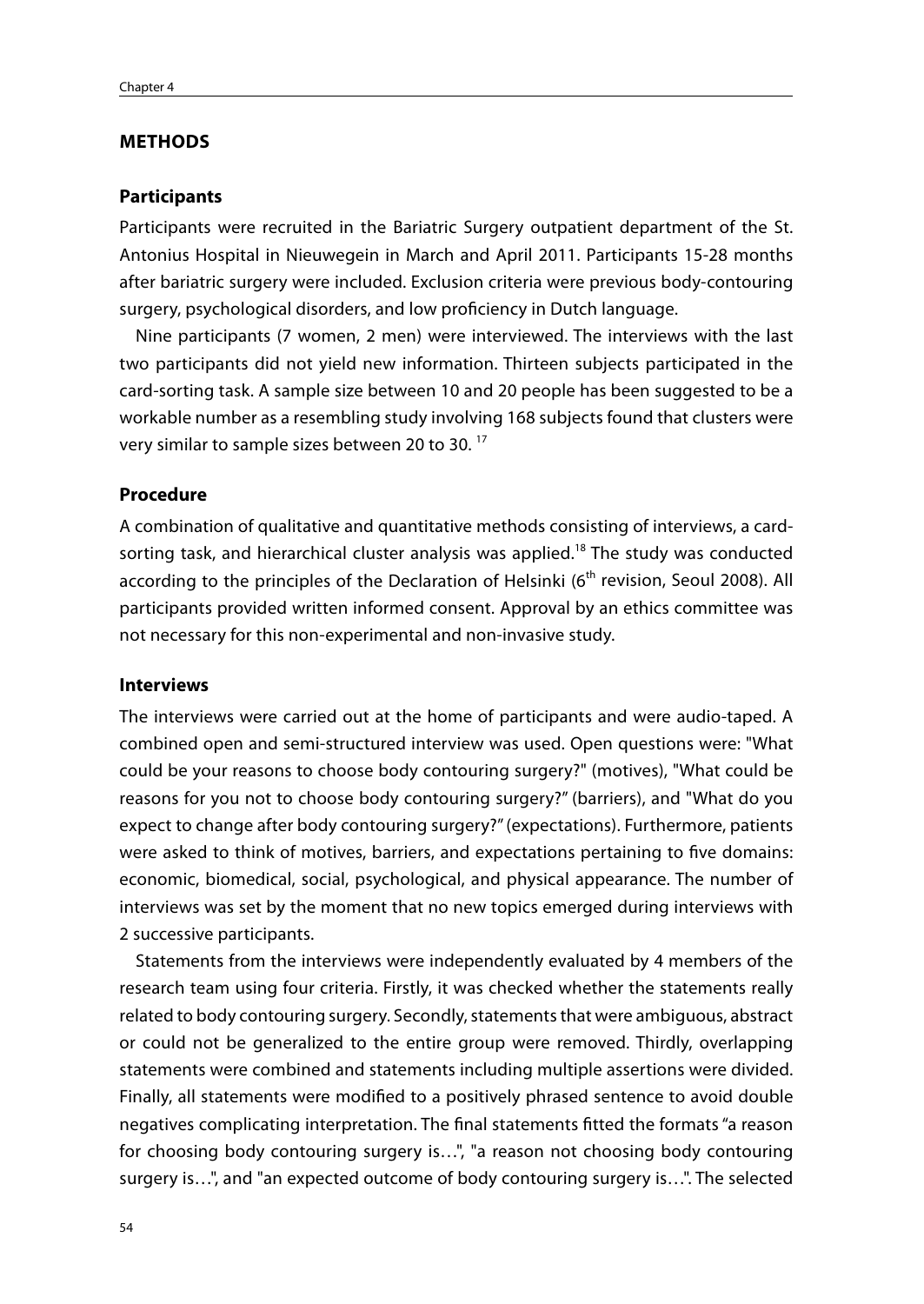statements were then numbered and written on separate cards for use in the card sorting task.

#### **Card-sorting**

In the card sorting (Q-sort) task participants categorized the statements that were derived from the interviews. All participants did the task at home in the presence of one member of the research group. There were 2 types of tasks.

In the first task, participants individually categorized the cards with the statements into categories according to similarity of meaning. This task was done for motives, barriers and expectations separately. The following rules applied for the categorizing: all statements had to be placed in a pile; each statement could be placed in one pile only; a minimum of 4 and a maximum of 12 piles had to be formed, and each pile could contain 2 to 25 statements.

In the second task, participants individually categorized the cards into 5 piles based on the extent to which they considered the statements to be the least (pile 1) to most (pile 5) important. This task was again done for motives, barriers and expectations separately. The following rules applied: each statement could be placed in one pile only; exactly 5 piles should be formed with statements equally distributed across the piles. The tasks were performed at a table. Participants wrote the results on a score form.

#### **Statistical analysis**

Cluster analysis is a statistical technique to classify objects of a similar kind into clusters.<sup>19</sup> Hierarchical cluster analysis (Ward's method, squared Euclidean distances) in SPSS statistical software version 17.0 (SPSS, Chicago, IL) was used to classify statements that were individually sorted by the participants according to similarity of meaning in a hierarchy of clusters. The main criterion to decide on the number of clusters was that the clusters should reflect distinct components of motives, barriers and expectations. The final number of clusters was set by the researchers based on interpretation of the table (agglomeration schedule) and figure (dendogram) produced by the statistical software program, showing which statements are being combined at each stage of the hierarchical clustering process.<sup>18</sup> In the first stage we used a top-down interpretation starting with two clusters, then three and so on until additional clusters did not yield new content. In the second stage, the contents of both a lower and a higher number of clusters were compared to finally decide on the number of clusters.

Using scores of the second sorting task, we calculated for each statement and cluster of statements a mean score reflecting the importance of the motive, barrier or expectation for the participants.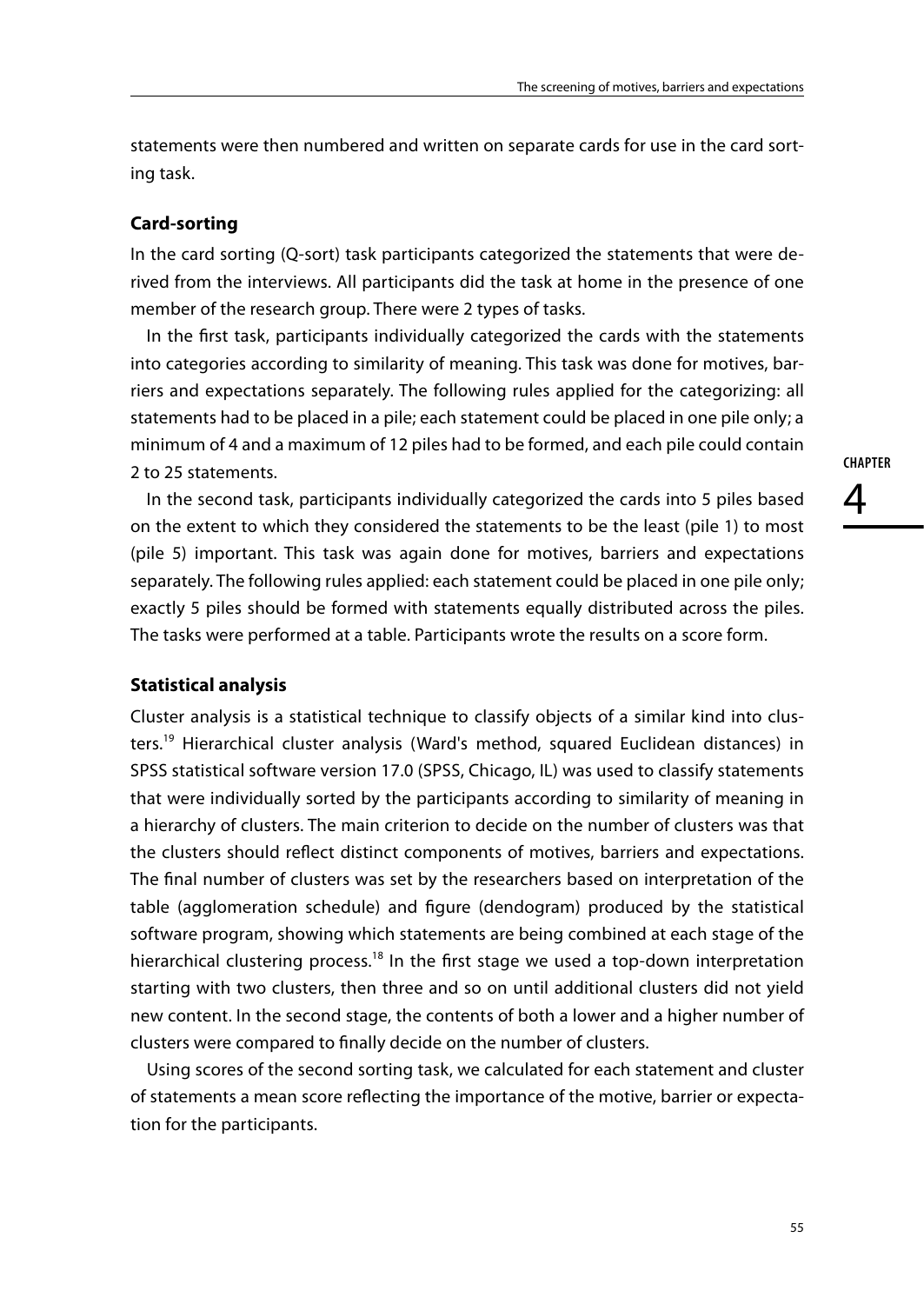#### **Results**

#### **Participants**

The mean duration of the interviews was 93 minutes (range 55-150 minutes, SD 30). Nine participants (7 women, 2 men) were interviewed, they had a mean age of 50.0 years (range 39-59; SD 8.7). Six participants were married, three were single. Two participants had undergone laparoscopic gastric banding (LAGB), six participants laparoscopic gastric bypass surgery (LRYGB) and one participant a sleeve gastrectomy (SG). The mean Body Mass Index (BMI) of 55.3  $kg/m^2$  (SD 2.4, range 53.6-57.0) before bariatric surgery was reduced to 34.0 kg/m<sup>2</sup> (SD 4.9, range 30.5-37.4) after a mean interval of 21 months (SD 3.3, range 17-25) since bariatric surgery. The education level was low (primary school, lower vocational secondary) for three participants, medium (intermediate general secondary, intermediate vocational) for four participants and high (high general secondary, high vocational, pre-university, university) for two participants.

Thirteen participants (9 women, 4 men), with a mean age of 47.0 years (SD 10.7, range 34-65), participated in the card sorting task; two of them had also participated in the interviews. The mean duration of the card sorting task was 81 minutes (SD 30.5, range 35-120). Nine participants were married, four were single. Three participants had undergone LAGB, eight LRYGB, and two SG. The mean BMI before bariatric surgery of 48.3 kg/  $m^2$  (SD 6.5, range 42.0-59.4) was reduced to 31.7 kg/m<sup>2</sup> (SD 3.6, range 26.1-37.5) kg/m<sup>2</sup> after a mean average interval of 22.0 months (SD 4.3, 16-27) since bariatric surgery. The education level of participants was low for four participants, medium for four participants and high for five participants.

#### **Interview statements**

A list of 182 statements was derived from the interviews. After evaluation and selection by the research team, 110 statements remained, 47 motives (table 1), 17 barriers (table 2), and 46 expectations (table 3).

#### TABLE 1

The seven clusters of motives for body contouring surgery with the mean importance rating (and standard deviation) of each cluster and statement. All statements started with "A reason for choosing body contouring surgery is…"

|                                       |      | <i><b>Importance</b></i> |  |
|---------------------------------------|------|--------------------------|--|
|                                       | Mean | (SD)                     |  |
| <b>Cluster 1. Physical appearance</b> | 2.80 | 0.59                     |  |
| wanting to look different             | 3.00 | 1.53                     |  |
| finding looks important               | 2.69 | 1.30                     |  |
| as a reward for loosing weight        | 2.54 | 1.20                     |  |
| satisfaction with weight loss         | 3.08 | 1.26                     |  |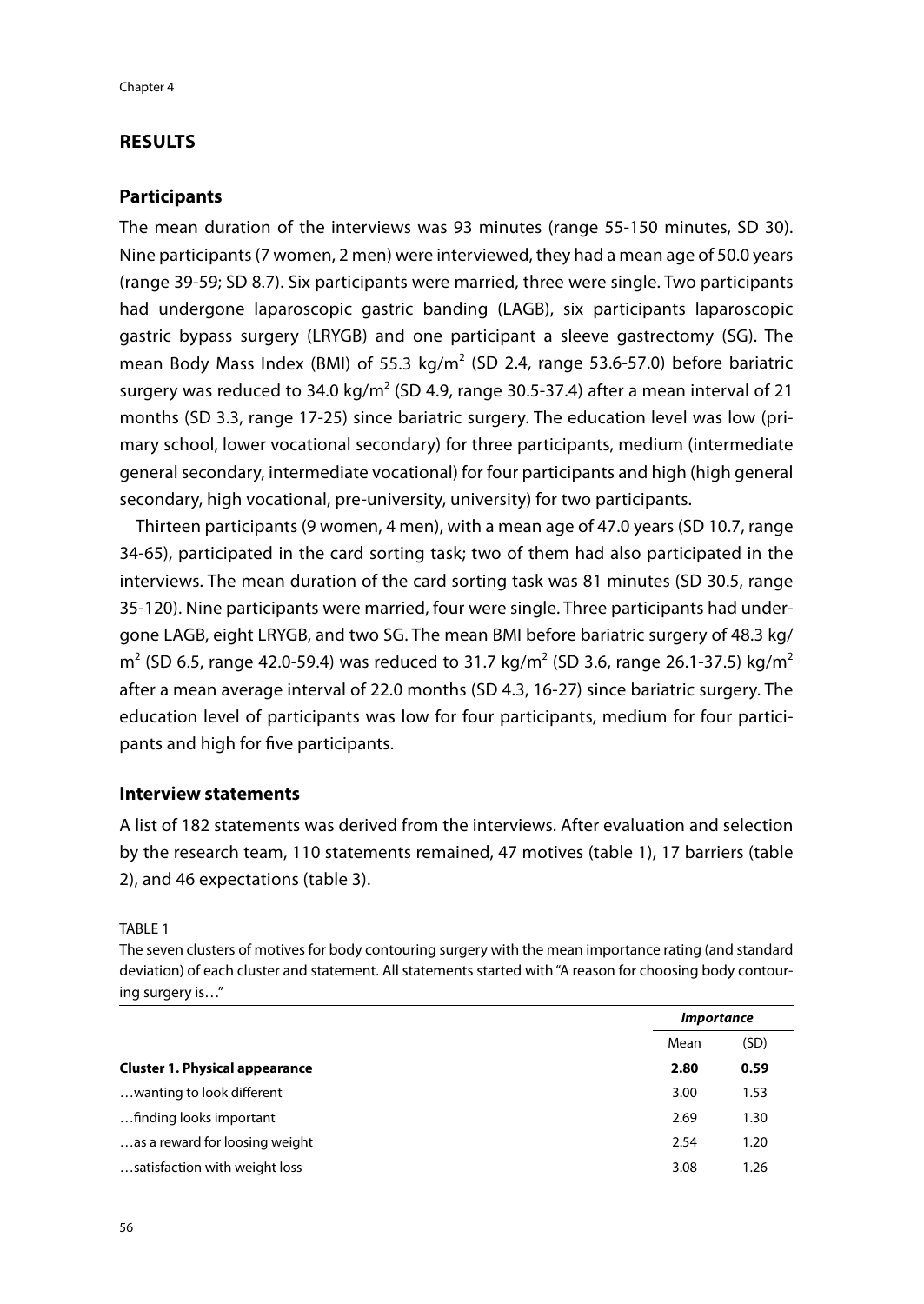#### TABLE 1 (continued)

|                                                            | <b>Importance</b> |      |
|------------------------------------------------------------|-------------------|------|
|                                                            | Mean              | (SD) |
| wanting a tauter body                                      | 3.08              | 1.26 |
| to complete the treatment                                  | 2.77              | 1.59 |
| to be able to buy nicer clothes                            | 2.62              | 1.04 |
| to be able to buy different clothes                        | 2.54              | 1.13 |
| to be sexually attractive                                  | 2.85              | 1.46 |
| to be motivated to eat healthily                           | 2.54              | 1.33 |
| to be able to buy clothes that fit more easily             | 3.08              | 1.12 |
| <b>Cluster 2. Shame</b>                                    | 2.73              | 1.38 |
| being scared for going swimming                            | 2.69              | 1.55 |
| being stared at                                            | 2.77              | 1.64 |
| <b>Cluster 3. Social pressure</b>                          | 2.00              | 0.46 |
| because my partner wants me to                             | 2.00              | 1.08 |
| because my partner finds me less attractive                | 1.85              | 0.99 |
| because others are ashamed for me                          | 1.38              | 0.96 |
| someone else's recommendation                              | 1.23              | 0.44 |
| still looking fat because of excess skin                   | 3.54              | 1.66 |
| <b>Cluster 4. Encouragement</b>                            | 2.33              | 0.61 |
| the good experience of others with body contouring surgery | 2.15              | 0.90 |
| the support of those around me                             | 2.54              | 0.97 |
| to be attractive for others                                | 2.31              | 1.25 |
| <b>Cluster 5. Psychological distress</b>                   | 3.51              | 0.65 |
| being ashamed of my body                                   | 4.08              | 1.12 |
| discomfort                                                 | 3.54              | 1.05 |
| insecurity                                                 | 3.46              | 1.27 |
| fear that others can smell the skin folds                  | 3.00              | 1.87 |
| feeling bad                                                | 3.23              | 1.42 |
| dissatisfaction with my body                               | 3.54              | 1.13 |
| finding my body ugly                                       | 3.92              | 1.04 |
| feeling unattractive                                       | 3.31              | 1.38 |
| difficulty doing sports                                    | 3.23              | 1.48 |
| being unhappy                                              | 3.69              | 1.38 |
| exasperation                                               | 3.15              | 1.46 |
| <b>Cluster 6. Physical impairment</b>                      | 3.23              | 1.09 |
| difficulty moving                                          | 3.38              | 1.46 |
| difficulty bending down                                    | 3.23              | 1.54 |
| my sex life which is suffering                             | 2.77              | 1.09 |
| poor health                                                | 3.54              | 1.45 |
| <b>Cluster 7. Skin problems</b>                            | 3.98              | 0.79 |
| itchy skin                                                 | 4.00              | 1.35 |

**Chapter**

### 4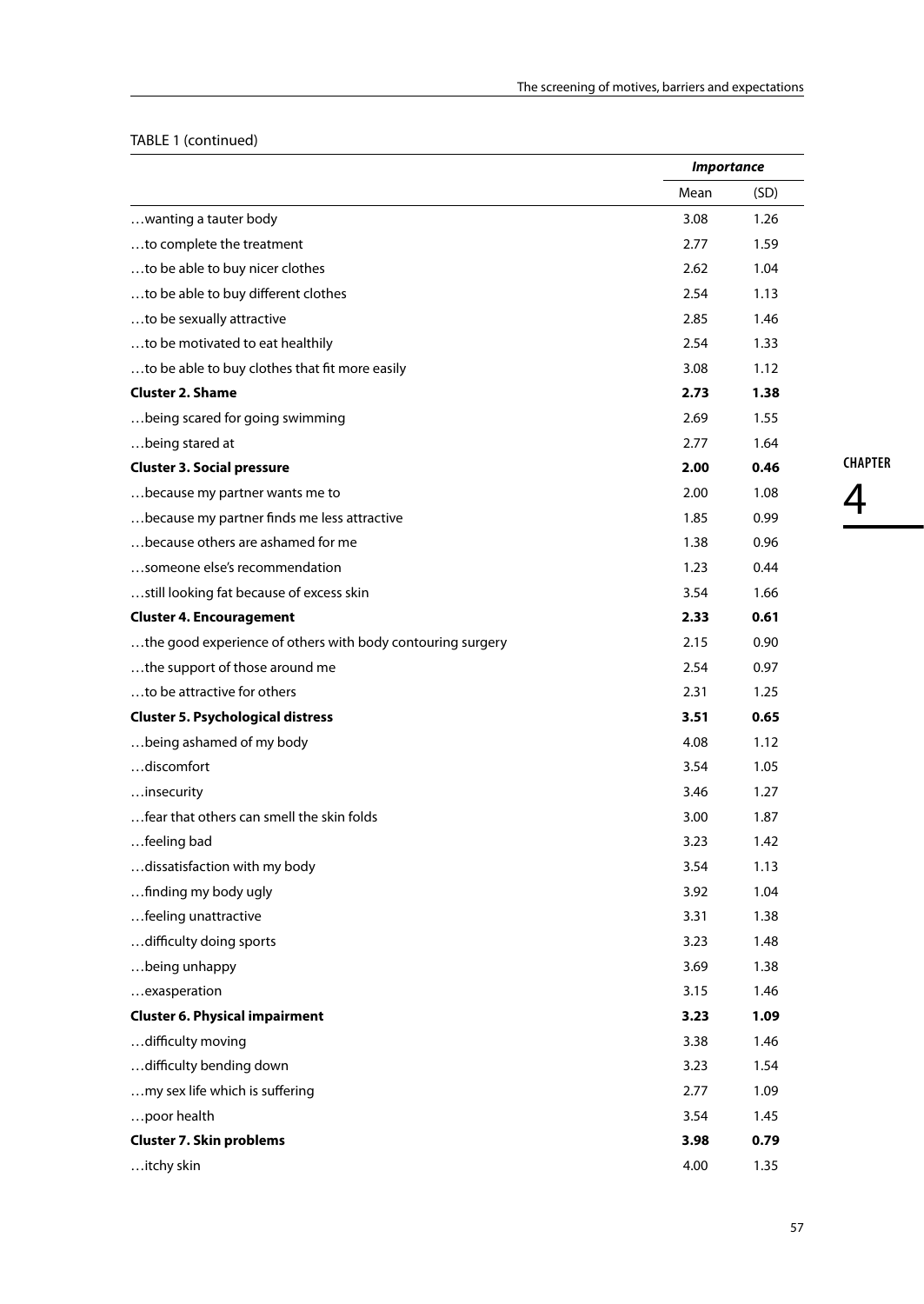#### TABLE 1 (continued)

|                                                          |      | <i><b>Importance</b></i> |  |
|----------------------------------------------------------|------|--------------------------|--|
|                                                          | Mean | (SD)                     |  |
| smelly patches under the skin folds                      | 3.54 | 1.61                     |  |
| an overhanging tummy                                     | 4.38 | 0.96                     |  |
| inflamed skin folds                                      | 3.31 | 1.75                     |  |
| irritated skin                                           | 4.15 | 1.07                     |  |
| excess skin                                              | 4.46 | 0.66                     |  |
| skin folds that are a constant reminder                  | 4.54 | 0.66                     |  |
| excess skin that gets in the way                         | 4.77 | 0.44                     |  |
| having to spend time every day caring for irritated skin | 2.85 | 1.77                     |  |
| painful skin folds                                       | 3.85 | 1.46                     |  |

#### TABLE 2

The six clusters of barriers to body contouring surgery with the mean importance rating (and standard deviation) of each cluster and statement. All statements started with "A reason not to choose body contouring surgery is…"

|                                          | <b>Importance</b> |      |
|------------------------------------------|-------------------|------|
|                                          | Mean              | (SD) |
| <b>Cluster 1. Defeated</b>               | 2.20              | 0.75 |
| having accepted that I am what I am      | 2.77              | 1.30 |
| shame                                    | 2.15              | 1.28 |
| having other priorities                  | 2.38              | 1.50 |
| other people's discourage                | 1.85              | 0.99 |
| already having been through enough       | 1.85              | 1.46 |
| <b>Cluster 2. Financial</b>              | 4.54              | 0.97 |
| having to pay for the surgery            | 4.46              | 1.05 |
| the high costs                           | 4.62              | 0.96 |
| <b>Cluster 3. Mental</b>                 | 3.15              | 1.41 |
| mental vulnerability                     | 3.15              | 1.41 |
| <b>Cluster 4. Surgery</b>                | 3.21              | 1.09 |
| fear of the operation                    | 2.85              | 1.52 |
| the risks linked to the operation        | 4.00              | 1.00 |
| fear of the anesthetic                   | 2.77              | 1.36 |
| <b>Cluster 5. Negative outcome</b>       | 2.72              | 0.81 |
| scarring                                 | 2.62              | 1.04 |
| a disappointing outcome of the operation | 3.23              | 1.30 |
| that a healthy body would be cut open    | 2.31              | 1.25 |
| <b>Cluster 6. Recovery</b>               | 3.10              | 0.88 |
| the recovery period after the operation  | 3.23              | 1.17 |
| being out of circulation for a while     | 2.92              | 1.44 |
| poor health                              | 3.15              | 1.86 |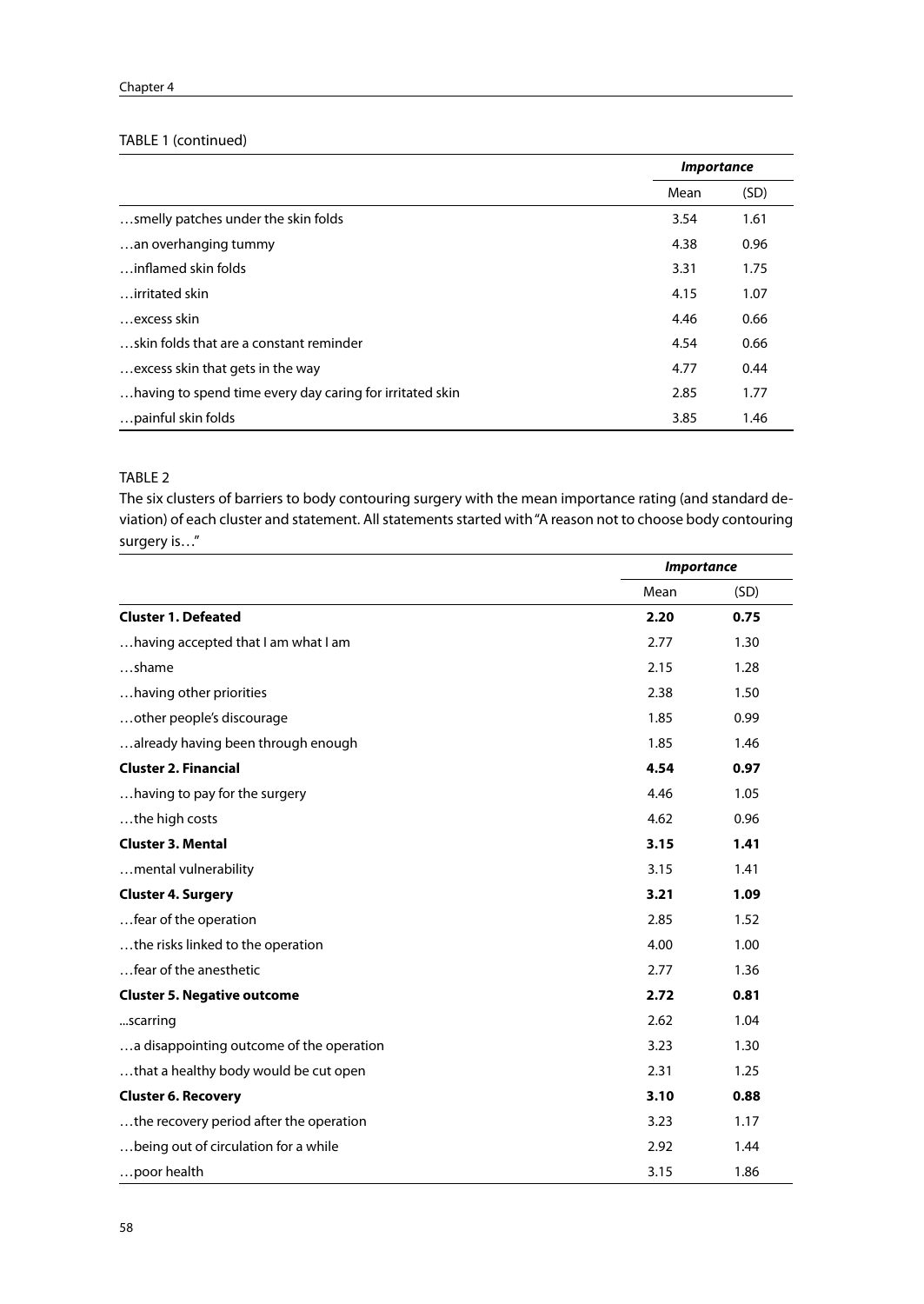#### TABLE 3

The ten clusters of expectations regarding body contouring surgery with the mean importance rating (and standard deviation) of each cluster and statement. All statements started with "An expected outcome of body contouring surgery is…"

|                                             | <b>Importance</b> |      |
|---------------------------------------------|-------------------|------|
|                                             | Mean              | (SD) |
| <b>Cluster 1. Negative affect</b>           | 2.08              | 1.14 |
| to be disappointed                          | 2.17              | 1.27 |
| to be dissatisfied                          | 2.00              | 1.21 |
| <b>Cluster 2. Positive affect</b>           | 3.97              | 0.53 |
| a feeling of relief                         | 4.08              | 0.79 |
| to be happy                                 | 4.17              | 1.03 |
| to be self-confident                        | 4.08              | 1.00 |
| to be more carefree                         | 3.25              | 1.42 |
| a good feeling                              | 4.42              | 0.79 |
| to feel proud                               | 3.83              | 1.27 |
| <b>Cluster 3. Economic</b>                  | 2.08              | 1.06 |
| a difficult financial situation             | 2.33              | 1.50 |
| to regret spending the money                | 1.83              | 1.03 |
| <b>Cluster 4. Partner</b>                   | 2.89              | 1.00 |
| to be found attractive to my partner        | 2.5               | 1.24 |
| to have a better relationship               | 2.33              | 1.44 |
| to still be the same person                 | 3.83              | 1.40 |
| <b>Cluster 5. Appearance</b>                | 2.69              | 0.62 |
| to be physically healthier                  | 3.25              | 1.77 |
| to no longer have skin folds                | 3.50              | 1.57 |
| to be treated differently                   | 2.67              | 1.37 |
| to be found attractive to others            | 2.33              | 1.23 |
| to be given compliments                     | 2.75              | 1.42 |
| to have scars                               | 2.25              | 1.55 |
| to look like someone who used to be too fat | 2.08              | 1.00 |
| <b>Cluster 6. Confidence</b>                | 2.81              | 0.74 |
| to find a partner                           | 2.08              | 1.44 |
| to have a better sex life                   | 2.50              | 1.00 |
| skin that is easy to care for               | 2.83              | 1.40 |
| to have a cleaner body                      | 2.92              | 1.62 |
| to be able to stand up for myself better    | 2.67              | 1.07 |
| to dare to show my body                     | 3.83              | 1.34 |
| <b>Cluster 7. Change</b>                    | 3.14              | 0.70 |
| to look at my body differently              | 3.08              | 1.17 |
| to look better                              | 3.58              | 1.17 |
| to have completed the treatment             | 2.75              | 1.42 |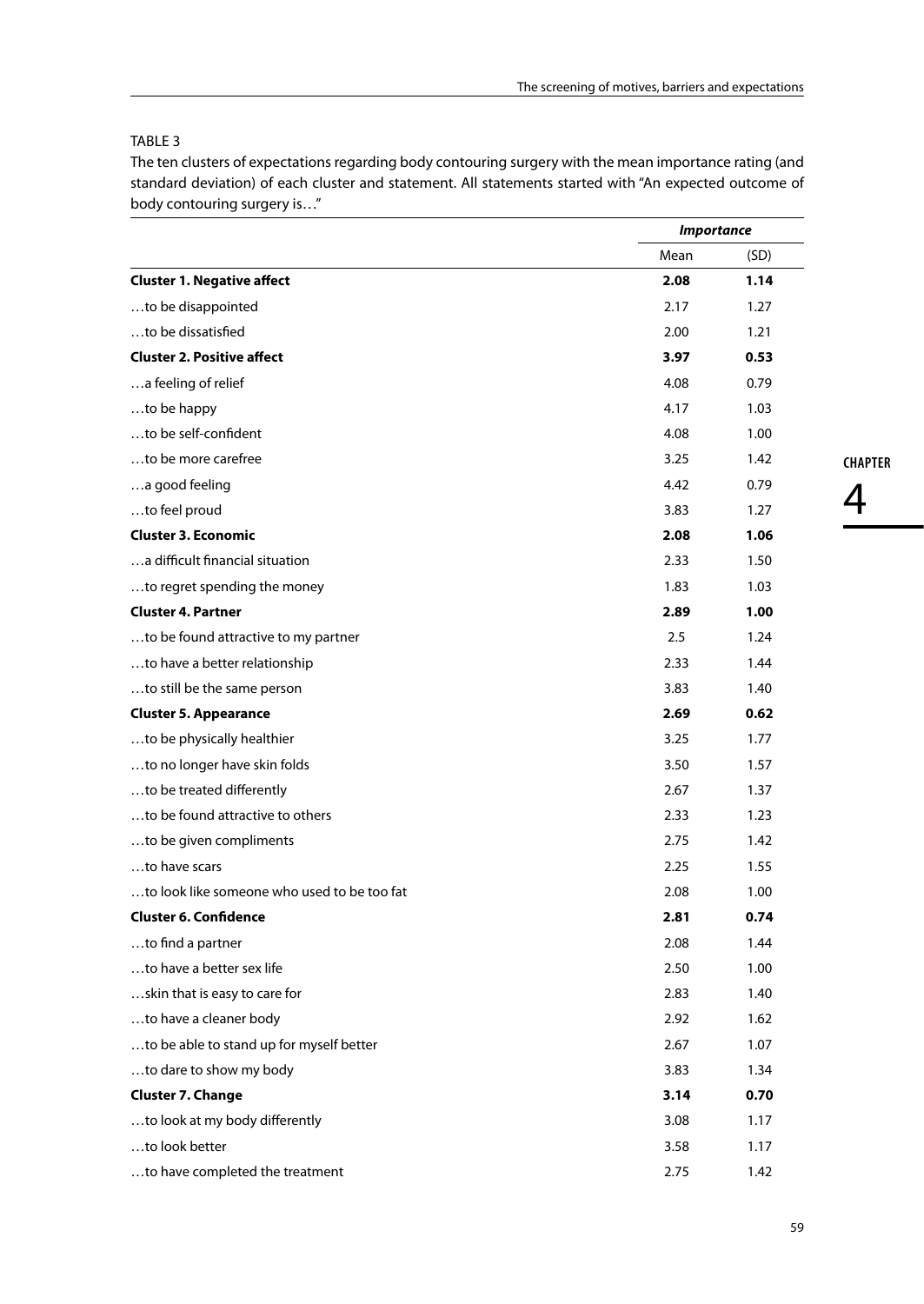#### TABLE 3 (continued)

|                                            |      | <b>Importance</b> |  |
|--------------------------------------------|------|-------------------|--|
|                                            | Mean | (SD)              |  |
| <b>Cluster 8. Attractiveness</b>           | 3.08 | 0.73              |  |
| to look more normal                        | 3.5  | 1.38              |  |
| to look more beautiful                     | 3.67 | 1.16              |  |
| to have undergone a metamorphosis          | 2.08 | 1.17              |  |
| <b>Cluster 9. Fashionable</b>              | 3.27 | 0.93              |  |
| to be able to wear nicer clothes           | 2.83 | 1.27              |  |
| to be able to wear smaller clothes         | 3.08 | 1.31              |  |
| --- to be able to wear different clothes   | 3.00 | 1.21              |  |
| to be able to wear clothes that fit better | 3.42 | 1.00              |  |
| to be slimmer                              | 3.58 | 1.68              |  |
| to have a tauter body                      | 3.83 | 1.34              |  |
| to be attractive                           | 3.17 | 1.12              |  |
| <b>Cluster 10. Fitness</b>                 | 3.42 | 1.24              |  |
| to be more mobile                          | 3.42 | 1.24              |  |
| to be able to do more                      | 3.50 | 1.38              |  |
| to be able to go swimming                  | 3.17 | 1.70              |  |
| to be able to do sports                    | 3.50 | 1.31              |  |
| to be able to bend down more easily        | 3.42 | 1.51              |  |
| to be more flexible                        | 3.50 | 1.51              |  |

#### **Sorting Task**

The number of piles across the participants varied from 4 to 8 (motives), 4 to 6 (barriers), and 4 to 9 (expectations).

#### **Hierarchical cluster analysis**

#### *Motives*

Hierarchical cluster analysis of the 47 motives yielded seven clusters of statements, which are shown on the right of Figure 1. Decreasing this number to six would combine the clusters 'shame' and 'social pressure', which reflect distinct intrinsic and extrinsic motives. Increasing the number to eight would divide the cluster 'psychological distress', which comprised similar motives.

The hierarchical solution shows a major higher-order distinction between 'physical appearance' and 'adverse consequences'. The cluster 'physical appearance' included statements about the benefits of body contouring surgery for outward looks. 'Adverse consequences' comprised six clusters with motives regarding 'social impact' and 'psychosomatic impact'.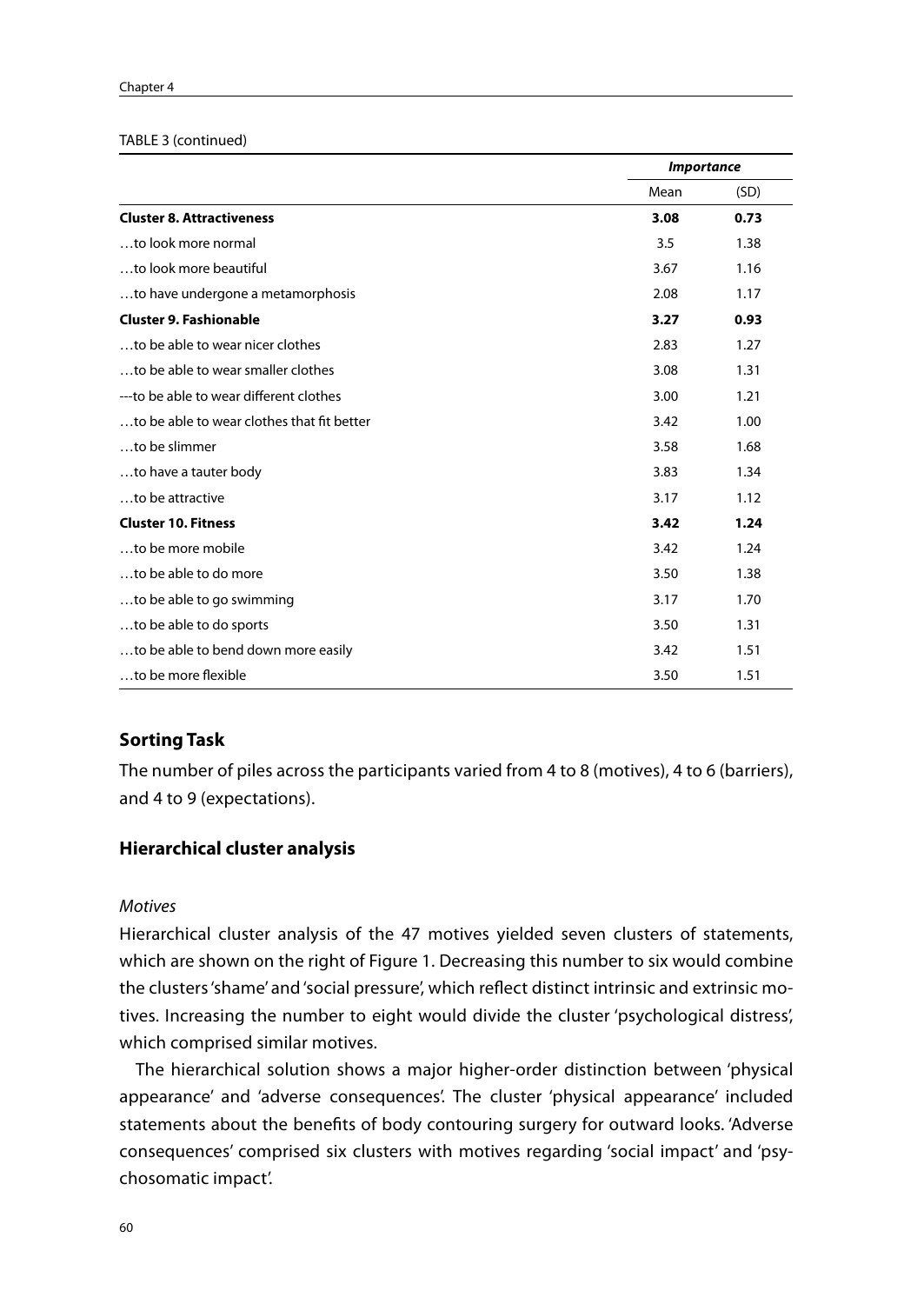



The seven final clusters with statements are shown in Table 1. The higher means represent the more important motives according to the participants. With a mean rating of 3.98, "skin problems" were considered the most important motive to choose body contouring surgery. "Social pressure" was considered the least important cluster of motives.

#### *Barriers*

Figure 2 shows the outcome of hierarchical cluster analysis of 17 statements about barriers to body contouring surgery. The number of clusters was set at six. Decreasing this number to five would combine the clusters 'mental' and 'financial' costs that differentiate material and immaterial costs. Increasing the number of clusters to seven would separate the adequately fitting single statement 'already having been through enough' from the cluster 'defeated'.

The barriers were categorized in two broad categories, 'investment' and 'outcome'. Investment referred to being 'defeated', i.e., already having suffered too much, and 'financial' and 'mental' costs. 'Outcome' referred to fear for surgery, anaesthetics and a negative outcome of surgery.

The six clusters with all statements and the level of importance are shown in Table 2. The high financial costs were considered by far the most important barrier. Statements in the cluster "defeated" were rated least important ( $M = 2.20$ ).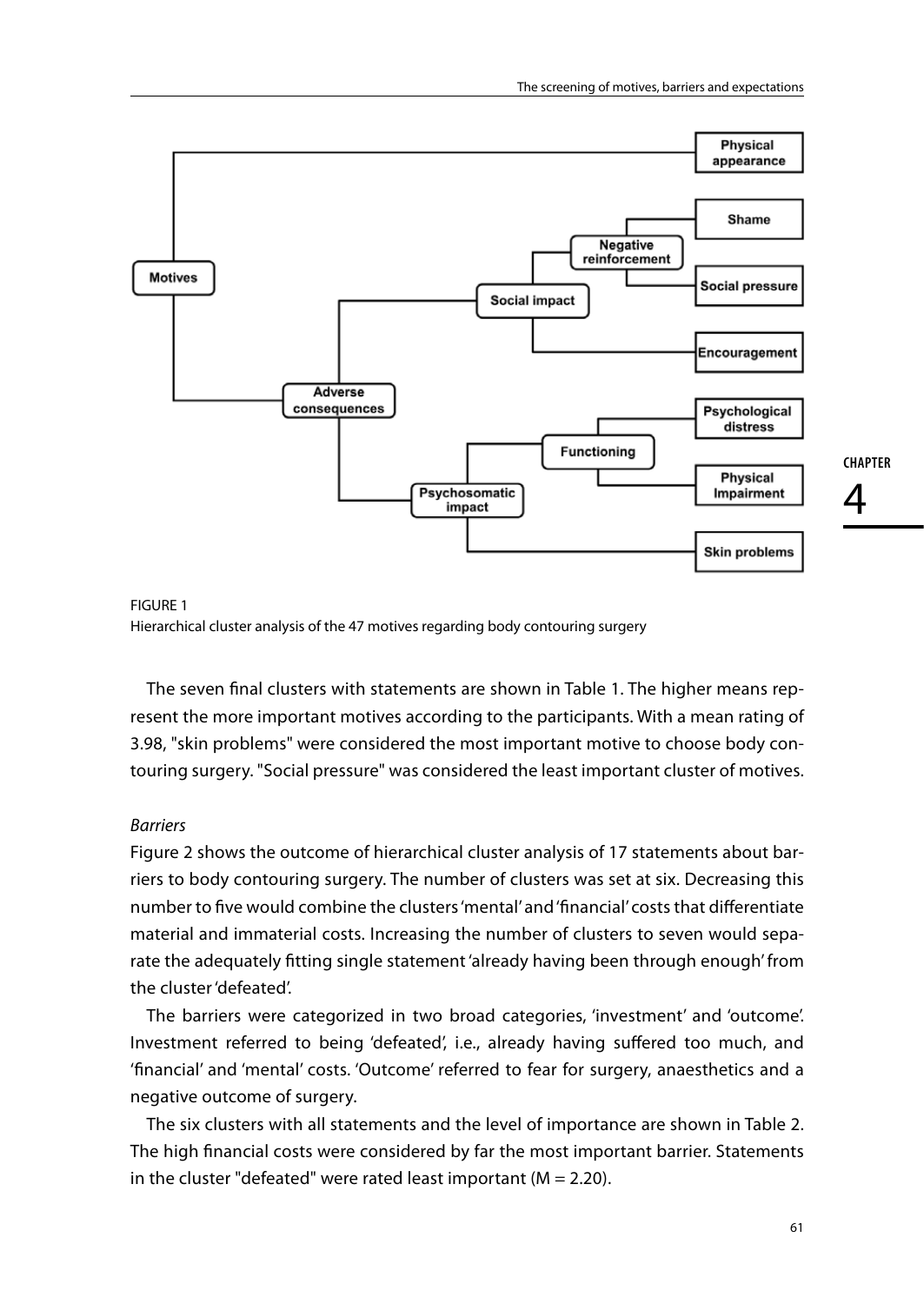



#### *Outcome Expectations*

Hierarchical cluster analysis of the 46 statements about outcome expectations yielded ten clusters of statements (Figure 3). Decreasing this number to nine would combine the clusters "fashionable" and "attractiveness" which reflect distinct expectations concerning clothes and looks. Increasing the number of clusters to 11 would split the statements "finding a partner" and "having a better sex life" from the "confidence" cluster. The statements belong together, however, because both reflect confidence about physical aspects of social interaction as contrasted with psychological aspects of social interaction with the partner that are categorized in the "partner" cluster of the "family" cluster.

The two main categories reflected 'physical' and 'psychosocial' outcome expectations. The 10 clusters with all statements are shown at the right in Table 3. The cluster "positive affect" is considered most important in terms of expectations. "Economic" and "negative affect" are both seen as least important.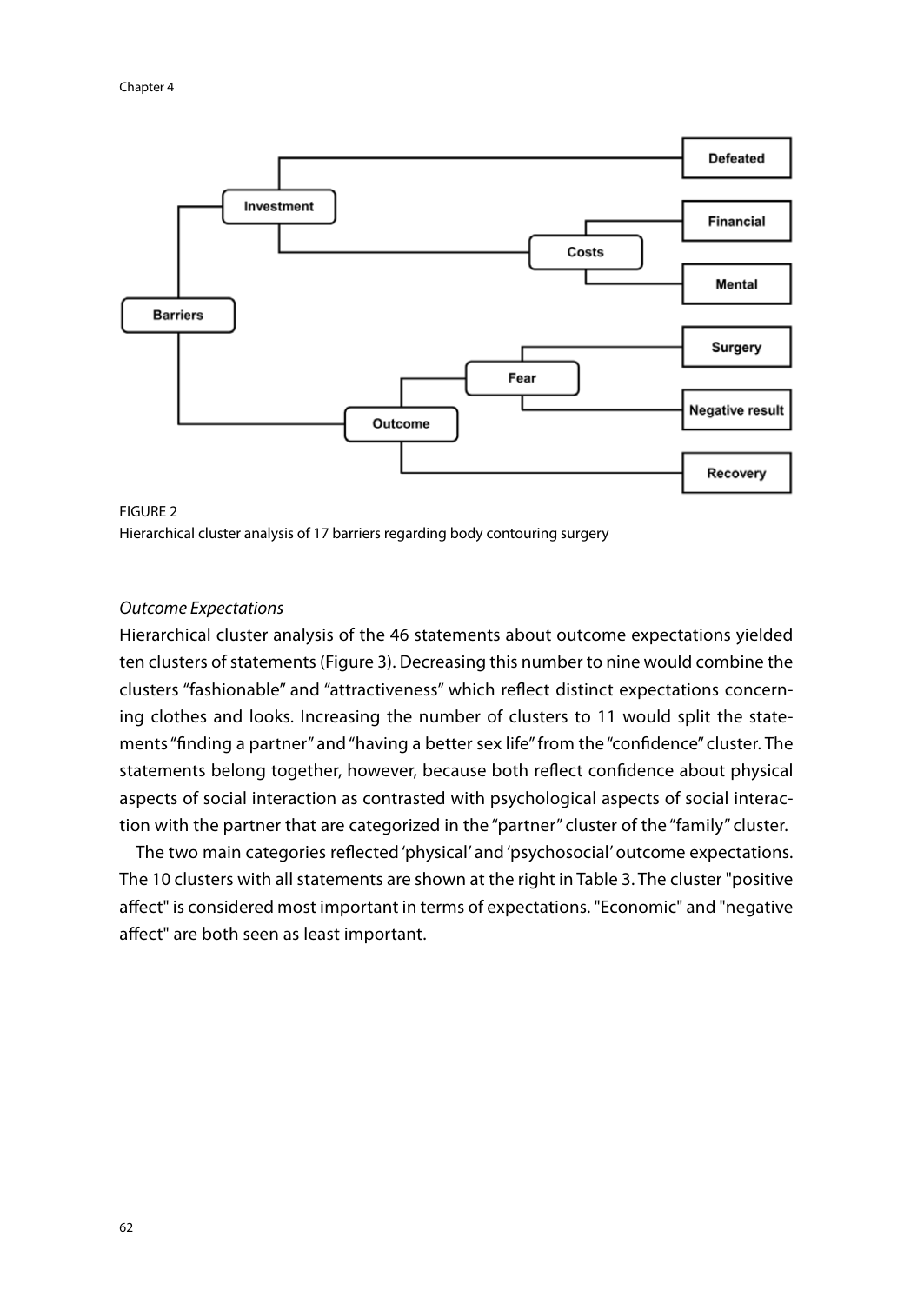



#### **Screening Instrument**

The results of the study were used to develop a preliminary checklist that can be used as a screening instrument in pre-operative counselling. Using the checklist, the patient chooses and prioritizes three motives, barriers and expectations that he or she considers most important (Table 4).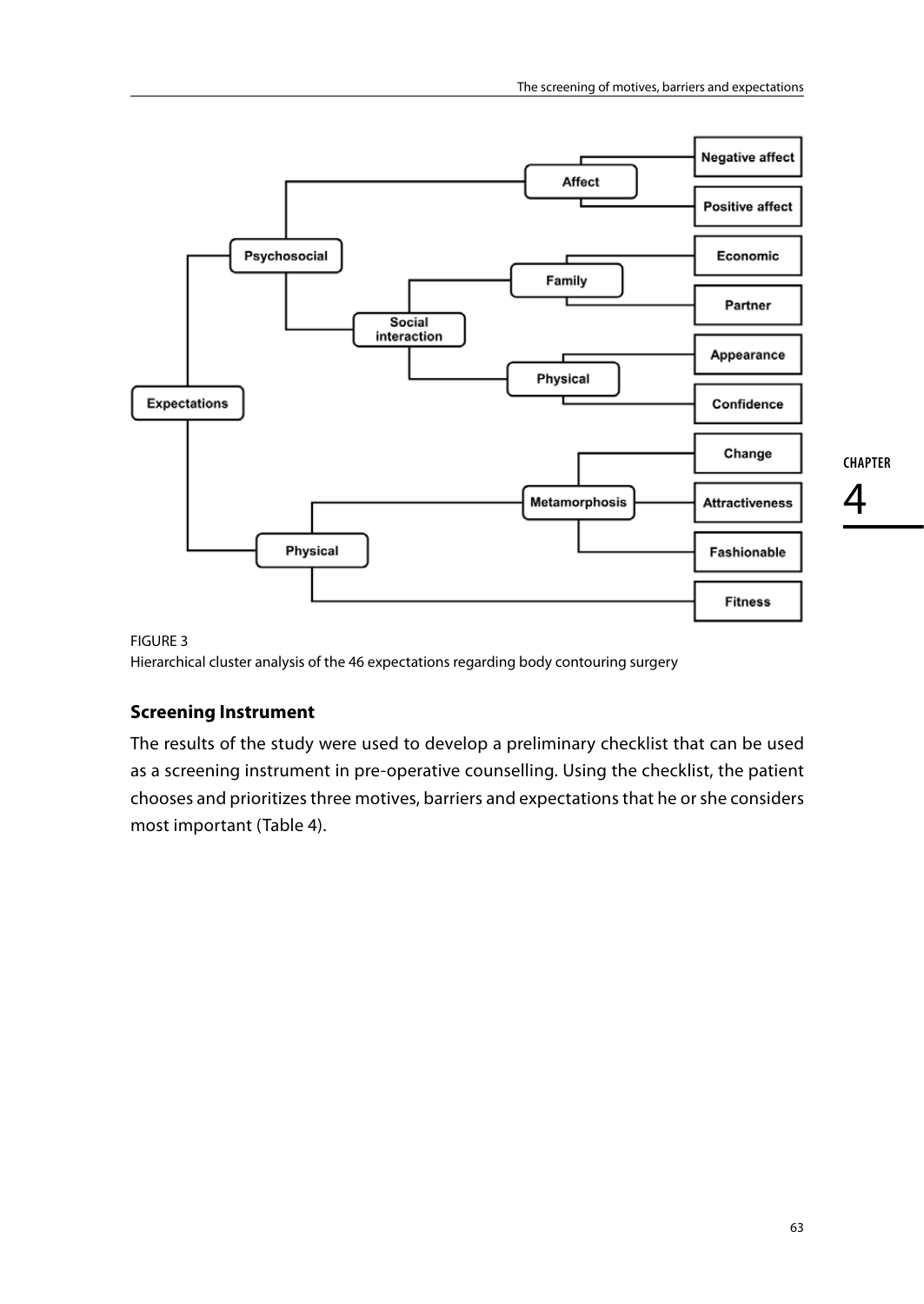#### TABLE 4

Checklist to clarify individual motives, barriers and expectations regarding body contouring surgery in patients after bariatric surgery

| Motives. Prioritize in the list below your three most important reasons for choosing body<br>contouring surgery. Give ranks 1, 2 and 3 for the three motives that you consider most important                                                |  |
|----------------------------------------------------------------------------------------------------------------------------------------------------------------------------------------------------------------------------------------------|--|
| $\Box$ <b>Physical appearance</b> , e.g. to look different, to be sexually more attractive, to be able to buy<br>clothes that fit more easily                                                                                                |  |
| $\Box$ <b>Shame</b> , e.g. to be no longer scared for going swimming, to no longer being stared at                                                                                                                                           |  |
| $\Box$ Social pressure, e.g. because my partner wants me to, because of someone else's<br>recommendation                                                                                                                                     |  |
| $\Box$ <b>Encouragement</b> , e.g. because others had good experience with body contouring, because<br>of the support of those around me                                                                                                     |  |
| $\Box$ Psychological distress, e.g. to reduce being ashamed, insecure, unhappy, and so on                                                                                                                                                    |  |
| $\Box$ <b>Physical impairment</b> , e.g. to be better able move and bending down, to improve health                                                                                                                                          |  |
| $\Box$ Skin problems, e.g to get rid of itchy or inflamed skin or pain, to reduce the everyday care<br>for irritated skin                                                                                                                    |  |
| Barriers. Prioritize in the list below your three most important reasons to not choose body<br>contouring surgery. Give ranks 1, 2 and 3 for the three barriers that you consider most important                                             |  |
| $\Box$ <b>Defeated</b> , e.g. shame, other people's discourage, already having been through enough                                                                                                                                           |  |
| $\Box$ <b>Financial</b> , e.g. having to pay for the surgery, high costs                                                                                                                                                                     |  |
| $\Box$ <b>Mental</b> , e.g. mental vulnerability                                                                                                                                                                                             |  |
| $\Box$ <b>Surgery</b> , e.g. fear of the operation, fear of the anesthetic, risks linked to the operation                                                                                                                                    |  |
| $\Box$ <b>Negative outcome</b> , e.g. scarring, disappointed outcome                                                                                                                                                                         |  |
| $\Box$ <b>Recovery</b> , e.g. the recovery period, being out of circulation, poor health                                                                                                                                                     |  |
| <b>Expectations.</b> Choose in the list below the three aspects that are most likely to change after<br>body contouring surgery according to you. Give rank 1, 2 and 3 for the three changes that will<br>most likely occur according to you |  |
| $\Box$ <b>Negative affect</b> , e.g. to be disappointed or dissatisfied                                                                                                                                                                      |  |
| $\Box$ <b>Positive affect,</b> e.g. to be happy or self-confident, feeling of relief, to be proud                                                                                                                                            |  |
| $\Box$ <b>Economic</b> , e.g. a difficult financial situation, regret spending the money                                                                                                                                                     |  |
| $\Box$ <b>Partner</b> , e.g. being attractive to my partner, to have a better relationship                                                                                                                                                   |  |
| $\Box$ <b>Appearance</b> , e.g. physically healthier, to be found attractive to others, to be treated<br>differently                                                                                                                         |  |
| $\Box$ <b>Confidence</b> , e.g. to find a partner, have a better sex life, to be able to stand up for myself                                                                                                                                 |  |
| $\Box$ <b>Change,</b> e.g. to look better, to look at my body differently                                                                                                                                                                    |  |
| $\Box$ <b>Attractiveness,</b> e.g. to look more beautiful. To look more normal, a metamorphosis                                                                                                                                              |  |
| $\Box$ Fashionable, e.g. to wear nicer or smaller clothes, to be slimmer                                                                                                                                                                     |  |
| $\Box$ <b>Fitness</b> , e.g. to be more mobile, to be able to do sports or to do more                                                                                                                                                        |  |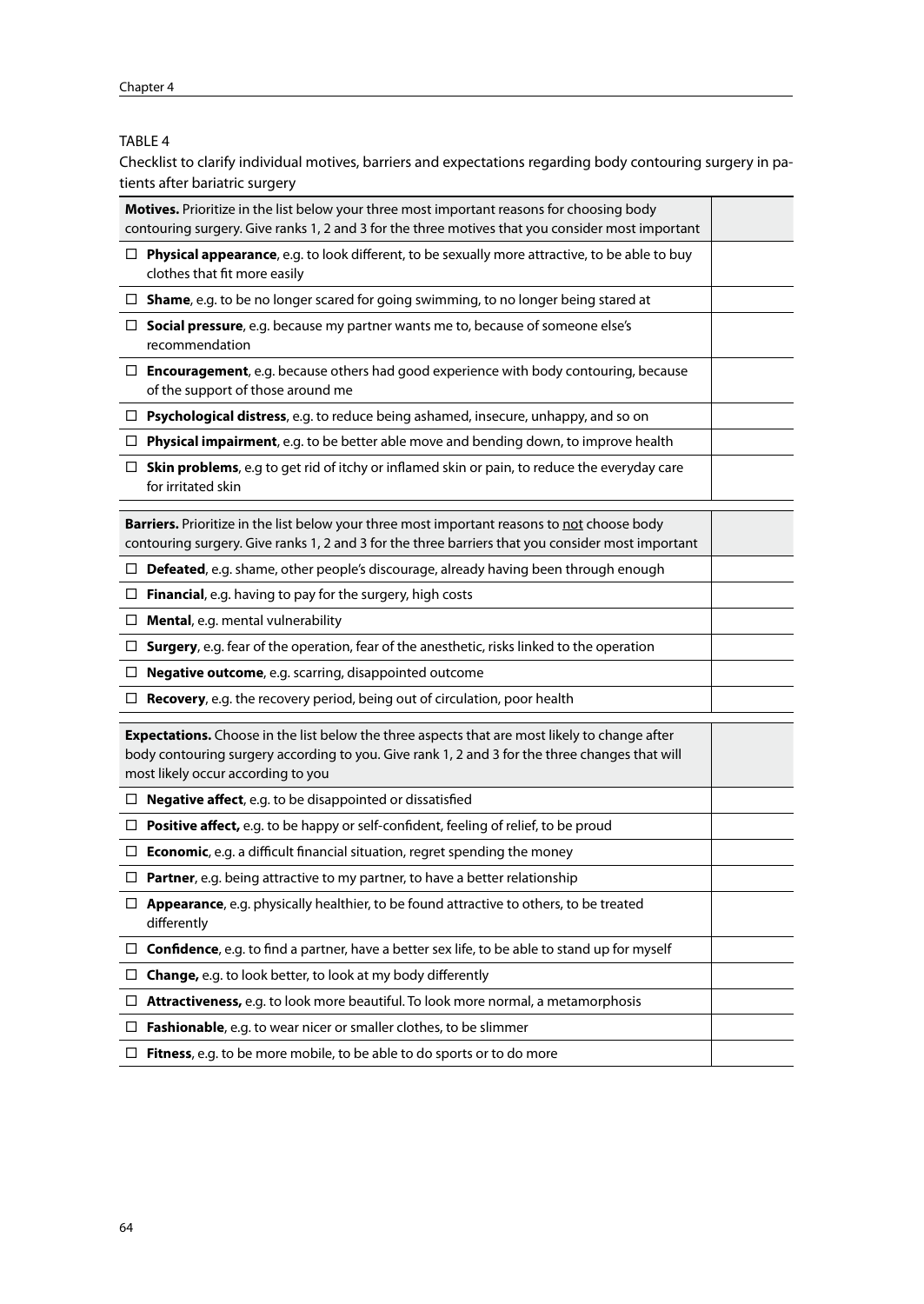#### **Discussion**

Post-bariatric surgery patients experiencing massive weight loss are in particular motivated for body contouring surgery due to physical and hygienic skin problems, they are hold back by costs of surgery, and they expect changes in psychological status and social relations post-operatively. Individual patients though, differ with respect to motives, barriers and expectations. This study identified a wide range of reasons for and against choosing body contouring surgery after massive weight loss and outcome expectations which can be used to optimize preoperative counselling.

#### **Motives**

The extensive overview of motives for body contouring surgery including dissatisfaction with excess skin, functional consequences, physical appearance and social impact as set out in the current study adds to previous studies.<sup>3,8</sup> The social impact cluster contains both encouragement (being supportive to body contouring surgery) and negative reinforcement, which means that the motivation to seek body contouring surgery is motivated by the belief that the surgery takes away the situation of being negatively treated by the partner or others. These motives add to the social pressure motive mentioned in a previous study reporting that patients are held back from surgery by the judgment of other people and unsupportive family<sup>3</sup>, in agreement with our barrier item "other people's discourage". To prevent disappointment after the operation, it is of great importance to clarify whether patients really want the operation themselves or only want to satisfy the needs of others.

#### **Barriers**

Financial costs, fear for surgery and poor recovery, and mental vulnerability were mentioned as barriers to choose body contouring surgery. High financial costs have been noted a barrier in previous literature.<sup>11,13</sup> As people eligible for bariatric surgery generally have a lower income<sup>14</sup> and reimbursement for body contouring surgery is low, there is a discrepancy between the desire for body contouring and the actual performed procedures.4,8,12 Fear for complications has previously been suggested to be a possible barrier<sup>4</sup>, but our study is the first empirical confirmation in which fear for surgery, anaesthesia and poor recovery are seen as barriers to body contouring surgery. Scarring can function as a barrier as well. $3,10,12$  Clear preoperative education about the operation and recovery could overcome fears that emerge from lack of information or unrealistic beliefs.

On average, skin problems and financial costs were considered the most important reasons to choose or not choose body contouring surgery. However, motives for and barriers to body contouring surgery may vary widely from patient to patient.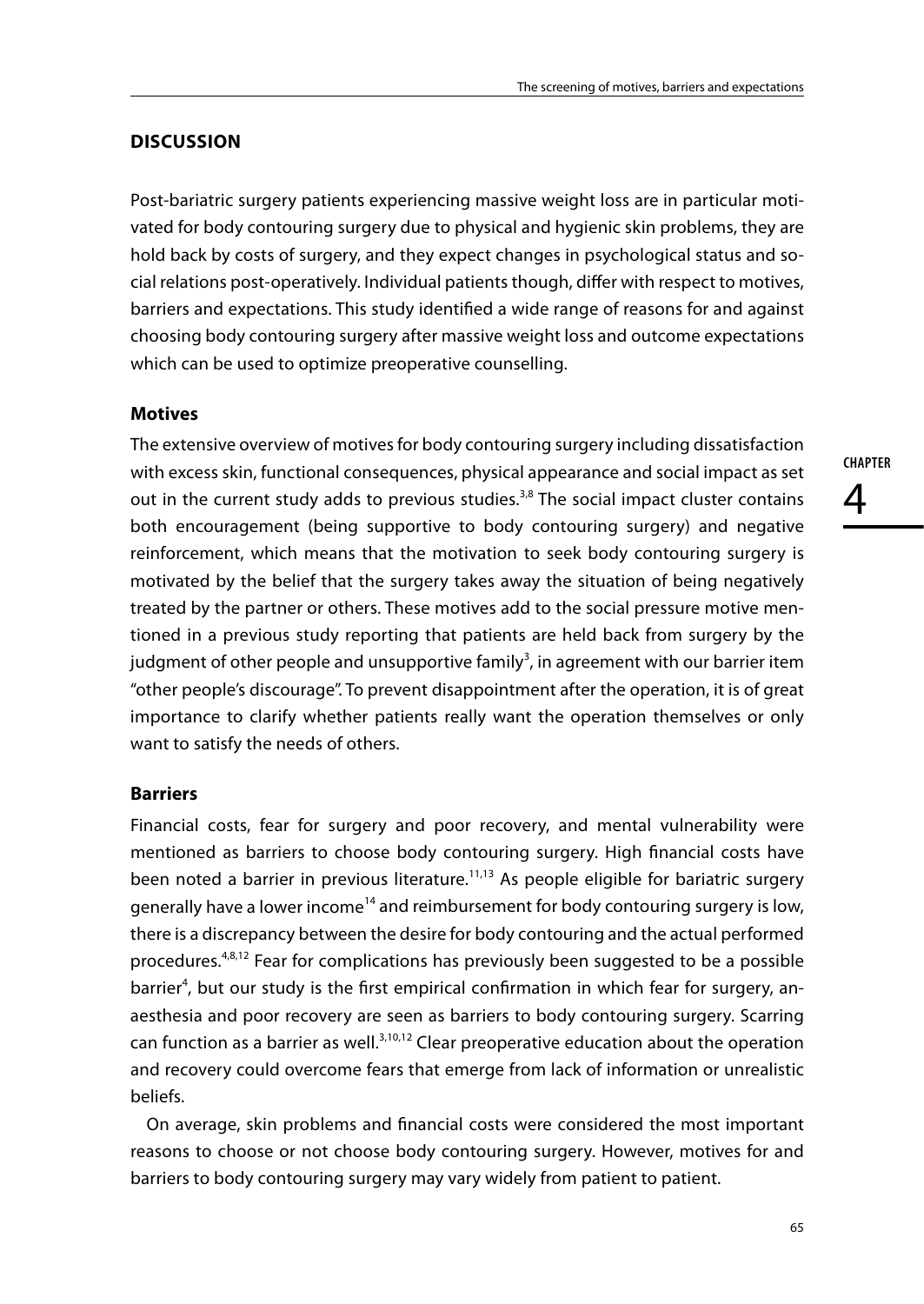#### **Expectations**

Patient's outcome expectations did not give a one-to-one reflection of patients' motives and barriers to seek body contouring surgery. Important expectations were positive affect, fitness, and being more fashionable and attractive. These anticipated outcomes are likely attributed to removing loose hanging skin. $5,10$ 

Improvement in quality of life is expected after bodycontouring surgery  $^{10}$ , but the observation of improvement has been limited to physical functioning  $^{20}$  or to the first post-operative years in most studies.<sup>21</sup> A single study with a small sample suggested a long-term improvement in quality of life.<sup>22</sup> If excessive skin withholds a patient from physical activity, the patient will benefit from body contouring surgery.<sup>3,20</sup> There are however patients that pursue bodycontouring surgery for its anticipated positive effects on relationships or depressive mood.<sup>3,8,10-11</sup> Some statements such as "An expected outcome of body contouring surgery is …to find a partner", "…to be treated differently" or "…to have a better relationship" reflect that at least some patients may anticipate such an effect. These expectations could be gleaned from internet or cosmetic surgery television.<sup>13,16</sup> Such programs present surgery and its outcomes in a distorted and glamorized manner, which may fuel unrealistic expectations of patients.<sup>8</sup> Dissatisfaction with the post-operative result has been reported  $12,20,23$  and evaluation of post-operative results by patients is less positive compared to evaluations by the surgeon.<sup>12,24</sup>

The current study underlines the importance of a thorough preoperative assessment of patients' realistic and unrealistic expectations of the functional and aesthetic change after surgery.<sup>13,20</sup> Drawing the potential scars on the body and showing post-operative results can be helpful to give a realistic impression of what can be expected after surgery.

The strength of the current study is the use of an inductive, open-minded approach to find a diversity of possible motives, barriers, and expectations concerning body contouring surgery. In the interviews with nine participants the chance of finding many different reasons was large because the group of interviewees was a varied group. For card sorting a sample size between 10 and 20 people has been suggested to be a suitable number although a sample size between 20 and 30 would have been a safer choice.<sup>17</sup> A limitation is the inclusion of two participants in both the interviews and the card sorting task. However, these two parts of the study appealed to distinct knowledge and abilities of subjects. Future studies should evaluate the implementation of the proposed checklist in clinical practice.

Key to successful patient outcome in body contouring surgery is to outline a realistic impression of the risks and benefits of surgery.<sup>8</sup> Professional considerations concerning anatomical deformities, the type of operation and risk factors for complications should be made and subjective needs and beliefs of the patient should be assessed and taken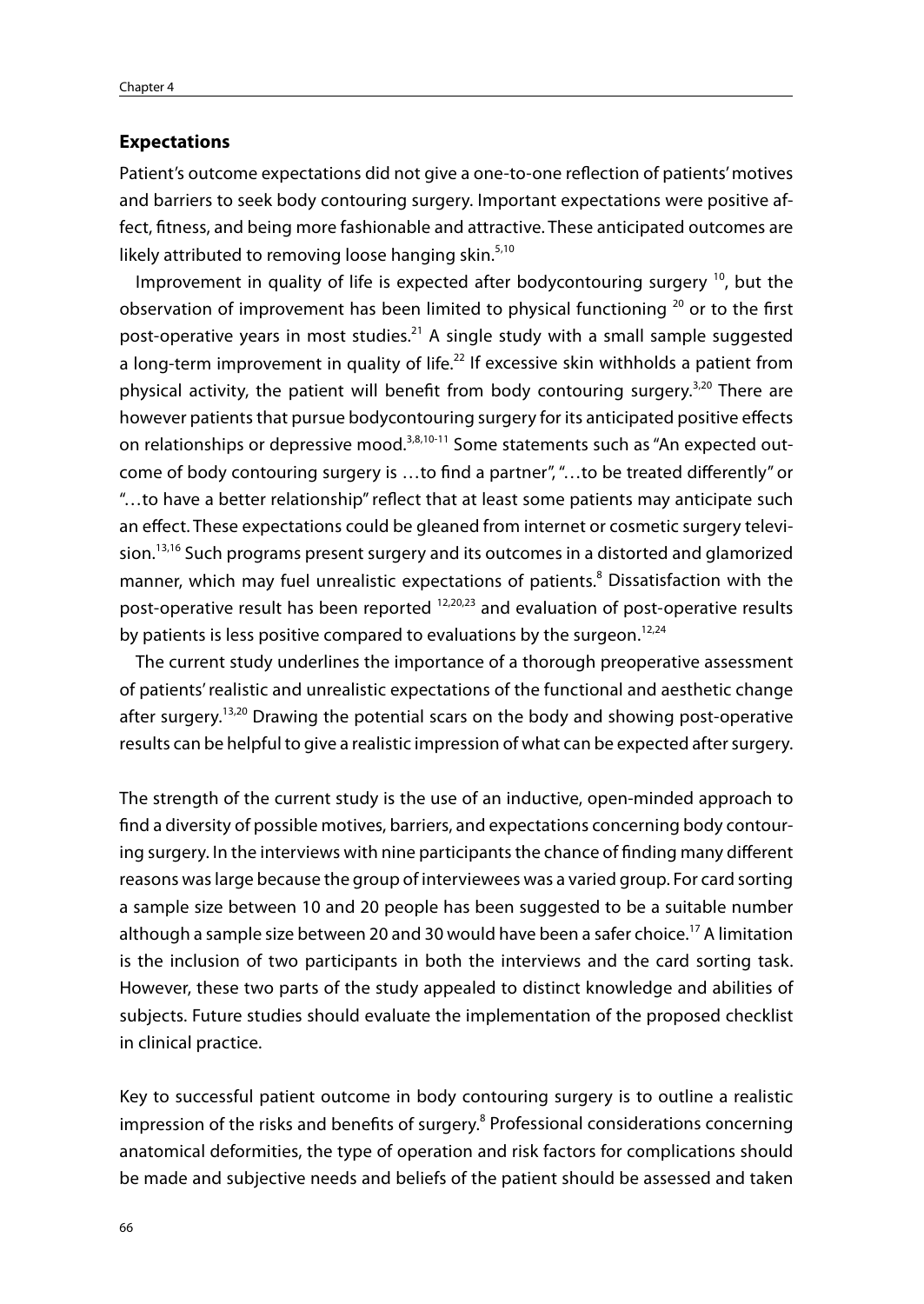into account. The checklist as proposed in this study may prove a useful instrument to provide insight in patients' individual motives, barriers and expectations towards body contouring surgery and may contribute to optimize the pre-operative counselling. A deliberate decision whether the individual patient is a suitable candidate for body contouring surgery will thus improve the care for the post-bariatric patient.

#### **Conclusion**

This study offers an encompassing overview of bariatric patients' motives, barriers and expectations regarding body contouring surgery that can be used by the plastic surgery team for screening considerations of individual patients. Subsequently, subjective motives, barriers and (realistic and unrealistic) expectations can be matched to the realistic prospective result as appraised by professionals. By using this screening procedure patients and health care professionals can together take an informed decision about the need for body-contouring surgery.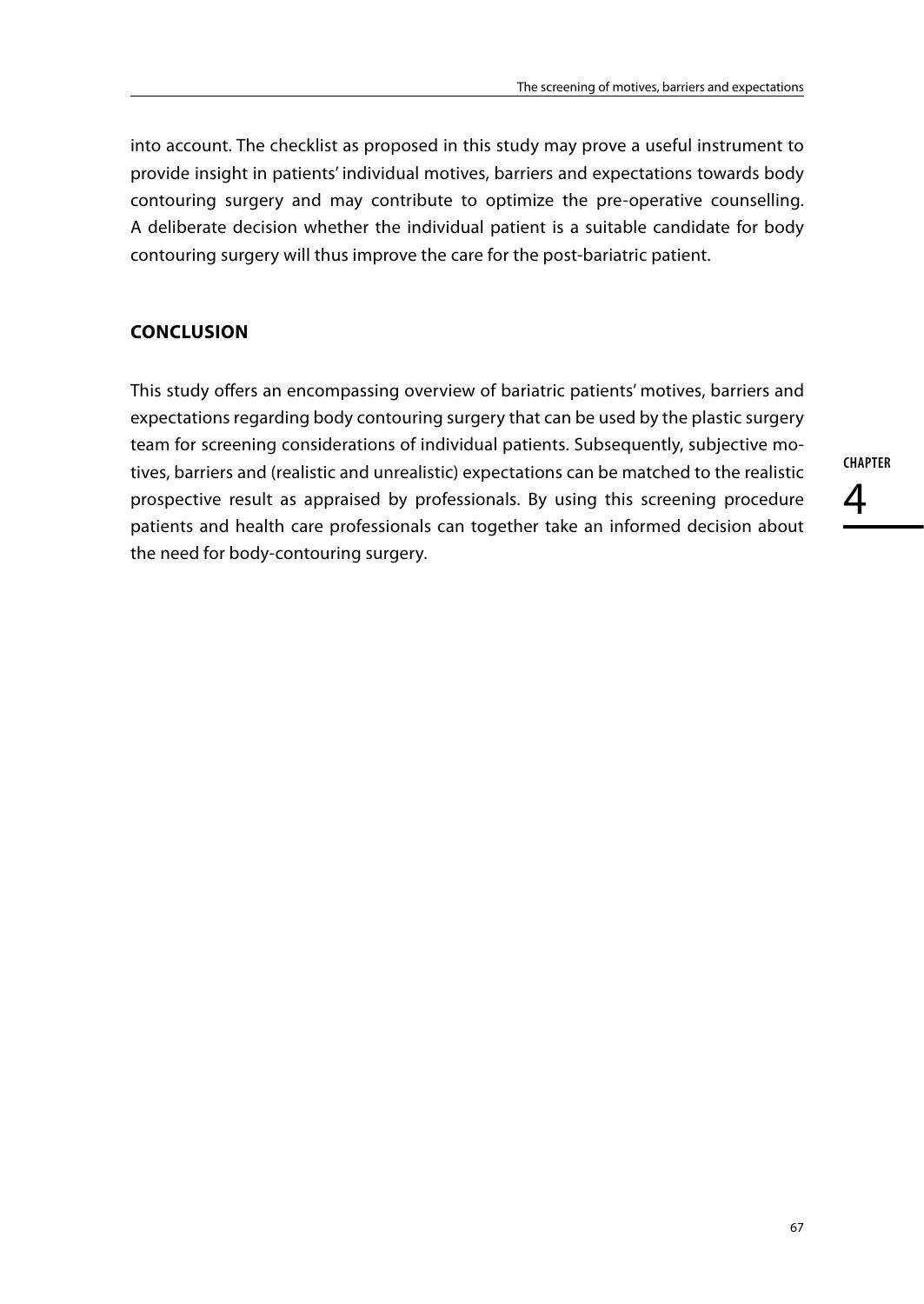#### **References**

- 1. Maggard MA, Shugarman LR, Suttorp M, et al. Meta-analysis: surgical treatment of obesity. Ann Intern Med 2005;142:547-559.
- 2. Bocchieri LE, Meana M, Fisher BL. A review of psychosocial outcomes of surgery for morbid obesity. J Psychosom Res 2005;52:155.
- 3. Klassen AF, Cano SJ, Scott A, et al. Satisfaction and quality-of-life in body contouring surgery patients: a qualitative study. Obes Surg 2012;22:1527-1534.
- 4. Aldaqal SM, Samargandi OA, El-deek BS, et al. Prevalence and desire for body contouring surgery. N Am J Med Sci 2012;4:94-98.
- 5. Staalesen T, Olsén MF, Elander A. Experience of excess skin and desire for body contouring surgery in post-bariatric patients. Obes Surg 2013;23:1632-1644.
- 6. Song AY, Rubin JP, Thomas V, et al. Body image and quality of life in post-massive weight loss body contouring patients. Obesity 2006;14:1626-1636.
- 7. Van der Beek ES, Verveld CJ, Van Ramshorst B, et al Classification of contour deformities after massive weight loss:The applicability of the Pittsburgh Rating Scale in The Netherlands. J Plast Reconstr Aesthet Surg 2013;66:1039-44.
- 8. Sarwer DB, Thompson JK, Mitchell JE, et al. Psychological considerations of the bariatric surgery patient undergoing body contouring surgery. Plast Rec Surg 2008;121:423-434.
- 9. Smith F, Farrants JR. Shame and self-acceptance in continued flux: Qualitative study of the embodied experience of significant weight loss and removal of resultant excess skin by plastic surgery. J Health Psychol 2013;18:1129-1140.
- 10. Kitzinger HB, Abayev S, Pitterman A, et al. After massive weight loss: Patients' expectations of body contouring surgery. Obes Surg. 2012;22:544-548.
- 11. Gusenoff JA, Messing S, O'Mallery W, et al. Patterns of plastic surgical use after gastric bypass: Who can afford it and who will return for more. Plast Reconstr Surg 2008;122:951-958.
- 12. Mitchell JE, Crosby RD, Ertelt TW, et al. The desire for body contouring surgery after bariatric surgery. Obes Surg 2008;18:1308-1312.
- 13. Reiffel AJ, Jimenez N, Burrell WA, et al. Body contouring after bariatric surgery. How much is really being done? Ann Plast Surg 2013;70:350-353.
- 14. Warner JP, Stacey DH, Sillah NM, et al. National bariatric surgery and massive weight loss body contouring survey. Plast Reconstruc Surg 2009;124:926-933.
- 15. Duggal CS, Metcalfe D, Sackeyfio R, et al. Patient motivations for choosing postmastectomy breast reconstruction. Ann Plast Surg 2013;70:574-580.
- 16. Sperry S, Thompson JK, Sarwer DB, et al. Cosmetic surgery reality TV viewership. Ann Plast Surg 2009;62:7-11.
- 17. Tullis T, Wood L. How many users are enough for a card-sorting study? Proceedings of the 13th Annual Conference of the Usability Professionals' Association, 2004; Minneapolis (MN), USA.
- 18. Kool MB, van Middendorp H, Boeije HR, et al. Understanding the lack of understanding: invalidation from the perspective of the patient with fibromyalgia. Arthritis Rheum 2009;61:1650-1656.
- 19. Clatworthy J, Buijk D, Hankins M, et al The use and reporting of cluster analysis in health psychology: A review. Br J Health Psychol 2005;10:329-358.
- 20. Singh D, Zahiri HR, Janes LE, et al. Mental and physical impact of body contouring procedures on post-bariatric surgery patients. Eplasty 2012;12:e47.
- 21. Koller M, Schubhart S, Hintringer T. Quality of life and body image after circumferential body lifting of the lower trunk: A prospective clinical trial. Obes Surg 2013;23:561-566.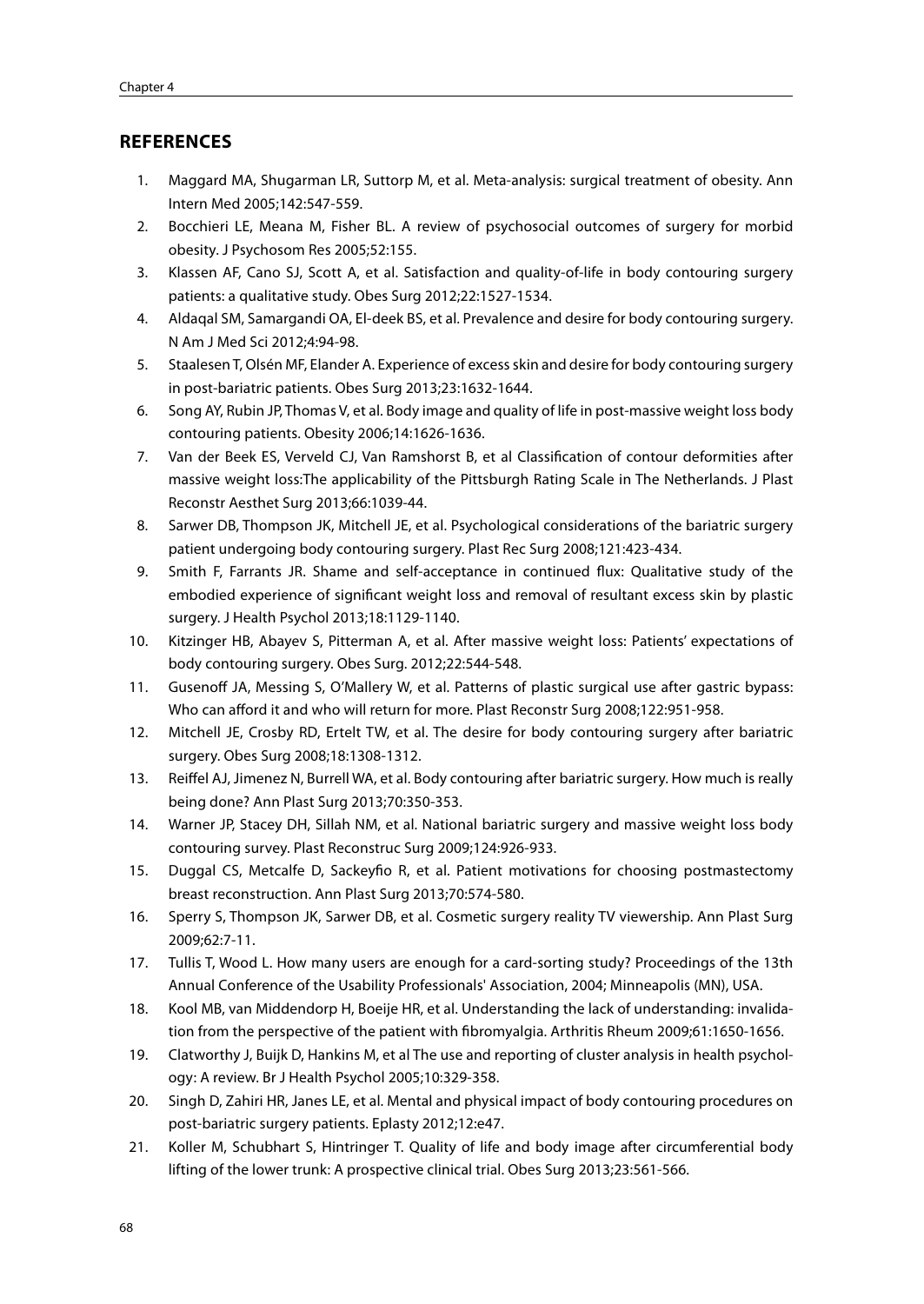- 22. Van der Beek ESJ, Geenen R, De Heer FA, et al. Quality of life long-term after body contouring surgery following bariatric surgery: Sustained improvement after 7 years. Plast Reconstr Surg 2012;130:1133-1139.
- 23. Steffen KJ, Sarwer DB, Thompson JK, et al. Predictors of satisfaction with excess skin and desire for body contouring after bariatric surgery. Surg Obes Rel Dis 2012;8:92-97.
- 24. Rhomberg M, Piza-Katzer H. Plastic reconstructive operations after weight loss through gastric banding. Chirurg 2002;73:918-23.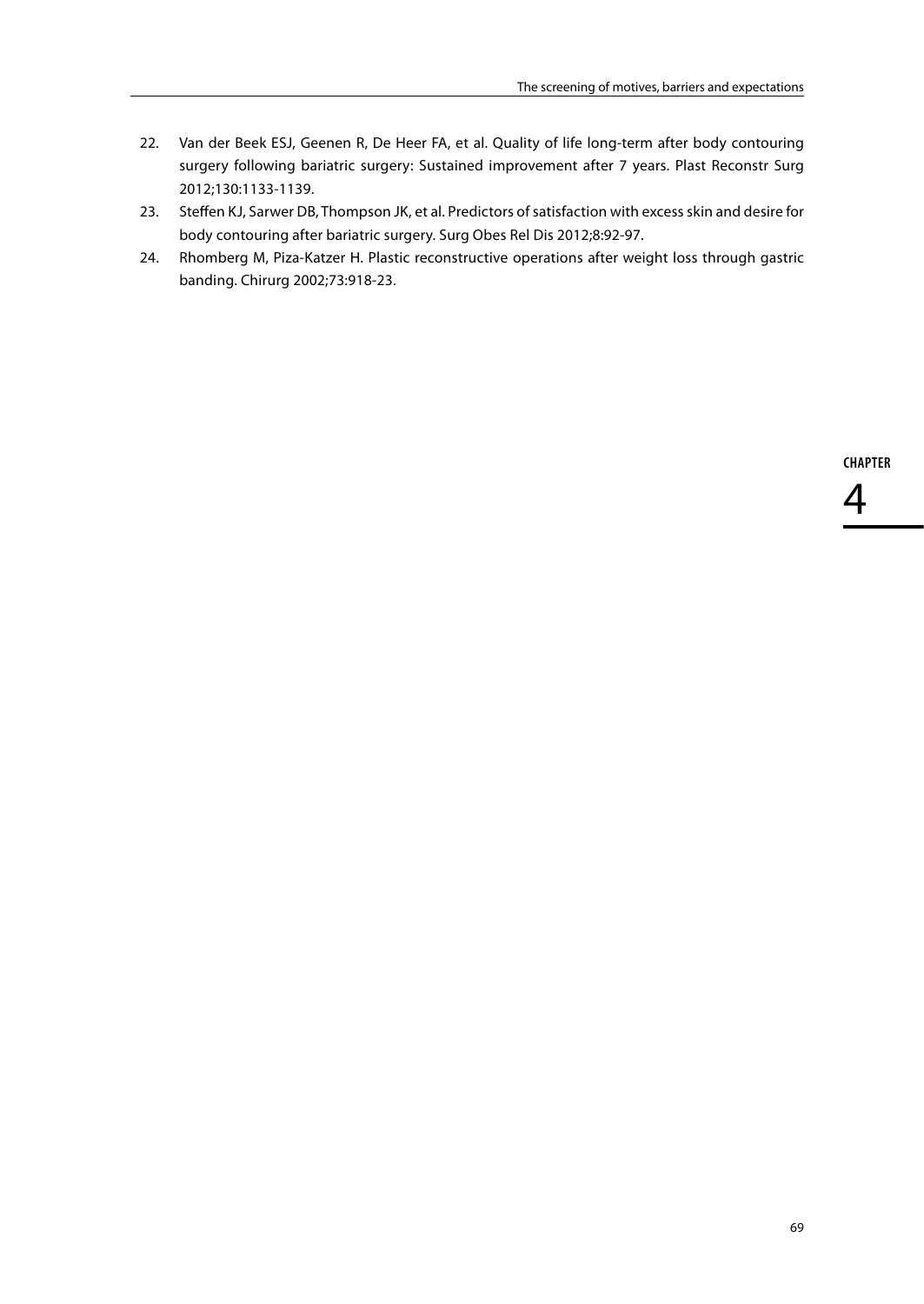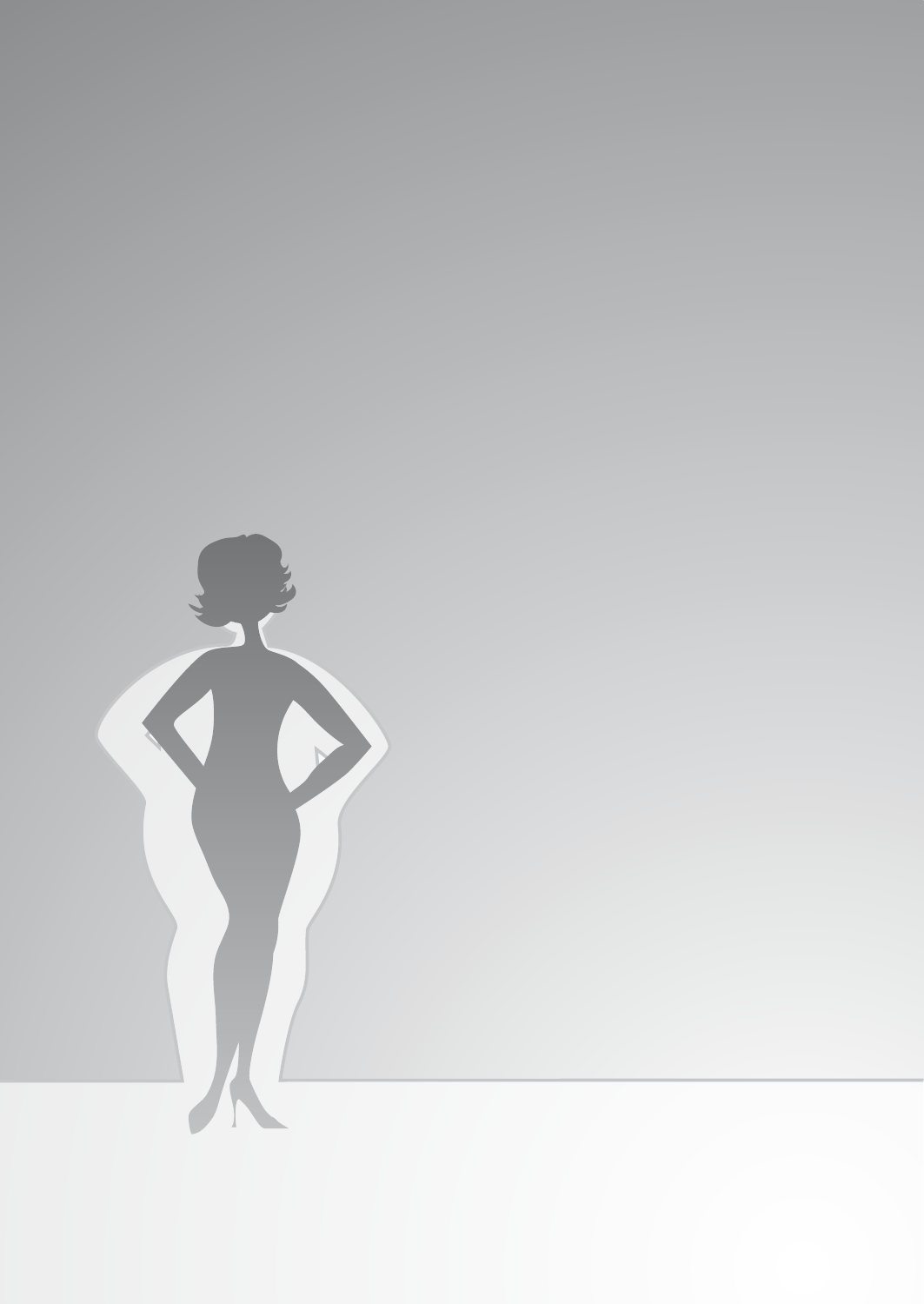## **Part II Quality of Life**

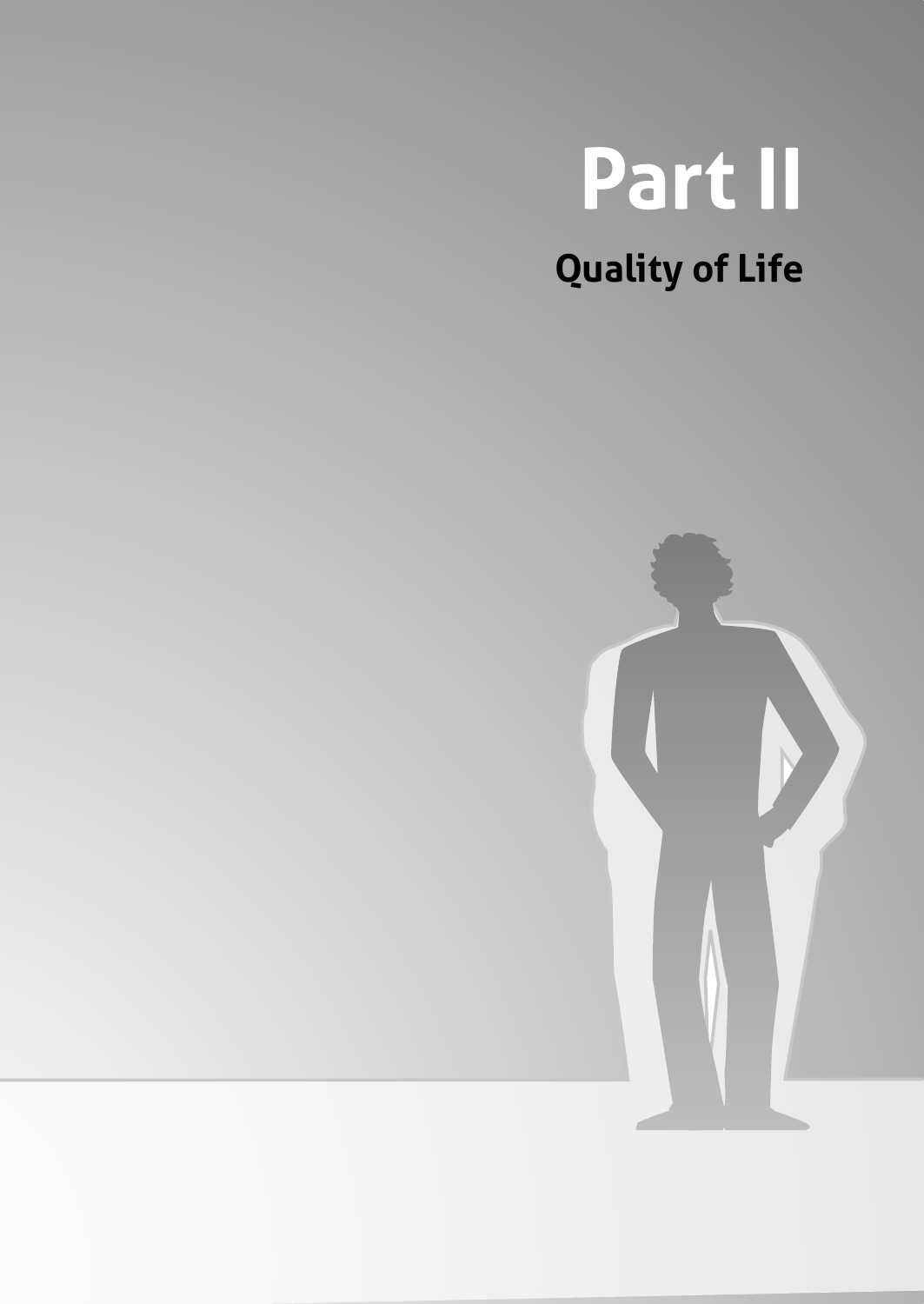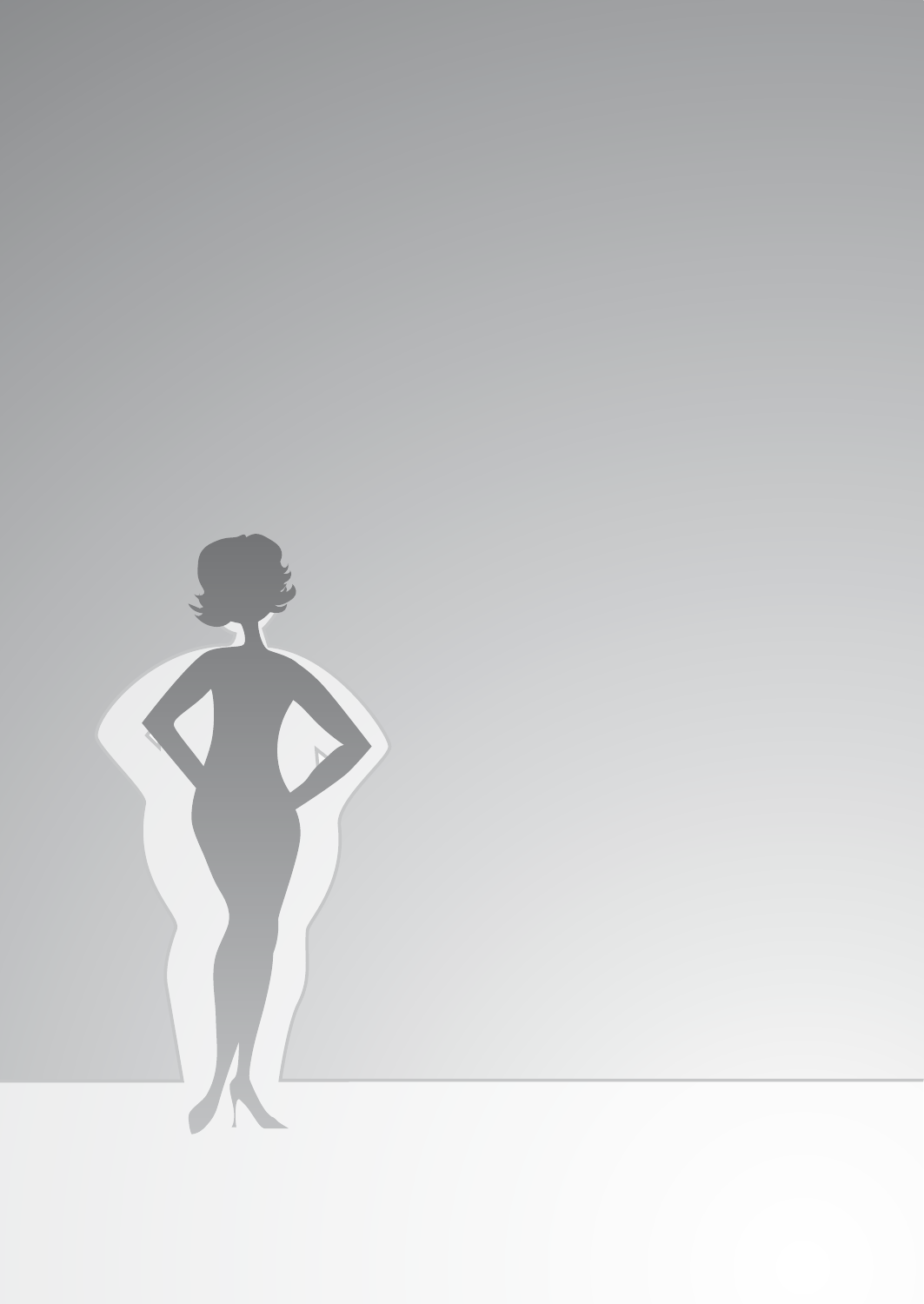# **Chapter 5**

**The Impact of Reconstructive Procedures following Bariatric Surgery on Patient Well-being and Quality of Life**

*Obesity Surgery 2010; 20: 36-41*

*Eva SJ van der Beek<sup>1</sup> Wouter te Riele<sup>2</sup> Tom Specken<sup>1</sup> Djamilla Boerma<sup>2</sup> Bert van Ramshorst<sup>2</sup>*

<sup>1</sup>Department of Plastic and Reconstructive Surgery, St. Antonius Hospital, Nieuwegein, The Netherlands 2 Department of Surgery, St. Antonius Hospital, Nieuwegein, The Netherlands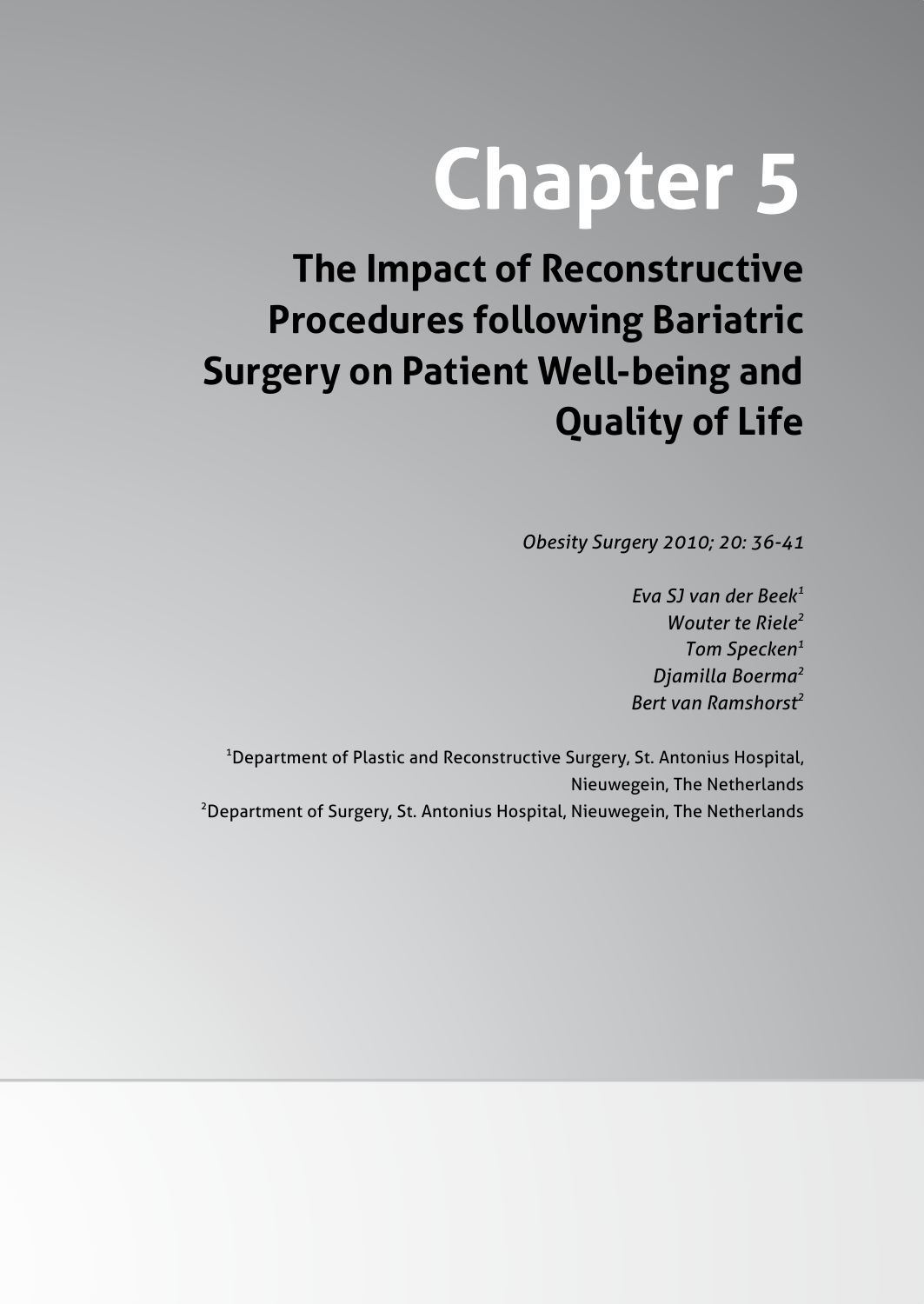# **Abstract**

# **Background**

Massive weight loss following bariatric surgery may lead to an excess of lax, overstretched skin, causing physical discomfort which may affect the patient's quality of life. Whereas the functional and aesthetic deformity is an expected result of massive weight loss, the role of the plastic surgeon in the multidisciplinary approach of the morbidly obese is still unclear. The purpose of the current study is to evaluate the results of reconstructive surgery following weight loss surgery, focusing on the impact on the physical and psycho-social well-being and quality of life of patients.

# **Methods**

Out of a group of 465 patients, 61 patients underwent reconstructive surgery following weight loss surgery. In 43 respondents, the quality of life after reconstructive surgery was measured by the Obesity Psychosocial State Questionnaire. Patient satisfaction was evaluated.

# **Results**

Reconstructive surgery resulted in a significant improvement in quality of life in patients at a mean interval of 42 months between weight loss and reconstructive surgery. The most frequent procedures were abdominoplasty and breast reconstruction. The relative high complication rate of 27.9% was of no influence on quality of life and the majority of the patients (67%) were satisfied with reconstructive surgery.

# **Conclusions**

This study shows that reconstructive surgery following weight loss after bariatric surgery results in a significant improvement in overall quality of life. Reconstructive surgery should be incorporated in the multidisciplinary care program following weight loss surgery in the morbidly obese patient.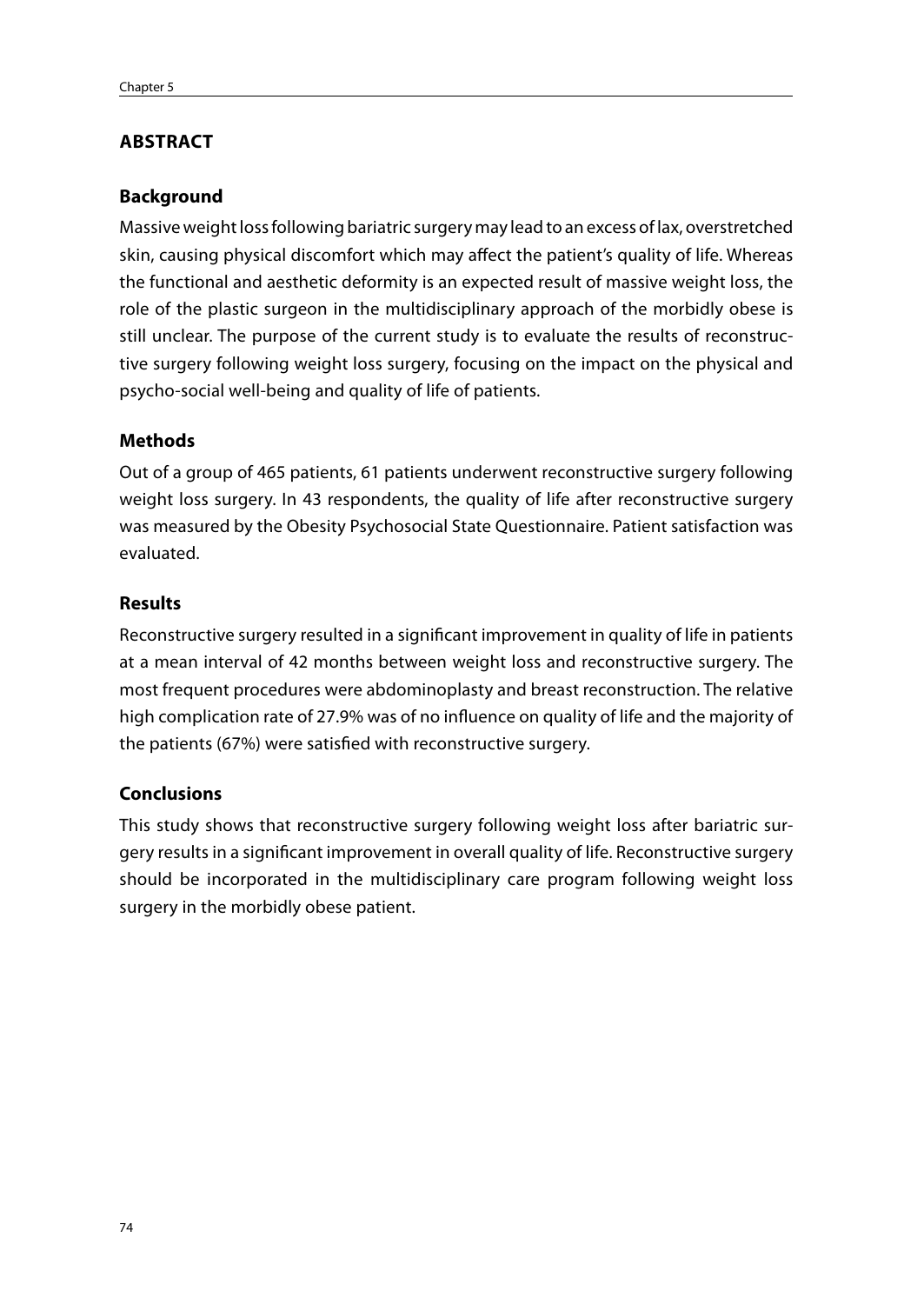# **Introduction**

The worldwide obesity epidemic is becoming a major health problem. In recent years, a growing number of morbidly obese patients are seeking a surgical solution for their weight problem. Bariatric surgery is the only effective treatment for morbidly obese patients resulting in a substantial and long-term weight reduction with a concomitant significant improvement in overall quality of life.<sup>1-4</sup>

Massive weight loss following surgery leads to an excess of lax, overstretched skin, causing physical discomfort and psycho-social problems, which may negatively affect the patients' quality of life.<sup>5</sup> The changes in physical appearance and functioning may also impede a further weight reduction or may even lead to weight regain.<sup>6</sup> Whereas the functional and aesthetic deformity is an expected result of massive weight loss, the role of the plastic surgeon in the multidisciplinary approach of the morbidly obese is still unclear.

The purpose of this study is to evaluate the role of reconstructive surgery following weight loss surgery in the treatment of morbid obesity, with special emphasis on its impact on the physical and psycho-social well-being and quality of life of the patients.

## **Methods**

## **Patients**

During the period November 1995 to April 2005, 465 patients underwent surgery for morbid obesity at the St. Antonius Hospital in Nieuwegein. Of these patients, 61 (13.1%) underwent body contouring surgery in the same clinic following massive weight loss. These patients were included and asked to participate in the study.

# **Quality of Life Measurements**

Following informed consent, the patients completed a questionnaire to analyze the effect of reconstructive surgery on quality of life. The actual and past psychosocial states were measured by the Obesity Psychosocial State Questionnaire (OPSQ; Table 1).<sup>7</sup> The questionnaire measures seven domains: 'physical functioning' (15 items), 'mental well-being' (six items) 'physical appearance' (nine items), 'social acceptance' (four items), 'self-efficacy toward eating and weight control' (three items), 'intimacy' (four items) and 'social network' (two items). Table 1 shows examples of every scale of the OPSQ. For the purpose of this study, we used 31 items of the Obesity Psychosocial State Questionnaire. All scales still have a moderate to high reliability after modification. The questionnaire has a five-point rating scale, ranging from 1 (almost never) to 5 (almost always). A lower score on a psychosocial state reflects less problems on that domain and corresponds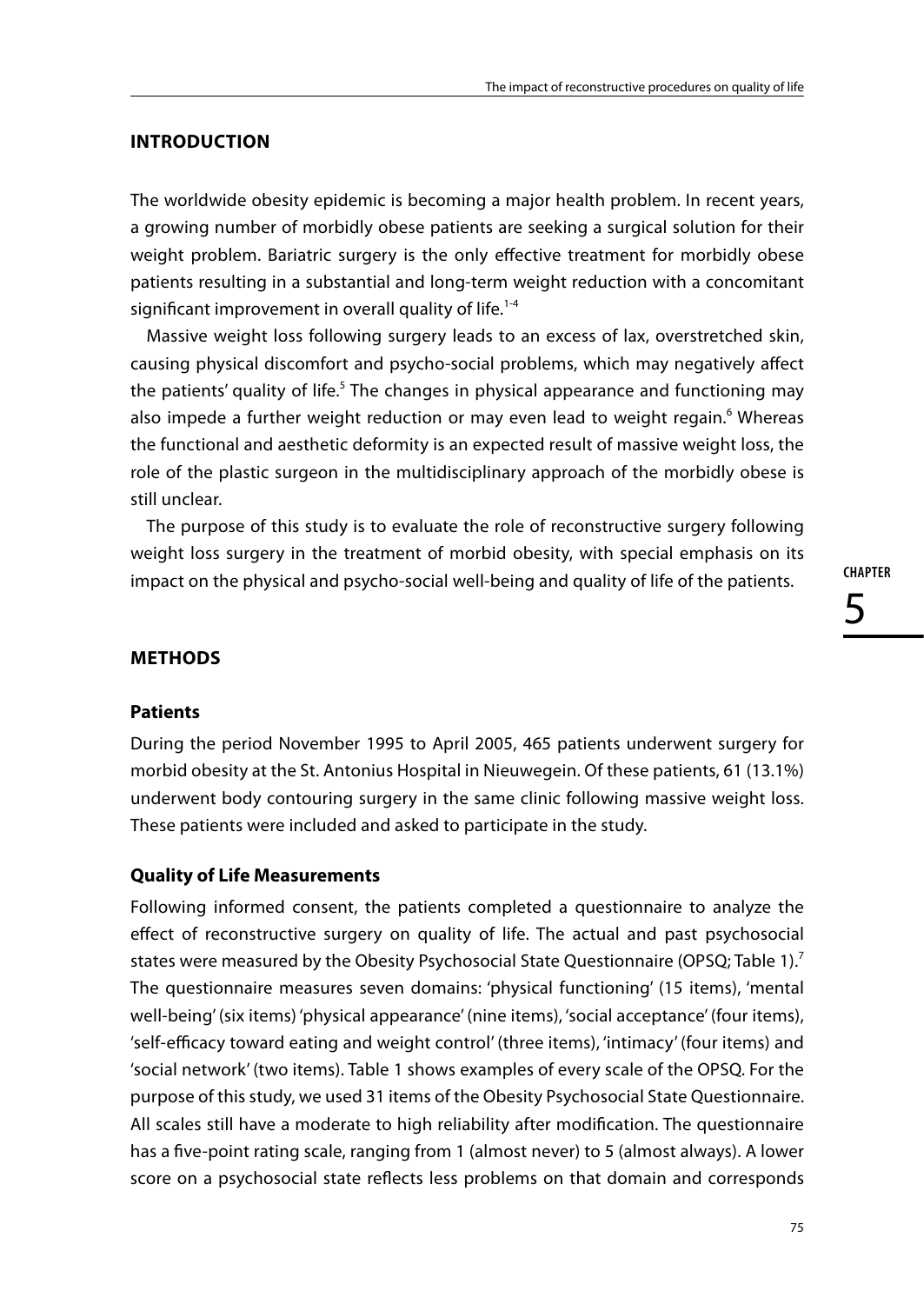| <b>Scales</b><br><b>Items</b> |                                                               |  |  |
|-------------------------------|---------------------------------------------------------------|--|--|
| Physical functioning          | To kneel or to duck easily                                    |  |  |
| Mental well-being             | To feel depressed (reversed score)                            |  |  |
| Physical appearance           | To feel fatty when someone takes a picture (reverse score)    |  |  |
| Social acceptance             | To be discriminated because of my weight (reverse score)      |  |  |
| Self-efficacy                 | To feel helpless toward my eating behaviour (reversed score)  |  |  |
| Intimacy                      | To have sexual problems because of my weight (reversed score) |  |  |
| Social network                | To visit friends and acquaintances                            |  |  |

TABLE 1 Example items of the Obesity Psychosocial State Questionnaire (OPSQ)

*Note: respondents answer to what extent they agree with the proposition on a 5-point rating-format, ranging from 1 (almost never) to 5 (almost always)*

with a good quality of life. The pre-operative quality of life was measured retrospectively by asking the patients to what extent the items of the questionnaire applied to them at a time point 3 months prior to their reconstructive surgery. To assess the most invalidating problems of excess skin, we asked for the patients' primary motivation to seek body contouring surgery, e.g. functional problems, aesthetical problems or complaints of dermatitis. Patients were asked for their satisfaction with the result of the reconstructive surgery and with the scar in particular. The satisfaction was documented on a scale ranging from 1 (very satisfied) to 4 (dissatisfied).

# **Data Collection**

The records of all patients were reviewed retrospectively for demographic data and preand post-operative weight data.

# **Statistical Analyses**

All statistical analyses were performed using SPSS for Windows version 12.0.1 (SPSS Inc, Chicago, IL, USA). Student's t test and multivariate analysis were used for parametric variables; nominal variables were analyzed with the Pearson chi-squared test. A twosided p value of <0.05 was considered statistically significant.

# **Results**

Of the 61 patients who underwent reconstructive surgery, 43 patients (two males, 41 females) agreed to participate in the study, i.e. response rate of 70.5% (Table 2). The mean age of the patients was 41.5 years (range 23 to 60 years). The mean weight before the primary bariatric procedure was 138.2 kg (106–230) with a mean body mass index (BMI) of 48.2 kg/m² (35.8–79.5). Forty patients (93%) underwent laparoscopic gastric banding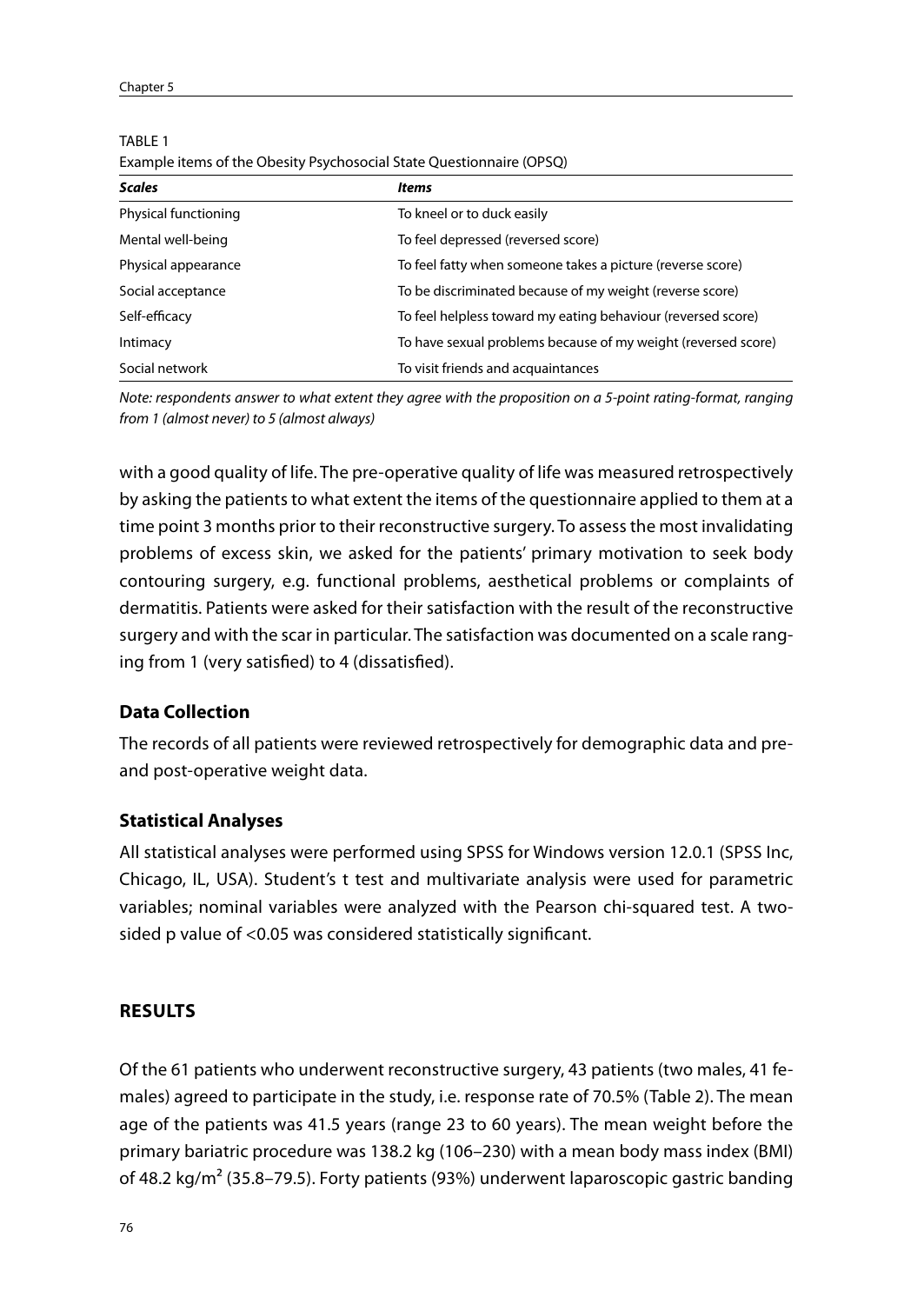# TABLE 2

|                                                                    | number    |                 | Mean (range)                                           |
|--------------------------------------------------------------------|-----------|-----------------|--------------------------------------------------------|
|                                                                    | n         | %               |                                                        |
| Patients                                                           | 43        |                 |                                                        |
| Sex (male/female)                                                  | 2/41      | 4,7/95,3        |                                                        |
| Age                                                                |           |                 | 41,5 (23-60)                                           |
| Co-morbidity                                                       | 24        | 55,8            |                                                        |
| Diabetes Mellitus                                                  | 4         | 9,3             |                                                        |
| • Hypertension                                                     | 23        | 53,5            |                                                        |
| Bariatric surgery type                                             |           |                 |                                                        |
| • Laparoscopic adjustable banding                                  | 40        | 93,0            |                                                        |
| • Gastric bypass (primary/secondary)                               | 14 (3/11) | 32.6 (7.0/25,6) |                                                        |
| Weight pre-bariatric surgery                                       |           |                 | 138,2(106-230) / SD 23,7                               |
| BMI pre-bariatric surgery                                          |           |                 | 48,2 (35,8-79,5) / SD 8,5                              |
| Weight pre-reconstructive surgery                                  |           |                 | 86,9 (57,0-177,0) / SD 20,0                            |
| BMI pre-reconstructive surgery                                     |           |                 | 30,7 (21,5-65,0) / SD 7,2                              |
| Interval between bariatric and reconstructive<br>surgery in months |           |                 | 42,1 <sup><math>\degree</math></sup> (8-110) / SD 26,5 |

(LAGB); three patients underwent gastric bypass surgery as a primary procedure. Due to unsatisfactory results or band-related problems, 11 of the 40 LAGB patients underwent gastric bypass surgery as a redo operation. The patients experienced a mean initial weight loss of 36.3% at a mean interval of 42.1 months (8–110) between their primary bariatric procedure and reconstructive surgery. This results in a mean weight of 86.9 kg (57.0–177) and a BMI of 30.7 kg/m<sup>2</sup> (21.5–65.0) at the time of reconstructive surgery.

| neconstructive surgery procedures       |               |            |  |  |
|-----------------------------------------|---------------|------------|--|--|
| Type of reconstructive procedure        | no. performed | % patients |  |  |
| Abdominoplasty                          | 38            | 55,9       |  |  |
| Breast augmentation/reduction           | 15            | 22,1       |  |  |
| Liposuction legs                        | 3             | 4,4        |  |  |
| Dermolipectomy legs                     | 4             | 5,9        |  |  |
| Dermolipectomy arms                     | 1             | 1,5        |  |  |
| Dogear correction                       | 3             | 4,4        |  |  |
| Abdominoplasty + breastreduction        | 2             | 2,9        |  |  |
| Abdominoplasty + liposuction tights     |               | 1,5        |  |  |
| Dermolipectomy legs + dogear correction |               | 1,5        |  |  |
| <b>Total</b>                            | 68            | 100        |  |  |

TABLE 3 Reconstructive surgery procedures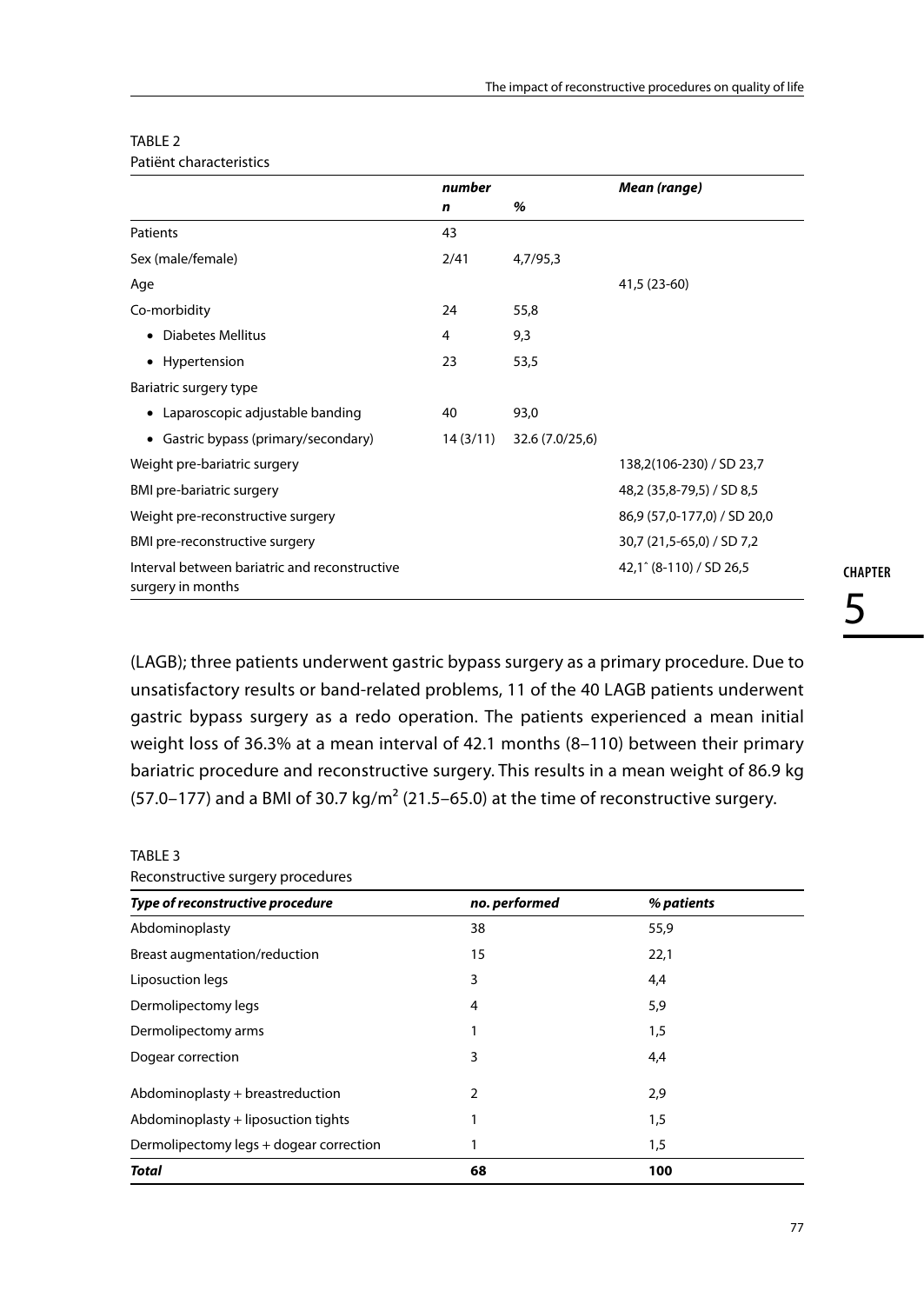A total of 68 reconstructive operations were performed in 43 patients (Table 3); 24 patients (55.8%) underwent one operation; 13 (30.2%) underwent two operations and six (14%) of the patients underwent three operations. Almost all (94%) operations were single reconstructive procedures. Most patients had an abdominoplasty (61%) or breast reduction/augmentation (25%).

# **Quality of Life**

After reconstructive surgery, patients improved significantly on six of the seven psychosocial states of the Obesity Psychosocial State Questionnaire (Table 4; Fig. 1). The most significant improvement was seen in physical functioning and physical appearance. Reconstructive surgery improved physical functioning and patients felt healthier (p<0.001). Patients also experienced less depressive symptoms (p<0.001). Overall patients were more satisfied with their physical appearance and therefore had more self-confidence ( $p$ <0.001). In line with this, patients experienced less problems in intimacy and sexuality (p<0.001).v There was a significant difference in self-efficacy towards eating before and after reconstructive surgery (p<0.001); patients had more problems to cope with their eating behaviour after the operation. The improvement in quality of life was independent of the occurrence of complications and weight regain or loss. For 32 patients (74.4%), improvement in physical appearance was one of the most



■ Before reconstructive surgery ■ After reconstructive surgery

# FIGURE 1

Quality of life for every psychological state before and after reconstructive surgery Note: A lower score on a psychosocial state reflects less problems on that domain and corresponds with a good quality of life.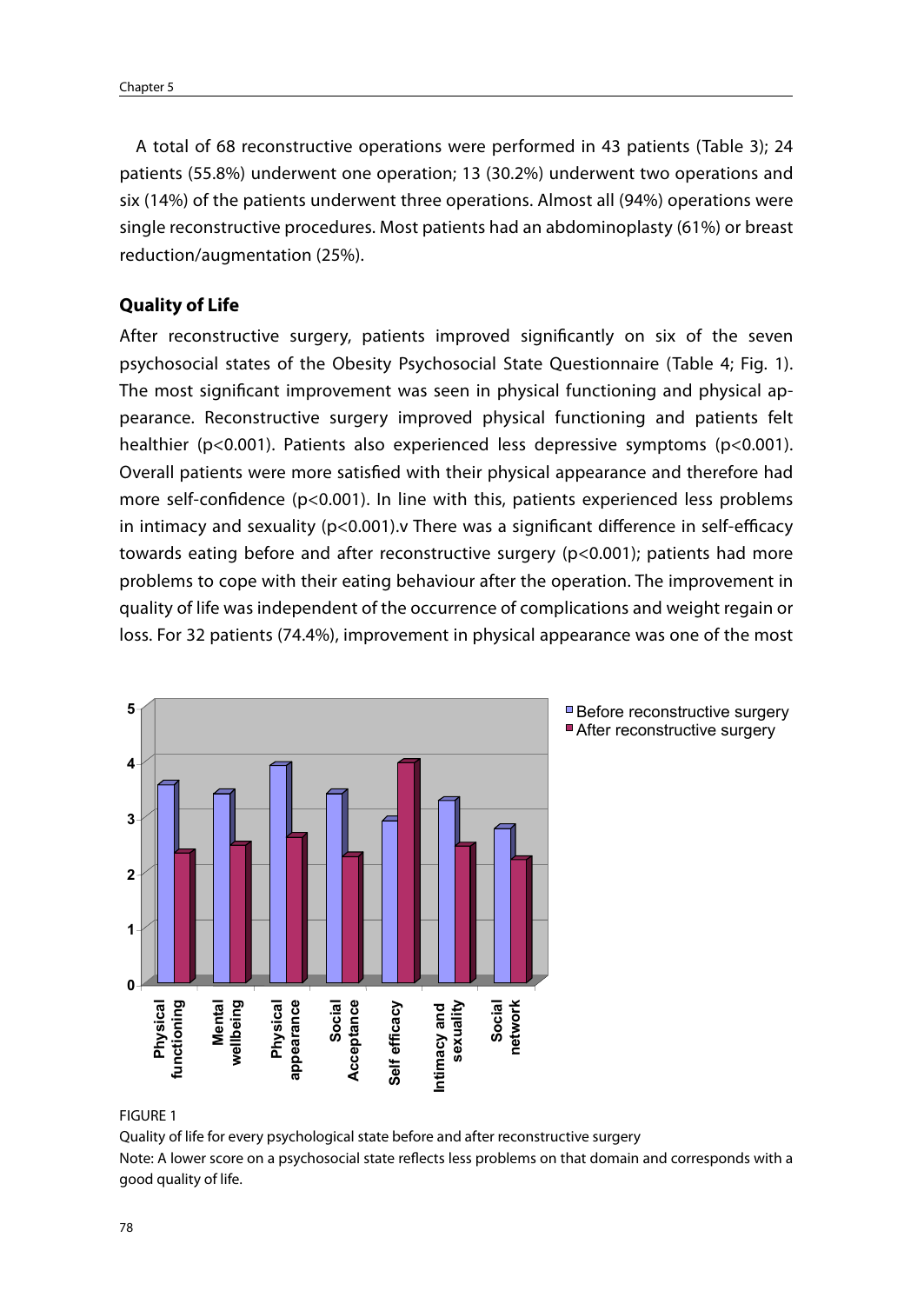| ODESIty PSychosocial State Questionnaire score before and after reconstructive surgery |                                                      |                                            |         |  |  |
|----------------------------------------------------------------------------------------|------------------------------------------------------|--------------------------------------------|---------|--|--|
| <b>Psychological states</b>                                                            | <b>Before reconstructive surgery</b><br>Mean $(SD)*$ | After reconstructive surgery<br>Mean (SD)* | p-value |  |  |
| Physical functioning                                                                   | 3,58 (0,75)                                          | 2,34(0,74)                                 | < 0,001 |  |  |
| Mental well-being                                                                      | 3,42 (0,97)                                          | 2,48 (0,89)                                | < 0,001 |  |  |
| Physical appearance                                                                    | 3,92 (0,73)                                          | 2,63 (0,78)                                | < 0,001 |  |  |
| Social acceptance                                                                      | 3,42(1,16)                                           | 2,28 (0,77)                                | < 0,001 |  |  |
| Self-efficacy toward eating                                                            | 2,93(1,4)                                            | 3,97 (0,74)                                | < 0,001 |  |  |
| Intimacy and sexuality                                                                 | 3,29 (1,13)                                          | 2,47 (1,02)                                | < 0,001 |  |  |
| Social network                                                                         | 2,79 (0,98)                                          | 2,22 (0,78)                                | < 0.05  |  |  |

TABLE 4

Obesity Psychosocial State Questionnaire score before and after reconstructive surgery

*\* score varied from 1 (almost never) to 5 (almost always)*

important motives to seek body contouring surgery. For eight patients (18.6%), this was the only reason. Another important motive was problems patients experienced in physical functioning. For 27 patients (62.8%), this was one of the reasons. Approximately 50% of the patients experienced problems with personal hygiene and complained of intertriginous dermatitis (51.2%).

# **Patient Satisfaction**

Sixty-seven percent of the patients was satisfied with the overall result of the operation (Table 5, scores 1 and 2). Eight patients (18.6%) were dissatisfied (score 4). In the interview, we asked the patients to elucidate their dissatisfaction. Most patients were not satisfied with the proportions of their body after operation and with the occurrence of dog-ears in the scars in particular. Some patients had high expectations about the aesthetic result, based on examples from the internet, and were in the end disappointed with the result of their own operation.

|--|--|

Patient satisfaction about reconstructive procedure

| Satisfaction reconstructive surgery | Score            | No. of patients (%) | <b>Cumulative %</b> |
|-------------------------------------|------------------|---------------------|---------------------|
| Result scar in specific             | Very satisfied   | 15 (34,9)           | 34,9                |
|                                     | Satisfied        | 16(37.2)            | 72,1                |
|                                     | Unsatisfied      | 6(14,0)             | 86,0                |
|                                     | Very unsatisfied | 6(14,0)             | 100,0               |
| Satisfaction overall                | Very satisfied   | 9(20,9)             | 20,9                |
|                                     | Satisfied        | 20(46,5)            | 67,4                |
|                                     | Unsatisfied      | 6(14,0)             | 81,4                |
|                                     | Very unsatisfied | 8(18.6)             | 100.0               |

*Note: Satisfaction score : Very satisfied = 1, satisfied = 2, unsatisfied = 3, very unsatisfied = 4*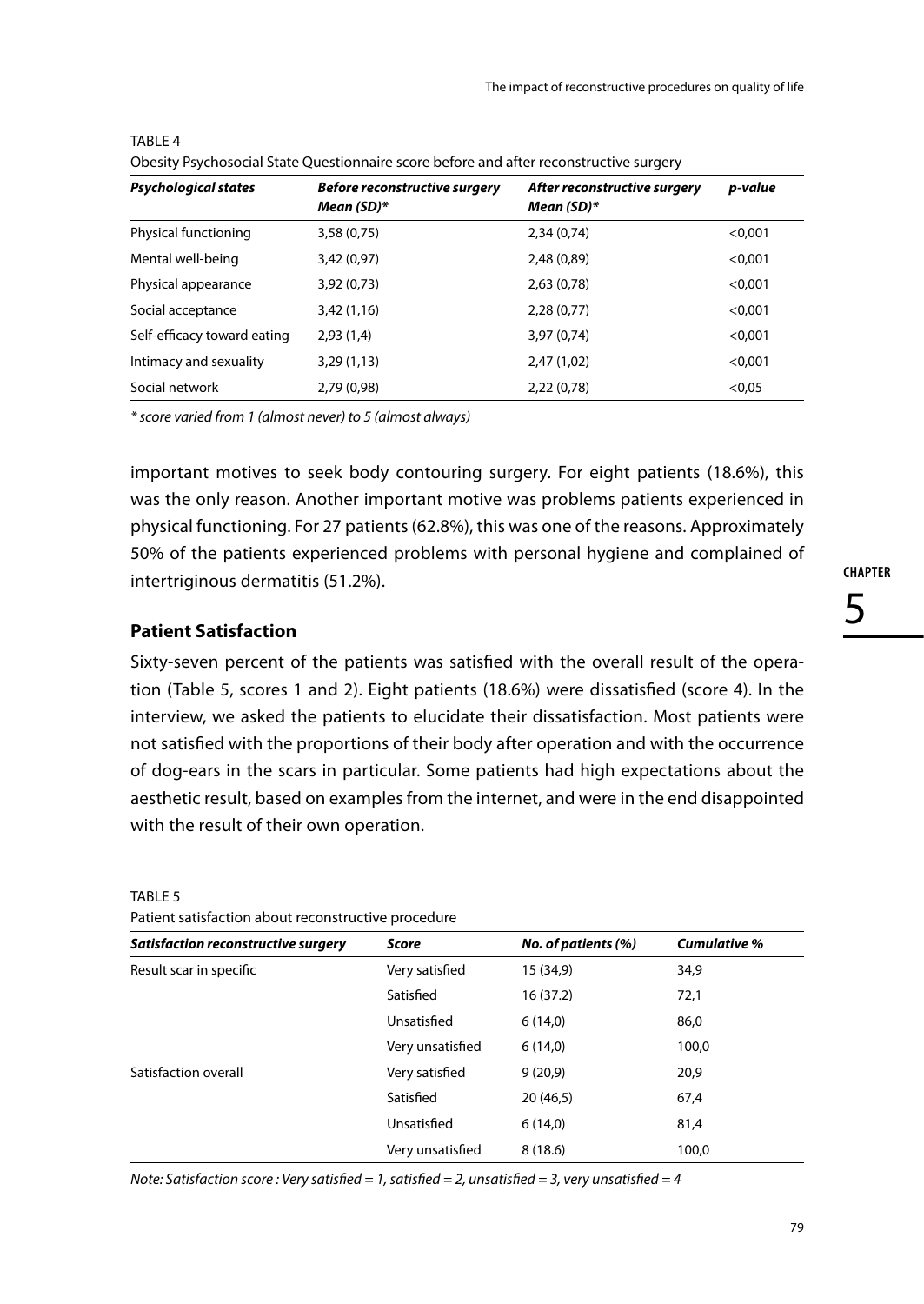Regression analysis was performed to determine factors influencing patient satisfaction. The occurrence of post-operative complications did not influence patient satisfaction (satisfaction score of 2.3 vs. 2.5). Weight increase after reconstructive surgery was significantly associated with patient satisfaction: patients with a stable weight after the operation were significantly more satisfied than those with an increase in body weight (satisfaction score 1.9 vs. 2.6;  $p<0.05$ ). All other factors (number of operations, type of operation, hospital stay) failed to show any influence on patients' satisfaction.

## **Discussion**

This study of 43 post-weight-loss-surgery patients shows that reconstructive surgery leads to a significant improvement in quality of life. Irrespective of the occurrence of complications following the reconstructive procedures, the majority of patients was satisfied with the result of reconstructive surgery.

Morbid obesity is an increasingly common disease and its treatment is a challenge for many specialists. Weight loss surgery will lead to a long-lasting and significant weight loss and improvement in quality of life.<sup>1-4</sup> In the literature, studies on subsequent reconstructive surgery focus on the complications associated with the procedures. Our study is unique by reporting on a large cohort of patients with a long-term follow-up. The overall complication rate was 27.9%, which is in accordance to the literature (20–50%). $8-9$ Despite the relative high percentage of complications, this was of no influence on patients' satisfaction. A total of 67% of the patients were satisfied to very satisfied with the final result of reconstructive surgery. The positive results of reconstructive surgery apparently justify the complication rate and the sequential operations often required. Patients who were dissatisfied complained about the dog-ears after abdominoplasty or the post-operative contour deformities which sometimes occur after reconstructive procedures. Massive weight loss results in an excess redundant skin creating new problems, both psychological and functional.<sup>5-6</sup> The loose hanging skin results in feelings of unattractiveness, embarrassment, limitations in activity, sexual problems and hygienic discomfort such as skin rash and infections.

Although some studies observe a stable long-term quality of life after bariatric surgery<sup>10-11</sup>, patients are normally not well prepared to the sequelae of massive weight loss which may lead to a decline in quality of life and increase the risk of weight regain<sup>12-13</sup>. It has been suggested that these new problems affect the patients' quality of life to almost the same degree as the problems of overweight prior to the bariatric operation.<sup>5-14</sup> In our study, patients point out that this new problems do cause a poor quality of life but not in the same degree as before bariatric surgery.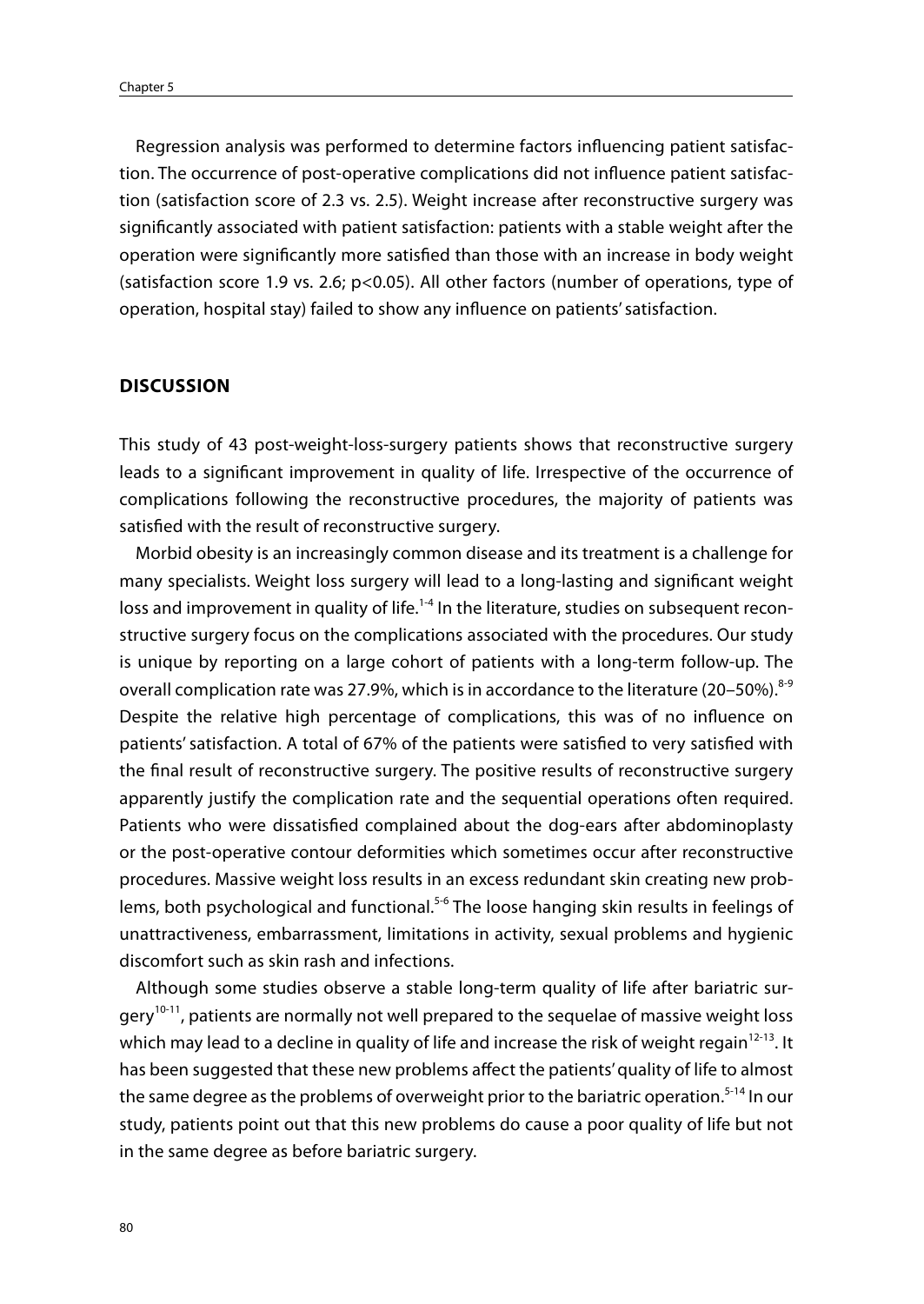In a previous study of Larsen et al., the quality of life before and after bariatric surgery was measured and compared with the general Dutch reference population.<sup>15</sup> Preoperative scores of patients on all dimensions of quality of life were significantly lower than scores of the age norm group. This difference diminished 1 year after the operation but increased again in the long-term on all dimensions. The exact cause of this decline is unclear, but one hypothesis might be that the functional and aesthetic deformity is a major factor of influence.

The role of reconstructive surgery following weight loss surgery is still underestimated by medical specialists. Currently, it is seen as a cosmetic adjunct to bariatric surgery. However, previous investigations have concluded that a positive effect on quality of life is also seen after other reconstructive procedures like reduction mammaplasty and cosmetic facial surgery.<sup>16-17</sup>

In our study, some 14% of the patients were scheduled for reconstructive surgery. This may be a conservative figure as some patients may have been operated outside our clinic. Most patients (93%) in our study underwent laparoscopic gastric banding as primary procedure. Compared to the gastric bypass procedure, the average weight loss following banding is substantially less. Therefore, in the bypass population, a higher percentage of patients may be in need of reconstructive surgery. The surgical treatment of obesity often fails due to failure to maintain the achieved weight. Reconstructive surgery may have an important role.<sup>18</sup> In previous studies analysing predictors of weight loss and control, it is suggested that quality of life is positively associated with long-term outcomes of weight management.<sup>19-21</sup> As reconstructive surgery results in an improvement in quality of life, it may contribute to the management of weight control.

In the interview, patients explicitly mention the great influence of high expectations. The expectations regarding the outcome of reconstructive surgery of most patients are based on examples and success stories on the internet, which often turn out not to be realistic. Patients are generally not prepared for the marked scarring following surgery. It is of great importance therefore to inform patients pre-operatively and outline realistic expectations.<sup>5</sup>

Our study has some limitations as it concerns a retrospective evaluation. Only patients who actually had undergone reconstructive surgery were included. In our study, we used the Obesity Psychosocial State Questionnaire, a self-developed questionnaire. The psychometric characteristics of the OPSQ were established in a previous study and, although not validated, proved to be satisfactory.<sup>7</sup> The pre-operative quality of life was measured retrospective, which may have given some bias to the results. In the future, prospective studies with obesity-related questionnaires should verify the current results.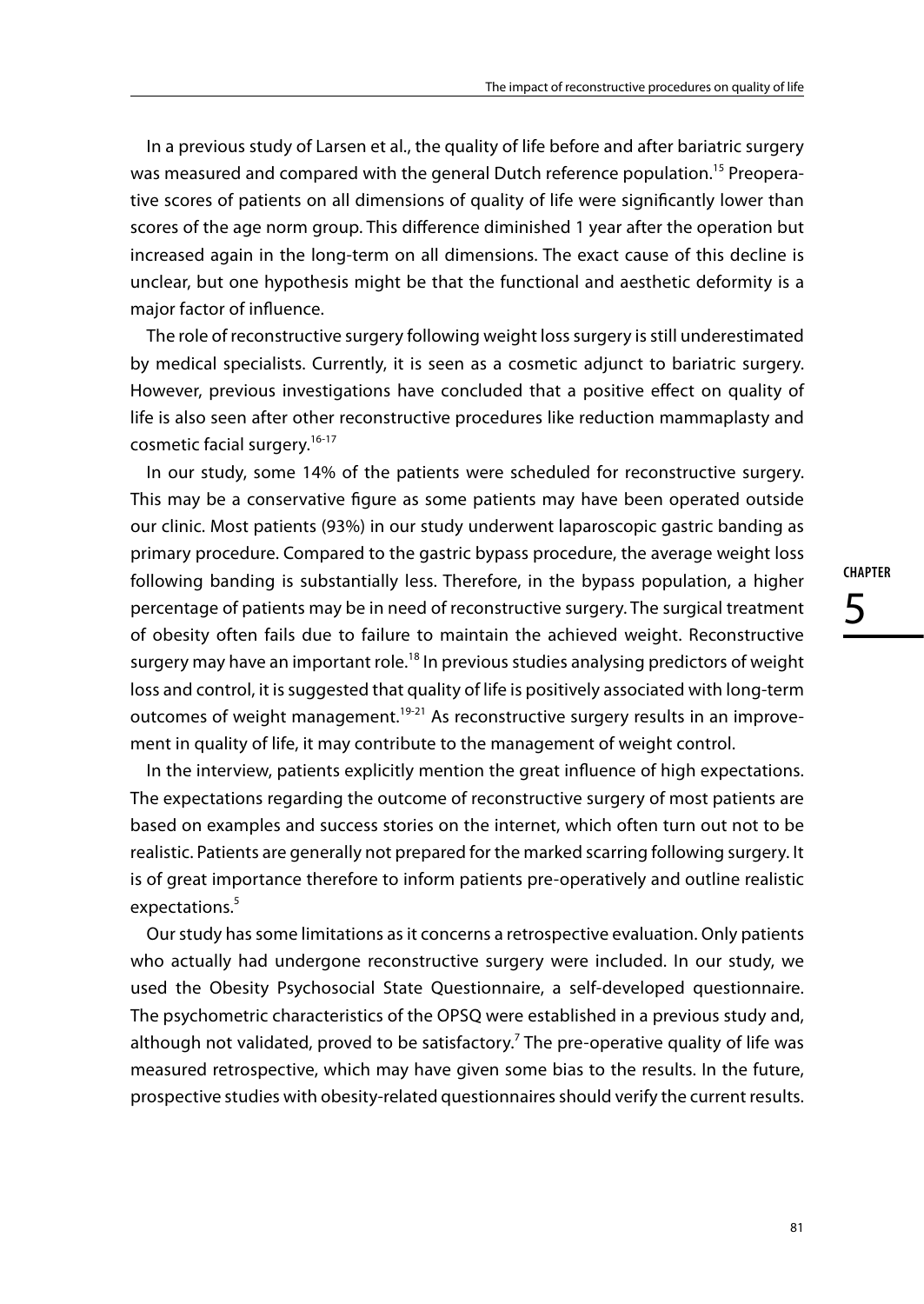# **Conclusion**

The contribution of the reconstructive surgeon to the multidisciplinary treatment of morbid obesity is substantial and beneficial in the care for these patients. Dissatisfaction was mainly due to technical factors. As these are correctable factors, overall satisfaction could be improved. Reconstructive surgery should be included in the continuum of care and may improve the long-term weight outcome in the surgical treatment of morbid obesity.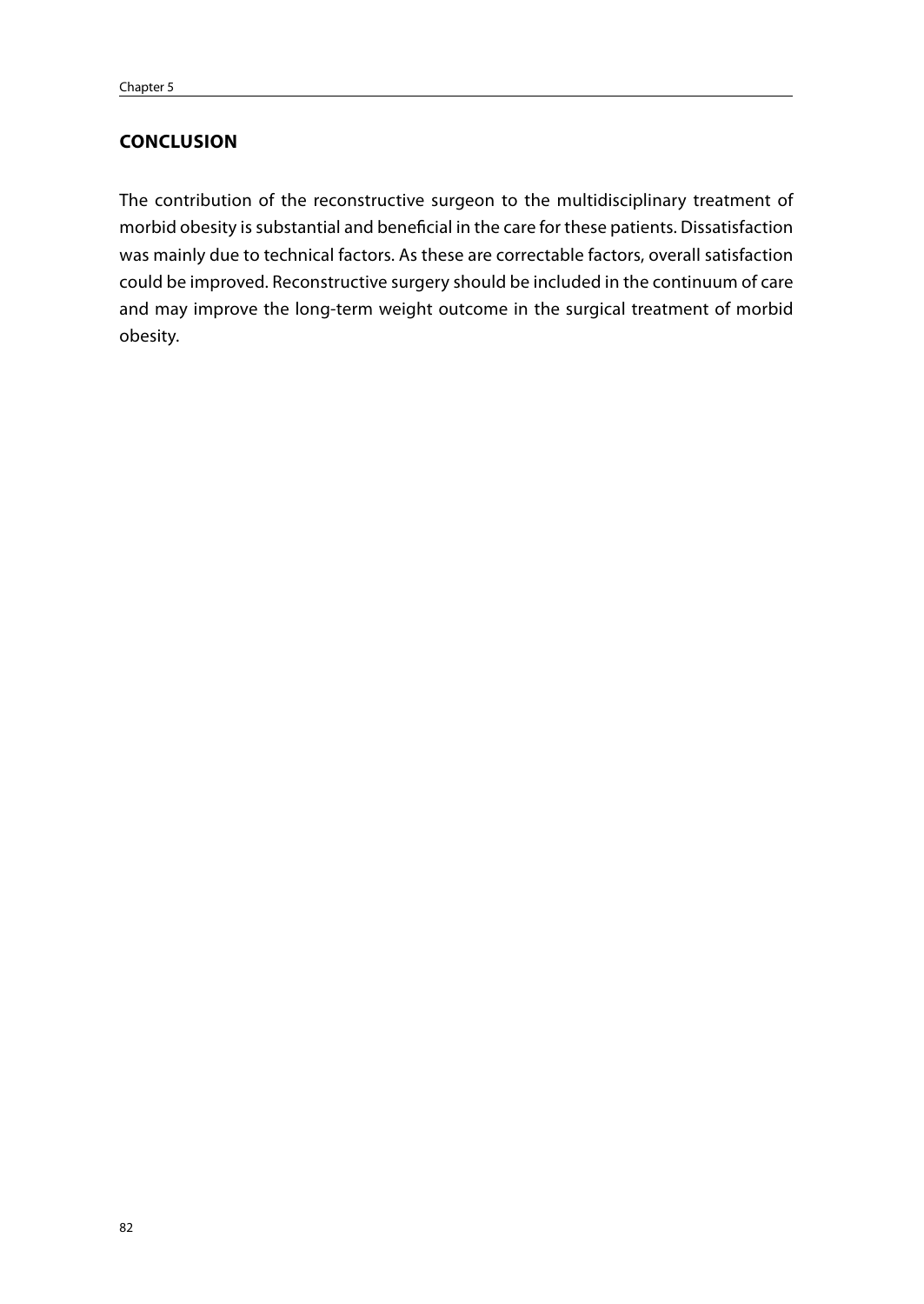# **References**

- 1. Buchwald H, Avidor Y, Braunwald E, et al. Bariatric surgery. A systemic review and meta-analysis. JAMA 2004;14:1724–37.
- 2. Spivak H, Wewitt MF, Onn A, et al. Weight loss and improvement of obesity-related illness in 500 U.S. patients following laparoscopic adjustable gastric banding procedure. Am J Surg 2005; 189(1):27–32.
- 3. Torquati A, Lufti RE, Richards WO, et al. Predictors of early quality of life improvement after laparoscopic bypass surgery. Am J Surg 2007;193:471–5.
- 4. Karlsson J, Taft C, Ryden A, et al. Ten-year trends in health-related quality of life after surgical and conventional treatment for severe obesity: the SOS intervention study. Int J Obes (Lond) 2007;31: 1248–61.
- 5. Chandawarker RY. Body contouring following massive weight loss resulting from bariatric surgery. Adv Psychosom Med 2006;27:61–72.
- 6. Zuelzer HB, Baugh NG. Bariatric and body-contouring surgery: a continuum of care for excess and lax skin. Plast Surg Nurs 2007;27:3–13.
- 7. Zijlstra H, Larsen JK, de Ridder DTD. Initiation and maintenance of weight loss after laparoscopic adjustable gastric banding. The role of outcome expectation and satisfaction with the psychosocial outcome. Obes Surg 2008;19:725–31.
- 8. Sanger C, David LR. Impact of significant weight loss on outcome of body-contouring surgery. Ann Plast Surg 2006;56:9–14.
- 9. Neaman KC, Hansen JE. Analysis of complications from abdominoplasty; a review of 206 cases at a university hospital. Ann Plast Surg 2007;58:3.
- 10. Hell E, Miller KA, Moorehead MK, et al. Evaluation of health status and quality of life after bariatric surgery: comparison of standard Roux-en-Y gastric bypass, vertical banded gastroplasty and laparoscopic adjustable silicone gastric banding. Obes Surg 2000;10:214–9.
- 11. Mathus-Vliegen EMH, de Wit T. Health-related quality of life after gastric banding. Br J Surg 2007; 94:457–65.
- 12. Waters GS, Pories WJ, Swanson MS, et al. Long term studies of mental health after the Greenville gastric bypass operation for morbid obesity. Am J Surg 1991;161:154–7.
- 13. Van Gemert WG, Adang EM, Greve JW, et al. Quality of life assessment of morbidly obese patients: effect of weight reducing surgery. Am J Clin Nutr 1998;67:197–201.
- 14. Pecori L, Giacomo G, Cervetti S, et al. Attitudes of morbidly obese patients to weight loss and body image following bariatric surgery and body contouring. Obes Surg 2007;17:68–73.
- 15. Larsen JK, Geenen R, van Ramshorst B, et al. Psychological functioning before and after laparoscopic adjustable gastric banding: a cross-sectional study. Obes Surg 2003;13:629–36.
- 16. Spector JA, Karp NS. Reduction mammaplasty: a significant improvement at any size. Plast Reconstr Surg 2007;120(4):845–50.
- 17. Litner JA, Rotenberg BW, Dennis M, et al. Impact of cosmetic facial surgery on satisfaction with appearance and quality of life. Arch Facial Plast Surg 2008;10(2):79–83.
- 18. Datta G, Cravero L, Margara A, et al. The plastic surgeon in the treatment of obesity. Obes Surg 2006;16:5–11.
- 19. Teixeira PJ, Going SB, Houtkooper LB, et al. Pretreatment predictors of attrition and successful weight management in women. Intern J Obesity.2004;28:1124–33.
- 20. Teixeira PJ, Going SB, Sardinha LB, et al. A review of psychosocial pre-treatment predictors of weight control. Obes Rev 2005;6:43–65.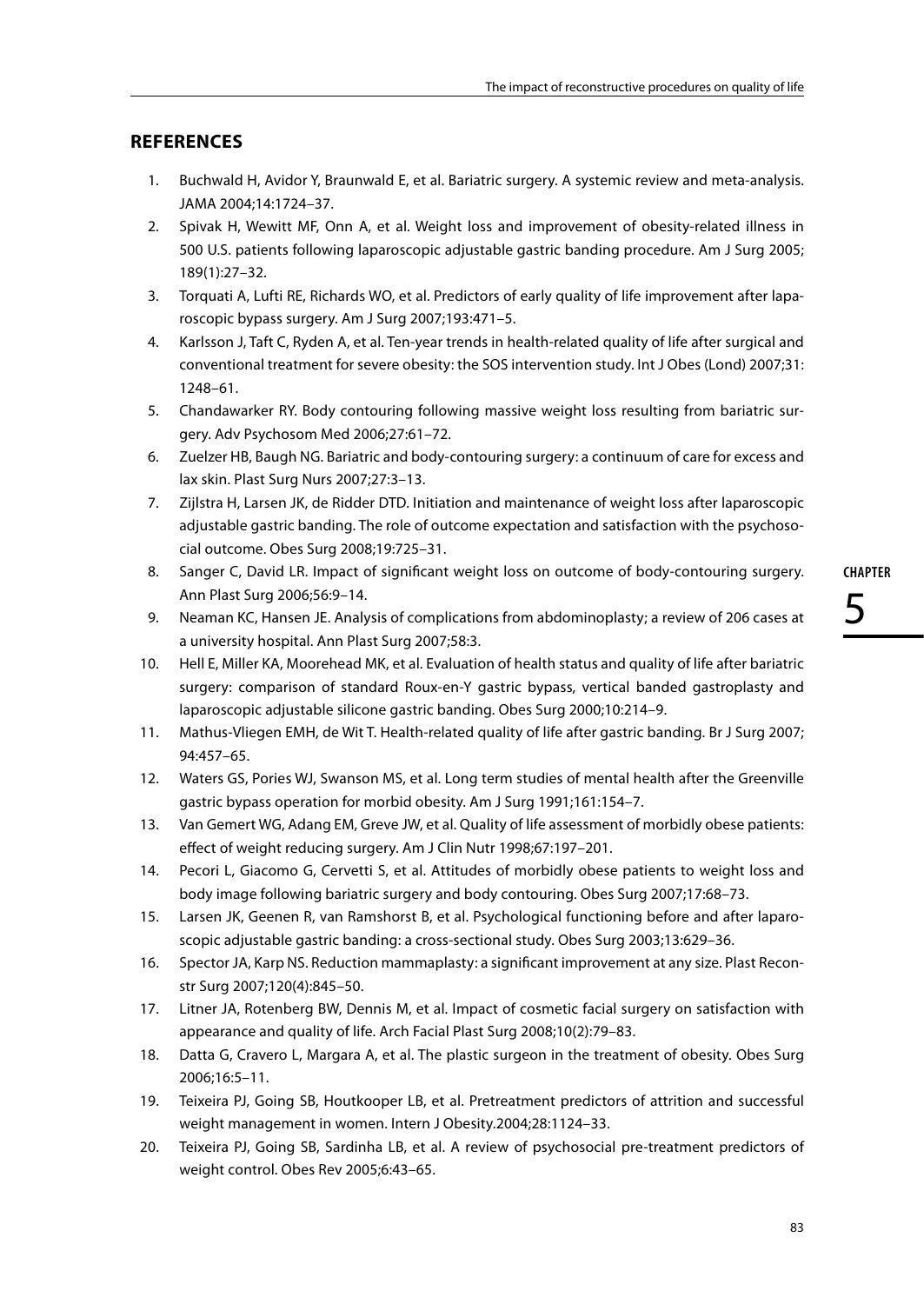21. Kinzl J, Schrattenecker M, Traweger C, et al. Psychosocial predictors of weight loss after bariatric surgery. Obes Surg 2006;16(12):1609–14.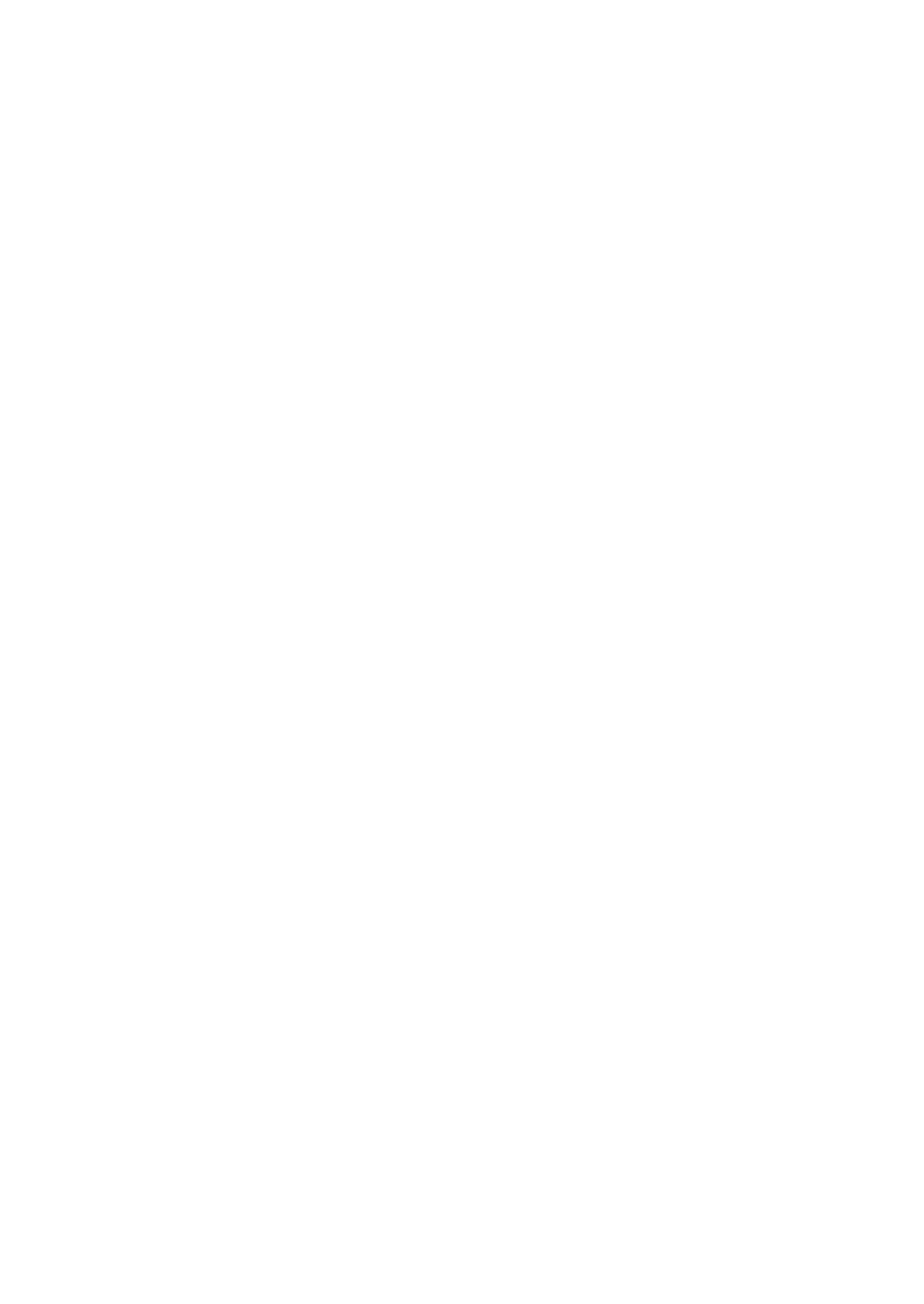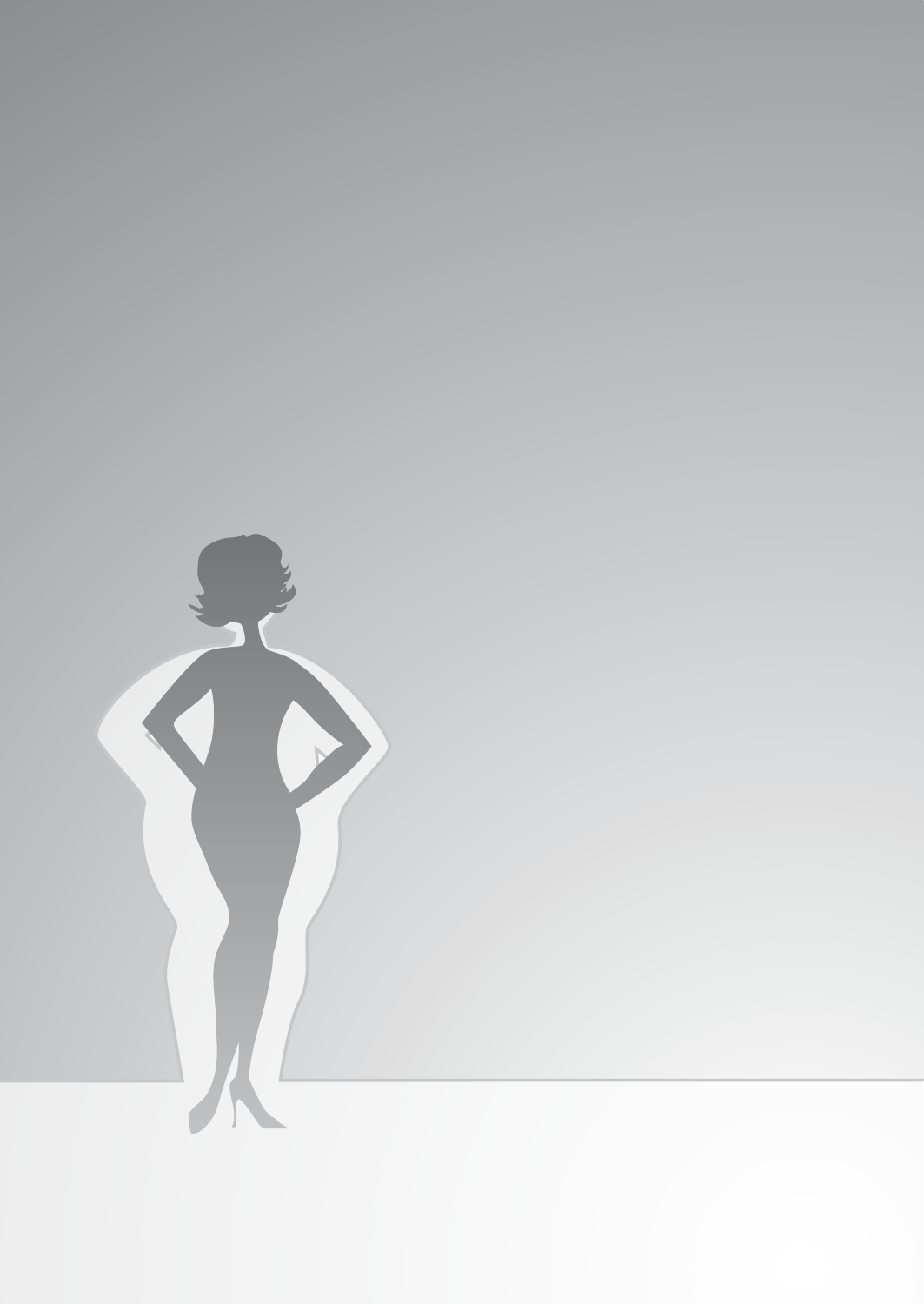# **Chapter 6**

**Quality of Life Long-Term after Body Contouring Surgery following Bariatric Surgery: Sustained Improvement after 7 years**

*Plastic and Reconstructive Surgery 2012; 130: 1133-1139*

*Eva SJ van der Beek<sup>1</sup> Rinie Geenen<sup>2</sup> Francine AG de Heer<sup>1</sup> Aebele B Mink van der Molen<sup>1</sup> Bert van Ramshorst<sup>3</sup>*

<sup>1</sup>Department of Plastic and Reconstructive Surgery, St. Antonius Hospital, Nieuwegein, The Netherlands 2 Department of Clinical and Health Psychology, Utrecht University, Utrecht, The Netherlands <sup>3</sup>Department of Surgery, St. Antonius Hospital, Nieuwegein, The Netherlands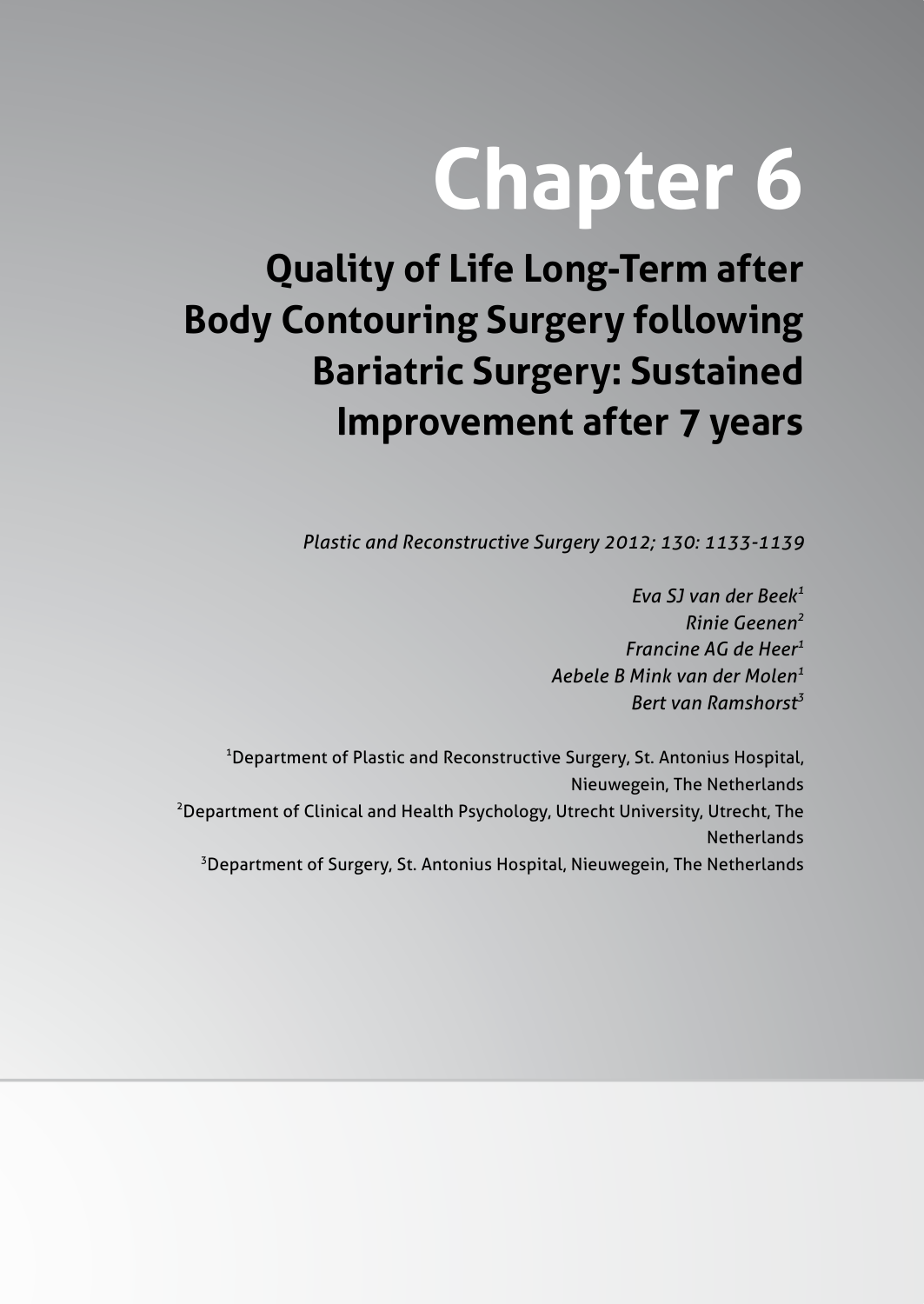# **Abstract**

# **Background**

Bariatric surgery for morbid obesity results in massive weight loss and improvement of health and quality of life. A downside of the major weight loss is the excess of overstretched skin, which may influence the patient's quality of life by causing functional and aesthetic problems. The purpose of the current study was to evaluate the patient's quality of life long-term after body contouring following bariatric surgery.

# **Methods**

Quality of life was measured with the Obesity Psychosocial State Questionnaire in 33 post– bariatric surgery patients 7.2 years (range, 3.2 to 13.3 years) after body contouring surgery. Data were compared with previous assessments 4.1 years (range, 0.7 to 9.2 years) after body contouring surgery of the quality of life at that time and before body contouring surgery.

# **Results**

Compared with appraisals of quality of life before body contouring surgery, a significant, mostly moderate to large, sustained improvement of quality of life was observed in post– bariatric surgery patients 7.2 years after body contouring surgery in six of the seven psychosocial domains. A small deterioration occurred between 4.1- and 7.2-year follow-up on two of the seven domains except for the domain efficacy toward eating, which showed a significant improvement. At 7-year follow-up, 18 patients (55 percent) were satisfied with the result of body contouring surgery.

# **Conclusions**

This study indicates a sustained quality of life improvement in post–bariatric surgery patients after body contouring surgery. This suggests the importance of including reconstructive surgery as a component in the multidisciplinary approach in the surgical treatment of morbid obesity.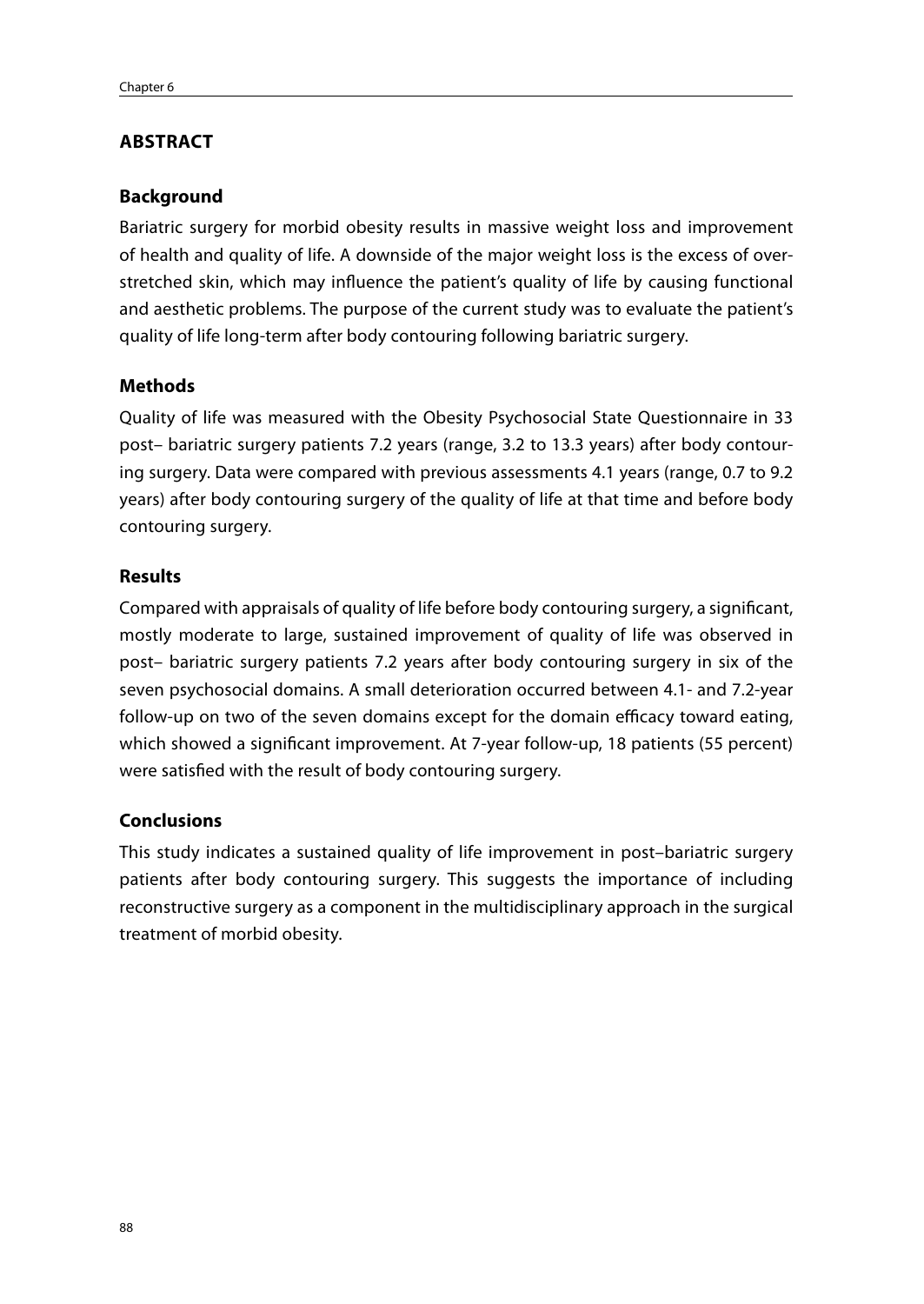# **Introduction**

Bariatric surgery is the only effective treatment of morbid obesity resulting in a long-term sustained weight loss, a decrease in co-morbidity and an improvement in the quality of  $l$  life.<sup>1-8</sup> The skin overhang after massive weight loss causes feelings of unattractiveness and embarrassment and gives rise to hygienic and physical problems. These new problems have a negative impact on the quality of life of the post-bariatric surgery patient.<sup>9</sup>

More than two-thirds of the patients who have undergone bariatric surgery mention loose skin as a negative consequence of surgery.<sup>3</sup> Patient satisfaction with the result of bariatric surgery may decrease in the long term as a result of changes in physical appearance because of substantial weight loss.<sup>3,10-11</sup> Skin deformities after major weight loss may result in psychological problems (e.g., reduced mental well-being and satisfaction with physical appearance), social problems (e.g., reduced social acceptance, less intimacy, and a smaller social network), and physical problems (e.g., reduced physical functioning and skin problems).<sup>3,9,12-14</sup> After body contouring surgery, self-perceived physical appearance returned to values comparable to the normal population in patients who felt unattractive after bariatric surgery and the quality of life improved.<sup>12,15-17</sup> Body contouring surgery balances on the edge of functional and aesthetic surgery. It treats the adverse consequences of, for instance, burns, traffic accidents, or physical deformities after cancer treatment.<sup>18</sup> Physical, mental, and social quality of life have been indicated to improve after body contouring.<sup>12,15,19</sup> There is an ongoing debate of whether body contouring surgery is an optional or essential step after massive weight loss in the treatment of morbid obesity. Whereas bariatric surgery without body contouring has a beneficial influence on psychological functioning and quality of life, $3,10$  a stabilization or even decline of this effect is seen from 2 years after surgery.<sup>20</sup> This could well be attributable to changes in physical appearance and the associated decline in satisfaction with one's body image. Body contouring surgery may therefore play a beneficial role in the long-term stabilization of the quality of life in patients with massive weight loss following bariatric surgery.

The aim of this study was to evaluate the quality of life at long-term follow-up after body contouring procedures following bariatric surgery.

# **Methods**

A total of 465 patients underwent bariatric surgery at the St. Antonius Hospital in Nieuwegein, the Netherlands, from November of 1995 to April of 2005. Of these patients, 61 (13 percent) had body contouring surgery in the same hospital following massive weight loss and were invited to participate in the study. On average 4 years later, in 2007,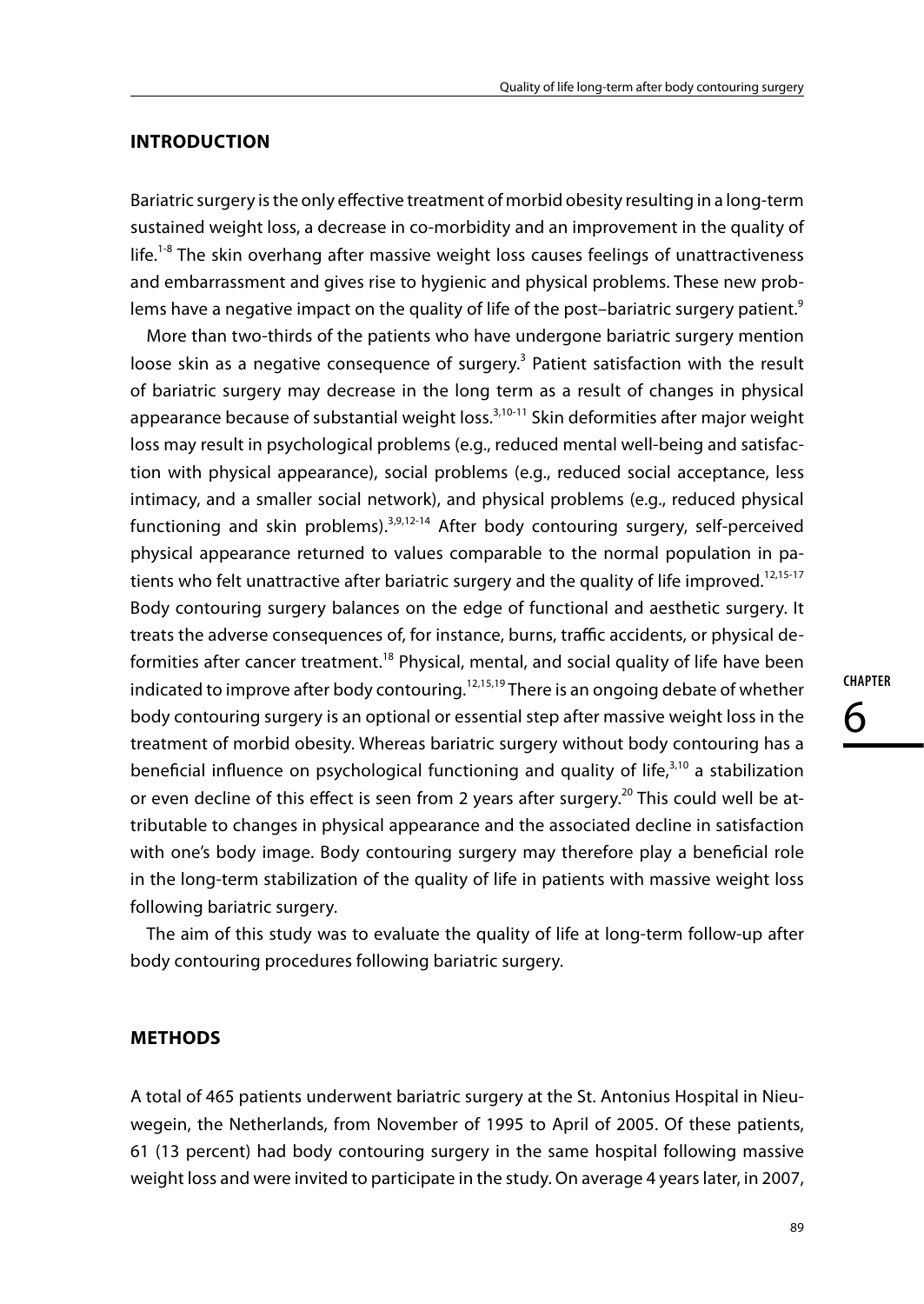43 patients reported their quality of life at a mean follow-up of 49 months after body contouring surgery and, retrospectively, their quality of life before body contouring.<sup>4</sup> Three years later, these patients were invited to participate again in the current study. If they gave informed consent, a questionnaire was sent.

## **Instruments**

Quality of life was measured with the Obesity Psychosocial State Questionnaire (Table 1), an obesity-specific quality-of-life questionnaire.<sup>8</sup> For the purpose of this study, we used 31 items of the Obesity Psychosocial State Questionnaire, which measures seven domains (Table 1): physical functioning (six items), mental well-being (four items), physical appearance (11 items), social acceptance (three items), self-efficacy toward eating and weight control (one item), intimacy (four items), and social network (two items). Six of the seven scales have a moderate (Cronbach α between 0.50 and 0.80) to high (Cronbach  $\alpha$  >0.80) reliability after modification, and one scale consisted of only one item.

The questionnaire has a rating scale ranging from 1 (almost never) to 5 (almost always). A lower score reflects few problems on the domain and thus a better quality of life. The psychometric characteristics of the Obesity Psychosocial State Questionnaire, established in a sample of 287 patients before and after (surgical or dietary) treatment for (severe) obesity, are satisfactory.<sup>21</sup>

| Psychosocial domain  | <b>Example item</b>                                 |  |  |
|----------------------|-----------------------------------------------------|--|--|
| Physical functioning | To kneel or to duck easily (reversed score)         |  |  |
| Mental well-being    | To feel depressed                                   |  |  |
| Physical appearance  | To feel fatty when someone takes a picture          |  |  |
| Social acceptance    | To be discriminated because of my weight            |  |  |
| Self-efficacy        | To feel helpless toward my eating behavior          |  |  |
| Intimacy             | To have sexual problems because of my weight        |  |  |
| Social network       | To visit friends and acquaintances (reversed score) |  |  |

TABLE 1 Example items of the Obesity Psychosocial State Questionnaire (OPSQ)

*Note: respondents answer to what extent they agree with the proposition on a 5-point rating-format ranging from 1 (almost never) to 5 (almost always). A higher score reflects worse psychosocial well-being and functioning*.

# **Miscellaneous Questions**

Patients were asked to answer 12 additional questions about their weight, actual health status, whether they had or would undergo plastic surgery again, whether body contouring surgery was an inevitable step to improve daily quality of life, and satisfaction with the final result and with the scar on a scale from 1 (very satisfied) to 4 (dissatisfied).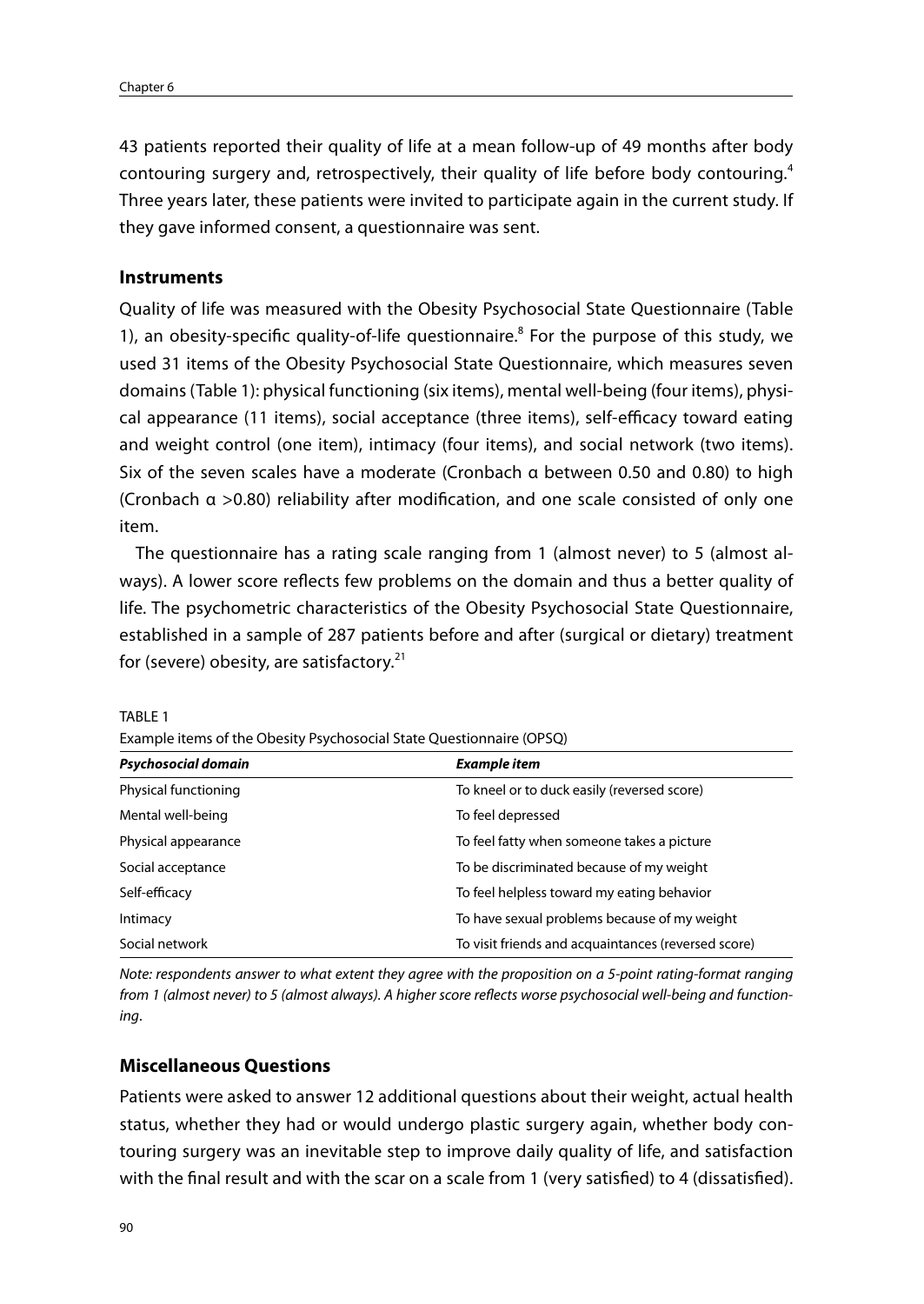To examine the association between weight status and quality of life, the patients were categorized into a group of patients with a stable weight or weight loss and a group of patients with weight gain after body contouring surgery and after 4 years' follow-up. A stable weight was defined as a weight with a maximum of plus or minus 3 kg in accordance to the weight measured at the time of reconstructive surgery and in 2007, on average 4 years after reconstructive surgery.

# **Statistical Analysis**

All statistical analyses were performed using SPSS for Windows version 17.0 (SPSS, Inc., Chi-cago, Ill.). Paired *t* tests were used to compare the scores on the seven Obesity Psychosocial State Questionnaire domains before and after body contouring surgery, and short-term and long-term follow-up scores. These differences were expressed by way of Cohen effect sizes. Effect sizes of 0.2, 0.5, and 0.8 are considered to reflect differences of small, medium, and large magnitude, respectively.<sup>22</sup> Repeated measures analysis of variance with weight change as a covariate was used to examine whether quality-oflife changes between 4 and 7 years after body contouring surgery were explained by weight change. Chi-square tests and independent *t* test were used to examine possible determinants of satisfaction with body contouring surgery.

# **Results**

Forty-one patients were invited to participate again in this study. Two patients of the original sample could not be found because of change of address and phone number. Thirty-three patients (80 percent) returned the questionnaire, 32 women and one man, and were included in this study. The mean follow-up interval was 7.2 years (86 months; range, 38 to 159 months) since body contouring surgery and 11 years (132 months; range, 65 to 178 months) since bariatric surgery. Table 2 lists the characteristics of the patients.

Thirty-one patients (94 percent) underwent laparoscopic gastric banding and two patients underwent gastric bypass surgery as a primary procedure. Because of unsatisfactory results or band-related problems, eight of the 31 laparoscopic gastric banding patients underwent gastric bypass surgery as a reoperation. Four patients had diabetes at the time of body contouring surgery, and 21 patients had hypertension.

A total of 57 body contouring procedures were performed (Table 3). Sixteen patients (49 percent) underwent more than one procedure. No differences were seen in weight status and quality-of-life scores on the Obesity Psychosocial State Questionnaire between responders and non-responders at the time of our first study 4 years after body contouring ( $p < 0.10$  for all).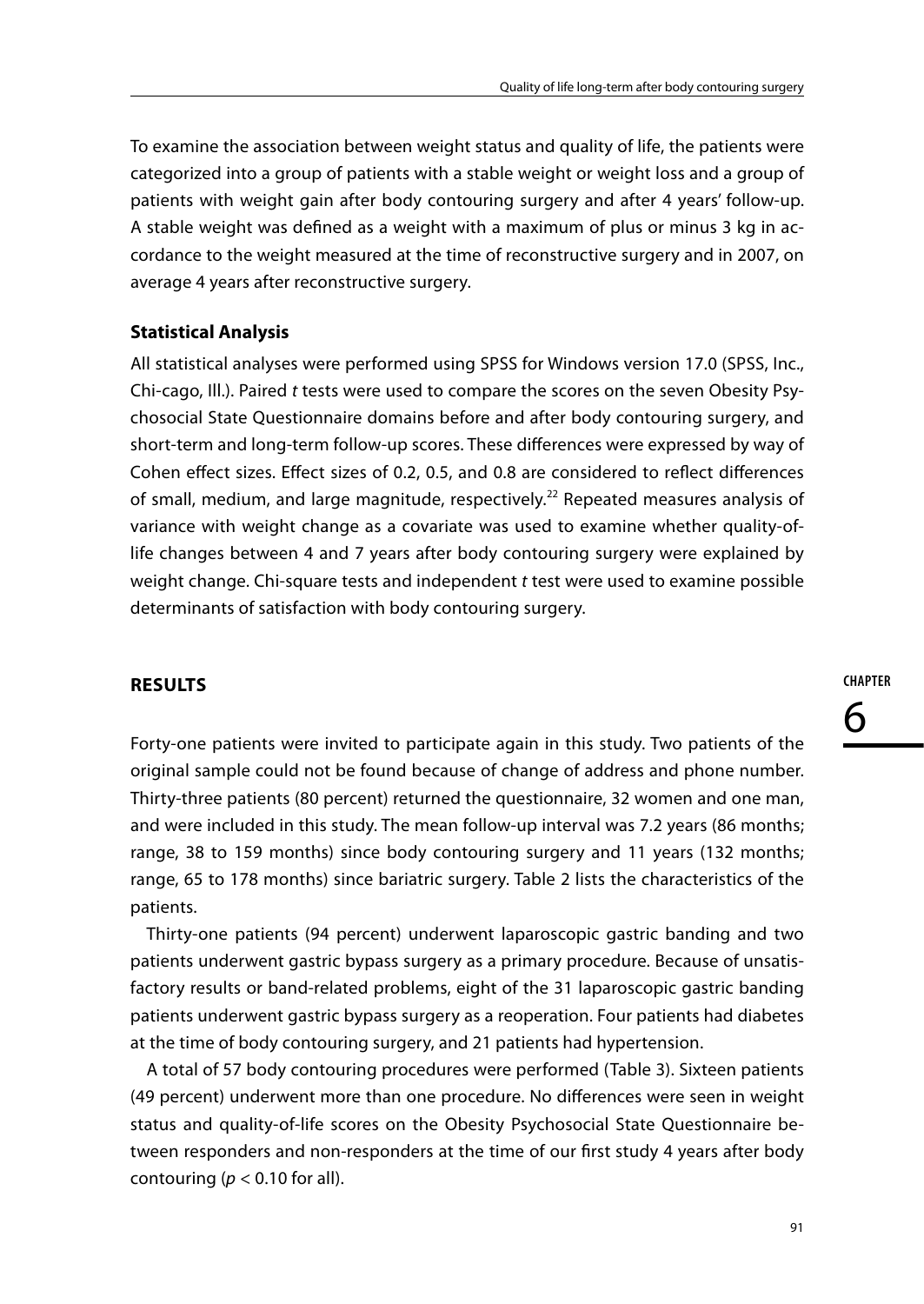#### TABLE<sub>2</sub>

Characteristics of the 33 participants (22 women, 1 man)

| <b>Characteristics</b>                             | Mean | Range     |
|----------------------------------------------------|------|-----------|
| Age                                                | 50.4 | 34-65     |
| Weight pre-bariatric surgery (kg)                  | 135  | 106-170   |
| BMI pre-bariatric surgery ( $\text{kg/m}^2$ )      | 47.8 | 35.8-66.5 |
| Weight pre-reconstructive surgery (kg)             | 82   | 57-125    |
| BMI pre-reconstructive surgery ( $\text{kg/m}^2$ ) | 29.6 | 21.5-50.2 |
| Current weight (kg)                                | 95   | 62-138    |
| Current BMI ( $\text{kg/m}^2$ )                    | 33.5 | 24.8-48.9 |

#### TABLE 3

Type and number of body contouring surgeries performed (57 procedures)

| Type                | <b>Number</b> |
|---------------------|---------------|
| Abdominoplasty      | 30            |
| Mammareduction      | 14            |
| Dermolipectomy arms |               |
| Dermalipectomy legs | 5             |
| Liposuction legs    | 3             |
| Liposuction thighs  |               |
| Dogear correction   | 3             |

Since the previous study 3 years earlier, at a mean follow-up of 49 months (range, 8 to 110 months) after body contouring surgery, 15 patients (45 percent) regained weight and nine patients (27 percent) lost further weight. Eight patients (24 percent) had another body contouring surgery procedure after the previous study, 4 years after the first body contouring. Another 30 percent would have wanted another procedure but they did not choose it because their insurance company did not cover the procedure.

# **Quality of Life**

As compared with their perception of the situation before body contouring surgery, at a mean follow-up of 7.2 years after body contouring surgery, patients significantly improved on six of the seven psychosocial domains of the Obesity Psychosocial State Questionnaire. Table 4 shows the effect sizes of the seven domains for the patients before body contouring surgery and at the 4-year and 7-year follow-up after body contouring surgery. At 4-year follow-up after body contouring surgery, patients perceived a large improvement of quality of life (*d*>0.80) in the domains physical functioning (*t* = 5.95, *p* = 0.000), mental wellbeing (*t* = 5.09, *p* = 0.000), physical appearance (*t* = 7.71, *p* = 0.000), and social acceptance  $(t = 5.63, p = 0.000)$ . For intimacy, a medium difference was seen  $(t = 4.29, p = 0.000)$ ; for social network, a small difference was seen  $(t = 2.29, p = 0.029)$ . A large deterioration was seen for self-efficacy at 4-year follow-up  $(t = -4.46, p = 0.000)$ .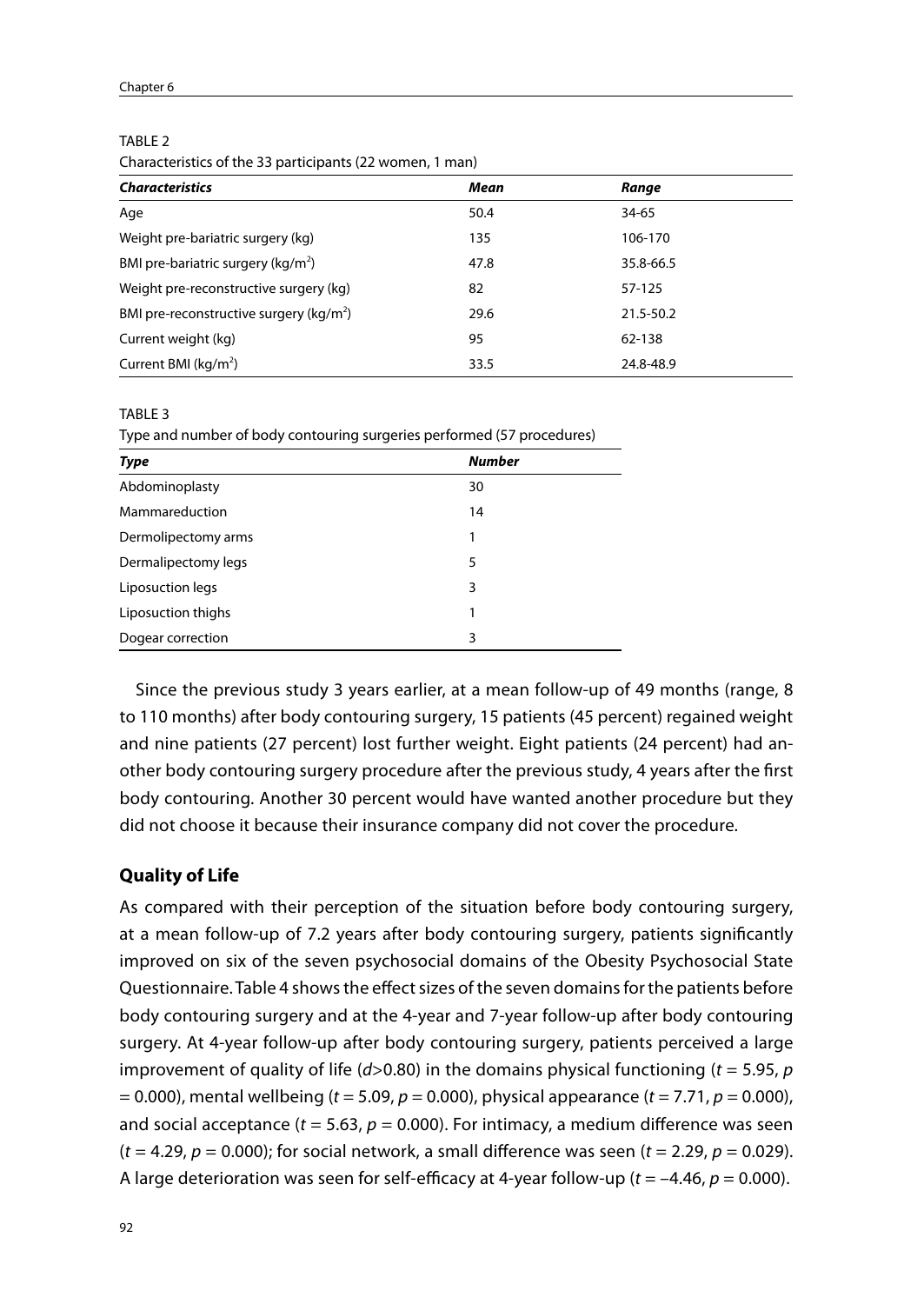| Psychosocial<br>Domain | contourina<br>surgery | 1. Pre-body 2. Post-body<br>contouring surgery;<br>4-years follow-up | 3. Post-body<br>contouring surgery;<br>7-years follow-up | $d(1-2)$    | $d(1-3)$   | $d(2-3)$   |
|------------------------|-----------------------|----------------------------------------------------------------------|----------------------------------------------------------|-------------|------------|------------|
| Physical functioning   | $3.48 \pm 0.82$       | $2.38 \pm 0.76$                                                      | $2.72 \pm 0.96$                                          | $1.40***$   | $0.84***$  | $-0.39*$   |
| Mental well-being      | $3.34 \pm 0.93$       | $2.52 \pm 0.91$                                                      | $2.77 \pm 1.07$                                          | $0.91***$   | $0.57***$  | $-0.26$ ns |
| Physical appearance    | $3.95 \pm 0.66$       | $2.73 \pm 0.76$                                                      | $3.12 \pm 0.91$                                          | $1.71***$   | $1.03***$  | $-0.47*$   |
| Social acceptance      | $3.29 \pm 1.25$       | $2.23 \pm 0.61$                                                      | $2.21 \pm 0.85$                                          | $0.93***$   | $0.99***$  | $0.03$ ns  |
| Self-efficacy          | $2.92 \pm 1.41$       | $3.95 \pm 0.75$                                                      | $3.27 \pm 1.04$                                          | $-0.86$ *** | $-0.28$ ns | $0.74***$  |
| Intimacy               | $3.17 \pm 1.27$       | $2.46 \pm 1.06$                                                      | $2.64 \pm 1.04$                                          | $0.59***$   | $0.45*$    | $-0.17$ ns |
| Social network         | $2.70 \pm 0.91$       | $2.31 \pm 0.83$                                                      | $2.33 \pm 0.92$                                          | $0.45*$     | $0.41*$    | $-0.02$ ns |

Mean scores (± SD) of 33 patients on seven domains of the Obesity Psychosocial State Questionnaire before

(1) and short-term (2) and long-term (3) after body contouring surgery

#### TABLE 4

*Note. A higher score on the Obesity Psychosocial State Questionnaire reflects a worse psychosocial state \* p<0.05, \*\* p<0.01, \*\*\* p<0.001, ns not significant (paired t-tests); d = Cohen's effect*

At 7-year follow-up, a large improvement as compared with the appraisal of the situation before body contouring surgery was seen in the domains physical functioning (*t* = 4.47, *p* < 0.001), physical appearance (*t* = 4.50, *p* < 0.001), and social acceptance (*t* = 4.61,  $p < 0.001$ ). For mental well-being, a medium difference was seen ( $t = 3.55$ ,  $p = 0.001$ ). A small difference was seen for intimacy ( $t = 2.25$ ,  $p = 0.03$ ), self-efficacy ( $t = -1.29$ ,  $p =$ 0.21), and social network (*t* = 2.64, *p* = 0.013).

Between 4-year follow-up and 7-year follow-up, a medium improvement was seen for the domain self-efficacy  $(t = 3.40, p = 0.002)$ . This improvement was independent of weight change; that is, the difference between the two follow-up measurements of self-efficacy remained significant after controlling for weight change  $(F = 6.30, p = 0.02)$ . A small deterioration was seen in the domains physical functioning ( $t = -2.16$ ,  $p = 0.04$ ), mental well-being ( $t = -1.48$ ,  $p = 0.15$ ), and physical appearance ( $t = -2.27$ ,  $p = 0.03$ ). This deterioration was no longer significant after correction for weight change: physical functioning ( $F = 0.22$ ,  $p = 0.65$ ), mental well-being ( $F = 0.59$ ,  $p = 0.45$ ), and physical appearance (*F* = 0.56, *p* = 0.46). This reflects that weight regain explained the deterioration in these quality-of-life domains. For social acceptance  $(t = 0.14, p = 0.89)$ , intimacy  $(t = 0.14, p = 0.89)$  $-0.80$ ,  $p = 0.43$ ), and social network ( $t = -0.09$ ,  $p = 0.93$ ), trivial differences were seen between 4-year and 7-year follow-up.

# **Weight Status and Quality of Life**

Table 5 shows the results of the Obesity Psychosocial State Questionnaire for patients with a stable weight or weight loss after body-contouring surgery and patients with weight regain. At 7-year follow-up, as compared with patients with a stable weight or with weight loss, a significantly worse score was seen in patients who had gained weight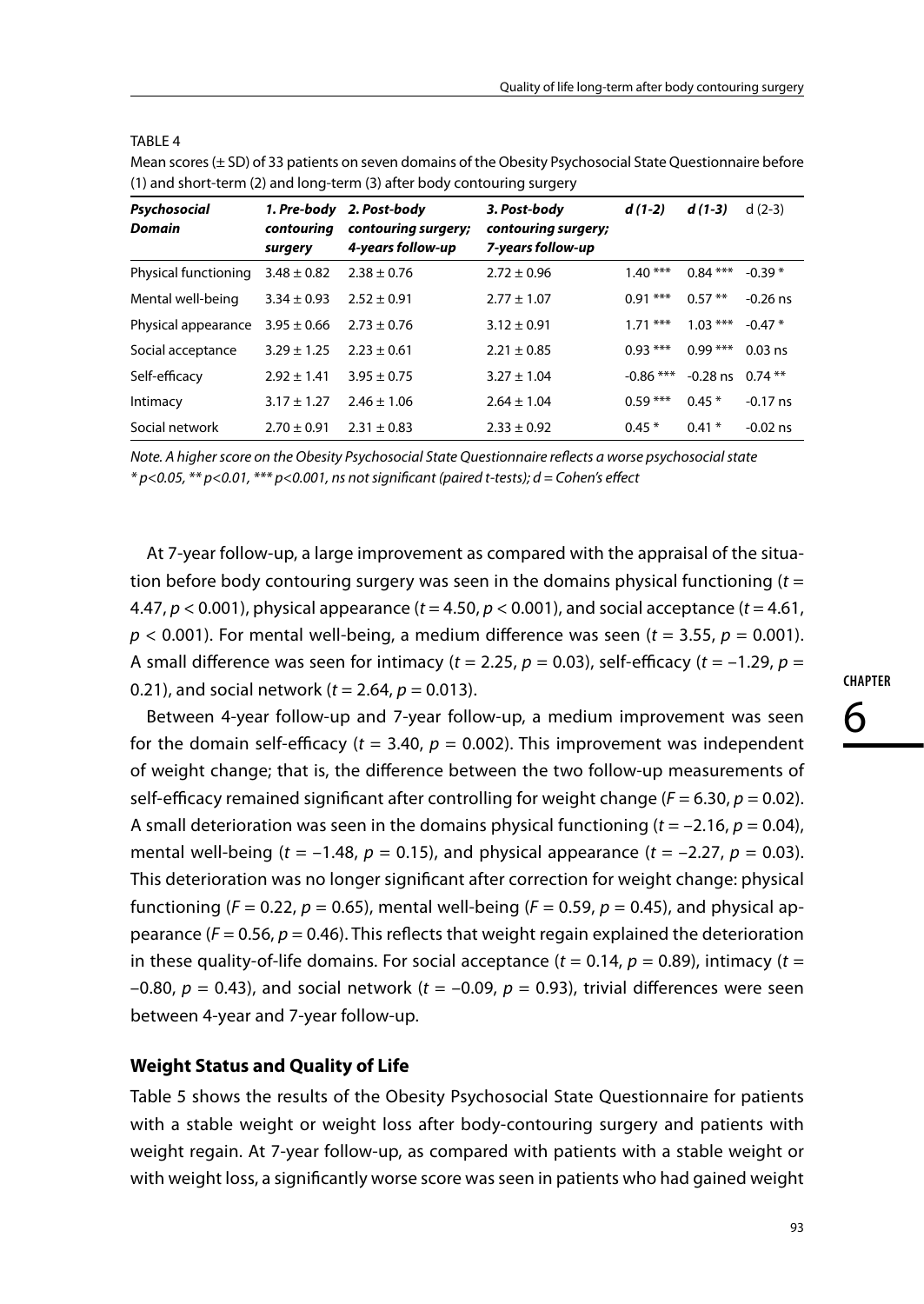| $\frac{1}{2}$        |                                                               |                                                |                       |  |  |
|----------------------|---------------------------------------------------------------|------------------------------------------------|-----------------------|--|--|
| Psychosocial domain  | Stable weight or weight loss after<br>body contouring surgery | Weight regain after body<br>contouring surgery | p-value<br>(2-tailed) |  |  |
| Physical functioning | 2.48(0.94)                                                    | 2.95(0.96)                                     | ns                    |  |  |
| Mental well-being    | 2.27(0.93)                                                    | 3.22(1.00)                                     | < 0.01                |  |  |
| Physical appearance  | 2.78(0.82)                                                    | 3.36(0.93)                                     | ns                    |  |  |
| Social acceptance    | 1.82(0.60)                                                    | 2.41(0.95)                                     | < 0.05                |  |  |
| Self-efficacy        | 3.75(0.77)                                                    | 2.82(1.07)                                     | < 0.01                |  |  |
| Intimacy             | 2.30(0.98)                                                    | 3.13 (1.303)                                   | < 0.05                |  |  |
| Social network       | 2.09(0.74)                                                    | 2.59(1.02)                                     | ns                    |  |  |

#### TABLE 5

Mean scores on seven domains of the Obesity Psychosocial State Questionnaire for 18 patients with weight loss or a stable weight and 15 patients with weight regain at 7-year follow-up after body contouring surgery

since body contouring on the domains mental well-being (*p* = 0.009), social acceptance  $(p = 0.047)$ , self-efficacy  $(p = 0.008)$ , and intimacy  $(p = 0.03)$ . On the domains physical functioning, physical appearance, and social network, patients with weight regain had worse scores, but the differences were not significant (*p* > 0.05).

# **Patient Satisfaction**

At 7-year follow-up after body contouring surgery 18 patients (55 percent) were (very) satisfied with the result of body contouring surgery, four patients (12 percent) had a neutral opinion, and 11 patients (33 percent) were not satisfied with the result. At 4-year follow-up, 29 patients (67 percent) were (very) satisfied, six patients (14 percent) had a neutral opinion, and eight patients (19 percent) were not satisfied with the result. All but one patient (97 percent) would undergo body contouring surgery again and considered body contouring surgery after massive weight loss an inevitable step to improve daily quality of life. Neither body mass index (*t* = 0.02, *p* = 0.99) or weight change before body contouring ( $t = 0.81$ ,  $p = 0.43$ ) nor weight change after body contouring surgery ( $t = 0.05$ ,  $p = 0.97$ ) or between 4-year follow-up and 7-year follow-up ( $t = -0.25$ ,  $p = 0.81$ ) differed between patients who were satisfied and patients who were not satisfied with body contouring surgery. Satisfaction did also not differ for patients who underwent laparoscopic gastric banding or gastric bypass surgery (chi-square = 0.48,  $p = 0.67$ ). Finally, satisfaction did not differ between patients who did or did not have abdominoplasty (chi-square  $= 1.24$ ,  $p = 0.42$ ), patients who did or did not have reduction mammaplasty (chi-square  $= 2.20$ ,  $p = 0.27$ ), or patients who did or did not have other types of body contouring surgery.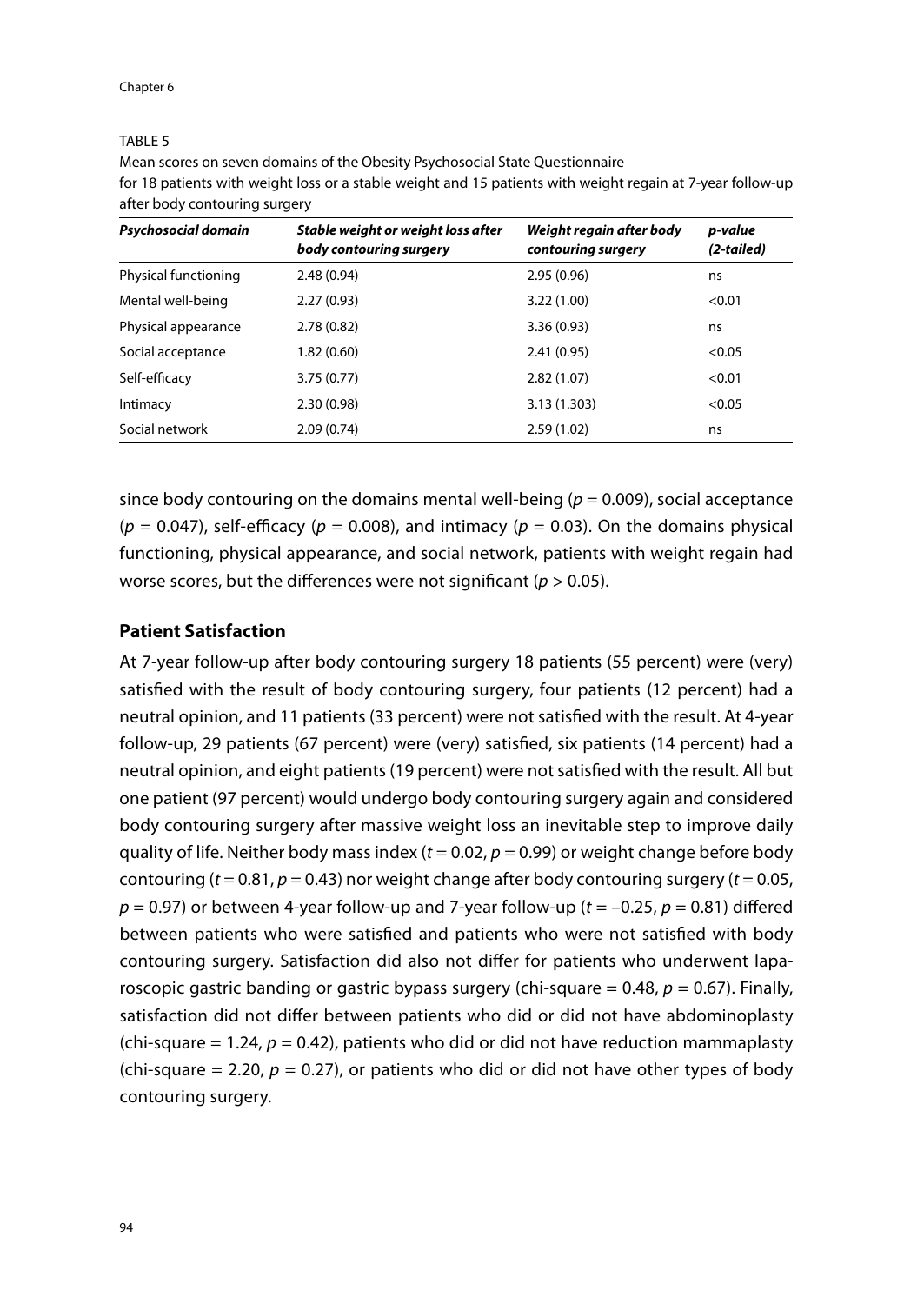# **Discussion**

In this study of 33 post-bariatric surgery patients, with a mean follow-up of more than 7 years after body contouring surgery, a trivial to small decrease in quality of life was seen from 4 to 7 years after reconstructive surgery. However, patient quality of life was still significantly better on six of the seven quality-of-life domains than the perception of quality of life before body contouring.

Enhancement of psychosocial functioning is an important goal of bariatric surgery. Body image dissatisfaction is a frequent phenomenon in obesity and is correlated to low quality of life.<sup>23</sup> An improvement of quality of life and body image after bariatric surgery is widely proven.<sup>24</sup> However, a decline may occur after the first post-operative years.<sup>24,25</sup> Some bariatric patients report body image dissatisfaction caused by the loose, hanging skin after massive weight loss.<sup>9</sup> For these patients, body contouring surgery could be a means of improving quality of life. The results of the current study with long-term evaluations suggest that body contouring surgery causes a sustained improvement of quality of life.

Our study showed that quality of life deteriorated somewhat with increasing time after body contouring surgery. This could reflect that patients get used to the improvement after resection of skin surplus. Directly after body contouring surgery, patients likely experience benefit because of a reduction of physical and hygienic problems.<sup>27</sup> Perhaps after a number of years, patients are more realistic or critical of these results and focus more on the aesthetic result. Most patients have high expectations about the aesthetic results of body contouring surgery. The reality after corrective surgery can be disappointing.13 Surgery to one part of the body can lead to an imbalance of body contours and sometimes results in extensive scars. This implies that it is important to offer realistic and extensive preoperative information about both the possibilities and limits of body contouring surgery to prevent unrealistic expectations and disappointment.

Another explanation for deterioration of quality of life could be weight regain. Obesity, negative body image, and quality of life are inextricably linked.<sup>28</sup> In the current study, 20 of the 33 patients had weight regain (mean, 13.2 kg) between 2007 and 2010. Our analysis showed that weight regain explained most of the deterioration of quality of life long term after body contouring surgery.

Even though not all patients were satisfied with the result, all but one patient would choose to undergo body contouring surgery again, in accordance with the literature.<sup>27,29</sup> Patients reported that body contouring surgery was an inevitable step in the process of losing weight by bariatric surgery. Several possible determinants of satisfaction with body contouring surgery were examined, but body mass index, weight change before and after body contouring surgery, the occurrence of complications, type of bariatric surgery, and type of body contouring surgery were not associated with satisfaction.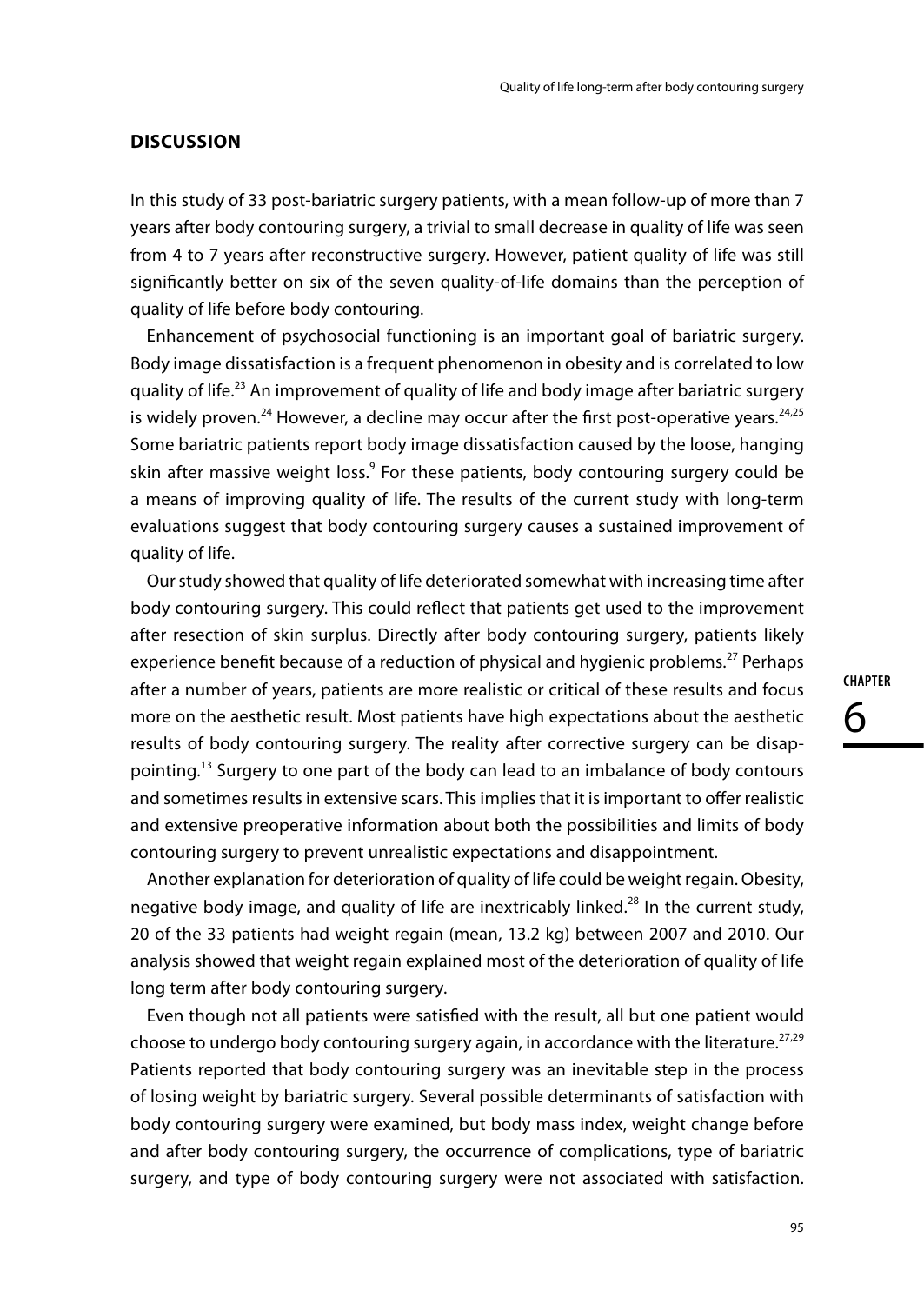Body contouring after bariatric surgery may also result in improvement of functional outcomes and an increase in physical activity as has been observed after reduction mammaplasty.27,30 Physical activity after bariatric surgery is associated with sustained weight loss and improved quality of life.<sup>31</sup> Thus, body contouring surgery may have several additional benefits in the treatment of morbid obesity.

Our study is unique by analyzing a relatively large cohort of post–bariatric surgery patients long term after body contouring surgery. As yet, no study followed patients for more than 2 years after body contouring.<sup>9,15</sup> This study also has some limitations. Retrospective appraisals of how patients perceived their quality of life before body contouring surgery were used. Furthermore, the psychometric characteristics of the Obesity Psychosocial State Questionnaire were only established preliminarily<sup>8</sup> but were found to be satisfactory.

Finally, this study had an observational design in which only patients who had body contouring surgery were included. We had no control group. To be able to conclude that changes in quality of life are caused by body contouring (in-stead of being attributable to time or aging effects), an experimental design should be used including patients who nave not undergone body contouring surgery after massive weight loss.

# **Conclusions**

A trivial to small decrease in quality of life was seen from 4 to 7 years after body contouring surgery, which could be mostly explained by weight regain. Quality of life in post– bariatric surgery patients at a mean follow-up of 7 years after body contouring surgery is significantly improved compared with their appraisal of preoperative quality of life. This suggests that it is worthwhile to include a plastic surgeon in the multidisciplinary treatment of morbid obesity.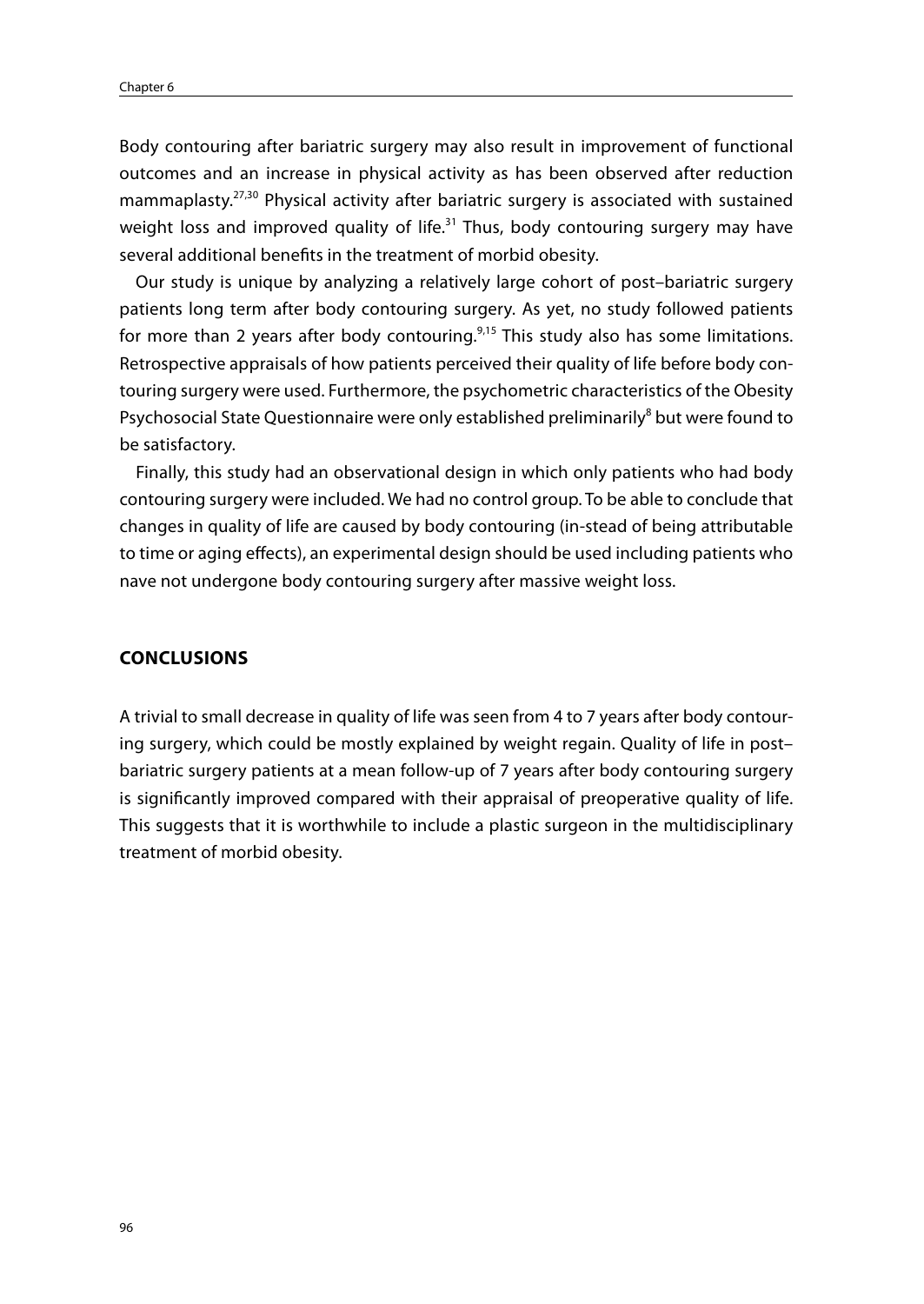# **References**

- 1. O'Brien PE. Bariatric surgery: Mechanisms, indications and outcomes. J Gastroenterol Hepatol 2010;25:1358–1365.
- 2. Torquati A, Lufti RE, Richards WO. Predictors of early quality of life improvement after laparoscopic bypass surgery. Am J Surg 2007;193:471–475.
- 3. Kinzl JF, Traweger C, Trefalt E, et al. Psychosocial consequences of weight loss following gastric banding for morbid obesity. Obes Surg 2003;13:105–110.
- 4. World Health Organization. Obesity: Preventing and Managing the Global Epidemic. Report of a WHO Consultation. WHO Technical Report Series 894. Geneva: World Health Organization; 2000.
- 5. Thonney B, Pataky Z, Badel S, et al. The relationship between weight loss and psychological functioning among bariatric surgery patients. Am J Surg 2010; 199:183–188.
- 6. Dixon JB, Dixon ME, O'Brien PE. Quality of life after lapband placement: Influence of time, weight loss, and co-morbidities. Obes Res 2001;9:713–721.
- 7. Nickel MK, Loew TH, Bachler E. Change in mental symptoms in extreme obesity patients after gastric banding, Part II: Six-year follow up. Int J Psychiatry Med 2007;37:69–79.
- 8. Zijlstra H, Larsen JK, de Ridder DT, et al. Initiation and maintenance of weight loss after laparoscopic adjustable gastric banding: The role of outcome expectation and satisfaction with the psychosocial outcome. Obes Surg 2008;19:725–731.
- 9. Sarwer DB, Thompson JK, Mitchell JE, et al. Psychological considerations of bariatric surgery patient undergoing body contouring surgery. Plast Reconstr Surg 2008;121:423e–434e.
- 10. Hafner RJ, Watts JM, Rogers J. Quality of life after gastric bypass for morbid obesity. Int J Obes 1991;15:555–560.
- 11. Van de Weijgert EJ, Ruseler CH, Elte JW. Long-term follow-up after gastric bypass surgery for morbid obesity: Preoperative weight loss improves the long-term control of morbid obesity after vertical banded gastroplasty. Obes Surg 1999;9:426–432.
- 12. van der Beek ES, Te Riele W, Specken TF, et al. The impact of reconstructive procedures following bariatric surgery on patient well being and quality of life. Obes Surg 2010;20:36–41.
- 13. Mitchell JE, Crosby RD, Ertelt TW, et al. The desire for body contouring surgery after bariatric surgery. Obes Surg 2008; 18:1308–1312.
- 14. Magdaleno R Jr, Chaim EA, Pareja JC, et al. The psychology of bariatric patient: What replaces obesity? A qualitative research with Brazilian women. Obes Surg 2001;21:336–339.
- 15. Song AY, Rubin JP, Thomas V, et al. Body image and quality of life in post massive weight loss body contouring patients. Obesity (Silver Spring) 2006;14:1626–1636.
- 16. Menderes A, Baytekin C, Haciyanli M, et al. Dermolipectomy for body contouring after bariatric surgery in Aegean region of Turkey. Obes Surg 2003;13:637–641.
- 17. Stuerz K, Piza H, Niermann K, et al. Psychosocial impact of abdominoplasty. Obes Surg 2008;18: 34–38.
- 18. Hasen KV, Few JW, Fine NA. Plastic surgery: A component in the comprehensive care of cancer patients. Oncology (Williston Park) 2002;16:1685–1698; discussion 1698.
- 19. Pecori L, Serra Cervetti GG, Marinari GM, et al. Attitudes of morbidly obese patients to weight loss and body image following bariatric surgery and body contouring. Obes Surg 2007;17:68–73.
- 20. Karlsson J, Taft C, Ryde'n A, et al. Ten-year trends in health-related quality of life after surgical and conventional treatment for severe obesity: The SOS intervention study. Int J Obes (Lond.) 2007; 31:1248–1261.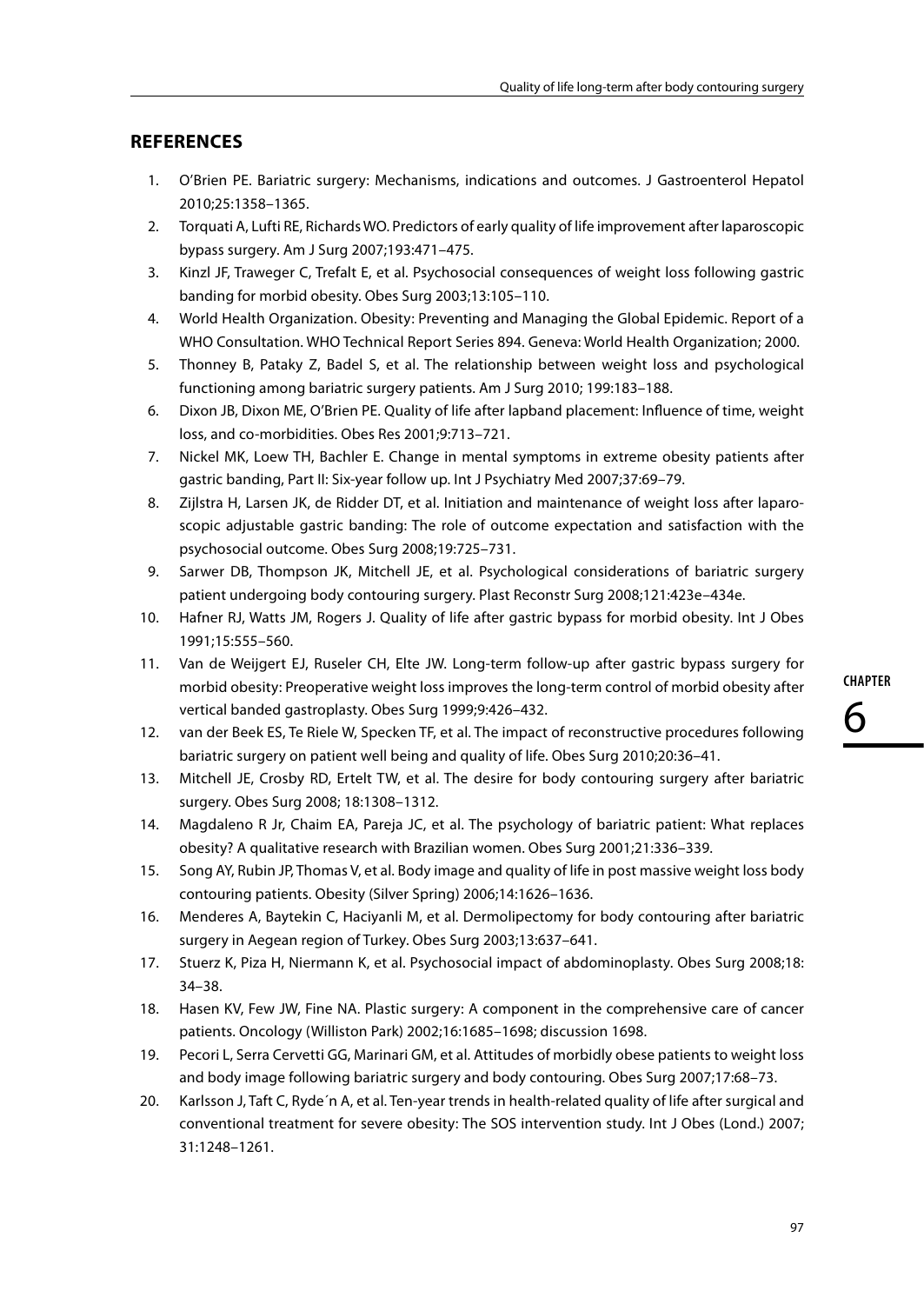- 21. Larsen JK, Geenen R, van Ramshorst B, et al. Psychosocial functioning before and after laparoscopic adjustable gastric banding: A cross-sectional study. Obes Surg 2003;13:629–636.
- 22. Cohen J. Statistical Power Analysis for the Behavioral Sciences. 2<sup>nd</sup> ed. Hillsdale, NJ: Lawrence Erlbaum; 1988.
- 23. Rosen JC. Improving body image in obesity. In: Thompson JK, ed. Body Image, Eating Disorders, and Obesity. Washington, DC: American Psychological Association; 1996:425–440.
- 24. Stunkard AJ, Stinnett JL, Smoller JW. Psychological and social aspects of the surgical treatment of obesity. Am J Psychiatry 1986;143:417–429.
- 25. van Hout GC, Boekestein P, Fortuin FA, et al. Psychosocial functioning following bariatric surgery. Obes Surg 2006;16:787–794.
- 26. Mathus-Vliegen EMH, de Wit LT. Heath-related quality of life after gastric banding. Br J Surg 2007; 94:457–465.
- 27. Coriddi MR, Koltz PF, Chen R, et al. Changes in quality of life and functional status following abdominal contouring in the massive weight loss population. Plast Reconstr Surg 2011:128; 520–526.
- 28. Cash TF, Counts B, Huffine CE. Current and vestigial effects of overweight among women: Fear of fat, attitudinal body image and eating behaviors. J Psychopathol Behav Assess. 1990; 12:157–167.
- 29. Lazar CC, Clerc I, Deneuve S, et al. Abdominoplasty after major weight loss: Improvement of quality of life and psychological status. Obes Surg 2009;19:1170–1175.
- 30. Singh KA, Pinell XA, Losken A. Is reduction mammaplasty a stimulus for weight loss and improved quality of life? Ann Plast Surg 2010;64:585–587.
- 31. Wouters EJ, Larsen JK, Zijlstra H, et al. Physical activity after surgery for severe obesity: The role of exercise cognitions. Obes Surg 2011;21:1894–1899.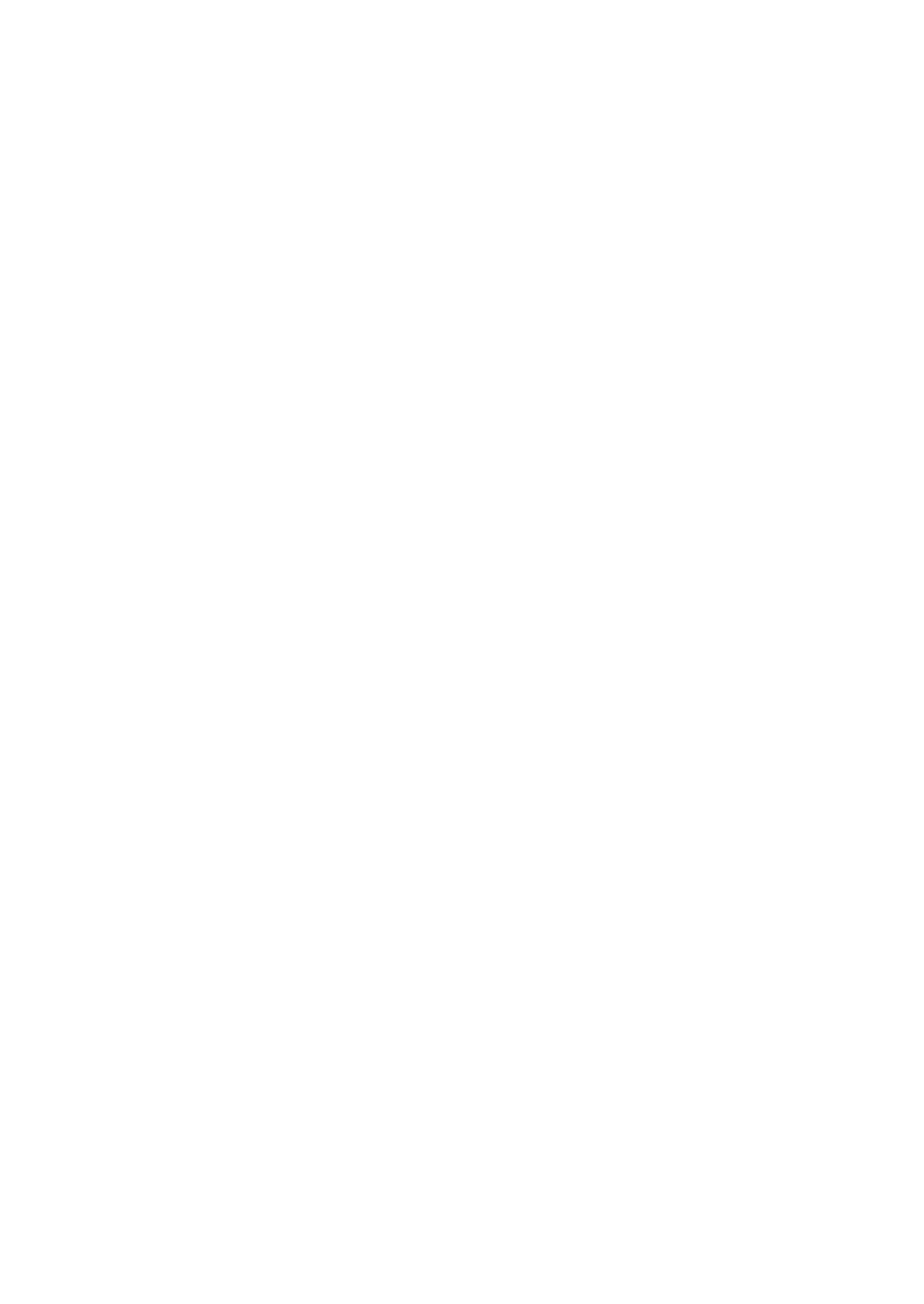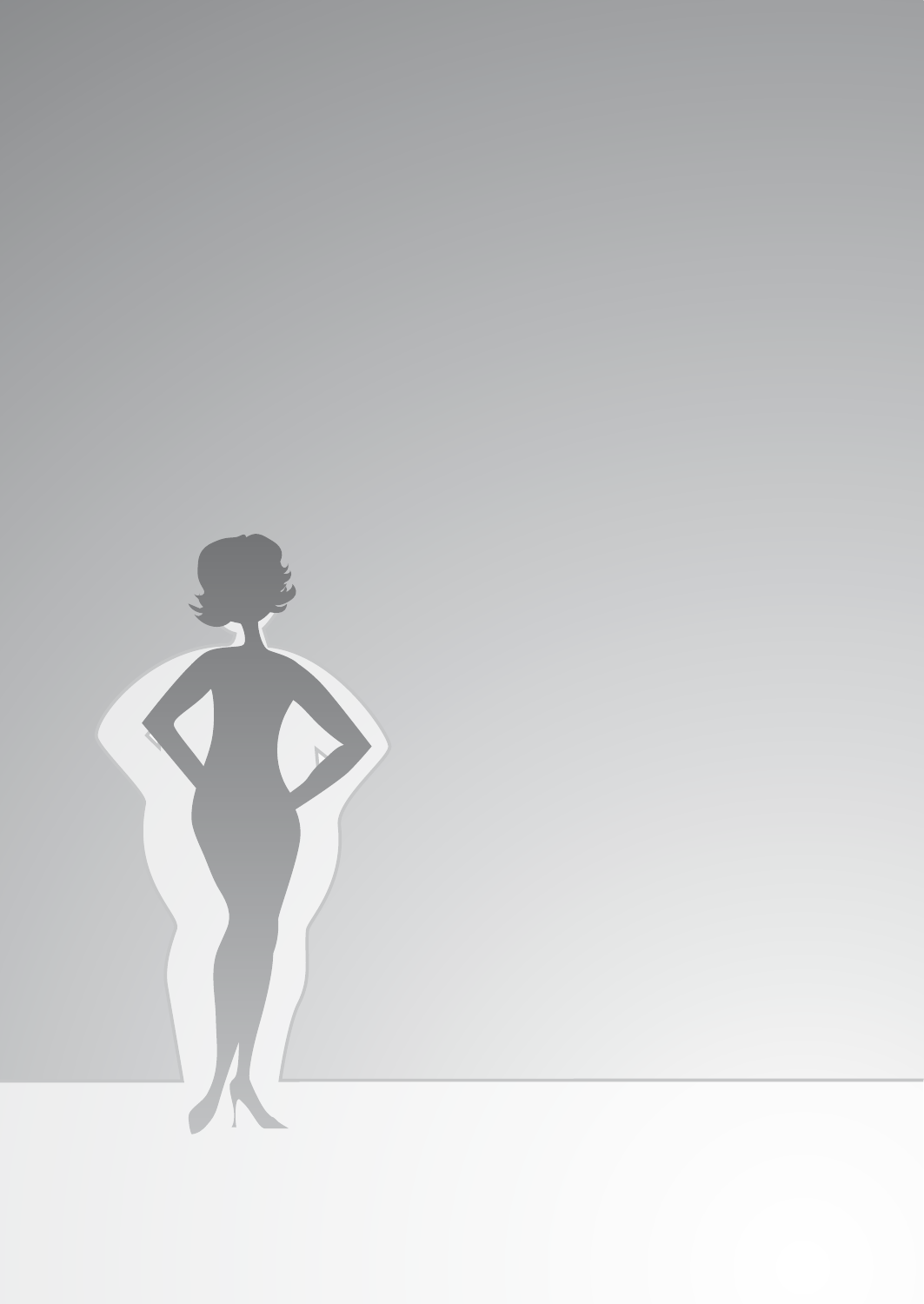# **Part III Complications**

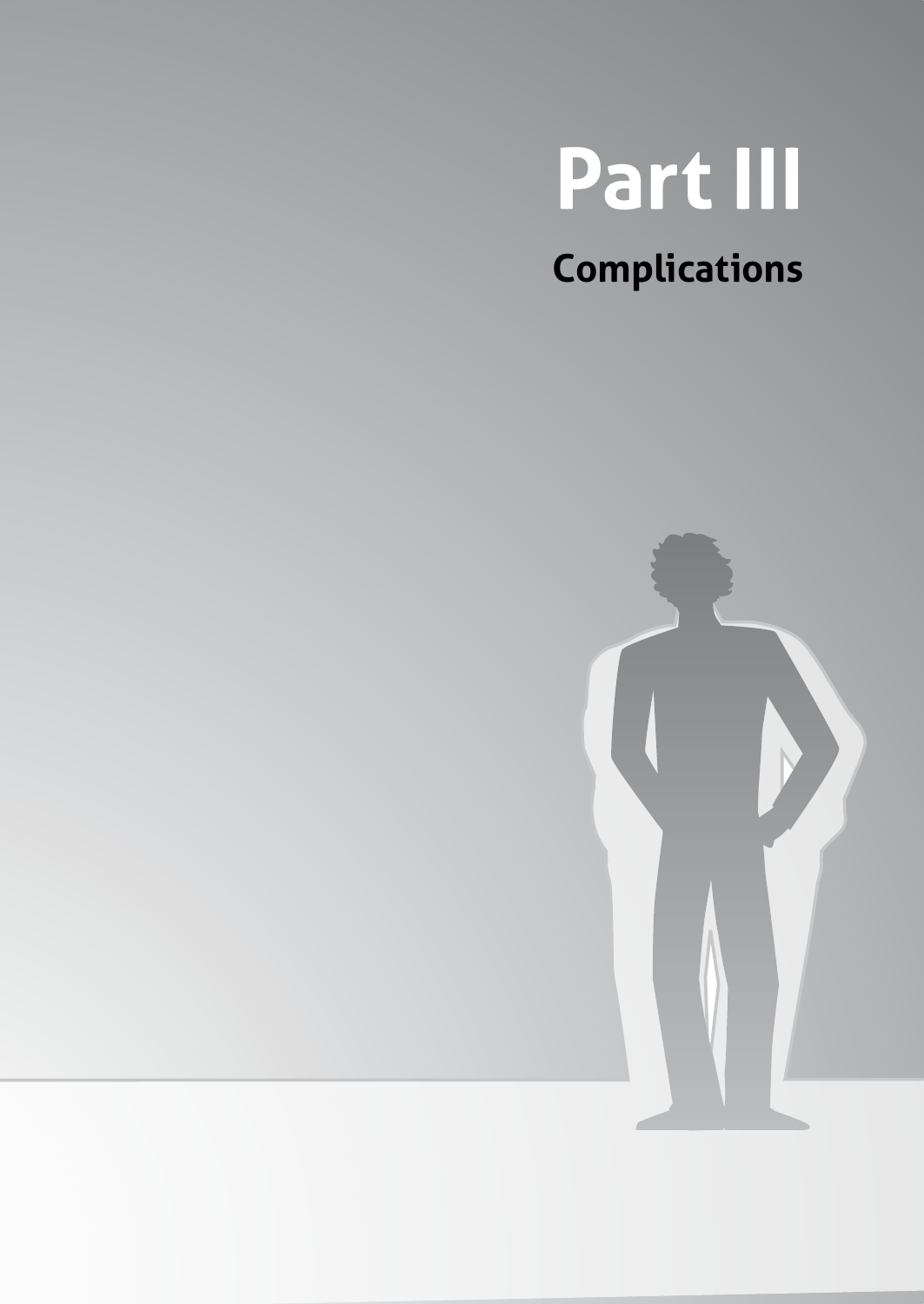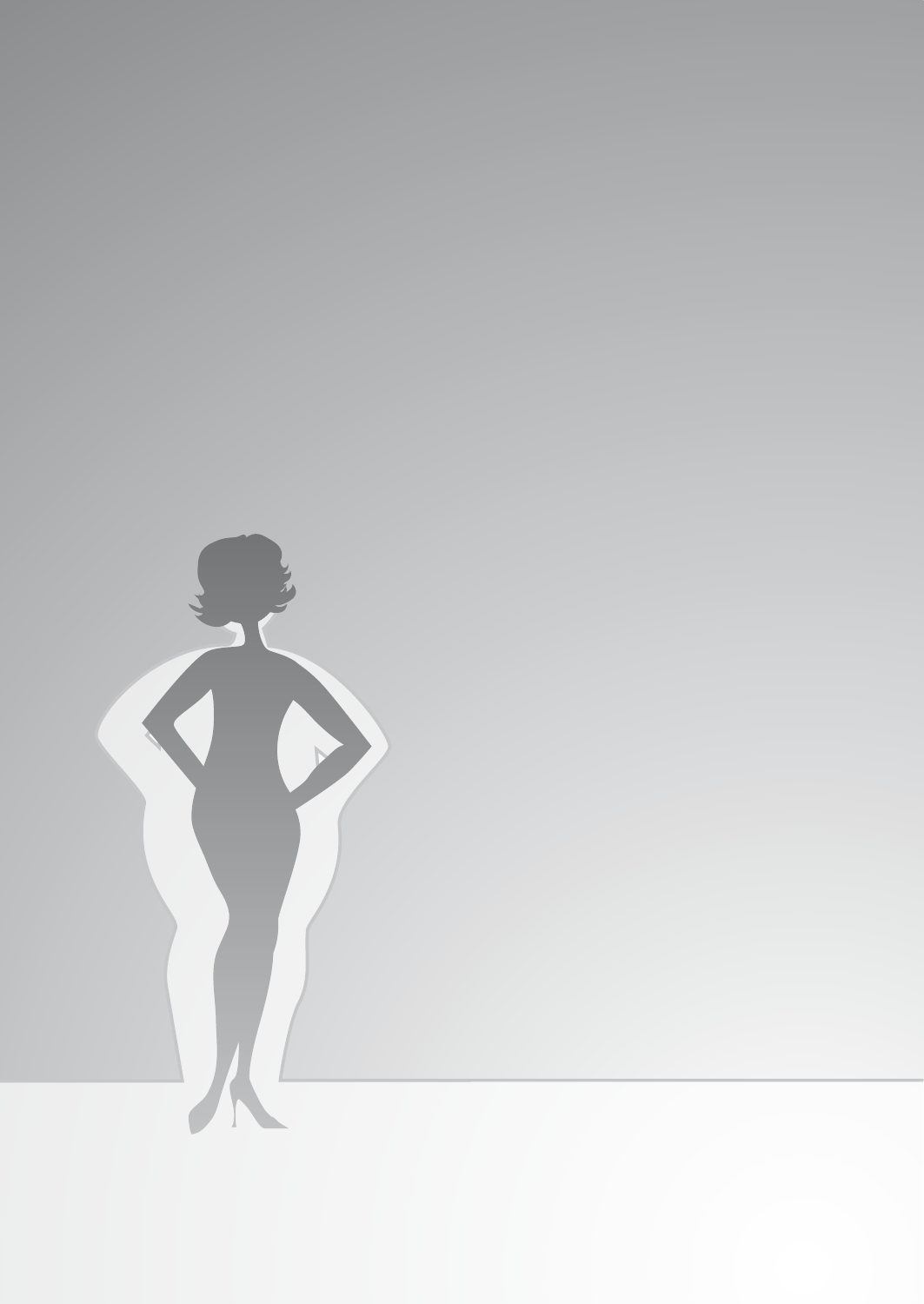# **Chapter 7**

# **Complications after Body Contouring Surgery in Post-Bariatric Patients; The Importance of a Stable Weight Close to Normal**

*Obesity Facts 2011; 4: 61-66*

*Eva SJ van der Beek<sup>1</sup> Aebele B Mink van der Molen<sup>1</sup> Bert van Ramshorst<sup>2</sup>*

<sup>1</sup>Department of Plastic and Reconstructive Surgery, St. Antonius Hospital, Nieuwegein, The Netherlands <sup>2</sup>Department of Surgery, St. Antonius Hospital, Nieuwegein, The Netherlands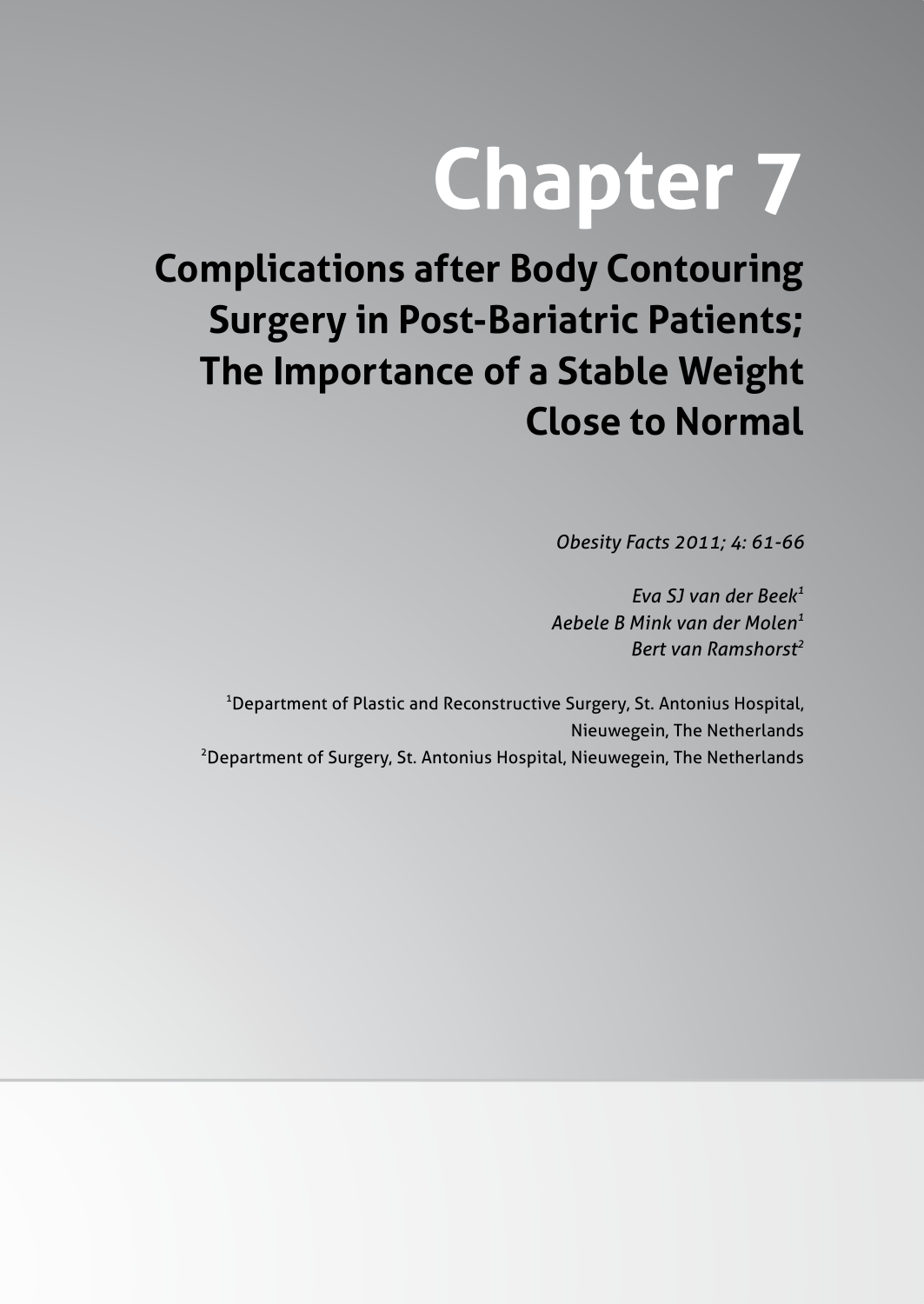# **Abstract**

# **Background**

Body contouring surgery is in high demand following the increase in bariatric surgery. Massive weight loss leads to an excess of lax, overstretched skin causing physical and psychosocial discomfort. Plastic surgical procedures can give rise to an improvement in quality of life, but the relative high complication rate could negatively affect these potential gains. The purpose of this study is to identify predictors of complications in order to optimize outcomes in this patient population.

# **Methods**

Out of a group of 465 post-bariatric patients, 61 patients underwent body contouring surgery following massive weight loss. A total of 43 respondents were reviewed retrospectively for demographic data, pre- and post-operative weight status and comorbidities. Medical complications were categorized according to the modified Clavien classification. All cases were analyzed for risk factors.

# **Results**

A stable weight over a period of at least 3 months prior to body contouring surgery is associated with a significant lower complication rate (odds ratio 0.24; CI 0.07–0.79) and the percentage excess weight loss (odds ratio 0.96; 95% CI 0.92–1.00) was an independent predictor for the occurrence of complications. The overall complication rate was 27.9% with a major complication rate of 8.8%. Most frequent procedures were abdominoplasty (61%) and breast reduction/mammapexy (25%).

# **Conclusion**

This study emphasizes the importance to strive for a stable weight close to normal before surgery to minimize the risk of complications. The positive effects of the longterm results of bariatric surgery tolerate the relative high complications rate. Careful preoperative planning and patient selection are essential to optimize the results of body contouring surgery of post-bariatric patients.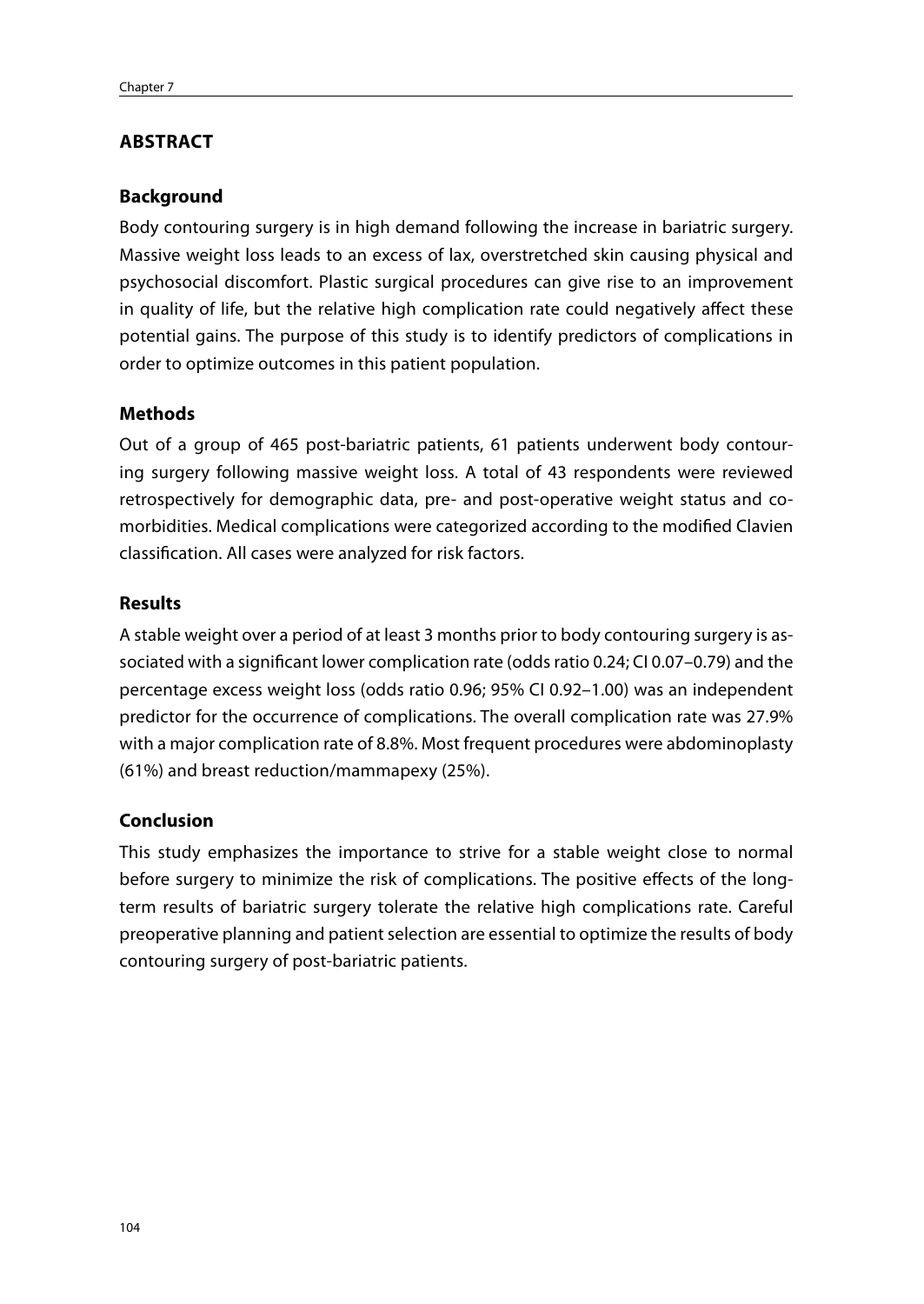# **Introduction**

With the worldwide increase of obesity, bariatric surgery is expanding proportionally. Surgery is the only treatment resulting in long-term, sustained weight loss and decrease in co-morbidities but also comes along with unsightly excessive and lax skin.<sup>1</sup> Following bariatric procedures an increasing number of patients is seeking body contouring surgery. Although these operations are associated with in an increase in quality of life and a high patient satisfaction, the relative high complication rates<sup>2-4</sup>, negatively affect these potential gains. Controversy exists in the literature about the predictors of poor outcome.<sup>2-3,5</sup> Pre-body contouring BMI<sup>2-4,6-7</sup>, percentage excessive weight loss<sup>5</sup>, smoking<sup>8-10</sup>, diabetes mellitus and/or hypertension<sup>8</sup>, nutritional deficiency<sup>11</sup>, ASA classification<sup>5</sup>, total amount of removed tissue<sup>4,7</sup>, intra-operation time, multiple procedures, maximum BMI and change in BMI from maximum to current  $BMI<sup>12</sup>$  are mentioned variable as risk factors.

In this study we analyzed the results of body contouring surgery in weight loss surgery patients to identify predictors of complications in order to optimize patient selection and appropriate timing of surgery. Factors influencing patient satisfaction with the outcome of body contouring surgery were analyzed.

# **Methods**

## **Patients**

A total of 465 patients underwent weight loss surgery at the St Antonius Hospital in Nieuwegein over a 10-year time period (November 1995 to April 2005). Of these patients 61 underwent body contouring surgery in the same hospital following massive weight loss. Patients were included in the study if adequate documentation was available. Patients were referred to the Department of Plastic and Reconstructive Surgery with a time interval of at least 2 years following the bariatric procedure if they had complaints of redundant skin and weight has stabilized.

# **Data Collection**

A retrospective chart review was performed. The following data and variables were collected: patient's age, sex, BMI at the time of bariatric and body contouring surgery, the percentage of excess weight loss, current BMI, weight of resected tissue, smoking status, co-morbidity and medicine use at the time of body contouring surgery, and the type of bariatric and body contouring procedures. Weight changes in the 3 months immediately prior to the reconstructive surgery were recorded.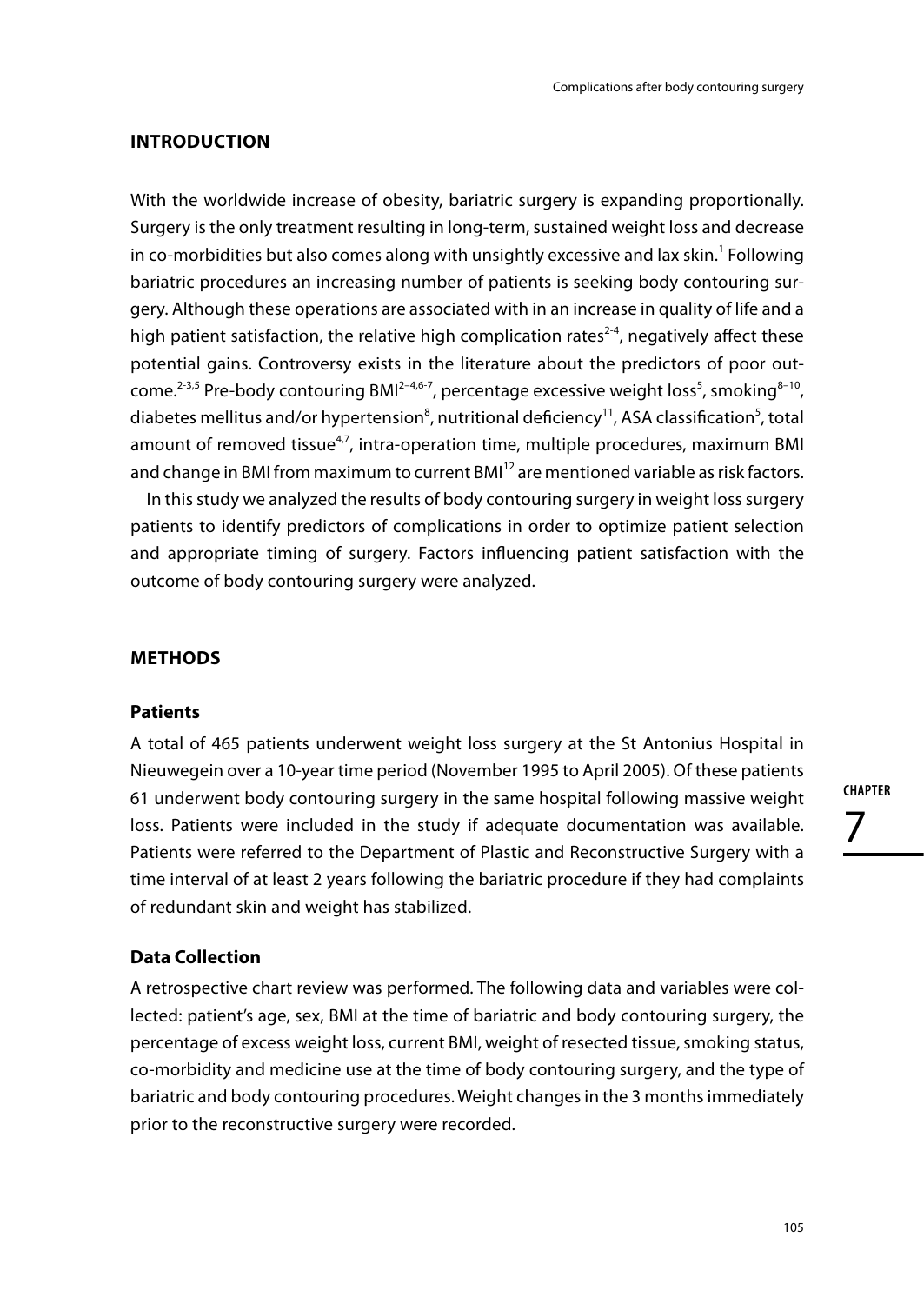# **Outcome**

Complications and interventions associated with each complication were recorded. Complications were categorized into 5 grades according to the modified Clavien classification (table 1). $13-14$  This is a therapy-oriented grading system and differentiates in five degrees of severity upon the intention to treat. Patient satisfaction was analyzed by asking patients to what extent they were satisfied with the outcome of the reconstructive surgery. The results were expressed on a scale ranging from 1 (very satisfied) to 4 (very dissatisfied).

| Grade      | <b>Definition</b>                                                                                                                                                            |  |  |  |  |  |
|------------|------------------------------------------------------------------------------------------------------------------------------------------------------------------------------|--|--|--|--|--|
| Grade I    | Any deviation from the normal post-operative course without the need<br>for pharmacological treatment or surgical, endoscopic, and radiological<br>interventions.*           |  |  |  |  |  |
| Grade II   | Requiring pharmacological treatment with drugs other than such allowed for<br>Grade I complications. (bloodtransfusions and total parenteral nutrition are also<br>included) |  |  |  |  |  |
| Grade III  | Requiring surgical, endoscopic or radiological intervention                                                                                                                  |  |  |  |  |  |
| Grade IIIa | Intervention not under general anaesthesia.                                                                                                                                  |  |  |  |  |  |
| Grade IIIb | Intervention under general anaesthesia.                                                                                                                                      |  |  |  |  |  |
| Grade IV   | Life-threatening complication (requiring IC/ICU management)                                                                                                                  |  |  |  |  |  |
| Grade IVa  | Single organ dysfunction.                                                                                                                                                    |  |  |  |  |  |
| Grade IVb  | Multiorgan dysfunction                                                                                                                                                       |  |  |  |  |  |
| Grade V    | Death of a patient                                                                                                                                                           |  |  |  |  |  |

TABLE 1 Clavien Classification of surgical complications

*\* allowed therapeutic regimens are drugs as antiemitics, antipyretics, analgetics, diuretics, electrolytes and physiotherapy. This grade also includes wound infections opened at bedside.*

# **Statistical Analyses**

Statistical analysis was performed using SPSS for Windows version 12.0.1 (SPSS Inc, Chicago, IL, USA). Uni- and multivariate logistic regressions were used to define odds ratios for potential risk factors for complications. Regression analysis was performed to determine factors influencing patient satisfaction. Student's t-test and multivariate analysis were used for parametric variables, nominal variables were analyzed by Pearson's chi-square test. A two-sided p value < 0.05 was considered statistically significant.

# **Results**

Of the 61 patients who underwent body contouring surgery, a total of 43 (70.5%) patients (2 males, 41 female) could be included in the study (table 2). Eighteen patients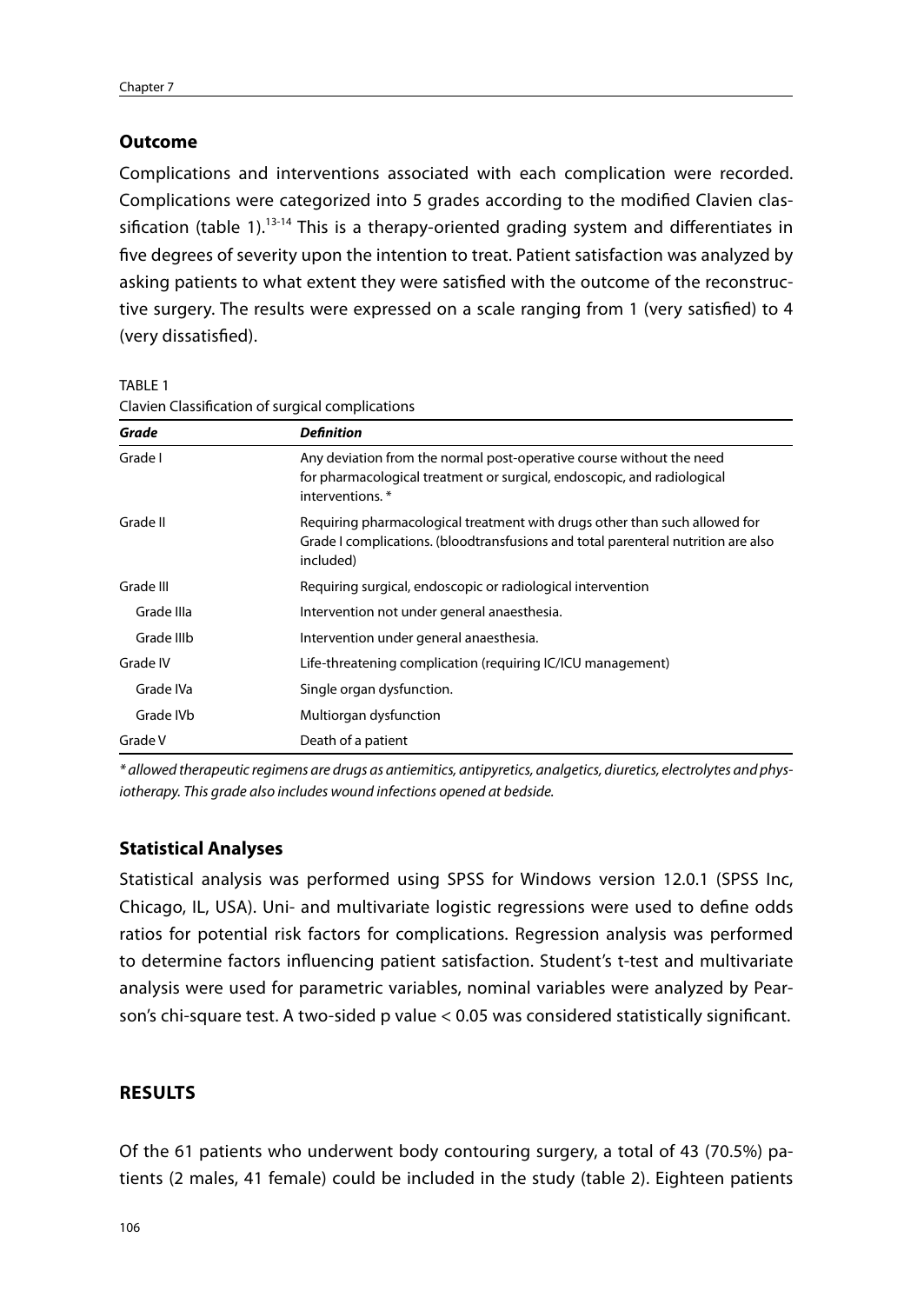# TABLE 2

| <b>Patient characteristics</b> |
|--------------------------------|
|--------------------------------|

| <b>Patient characteristics</b>                                     | <b>Number</b><br>n | %        | Mean<br>(min-max)                                      |
|--------------------------------------------------------------------|--------------------|----------|--------------------------------------------------------|
| Patients                                                           | 43                 |          |                                                        |
| Sex (male/female)                                                  | 2/41               | 4,7/95,3 |                                                        |
| Age                                                                |                    |          | 41,5 (23-60)                                           |
| Co-morbidity                                                       | 24                 | 55,8     |                                                        |
| Diabetes Mellitus<br>$\bullet$                                     | $\overline{4}$     | 9,3      |                                                        |
| • Hypertension                                                     | 23                 | 53,5     |                                                        |
| Bariatric surgery type                                             |                    |          |                                                        |
| • Laparoscopic adjustable banding                                  | 40                 | 93,0     |                                                        |
| • Gastric bypass (primary/secondary)                               | 3/11               | 7.0/25,6 |                                                        |
| Pre-bariatric surgery                                              |                    |          |                                                        |
| Weight (kg)<br>٠                                                   |                    |          | 138,2(106-230) / SD 23,7                               |
| $\bullet$ BMI                                                      |                    |          | 48,2 (35,8-79,5) / SD 8,5                              |
| Pre-body contouring surgery                                        |                    |          |                                                        |
| • Weight $(kq)$                                                    |                    |          | 86,9 (57,0-177,0) / SD 20,0                            |
| $•$ BMI                                                            |                    |          | 30,7 (21,5-65,0) / SD 7,2                              |
| Interval between bariatric and body-contouring<br>surgery (months) |                    |          | 42,1 <sup><math>\degree</math></sup> (8-110) / SD 26,5 |
| Weight loss                                                        |                    |          |                                                        |
| • Weight $(kq)$                                                    |                    |          | 50,1 (15,0-81,1)                                       |
| $•$ BMI                                                            |                    |          | 17,5 (5,0-30,8)                                        |
| • Excess Weight loss (%)                                           |                    |          | 70,7 (29,8-100,3)                                      |
| <b>Smokers</b>                                                     | 8                  | 17%      |                                                        |

were excluded: 7 because of insufficient documentation, 3 patients did not want to participate, and 8 patients were lost to follow-up. The mean age of the patients was 41.5 years (range 23–60 years). The mean weight before the primary bariatric procedure was 138.2 kg (106–230 kg) with a mean BMI of 48.2 kg/m2 (35.8–79.5 kg/m2). Forty patients (93%) underwent laparoscopic gastric banding (LAGB), and 3 patients underwent gastric bypass surgery as a primary procedure. Due to unsatisfactory results or bandrelated problems, 11 of the 40 LAGB patients underwent gastric bypass surgery as a redo-operation. The patients experienced a mean excess weight loss of 70.7% at a mean interval of 42.1 months (8–110 months) between their primary bariatric procedure and body contouring surgery, resulting in a mean weight of 86.9 kg (57.0–177.0 kg) and a BMI of 30.7 kg/m<sup>2</sup> (21.5–65.0 kg/m<sup>2</sup>) at the time of body contouring surgery.

A total of 68 body contouring procedures were performed in 43 patients; 24 patients (55.8%) underwent 1 operation, 13 (30.2%) underwent 2 operations, and 6 (14%) of the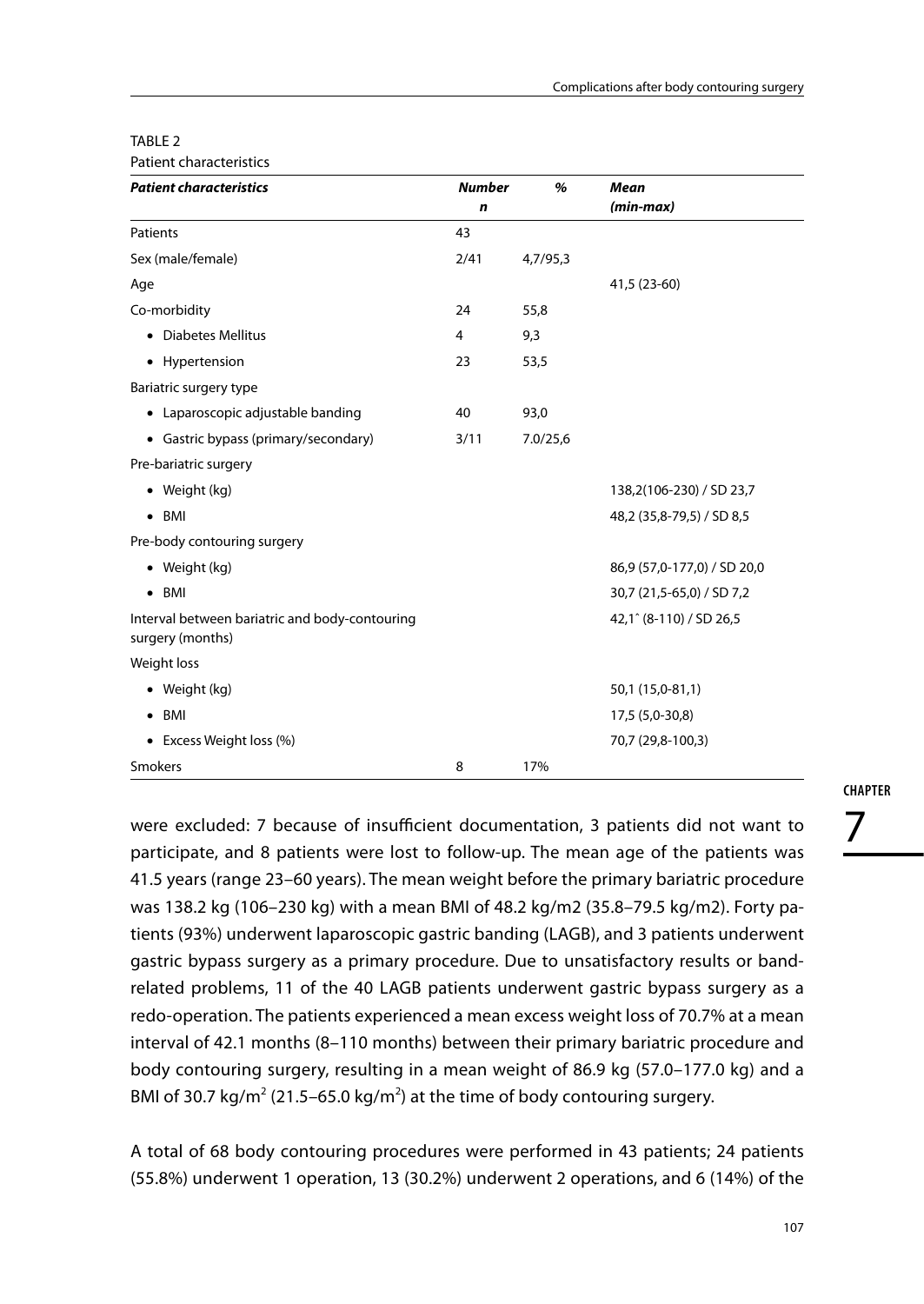#### TABLE 3

Type of body contouring surgery

| <b>Body-contouring procedure</b>        | <b>Total amount</b><br>performed | % patients underwent<br>procedure |
|-----------------------------------------|----------------------------------|-----------------------------------|
| Abdominoplasty                          | 38                               | 55,9                              |
| Breast augmentation/reduction           | 15                               | 22,1                              |
| Liposuction legs                        | 3                                | 4,4                               |
| Dermolipectomy legs                     | $\overline{4}$                   | 5,9                               |
| Dermolipectomy arms                     |                                  | 1,5                               |
| Dogear correction                       | 3                                | 4,4                               |
| Abdominoplasty + breastreduction        | $\overline{2}$                   | 2,9                               |
| Abdominoplasty + liposuction tights     | 1                                | 1,5                               |
| Dermolipectomy legs + dogear correction |                                  | 1,5                               |
| <b>Total</b>                            | 68                               | 100                               |

patients underwent 3 operations. Almost all (94.1%) operations were single procedures. Table 3 summarizes the procedures performed. Most patients had an abdominoplasty (61%) or breast reduction/mammapexy (25%). In 60.3% of the body contouring procedures, patients had a stable weight at least 3 months before surgery.

The overall complication rate was 27.9%. Complication rates according to the modified Clavien classification were grade 0: 72.1%, grade 1: 19.1%, grade 2: 4.4%, grade 3b: 4.4%. There was no post-operative mortality (table 4).The operation most frequently associated with complications was abdominoplasty; 78.9% of all complications and all major complications (grade 3b) followed an abdominoplasty. Three patients had a complication which required operative management because of hemorrhage. Patients with a complicated body contouring procedure had a significantly higher BMI than patients who had an uncomplicated procedure (33.5 vs. 28.7 kg/m<sup>2</sup>; p < 0.005, 95% CI 0.2–9.3 kg/ m<sup>2</sup>) . The mean difference was 13.8 kg (95% CI 1.0–26.6 kg).

The patients were subdivided into 4 categories based on BMI: normal weight (18.5–24.9 kg/m<sup>2</sup>), overweight (25–29.9 kg/m<sup>2</sup>), obese (30.0–39.9 kg/m<sup>2</sup>) and morbidly obese (>40 kg/m<sup>2</sup>) (fig. 1). There was a linear relationship between weight status and complication

TABLE 4

| Classification of surgical complications according to the modified Clavien Classification |  |  |  |  |
|-------------------------------------------------------------------------------------------|--|--|--|--|
|                                                                                           |  |  |  |  |

| Grade          | <b>Type of complication</b> | Amount (%) | Total (%)  |  |
|----------------|-----------------------------|------------|------------|--|
|                | Seroma                      | 10 (14,7%) | 13 (19,1%) |  |
|                | Minor infection             | 3(4,4%)    |            |  |
| $\overline{2}$ | Deep infection              | 3(4,4%)    | 3(4,4%)    |  |
| 3              | Hematoma                    | 3(4,4%)    | 3(4,4%)    |  |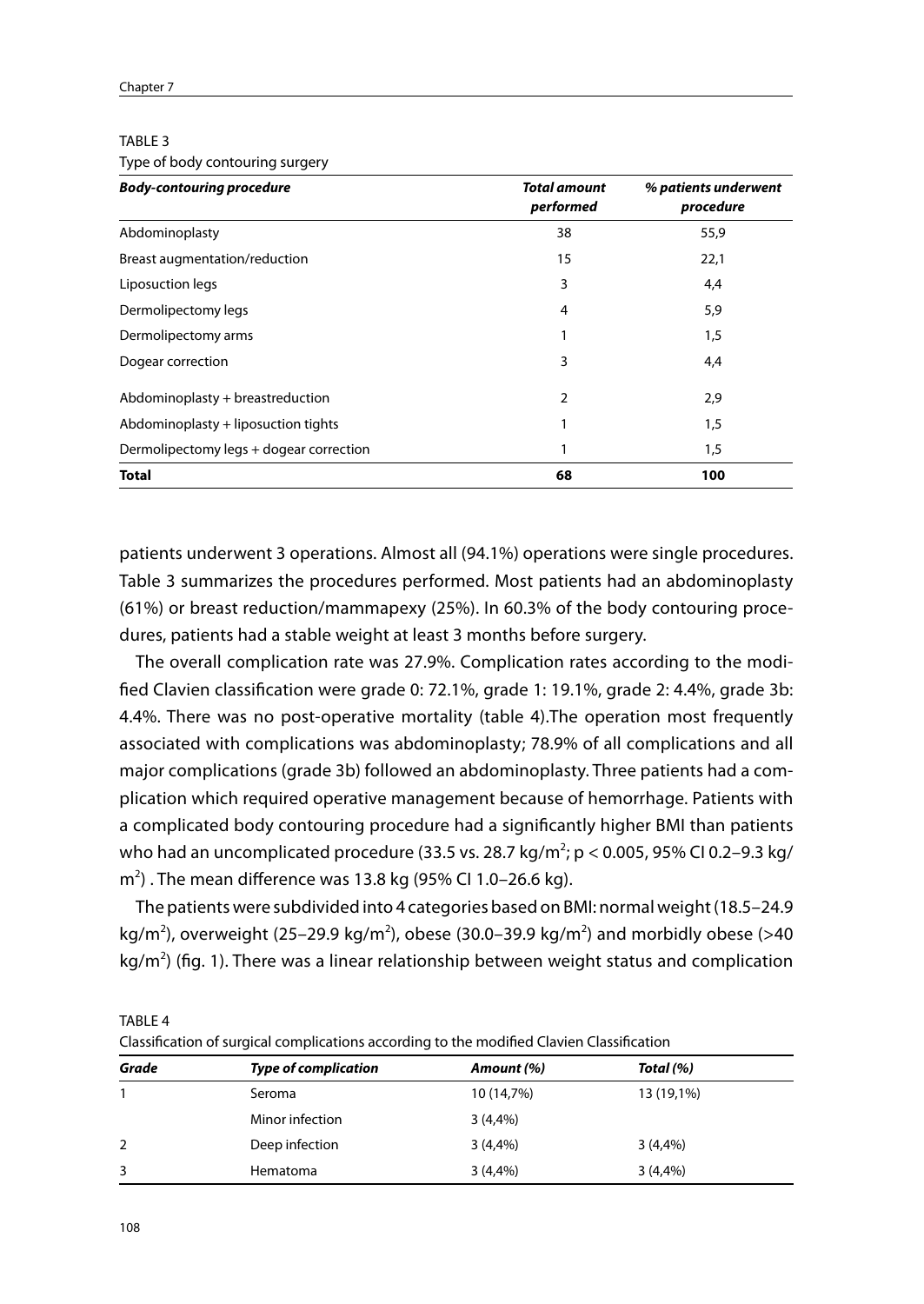

FIGURE 1 Percentage of complications per BMI category

rate. Obese (BMI > 30 kg/m<sup>2</sup>) patients had a significantly increased complication rate when compared to non-obese (BMI < 30 kg/m<sup>2</sup>) patients (42.3 vs. 19.5%; p < 0.05).

#### **Risk Factor Analysis**

Univariate analysis was performed to identify risk factors for the occurrence of complications (table 5). The BMI at the time of body contouring surgery (odds ratio 1.14; 95% CI 1.01–1.28) and percentage of excess weight loss (odds ratio 0.96; 95% CI 0.93–0.96) were highly significant parameters as predictors of complications. Furthermore, a stable weight over a period of at least 3 months prior to body contouring surgery results in significant less complications (odds ratio 0.29; 95% CI 0.09–0.87). The total cohort was subdivided based on BMI into two categories: obese (BMI >30 kg/m<sup>2</sup>) and non-obese  $(BMI < 30 \text{ kg/m}^2)$ . A significant increase in complications was seen in obese patients (odds ratio 3.03; 95% CI 1.01–9.05). All other variables failed to predict an increased risk for complications to occur.

Following univariate analysis, multiple logistic regression was performed to identify independent predictors of complications. A stable weight over a period of at least 3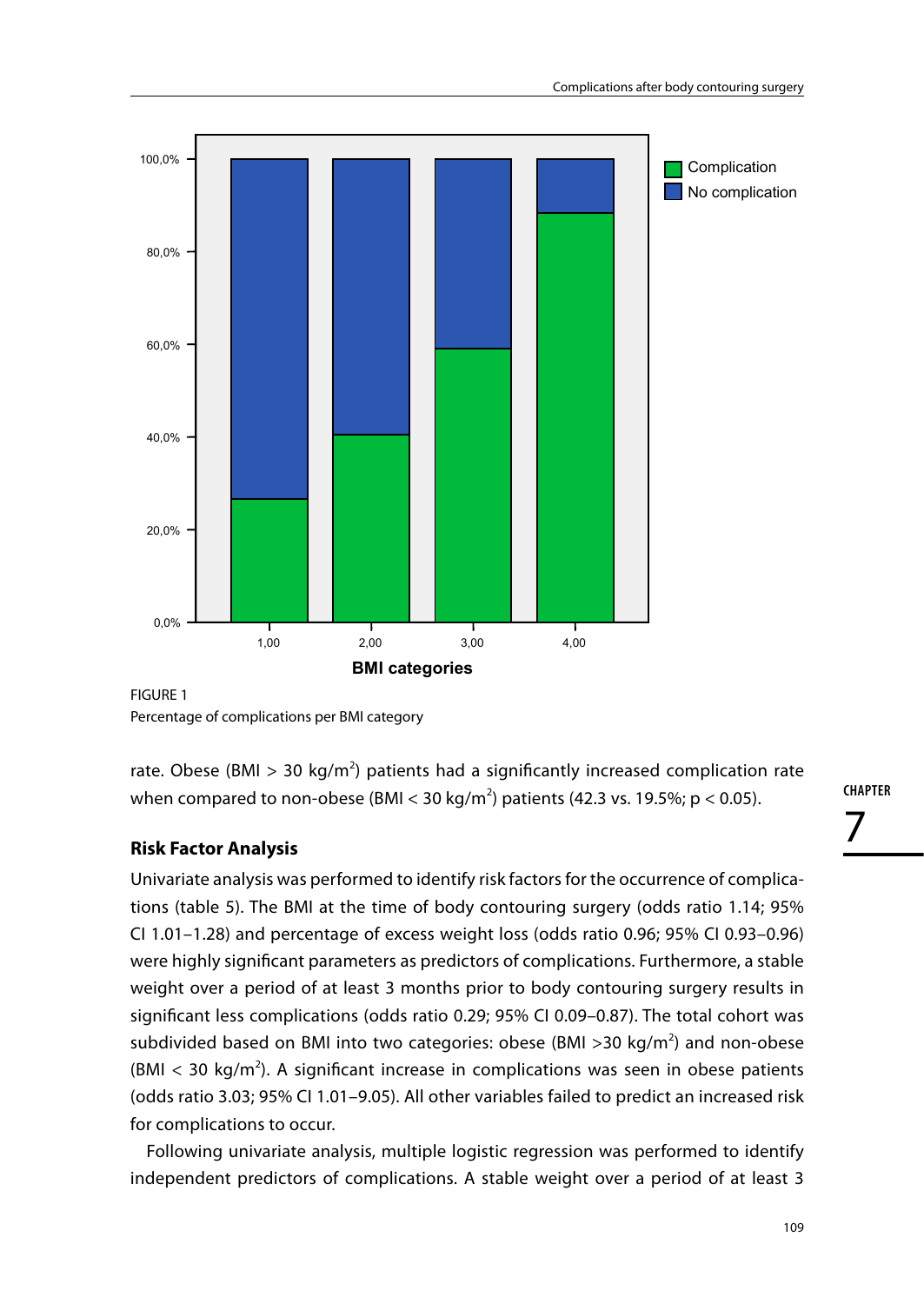#### TABLE 5

Univariate analysis testing the effect of each variable on the occurrence of any complication

| Variable                    | Odds Ratio (95% CI) | P value |  |
|-----------------------------|---------------------|---------|--|
| Age                         | 1.03 (0.98-1.09)    | 0.247   |  |
| Gender                      | 2.67 (0.16-44.91)   | 0.496   |  |
| Prior weight loss surgery   | $2.02(0.64 - 6.36)$ | 0.232   |  |
| BMI                         | 1.14 (1.01-1.28)    | 0.029   |  |
| Excess weight loss %        | $0.96(0.93 - 0.96)$ | 0.027   |  |
| (Morbid) obesity (BMI > 30) | 3.03 (1.01-9.05)    | 0.048   |  |
| Smoker                      | $0.96(0.26 - 3.54)$ | 0.953   |  |
| Hypertension                | $0.81(0.25-2.66)$   | 0.727   |  |
| <b>Diabetes</b>             | $0.85(0.08 - 8.74)$ | 0.893   |  |
| Stable weight $>$ 3 months  | $0.29(0.09 - 0.87)$ | 0.028   |  |
| Weight resected tissue      | 1,00 (1,00-1,00)    | 0,111   |  |

months prior to body contouring surgery (odds ratio 0.24; 95% CI 0.07–0.79) is an independent predictor for a lower complication rate, and the percentage excess weight loss (odds ratio 0.96; 95% CI 0.92–1.00) was a significant predictor of complications.

#### **Patient Satisfaction**

67% of the patients were satisfied with the overall result of the operation and 72.1% with the scars in particular. The occurrence of post-operative complications did not influence patient satisfaction (satisfaction score 2.3 vs. 2.5). Only weight increase after body contouring surgery was significantly associated with patient satisfaction: patients with a stable weight after the operation were significantly more satisfied than those with an increase in body weight (satisfaction score 1.9 vs. 2.6;  $p < 0.05$ ). All other factors (number of operations, type of operation, hospital stay) failed to show any influence on patients' satisfaction.

#### **Discussion**

This retrospective study of 43 weight loss surgery patients undergoing body contouring surgery demonstrates that a stable weight over a period of at least 3 months prior to body contouring surgery results in a significant lower complication rate. Furthermore, percentage of excess weight loss prior to body contouring surgery has significant impact on the development of complications. A linear relationship was found between weight status and complication rate. The relative high complication rate was of no influence on patient satisfaction; 67% of the patients were satisfied or very satisfied with the results of the reconstructive surgery.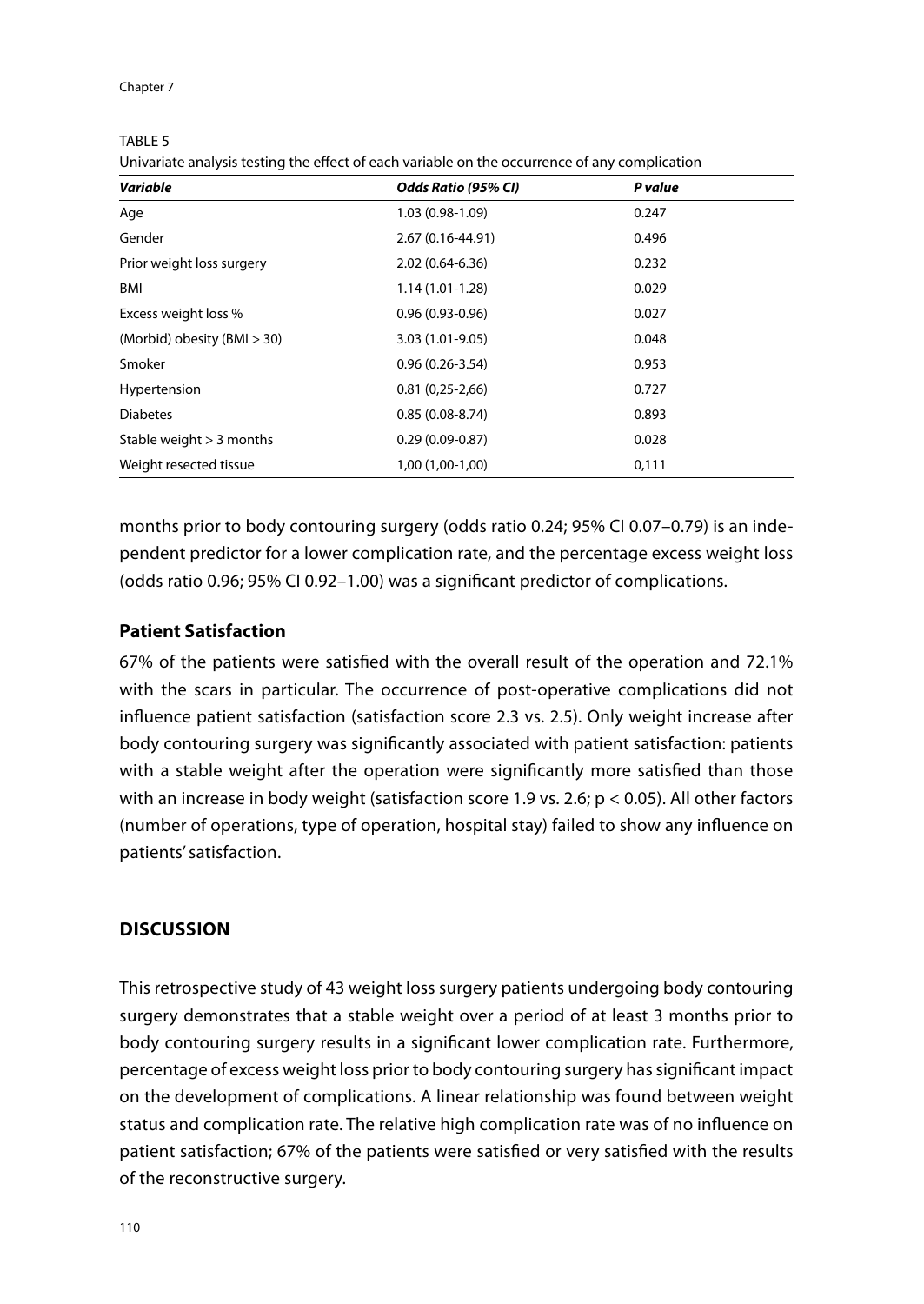The worldwide increase in bariatric surgery over the past decades results in a growing demand for body contouring surgery.<sup>15</sup> In order to optimize the outcome of body contouring surgery, it is mandatory to identify predictors both in terms of complications and patient satisfaction. The overall complication rate of 27.9% in the present study is high compared to complication rates in non-obese subjects, but similar to that reported in the literature (20–66%).<sup>2-5</sup> Our major complication rate (grade 2 and 3b: 8.8%) is relatively low in comparison with that found by Neaman et al.<sup>4</sup> (16%) and Vastine et al.<sup>3</sup> (13%), but a comparison with the literature is difficult because of the variety of definitions of minor and major complications.<sup>2-4,6</sup> Many risk factors for body contouring surgery after massive weight loss have been studied in the literature, but only few are addressed as significant of poor outcome (table 6).

In our study, BMI was a significant risk factor for post-operative complications after body contouring surgery, which parallels the findings of other authors.<sup>2,6</sup> Most patients who seek body contouring surgery after weight loss are still overweight, and obesity is a well-known risk factor for complications of surgery in general.<sup>16</sup> Most studies, except for Kroll and Netscher<sup>16</sup>, fail to find a linear relationship between BMI and complication rate. However, a cut-off BMI above which the complication rate significantly increases, as found in our study, was also described by others.<sup>4,6,16</sup> Patients with a BMI <30 kg/m<sup>2</sup> experienced significant less complications than patients with a BMI >30 kg/m<sup>2</sup> (19.5)

| Reference                           | Number of subjects  Type of study  Risk factors |                         |                                                                                                             |
|-------------------------------------|-------------------------------------------------|-------------------------|-------------------------------------------------------------------------------------------------------------|
| Greco et al. <sup>5</sup>           | 222                                             |                         | Retrospective - ASA classification<br>- % weight loss                                                       |
| Au et al. <sup>6</sup>              | 129                                             | Retrospective - BMI     |                                                                                                             |
| Hensel et al. <sup>8</sup>          | 199                                             | Retrospective - smoking | - DM/HT                                                                                                     |
| Rogliani et al. <sup>10</sup>       | 57                                              | Retrospective - smoking |                                                                                                             |
| De Kerviler et al. <sup>7</sup>     | 104                                             | Retrospective - BMI     | - total resection weight                                                                                    |
| Arthurs et al. <sup>2</sup>         | 126                                             | Retrospective - BMI     |                                                                                                             |
| Neaman et al. <sup>4</sup>          | 206                                             | Retrospective - BMI     | - amount of removed tissue                                                                                  |
| Vastine et al. <sup>3</sup>         | 90                                              | Retrospective - BMI     |                                                                                                             |
| Agha-Mohammadi et al. <sup>11</sup> | $\overline{\phantom{a}}$                        | Review                  | - Nutritional deficiency                                                                                    |
| Gravante et al. <sup>9</sup>        | 60                                              | Prospective             | - BMI                                                                                                       |
| Coon et al. $12$                    | 449                                             | Prospective             | - intra-operation time<br>- multiple procedures<br>- maximum BMI<br>- change (maximum minus current) in BMI |

An overview of risk factors for body contouring surgery in post-bariatric surgery

TABLE 6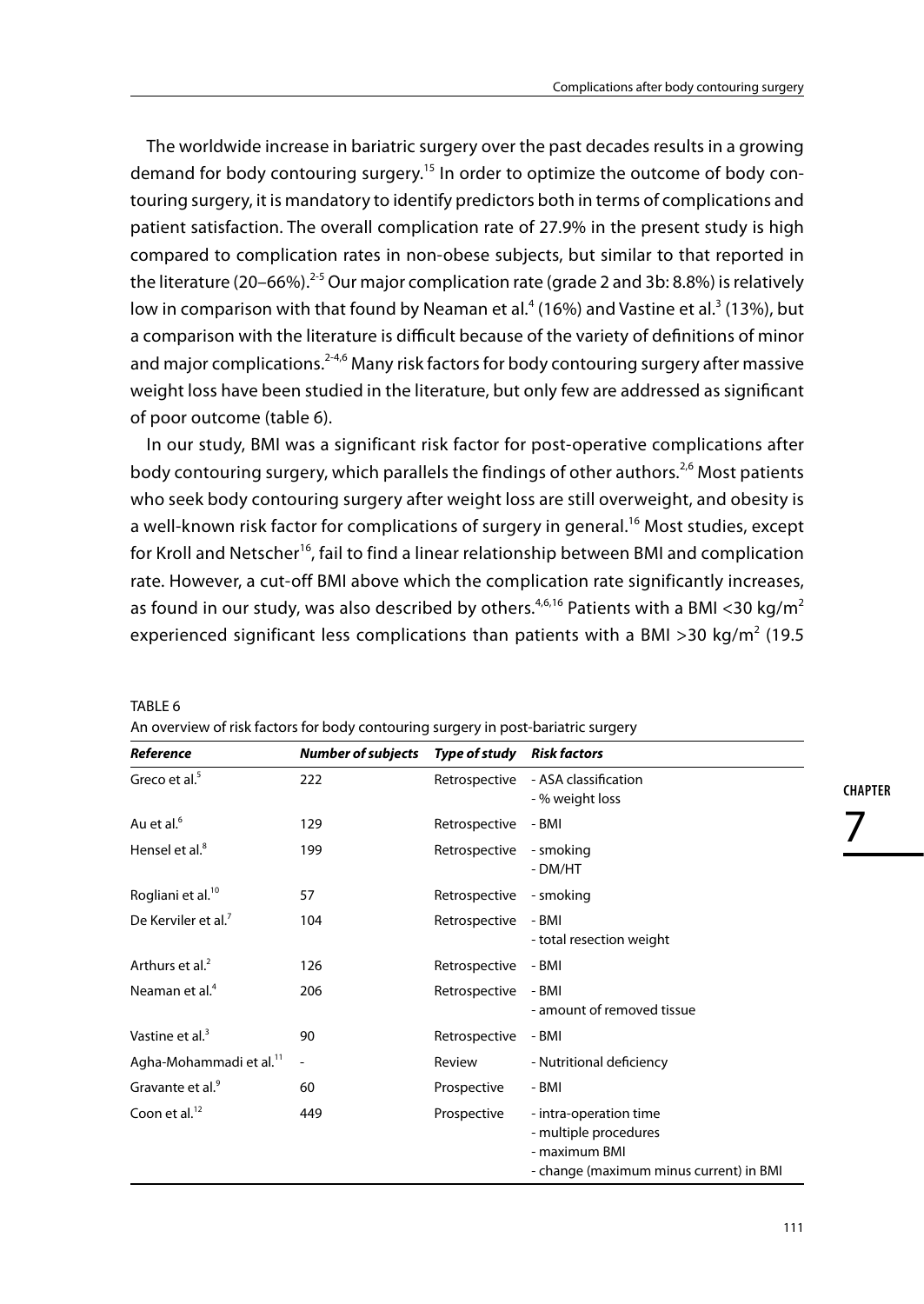vs. 42.3%;  $p < 0.05$ ). The percentage of excess weight loss prior to body contouring surgery was an independent predictor for post-operative complications. This is interesting as it emphasizes the importance to strive for a weight close to normal before surgery to minimize the risk of complications. No relationship was found between the maximum weight before bariatric surgery or total weight of resected tissue at body contouring surgery and complications which is in contrast to findings of Coon et al. and Neaman $4,12$ 

The most interesting secondary finding of our study was the influence of a stable weight prior to surgery. Patients having a stable weight plateau for 3 months or longer before body contouring surgery experience significant less complications in comparison to patients with a preoperative variable weight (19.5 vs. 45.8%). Except for Kerviler et al.<sup>7</sup>, no author emphasize the importance of a stable weight. An exact explanation for this relationship cannot be given thus far, but one hypothesis is that the nutrition status is better in patients with a stable weight because the body is no longer in a katabolic state. Bariatric surgery may induce nutritional imbalance through malabsorption and intake restriction.<sup>17,18</sup> This can result in vitamin deficiencies and protein malnourishment, both negatively influencing wound healing. Weight reduction after bariatric surgery plateaus after 12–18 months, and most patients have significant lax and redundant skin, making body contouring surgery desirable at this time. However, this is also the period during which patients have minimal nutritional reserves, because 50% of the vitamin and mineral deficiencies occur within the first year.<sup>11</sup> No recovery time for the body has passed at the time of body contouring surgery. Due to their strict selection criteria like a minimum excess body mass index loss ≥30% and long plateau phase of 12 months, de Kerviler at al.<sup>7</sup> did reduce their complication rate from 40 to 26.9% which support our findings. In a study of Agha-Mohamadi and Hurwitz<sup>11</sup>, nutritional supplementation reduced the complication rate from 66 to 18.9%. In which way a stable weight plateau influences the outcome of body contouring treatment is not yet clear, but these results emphasize that timing of surgery is of great importance.

As most severe nutritional deficiencies develop after bypass surgery, we expect to see more complications in patients after gastric bypass surgery in comparison to gastric banding. However, we failed to find such a relationship. Thus, the impact of the surgical treatment applied to achieve weight loss is still unclear.<sup>3,5,19</sup> Further studies are necessary among gastric bypass and gastric banding patients to analyze if the surgical procedure applied to achieve weight loss has any effect on the outcome of body contouring interventions.

The present study is a retrospective analysis with its known shortcomings. Not all indicators noted in the literature were analyzed because of missing data. Co-morbidities such as hypertension, diabetes mellitus and cardiovascular disease are generally associated with a high complication rate. $4$  As the number of patients with co-morbidities in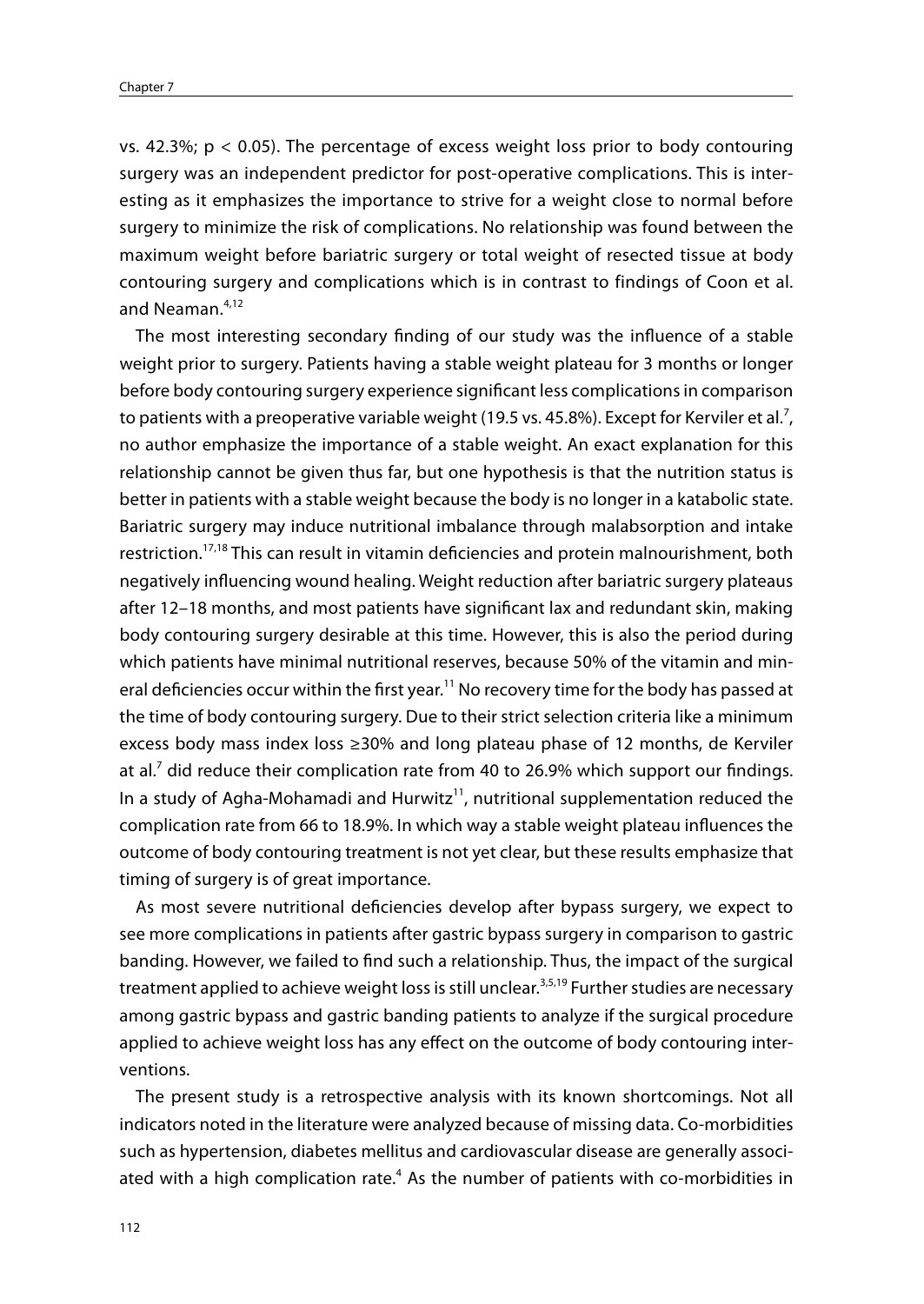our study was rather small (14 out of 68 procedures), no firm conclusion could be drawn from our data.

The complication rate did not influence patients satisfaction following body contouring surgery. Patients suffer from lax and redundant skin after massive weight loss which limits physical activity and adversely affects the patient's quality of life.<sup>20</sup> Body contouring surgery should therefore be classified as functional surgery, positively contributing to the long-term results of bariatric surgery.

#### **Conclusion**

A stable weight prior to body contouring surgery in previously morbidly obese patients results in a significant lower complication rate. Furthermore, patients' BMI and percentage of excess weight loss are highly significant risk factors for complications. The positive effects of body contouring surgery on the long-term results of bariatric surgery counterbalance the relatively high complication rate. Careful preoperative planning and patient selection are essential to optimize the results of body contouring surgery in post-bariatric patients.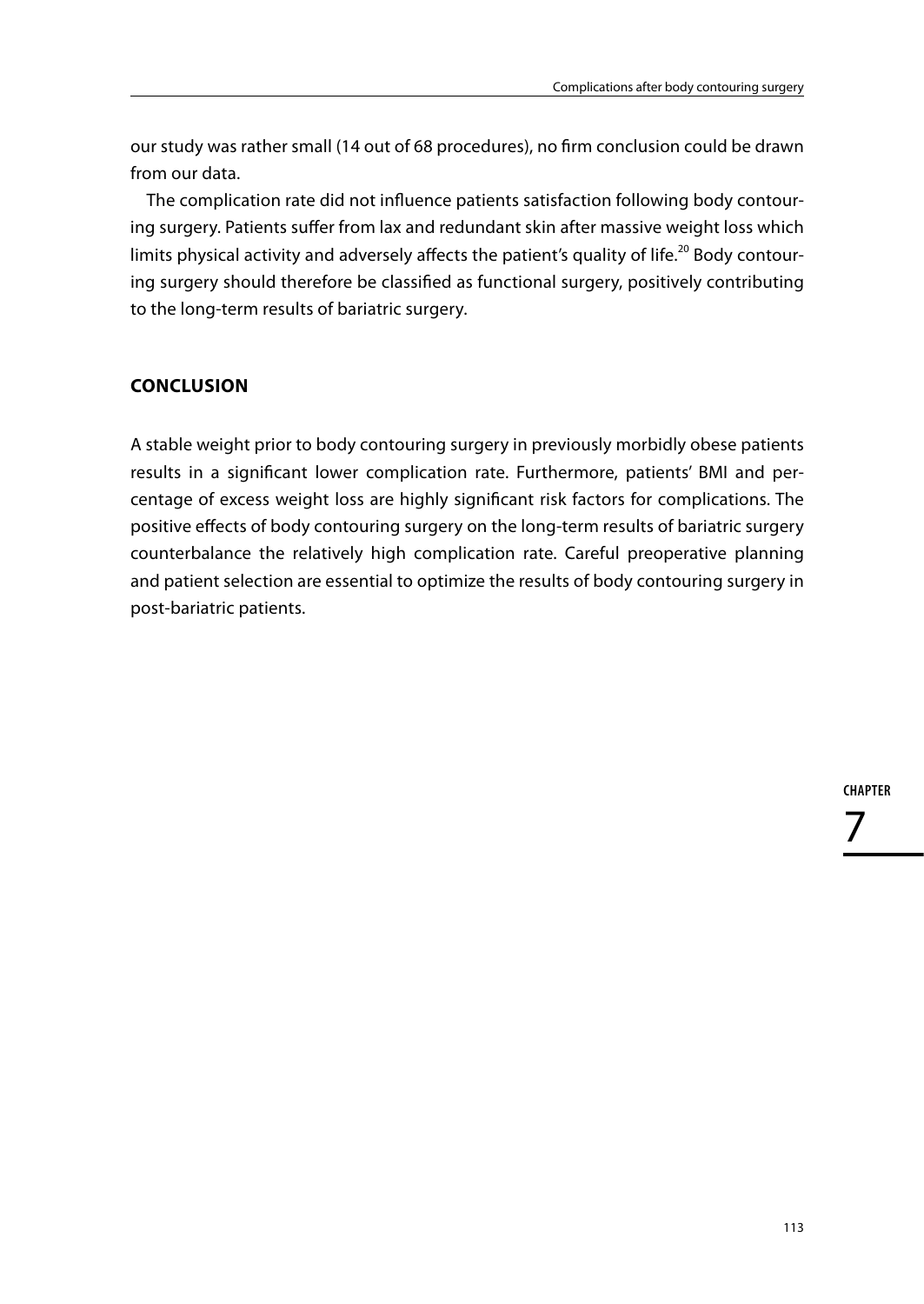#### **References**

- 1. Buchwald H, Avidor Y, Braunwald E, et al. Bariatric surgery. A systemic review and meta-analysis. JAMA 2004;14:1724–1737.
- 2. Arthurs ZM, Cuadrado D, Sohn V, et al. Post-bariatric panniculectomy; pre-panniculectomy bodymass index impacts the complication profile. Am J Surg 2007;193:567–570.
- 3. Vastine VL, Morgan RF, Williams GS, et al. Wound complications of abdominoplasty in obese patients. Ann Plast Surg 1999;42:34–39.
- 4. Neaman KC, Hansen JE: Analysis of complications from abdominoplasty. A review of 206 cases at a university hospital. Ann Plast Surg 2007;58:292–298.
- 5. Greco JA, Castaldo ET, Nanney LB, et al. The effect of weight loss surgery and body mass index on wound complications after abdominal contouring operations. Ann Plast Surg 2008;61:235–242.
- 6. Au K, Hazard SW, Dyer A, et al. Correlation of complications of body contouring surgery with increasing body mass index. Aesthetic Surg J 2008;28:425–429.
- 7. De Kerviler S, Husler R, Banic A, et al. Body contouring surgery following bariatric surgery and dietetically induced massive weight reduction; a risk analysis. Obes Surg 2009;19:553–559.
- 8. Hensel JM, Lehman JA, Tantri MP, et al. An outcomes analysis and satisfaction survey of 199 consecutive abdominoplasties. Ann Plast Surg 2001;46:357–363.
- 9. Gravante G, Araco A, Sorge R, et al. Wound infections in post-bariatric patients undergoing body contouring abdominoplasty: the role of smoking. Obes Surg 2007;17:1325–1331.
- 10. Rogliani M, Labardi L, Silvi E, et al. Smokers: risks and complications in abdominal dermolipectomy. Aesthetic Plast Surg 2006;30:422–424.
- 11. Agha-Mohammadi S, Hurwitz D: Potential impacts of nutritional deficiency of post-bariatric patients on body-contouring surgery. Plast Reconstr Surg 2008;122:1901–1914.
- 12. Coon DB, Gusenoff JA, Kannan NBA, et al. Body mass and surgical complications in the postbariatric reconstructive patient; analysis of 511 cases. Ann Plast Surg 2009;249:397–401.
- 13. Dindo D, Demartines N, Clavien P: Classification of surgical complications. A new proposal with evaluation in a cohort of 6336 patients and results of a survey. Ann Surg 2004;240:205–213.
- 14. Clavien PA, Barkun J, Oliveira ML, et al. The Clavien-Dindo classification of surgical complications: five-year experience. Ann Surg 2009;250:187–196.
- 15. American Society of Plastic Surgeons (ASAPS): Body contouring after massive weight loss. 2005 www.plasticsurgery.org/media/statistics/2005statistics.cfm.
- 16. Krol SS, Netscher DT: Complications of TRAM flap breast reconstruction in obese patients. Plast Reconstr Surg 1989;84:886–892.
- 17. Malinowski SS: Nutritional and metabolic complications of bariatric surgery. Am J Med Sci 2006; 331:219–225.
- 18. Davies DJ, Baxter JM, Baxter JN: Nutritional deficiencies after bariatric surgery. Obes Surg 2007; 17:1150–1158.
- 19. Gusenoff JA, Coon D, Rubin JP: Implications of weight loss method in body contouring outcomes. Plast Reconstr Surg 2009;123:373–376.
- 20. Van der Beek ES, te Riele W, Specken TF, et al. The impact of reconstructive procedures following bariatric surgery on patient well-being and quality of life. Obes Surg 2010;20:36–41.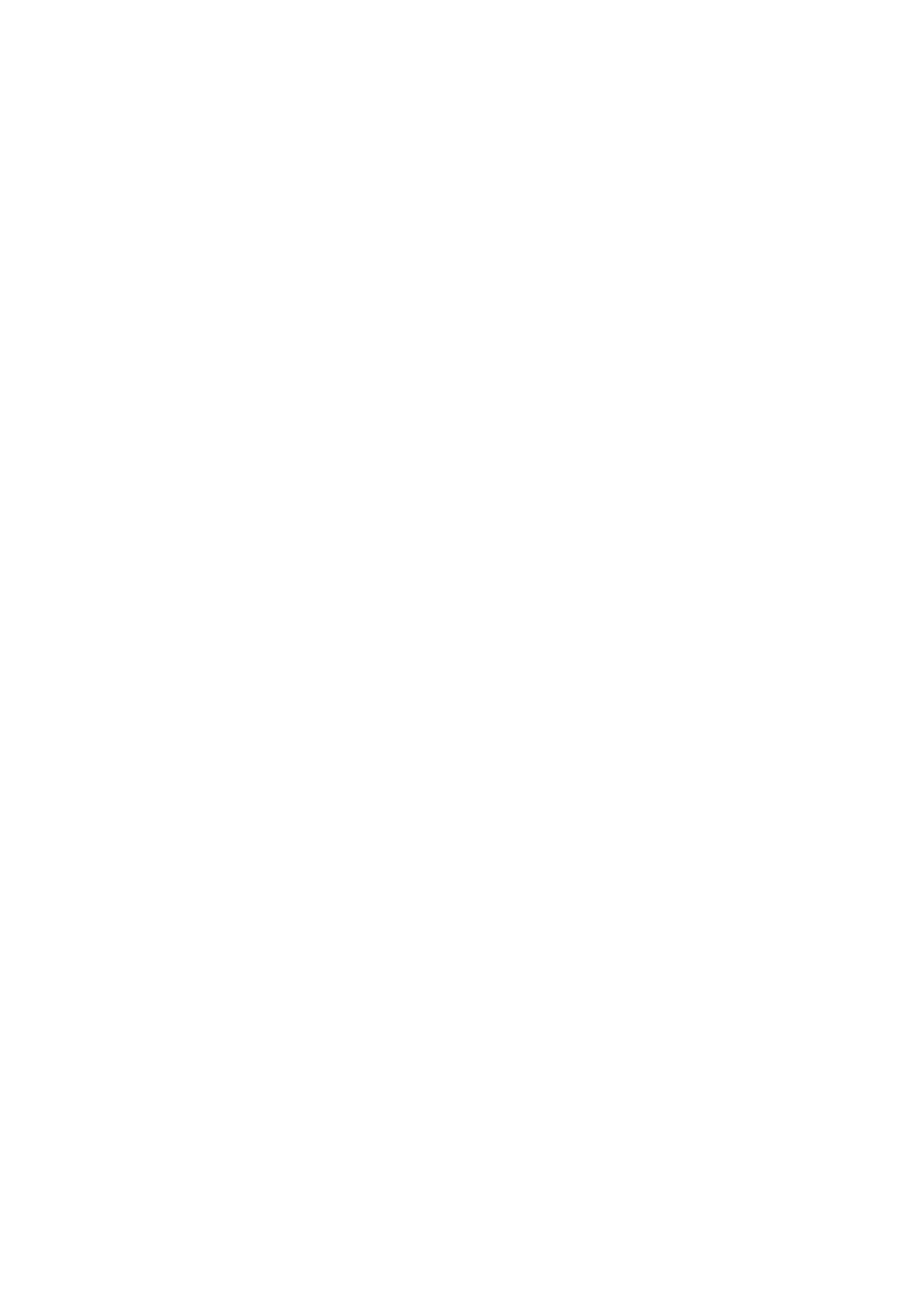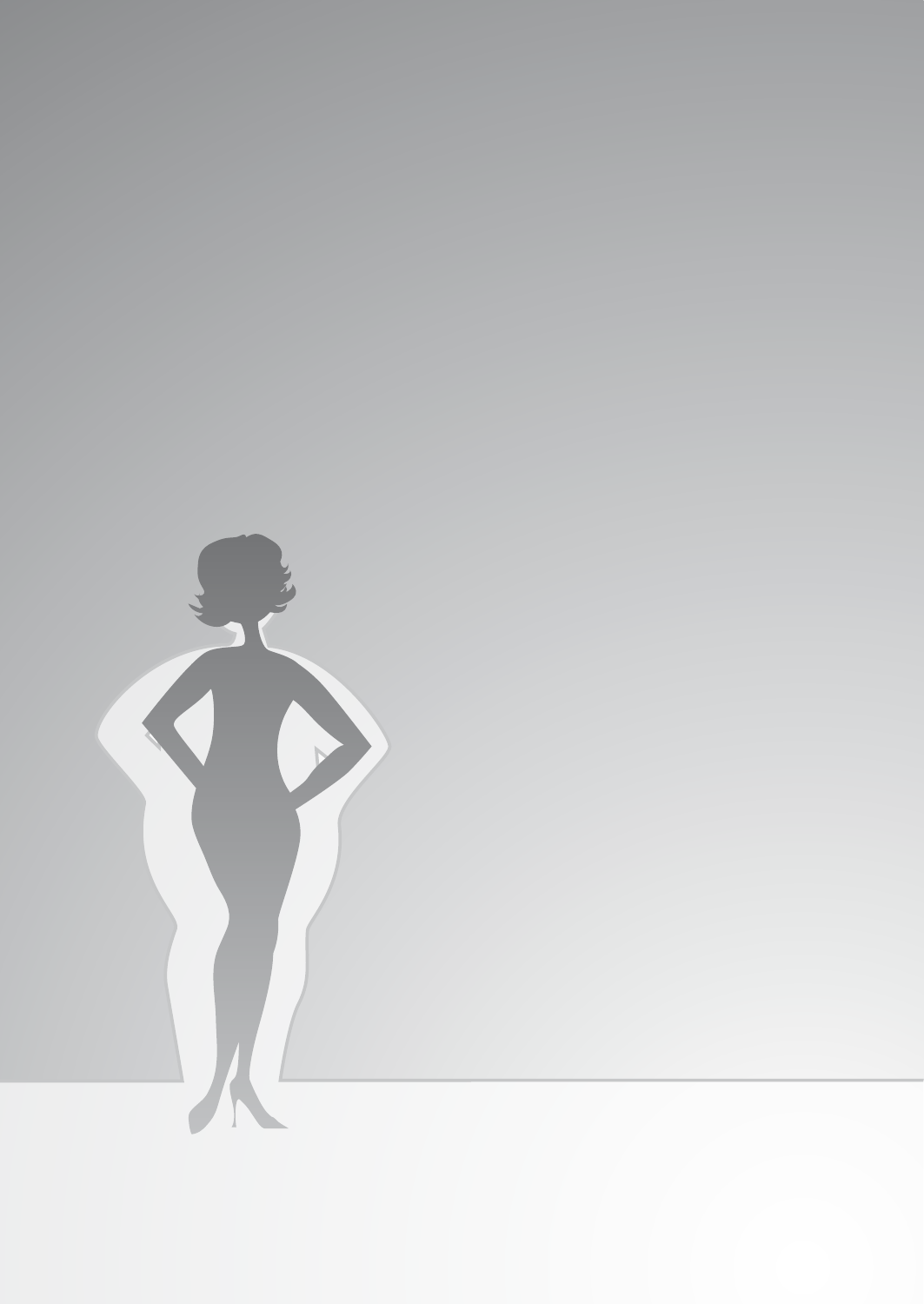# **Chapter 8**

### **Complications After Body Contouring Surgery in Post-Gastric Bypass Patients: The Role of Nutritional Deficiencies**

*Based on a Dutch paper published in Nederlands Tijdschrift voor Plastische Chirurgie, 111-116, 2014*

> *Valerie M Monpellier<sup>1</sup> Eva SJ van der Beek<sup>1</sup> Aebele B Mink van der Molen<sup>1</sup>*

<sup>1</sup>Department of Plastic and Reconstructive Surgery, St. Antonius Hospital, Nieuwegein, The Netherlands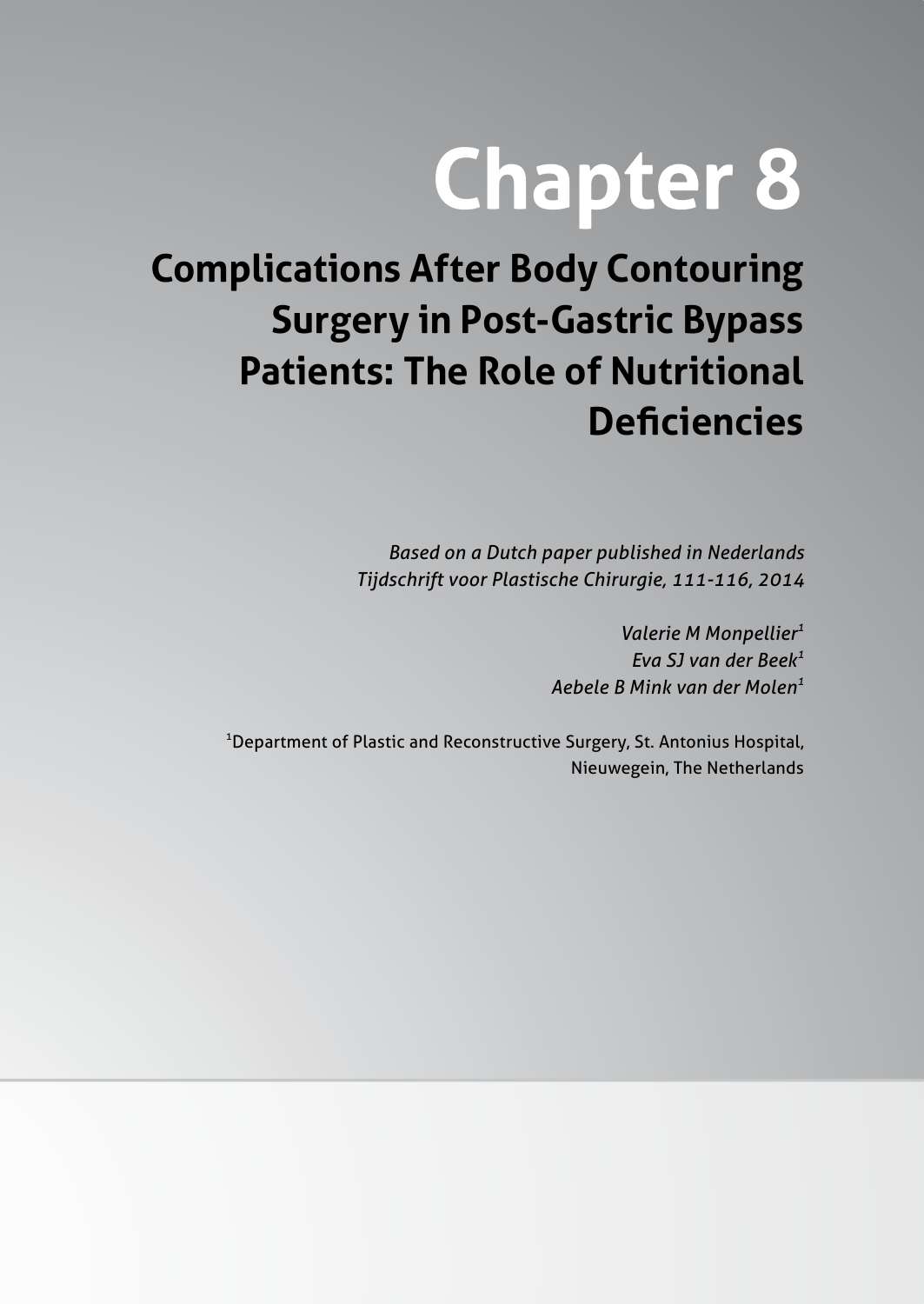#### **Abstract**

#### **Background**

Gastric bypass is the most frequently performed bariatric procedure today in the Netherlands and as a consequence there will be an increase in post-gastric bypass patients searching for body contouring surgery. Body contouring surgery is associated with a high complication risk of 25%-67% and many risk factors are described. Nutritional deficiencies frequently seen after gastric bypass surgery may also play a role in the development of complications. The purpose of this study is to evaluate wound-related complications after body contouring surgery in post-gastric bypass patients. The prevalence of preoperative nutritional deficiencies in this population was analyzed.

#### **Methods**

A total of 52 post-gastric bypass patients were reviewed retrospectively for demographic data, weight status, nutritional deficiencies pre-operative to body contouring surgery and post-operative complications. Wound-related complications were categorized in wound dehiscence, wound infection, (infected) hematoma, abscess, seroma and hematoma. Complications were further classified according to the Clavien classification system.

#### **Results**

A total of 68 body contouring procedures were performed and most commonly performed procedures were abdominoplasty (n=32; 47.1%) and breast reduction/mammapexy (n=19; 27.9%). The overall wound-related complication risk was 39.7%. In 26.9% of the patients with a complicated body contouring procedure one or more preoperative nutritional deficiencies were found, despite the use of vitamin supplementation. In the group of patients with preoperative deficiencies, more post-operative complications occurred.

#### **Conclusion**

The complication rate following body contouring surgery in post-gastric bypass patients is high. One hypothesis is that the high prevalence of nutritional deficiencies in this particular patient population might be responsible for this. In line with this, evaluation and optimization of nutritional status in post-gastric bypass patients before body contouring surgery is advisable.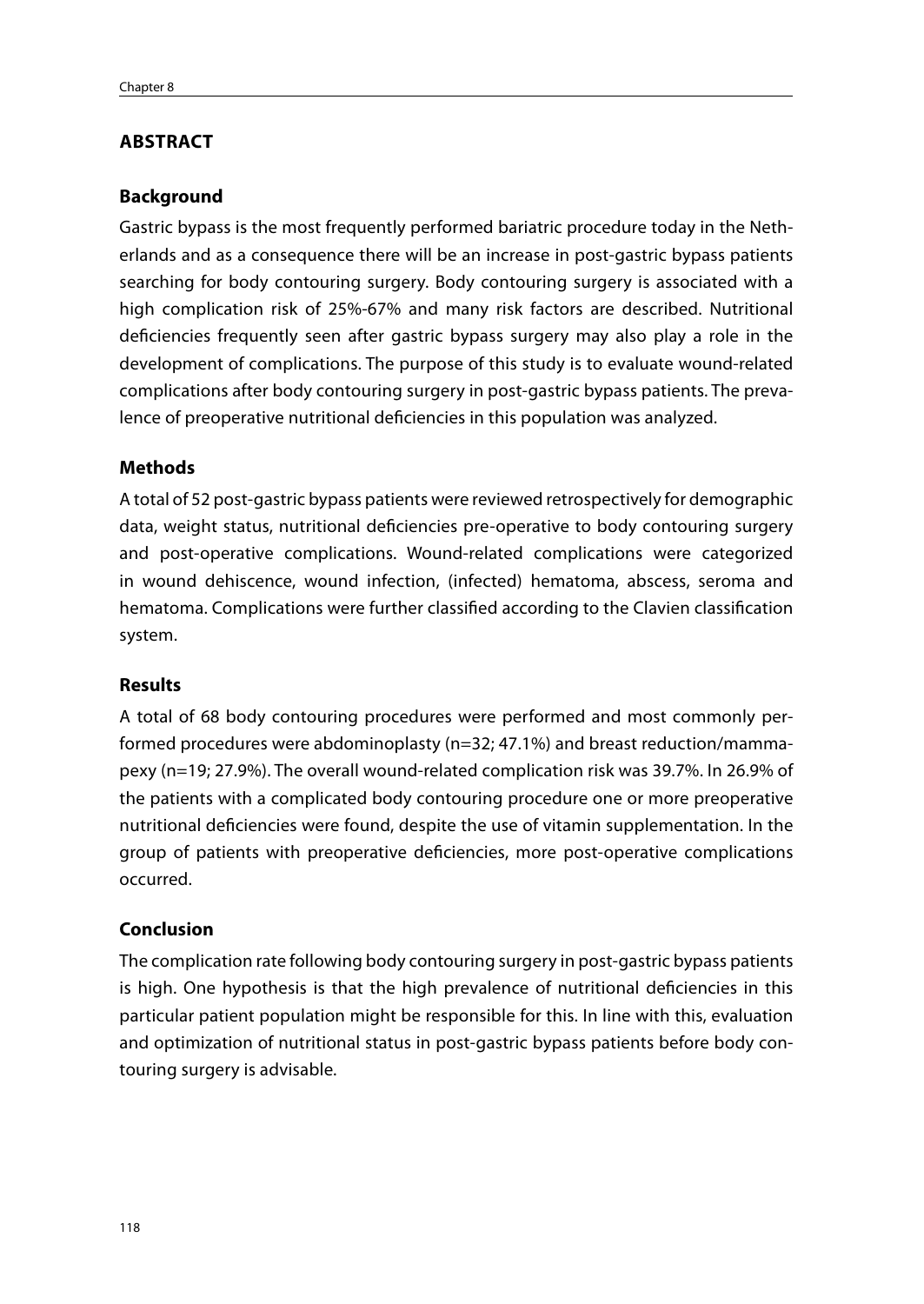#### **Introduction**

In the next few years there will be an increase of post-bariatric patients searching for bodycontouring surgery. Body contouring surgery has a high complication risk of 25-67%.<sup>1-9</sup>

Post-bariatric patients have a higher complication risk compared to non-bariatric patients. In a recent meta-analysis the complication risk increased with 60%.<sup>10-12</sup> Most of these complications are wound healing disorders ranging from superficial infection to extensive necrosis. To optimize the treatment of this particular patient population we should define the risk factors in order to lower the complication rate. Smoking, diabetes mellitus, high body mass index (BMI) and unstable weight are well-known risk factors for the development of complications.<sup>3,4,8-10,13,14</sup> The presence of nutritional deficiencies after bariatric surgery may also play an important role in the development of complications. Nutritional deficiencies are a well-known and frequent seen complication after gastric bypass surgery. These deficiencies can develop soon after surgery, but even on the long term and will occur despite standard supplementation.

The purpose of this study is to evaluate wound- related complications after body contouring surgery in post-gastric bypass patients. The prevalence of preoperative nutritional deficiencies in this population was analyzed.

#### **Methods**

#### **Patients**

All patients who underwent gastric bypass surgery at the St Antonius Hospital in Nieuwegein during the period January 2009 to December 2011 were included, provided that they were in the follow-up program. Electronic patient records were reviewed retrospectively. Data till June 2013 were analyzed. Patients were included when they underwent body contouring surgery in the same clinic after gastric bypass surgery.

#### **Treatment**

According to the protocol of the Bariatric Surgery department all post-gastric bypass patients received standard vitamin supplementation including Calci Chew D3 (calcium carbonaat/colecalciferol) 1000 mg/800El once daily and multivitamin with 100% iron twice daily. Blood samples to evaluate nutritional status were also part of post-gastric bypass protocol. The following nutrients were analyzed: hemoglobin, calcium, phosphate, albumin, iron, ferritin, transferrin, vitamin B1, vitamin B6, vitamin B12, vitamin D3, folic acid and parathyroid hormone. Patients were referred to the Department of Plastic and Reconstructive Surgery if they had complaints of redundant skin and their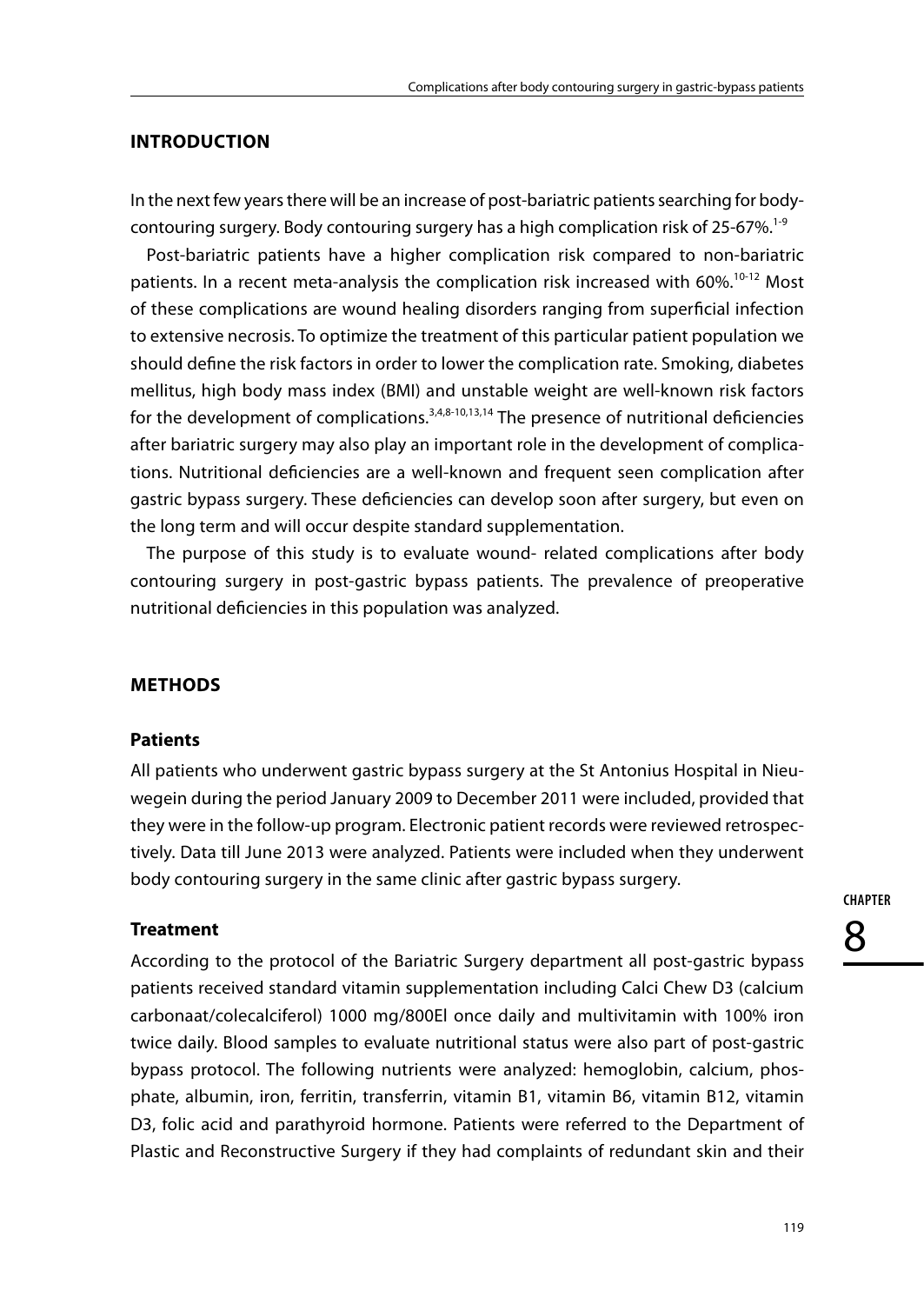weight had stabilized. The plastic surgeon determined the type of surgery and timing of the operation.

#### **Outcome**

The following data and variables were collected: age, gender, BMI and weight before gastric bypass surgery, BMI and weight before body contouring surgery, weight stability, nutritional status pre-body contouring surgery, weight of resected tissue, smoking habit, diabetes mellitus, type of body contouring surgery and type and degree of complications. Percentage of excess weight loss was calculated for all patients.

Every deviation of the normal post-operative course was defined as a post-operative complication. Wound-related complications were categorized in wound dehiscence, wound infection, (infected) hematoma, abscess, seroma and hematoma. Complications were further classified according to the Clavien classification system, which is a therapyoriented grading system based on the severity of the complication.<sup>45</sup>

Most recent laboratory values regarding nutritional status before body contouring surgery were used for analysis. The results of the nutrients most important for wound healing were collected for analysis: hemoglobin, albumin, ferritin, iron, vitamin B1, vitamin B6, vitamin B12, vitamin D3 and folic acid. A low ferritin was defined as iron deficiency.

#### **Statistical analysis**

Statistical analysis was performed using the Statistical Package for Social Sciences, version 20.0 (SPSS, Chicago, IL). To assess if there were any significant differences between the group with and the one without complications, we used the unpaired t-tests and Fishers exact test.

#### **Results**

#### **Study population**

A total 111 of 588 post-gastric bypass patients were referred to the department of Plastic and Reconstructive surgery. Fifty-two patients were operated at the time of data collection and they were included in the study (table 1). Other patients were advised to lose more weight to be eligible for body contouring surgery (n=5) or were not operated because reimbursement had not been obtained (n=35). In four patients the first visit was planned and 14 patients were awaiting approval for reimbursement by the insurance company. The mean age was 49 year (range 30-65 year), and 80.8% (n=42) of the population was female. The mean interval between bariatric surgery and body contouring surgery was 24 months (range 11-46).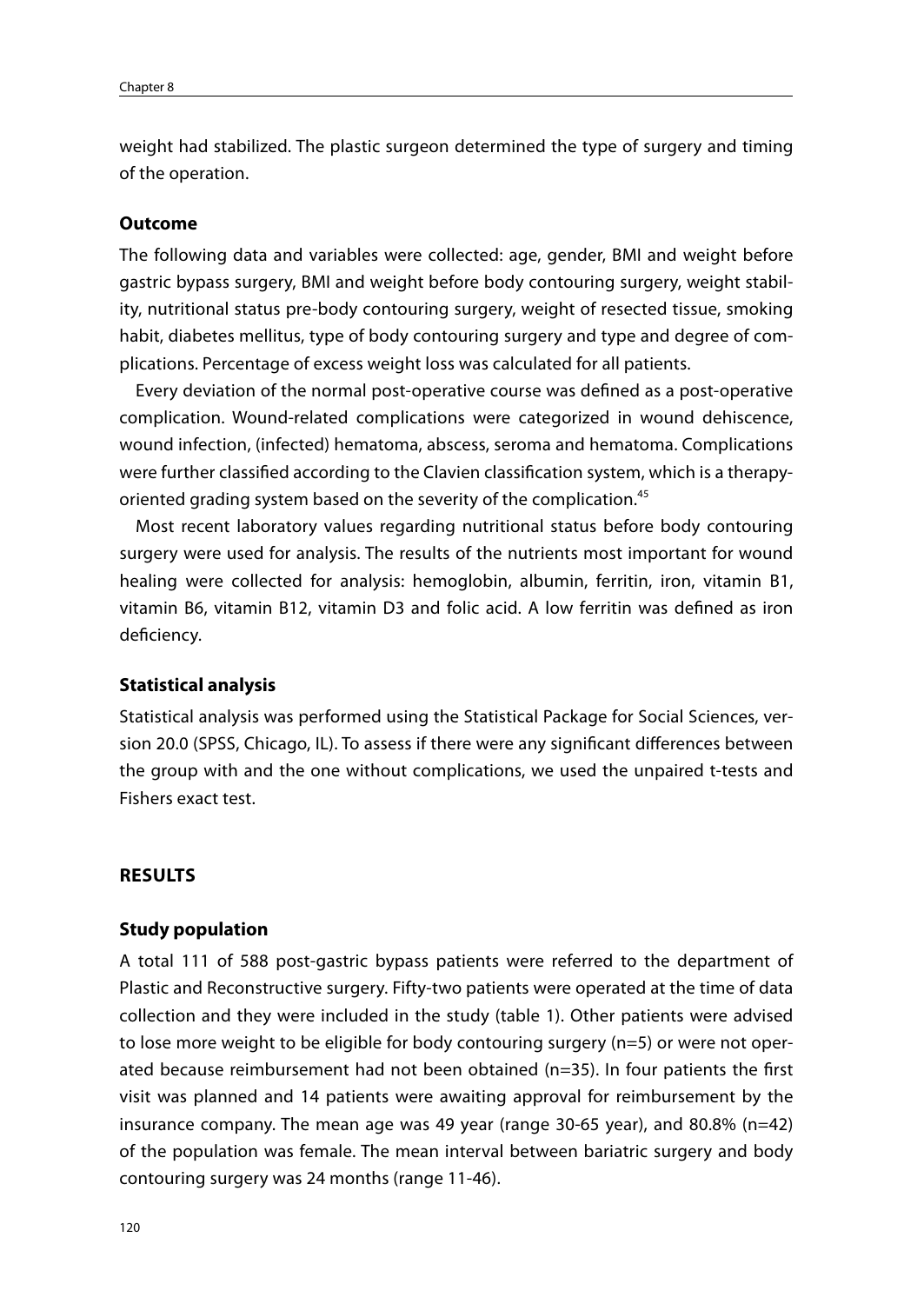| <b>TABLE 1</b>          |
|-------------------------|
| Patient characteristics |

|                                                    | Mean              | Percentage (N)  |
|----------------------------------------------------|-------------------|-----------------|
| Age (years)                                        | 49 $(\pm 7.9)$    |                 |
| Female                                             |                   | $80.8\%$ (n=42) |
| Pre-bariatric surgery BMI, kg/m <sup>2</sup>       | 45.2 ( $\pm$ 3.4) |                 |
| Pre-body contouring surgery BMI, kg/m <sup>2</sup> | $28.3 (\pm 3.6)$  |                 |
| Stable weight, months                              | 7.9 ( $\pm$ 4.5)  |                 |
| Excess Weight Loss, %                              | 74 $(\pm 15)$     |                 |
| Type of body contouring                            |                   |                 |
| • Abdominoplasty                                   |                   | 47.1% (n=32)    |
| • Breast reduction/mammapexy                       |                   | 27.9% (n=19)    |
| • Scar correction / resection                      |                   | $11.8\%$ (n=8)  |
| • Thighpalsty                                      |                   | $8.8\%$ (n=6)   |
| • Brachioplasty                                    |                   | $4.4\%$ (n=3)   |

Mean body mass index prior to gastric bypass surgery was 45.2 $\,$ kg/m $^{2}$  (range 38.1-  $\,$ 54.3kg/m<sup>2</sup>). Prior to body contouring surgery patients had a mean excess weight loss of 74% resulting in a mean BMI of 28.3kg/m $^2$  (range 20.8-38.6kg/m $^2$ ).

#### **Body contouring procedures**

A total of 68 body contouring procedures were performed. Forty patients were operated once, nine patients were operated twice and three patients were operated three times. Most common procedures were abdominoplasty (n=32; 47.1%) and breast reduction/ mammapexy (n=19; 27.9%) (table 1). In one patient with a history of breast cancer a Deep Inferior Epigastric Perforator flap was performed.

#### **Post-operative complications**

The overall complication rate was 41,2% (28 procedures). In 27 of these 68 procedures it concerned a wound-related complication (39.7%) (table 2). The most common woundrelated complication was a wound infection (n=10; 14.7%). According to the Clavien classification eight grade I complications, 12 grade II complications and seven grade III complications were seen. In six cases a reoperation was performed because of a hematoma. One procedure was complicated because of a severe infection and the formation of an abscess requiring reoperation. No grade IV or V complications occurred.

There were no significant differences in baseline characteristics between the group of patients with a complication and the group of patients without a complication (table 3). In one patient the body contouring procedure was complicated by an acute coronary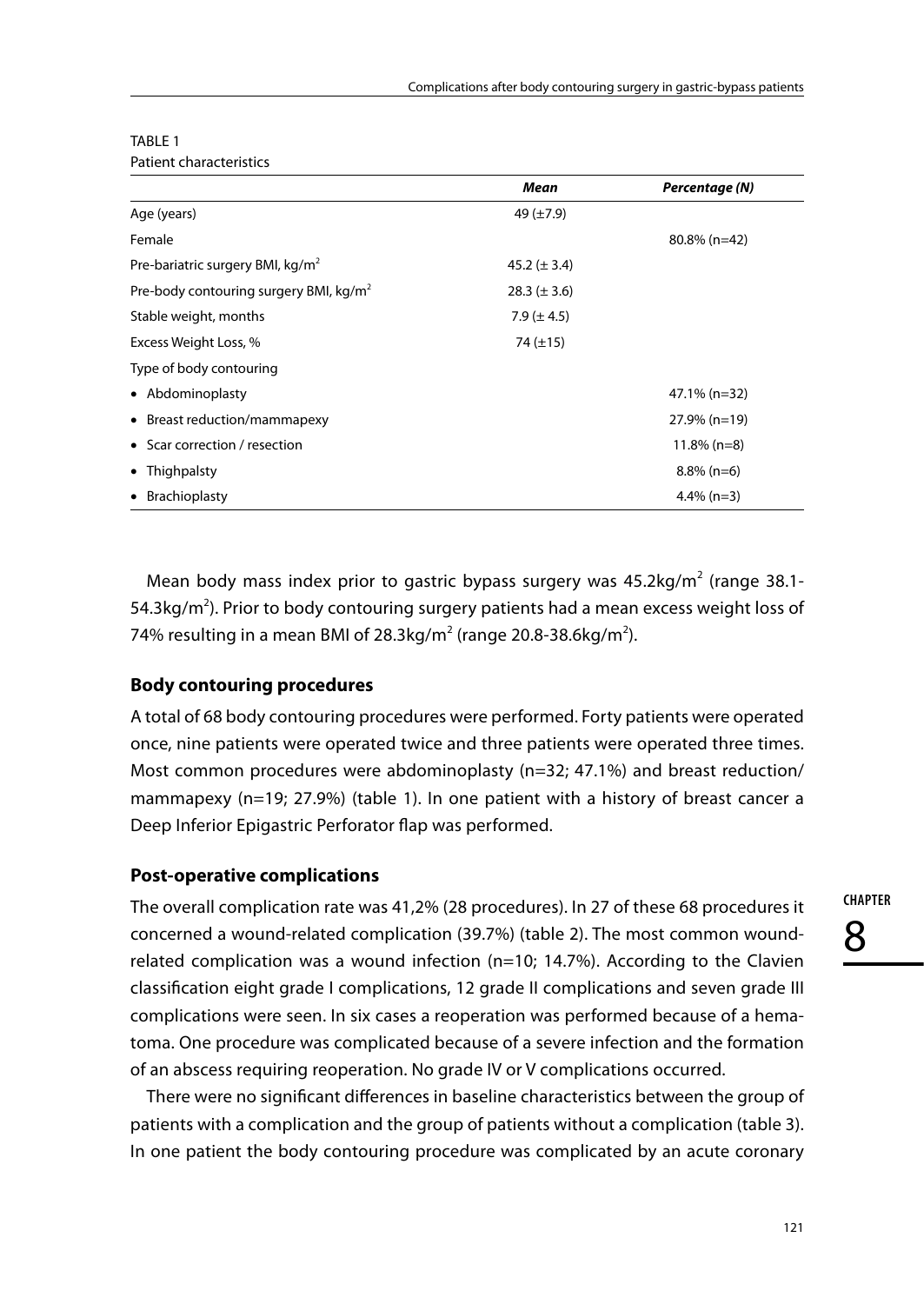#### TABLE 2

Post-operative wound-related complications according to the Clavien–classification

| Grade                                                                                      | Number (%)  |
|--------------------------------------------------------------------------------------------|-------------|
| Graad I (no need for pharmacological treatment or surgical and radiological interventions) | 8 (11.8%)   |
| Graad II (pharmacological treatment)                                                       | 12 (17.6%)  |
| Graad III (surgical or radiological intervention)                                          | $7(10.3\%)$ |
| Graad IV (life-threatening complication (requiring IC/ICU management)                      | $1(1.4\%)$  |
| Graad VI (death of a patient)                                                              | $\Omega$    |

#### TARI F 3

Patients with and without a post-operative complication

|                                                    | <b>No complication</b><br>$(n=41)$ | <b>Complication</b><br>$(n=27)$ | Significance |
|----------------------------------------------------|------------------------------------|---------------------------------|--------------|
| Age, year*                                         | 51 $(\pm 9)$                       | $49(\pm 7)$                     | ns           |
| Female **                                          | 35 (85%)                           | 19 (70%)                        | ns           |
| Smokers <sup>**</sup>                              | 6 (15%)                            | 5 (19%)                         | ns           |
| Diabetes mellitus **                               | 3(7%)                              | $3(11\%)$                       | ns           |
| Pre-bariatric surgery BMI, kg/m <sup>2</sup> *     | 46.3 $(\pm 4.7)$                   | 44.7 $(\pm 4.0)$                | ns           |
| Pre-body contouring surgery BMI, $\text{kg/m}^2$ * | $28.2 (\pm 3.6)$                   | $28.5 (\pm 3.5)$                | ns           |
| % Excess weight loss, percentage*                  | 75 $(\pm 13)$                      | 71 (17)                         | ns           |
| ASA classification ***                             | 2                                  | 2                               | ns           |
| Stable weight, months *                            | $8.0 (\pm 4.8)$                    | 7.8 $(\pm 4.2)$                 | ns           |
| Weight resected tissue, gram *                     | 1612 (±1789)                       | 2041 (1529)                     | ns           |
| Number of patients with nutritional deficiency **  | 8(20%)                             | 10 (37%)                        | ns           |

*\* mean (SD); \*\* percentage (number); \*\*\* mean*

syndrome with impending respiratory distress, which required referral to the intensive care unit. There was no evidence of permanent injury.

#### **Nutritional status**

In 67 cases laboratory results were available regarding nutritional status before body contouring. Mean time between laboratory control and body contouring surgery was 6 months (range 0 – 20 months). Eighteen patients (26.9%) were diagnosed with a preoperative deficiency of at least one nutrient. Most common deficiencies were of vitamin B12 (10%, n=7) and iron (7%, n=5) (table 4). None of the patients were deficient in albumin. In 25 patients laboratory control took place in the period 3 months prior to surgery (table 4). Also in this group the most common deficiencies were of vitamin B12 and iron, both in 12% (n=3) of the patients. In 10 of the 27 patients (37%) with a complicated body contouring procedure one or more preoperative deficiencies were found. In the group of patients without a complication, eight of 41 patients (20%) had a preoperative nutrition deficiency (table 3).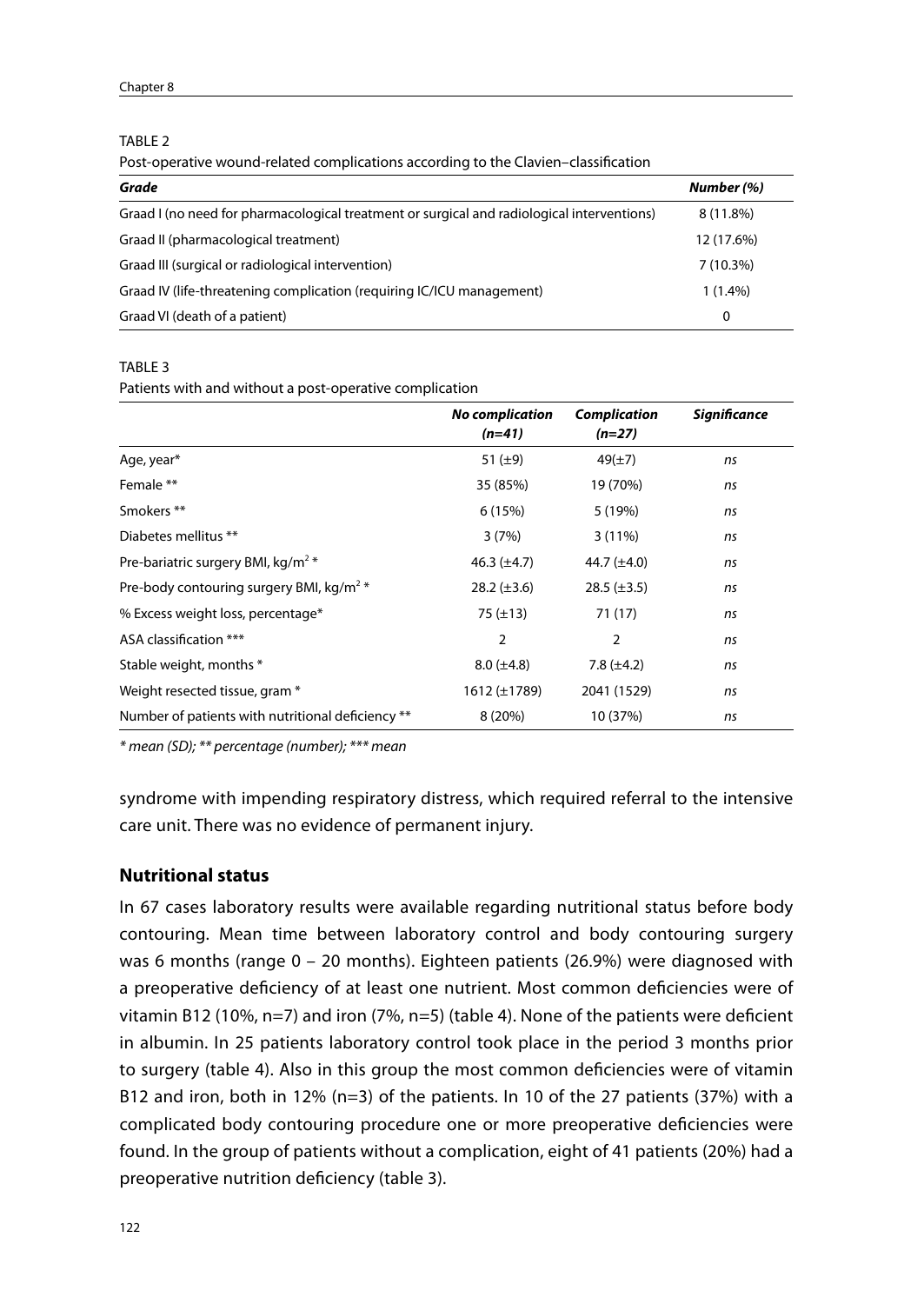|                        | <b>Within 20 months</b><br>prior to surgery<br>n=67 | <b>Within 3 months</b><br>prior to surgery<br>$n=25$ |
|------------------------|-----------------------------------------------------|------------------------------------------------------|
| Vitamin B1 deficiency  | 0                                                   | 0                                                    |
| Vitamin B6 deficiency  | $4\%$ (n=3)                                         | $8\%$ (n=2)                                          |
| Vitamin B12 deficiency | $10\% (n=7)$                                        | $12\% (n=3)$                                         |
| Folic acid deficiency  | $3\%$ (n=2)                                         | 0                                                    |
| Iron deficiency *      | $7\%$ (n=5)                                         | $12\% (n=3)$                                         |
| Albumin deficiency     | 0                                                   | $\mathbf 0$                                          |
| Anaemia                | $4\%$ (n=3)                                         | $8\%$ (n=2)                                          |

TABLE 4

Prevalence of nutritional deficiencies in all patients (67) and in patients with laboratory test within 3 months of prior to body contouring surgery (25)

*\*Defined a low ferritin*

#### **Discussion**

In this evaluation of gastric-bypass patients who underwent body contouring surgery an overall wound-related complication risk of 39.7% was found. In 26.9% of the patients with a complicated body contouring procedure one or more preoperative nutritional deficiencies were found, despite the use of vitamin supplementation. In the group of patients with preoperative deficiencies, more post-operative complications occurred.

Our results showed a high overall complication risk, which is similar to that reported in literature (25-67%).<sup>1-9</sup> Post-bariatric patients do have a higher complication rate following body contouring surgery compared to non-bariatric patients.<sup>10-12</sup> More specific, the percentage of wound-related complications is high and different from more general post-operative complications. Many risk factors for complications are described in literature: like BMI, smoking, diabetes mellitus, percentage of excess weight loss (%EWL) and a stable weight prior to surgery.  $3,4,7-9,13,26$  In recent years, the influence of nutritional deficiencies on wound related complications in post-bariatric patients has been the subject of an increasing number of reports.<sup>11,16-17</sup>

Nutritional deficiencies are a common complication following bariatric surgery. Therefore, all post-bariatric patients are prescribed oral vitamin supplementation.<sup>18</sup> New deficiencies can occur even 10 years after surgery despite standard supplementation.<sup>19</sup> Deficiencies of albumin, iron, vitamin B12 and vitamin D are frequently described after gastric bypass surgery.<sup>16-18,22,24,27</sup> Vitamin A, vitamin C, zinc and selenium are less common.16-19,22,24,28-29 The risk of nutritional deficiencies is higher after gastric bypass surgery through malabsorption, less intrinsic factor and intake restriction, compared to laparo-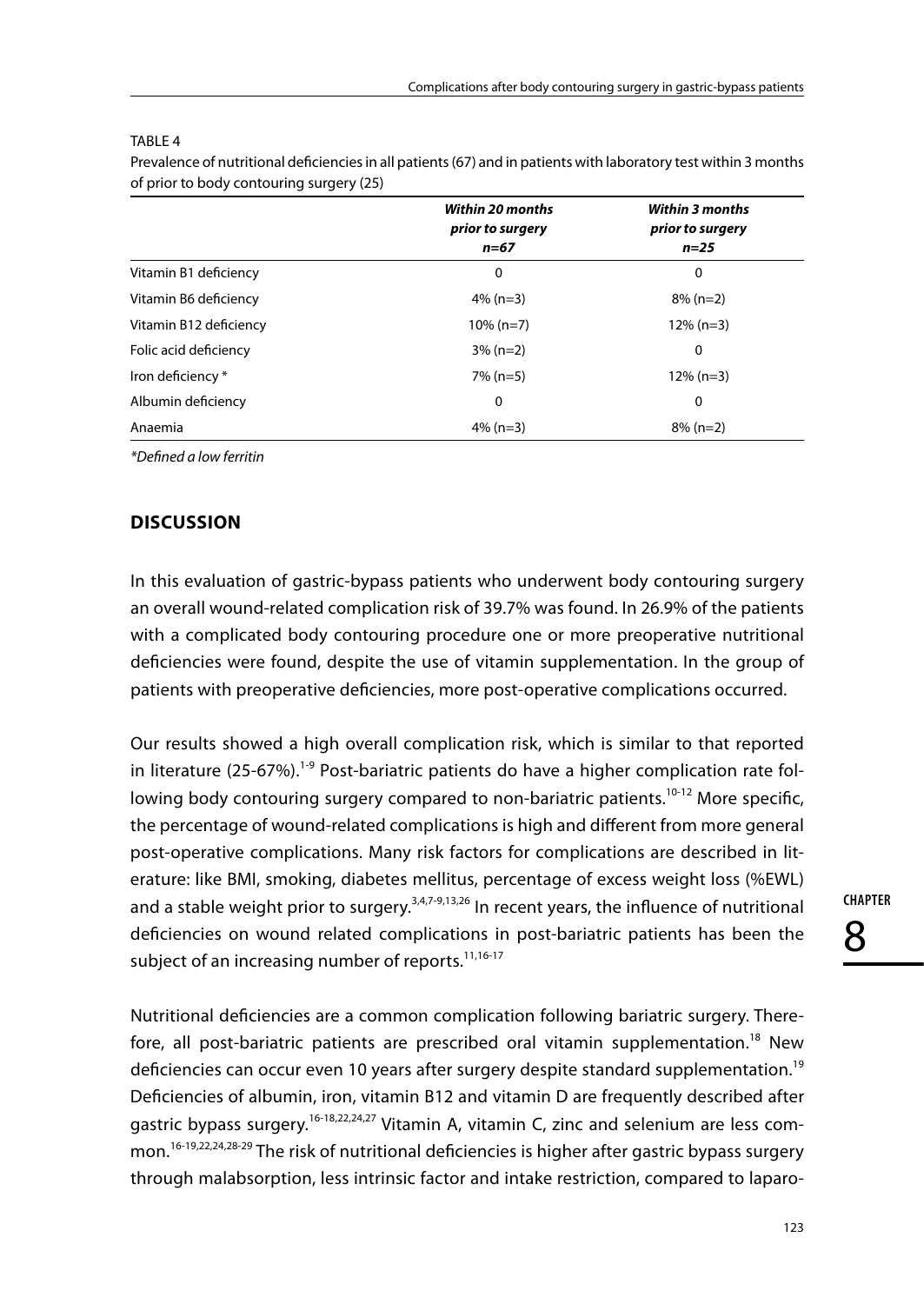scopic gastric banding in which the bioavailability of nutrients is not disturbed.<sup>18,30-31</sup> This might explain the high complication risk in the current study in contrast to our first study in which mostly laparoscopic gastric banding patients were included.<sup>4</sup> Nowadays, laparoscopic gastric banding is less popular and the gastric bypass procedure is one of the most performed bariatric procedures. In this light, it is important to be aware of these possible deficiencies when body contouring surgery is planned.

Patients with nutritional deficiencies may have delayed wound healing as well as an increased risk for wound infection.<sup>11,17,32-39</sup> Protein, vitamin A, vitamin C, vitamin E, iron, zinc and copper are particularly important for wound healing.<sup>17,32,39-42</sup> The advice is to correct nutritional deficiencies as part of wound care.<sup>39-42</sup> In many other medical specialties, like the care for decubitus and burn patients, evaluation and optimization of nutritional status is seen as an essential part of good (wound care) treatment.<sup>36-38</sup> Nutritional status is evaluated by a combination of blood samples and a thorough inventory of intake and weight loss or regain.

Now we are aware of the importance of a good nutritional status for wound healing, we might use this knowledge for the care of gastric bypass patients who are indicated for body- contouring surgery. Body contouring procedures can be extensive and prolonged and are associated with a high complication rate. Wound healing problems are especially frequent. Nutrients important for wound healing are frequently deficient after gastric bypass surgery. One hypothesis might be that these deficiencies are (in part) responsible for the high complication rate in post-bariatric body contouring surgery. Prospective studies focusing on the causal relationship between preoperative deficiencies and the occurrence of post-operative complications in post-bariatric body contouring surgery are lacking so far.

This is the first study in the Netherlands focusing on complications following body contouring surgery in post-bariatric patients in which nutritional deficiencies were evaluated. The shortcoming of this article is the retrospective character, which results in missing data. At our department of Plastic and Reconstructive Surgery, laboratory testing was no standard preoperative care in post-bariatric patients. The interval between the latest blood sample and body contouring surgery was therefore variable and no causative relationship could be drawn between nutritional deficiencies and postoperative complications.

In accordance with this study and recent literature about the role of nutritional deficiencies in wound healing it seems reasonable to evaluate nutritional status in post-gastric bypass patients who are candidates for body contouring surgery. Laboratory control may focus on frequently described deficiencies like vitamin A, vitamin B, vitamin C, vitamin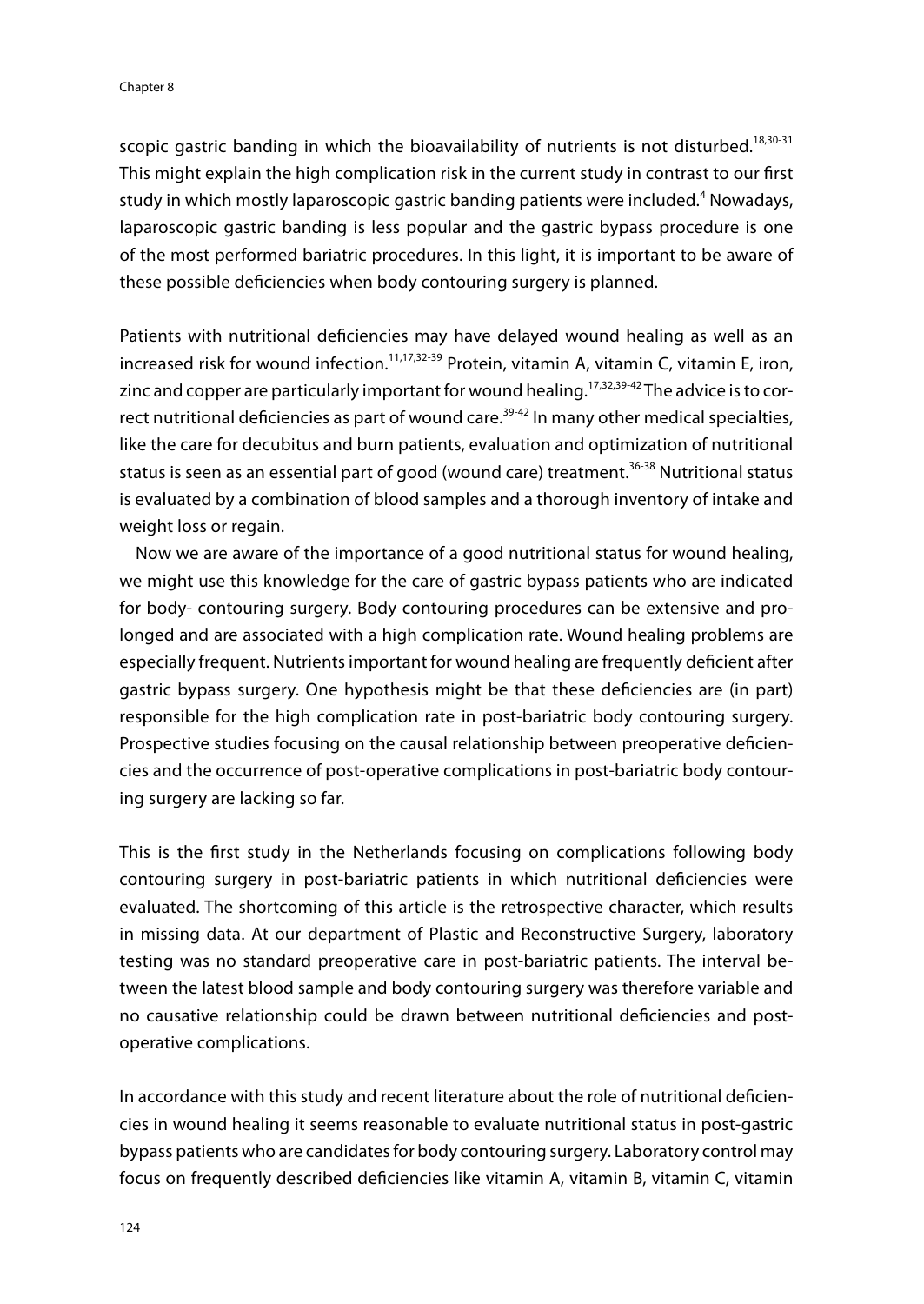E, folic acid, iron, zinc, copper and protein.<sup>11,32,39,42-44</sup> Furthermore, a thorough inventory of intake and weight status by a dietician with special interest in (post) bariatric patients is advisable. In particular, knowledge of protein intake is important because the (pre) albumine content in blood is unreliable for the actual protein status.<sup>31</sup> We advice evaluation and optimization of nutritional status preoperative to body contouring surgery, as this may contribute to a lower complication risk.

#### **Conclusion**

The complication rate following body contouring surgery in post-gastric bypass patients is high. The high prevalence of nutritional deficiencies in this particular patient population might be responsible for this. We argue to evaluate and optimize nutritional status in post-gastric bypass patients before body contouring surgery. It might be considered to refer patients to a bariatric multidisciplinary team of specialized dietician for this purpose.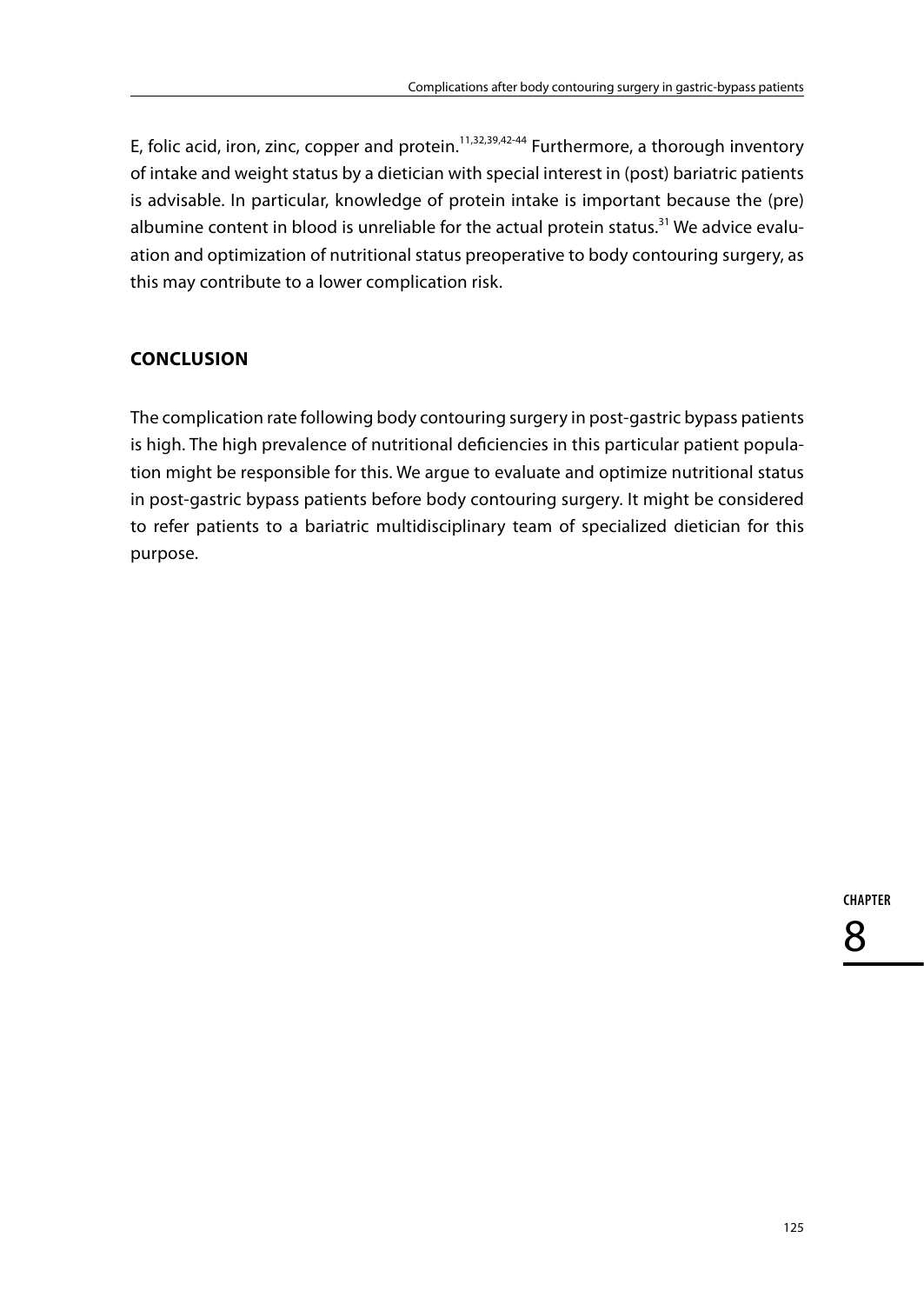#### **References**

- 1. Sanger C, David LR. Impact of significant weight loss on outcome of body-contouring surgery. Ann Plast Surg 2006;56:9-13
- 2. Coon D, Michaels J5, Gusenoff JA, et al. Multiple procedures and staging in the massive weight loss population. Plast Reconstr Surg 2010;125:691-698.
- 3. Coon D, Gusenoff JA, Kannan N, et al. Body mass and surgical complications in the postbariatric reconstructive patient: analysis of 511 cases. Ann Surg 2009;249:397-401.
- 4. Van der Beek ES, van der Molen AM, van Ramshorst B. Complications after body contouring surgery in post-bariatric patients: The importance of a stable weight close to normal. Obes Facts 2011;4:61-66.
- 5. Vastine VL, Morgan RF, Williams GS, et al. Wound complications of abdominoplasty in obese patients. Ann Plast Surg 1999;42:34-39.
- 6. Arthurs ZM, Cuadrado D, Sohn V, et al. Post-bariatric panniculectomy: pre-panniculectomy body mass index impacts the complication profile. Am J Surg 2007;193:567-70; discussion 570.
- 7. Kitzinger HB, Cakl T, Wenger R, et al. Prospective study on complications following a lower body lift after massive weight loss. J Plast Reconstr Aesthet Surg 2013;66:231-238.
- 8. Gravante G, Araco A, Sorge R, et al. Wound infections in body contouring mastopexy with breast reduction after laparoscopic adjustable gastric bandings: the role of smoking. Obes Surg 2008;18: 721-727.
- 9. Gravante G, Araco A, Sorge R, et al. Wound infections in post-bariatric patients undergoing body contouring abdominoplasty: The role of smoking. Obes Surg 2007;17:1325-1331.
- 10. Greco JA, Castaldo ET, Nanney LB, et al. The effect of weight loss surgery and body mass index on wound complications after abdominal contouring operations. Ann Plast Surg 2008;61:235-242.
- 11. Agha-Mohammadi S, Hurwitz DJ. Enhanced recovery after body-contouring surgery: reducing surgical complication rates by optimizing nutrition. Aesthetic Plast Surg 2010;34:617-625.
- 12. Hasanbegovic E, Sorensen JA. Complications following body contouring surgery after massive weight loss: A meta-analysis. J Plast Reconstr Aesthet Surg 2014;67:295-301.
- 13. Au K, Hazard SW, Dyer AM, et al. Correlation of complications of body contouring surgery with increasing body mass index. Aesthet Surg J 2008;28:425-429.
- 14. Shermak MA, Rotellini-Coltvet LA, Chang D. Seroma development following body contouring surgery for massive weight loss: patient risk factors and treatment strategies. Plast Reconstr Surg 2008;122:280-288.
- 15. D'Ettorre M, Gniuli D, Iaconelli A, et al. Wound healing process in post-bariatric patients: an experimental evaluation. Obes Surg 2010;20:1552-1558.
- 16. Naghshineh N, O'Brien Coon D, McTigue K, et al. Nutritional assessment of bariatric surgery patients presenting for plastic surgery: a prospective analysis. Plast Reconstr Surg 2010;126: 602-610.
- 17. Agha-Mohammadi S, Hurwitz DJ. Nutritional deficiency of post-bariatric surgery body contouring patients: what every plastic surgeon should know. Plast Reconstr Surg 2008;122:604-613.
- 18. Mechanick JI, Youdim A, Jones DB, et al. Clinical practice guidelines for the perioperative nutritional, metabolic, and nonsurgical support of the bariatric surgery patient--2013 update: cosponsored by American Association of Clinical Endocrinologists, The Obesity Society, and American Society for Metabolic & Bariatric Surgery. Obesity (Silver Spring) 2013;21:S1-27.
- 19. Higa K, Ho T, Tercero F, et al. Laparoscopic Roux-en-Y gastric bypass: 10-year follow-up. Surg Obes Relat Dis 2011;7:516-525.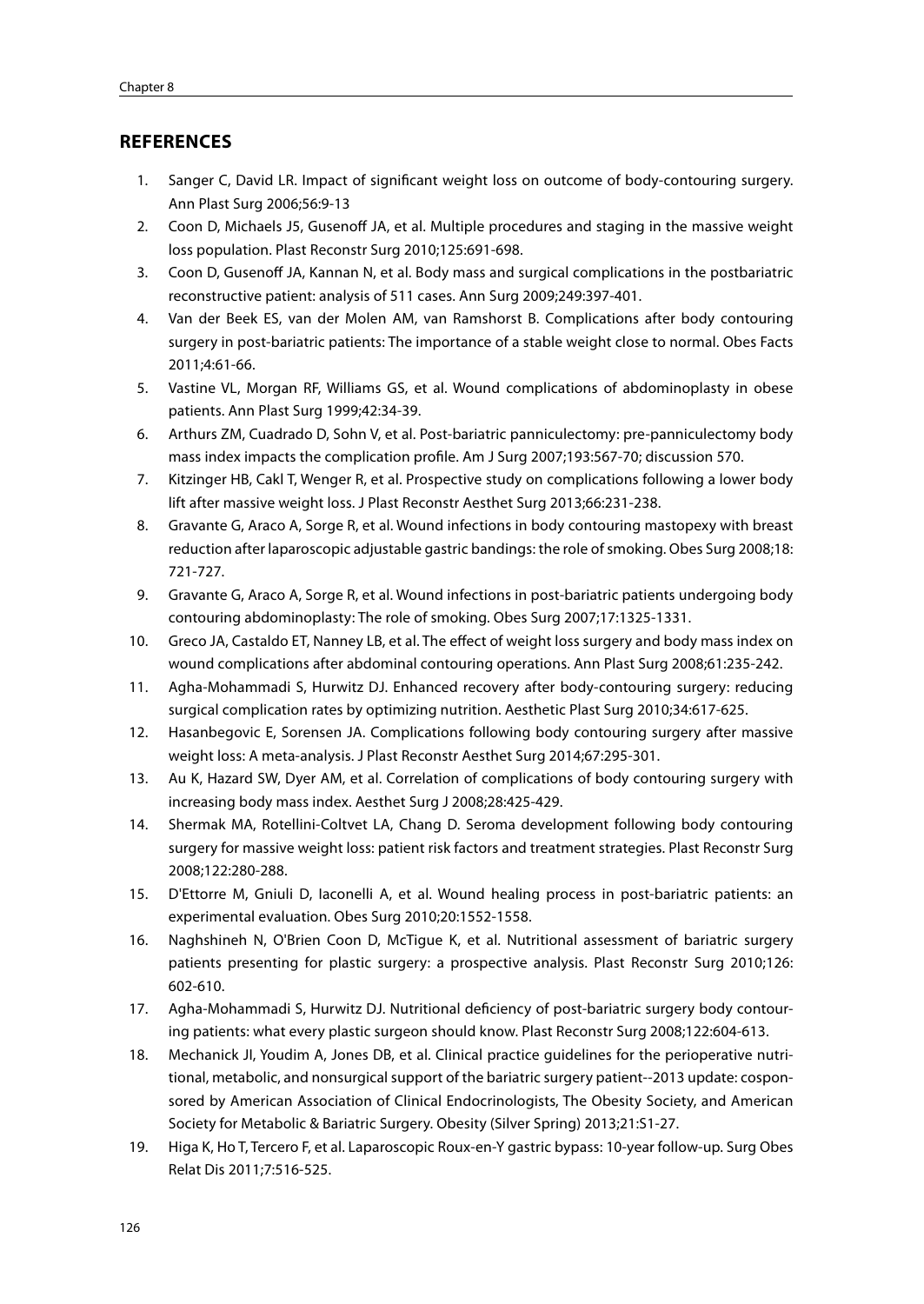- 20. Dodell GB, Albu JB, Attia L, et al. The bariatric surgery patient: lost to follow-up; from morbid obesity to severe malnutrition. Endocr Pract 2012 Mar-Apr;18(2):e21-5.
- 21. Ahmad DS, Esmadi M, Hammad H. Malnutrition secondary to non-compliance with vitamin and mineral supplements after gastric bypass surgery: What can we do about it? Am J Case Rep 2012; 13:209-213.
- 22. Blume CA, Boni CC, Casagrande DS, et al. Nutritional Profile of Patients Before and After Roux-en-Y Gastric Bypass: 3-Year Follow-up. Obes Surg 2012;22:1676-85.
- 23. Coupaye M, Puchaux K, Bogard C, et al. Nutritional consequences of adjustable gastric banding and gastric bypass: a 1-year prospective study. Obes Surg 2009 Jan;19(1):56-65.
- 24. Dalcanale L, Oliveira CP, Faintuch J, et al. Long-term nutritional outcome after gastric bypass. Obes Surg 2010 Feb;20(2):181-187.
- 25. Dindo D, Demartines N, Clavien PA. Classification of surgical complications: a new proposal with evaluation in a cohort of 6336 patients and results of a survey. Ann Surg 2004 Aug;240(2):205-213.
- 26. Shermak MA, Bluebond-Langner R, Chang D. Maintenance of weight loss after body contouring surgery for massive weight loss. Plast Reconstr Surg 2008;121:2114-2119.
- 27. Gasteyger C, Suter M, Gaillard RC, et al. Nutritional deficiencies after Roux-en-Y gastric bypass for morbid obesity often cannot be prevented by standard multivitamin supplementation. Am J Clin Nutr 2008;87:1128-1133.
- 28. Ruz M, Carrasco F, Rojas P, et al. Zinc absorption and zinc status are reduced after Roux-en-Y gastric bypass: a randomized study using 2 supplements. Am J Clin Nutr 2011;94:1004-1011.
- 29. Ruz M, Carrasco F, Rojas P, et al. Heme- and nonheme-iron absorption and iron status 12 mo after sleeve gastrectomy and Roux-en-Y gastric bypass in morbidly obese women. Am J Clin Nutr 2012; 96:810-817.
- 30. Shah M, Simha V, Garg A. Review: long-term impact of bariatric surgery on body weight, comorbidities, and nutritional status. J Clin Endocrinol Metab 2006;91:4223-4231.
- 31. Faria SL, Faria OP, Buffington C, et al. Dietary protein intake and bariatric surgery patients: a review. Obes Surg 2011;21:1798-1805.
- 32. Wild T, Rahbarnia A, Kellner M, et al. Basics in nutrition and wound healing. Nutrition 2010;26: 862-866.
- 33. Sherman AR, Barkley M. Nutrition and wound healing. J Wound Care 2011;20:357-8, 360, 362-7.
- 34. Brown KL, Phillips TJ. Nutrition and wound healing. Clin Dermatol 2010 ;28:432-439.
- 35. Campos AC, Groth AK, Branco AB. Assessment and nutritional aspects of wound healing. Curr Opin Clin Nutr Metab Care 2008;11:281-288.
- 36. Garretsen MK, Melis GC, Richir MC, et al. Perioperative nutrition. Ned Tijdschr Geneeskd 2006 Dec 16;150:2745-2749.
- 37. Weimann A, Braga M, Harsanyi L, et al. ESPEN Guidelines on Enteral Nutrition: Surgery including organ transplantation. Clin Nutr 2006;25:224-244.
- 38. Rousseau AF, Losser MR, Ichai C, et al. ESPEN endorsed recommendations: nutritional therapy in major burns. Clin Nutr 2013;32:497-502.
- 39. Posthauer ME, Dorner B, Collins N. Nutrition: a critical component of wound healing. Adv Skin Wound Care 2010;23:560-72; quiz 573-4.
- 40. Arnold M, Barbul A. Nutrition and wound healing. Plast Reconstr Surg 2006;117:42S-58S.
- 41. Collins N, Friedrich L. Wound healing: the nutrition connection. Caring 2012;31:66, 68.
- 42. Kavalukas SL, Barbul A. Nutrition and wound healing: an update. Plast Reconstr Surg 2011;127: 38S-43S.
- 43. Little MO. Nutrition and skin ulcers. Curr Opin Clin Nutr Metab Care 2013;16:39-49.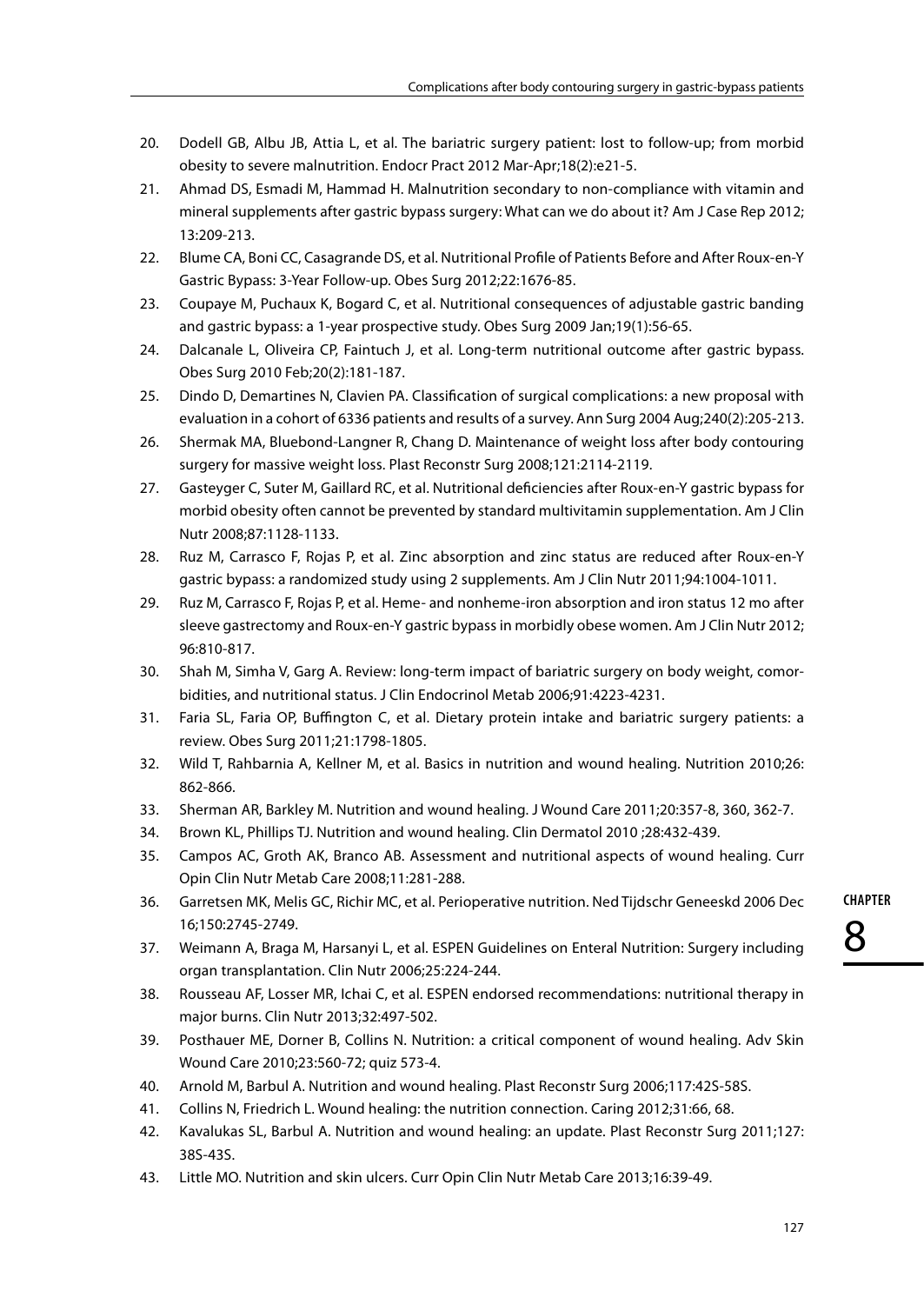- 44. Demling RH. Nutrition, anabolism, and the wound healing process: an overview. Eplasty 2009;9: e9.
- 45. Dindo D, Demartines N, Clavien P: Classification of surgical complications. A new proposal with evaluation in a cohort of 6336 patients and results of a survey. Ann Surg 2004;240:205–213.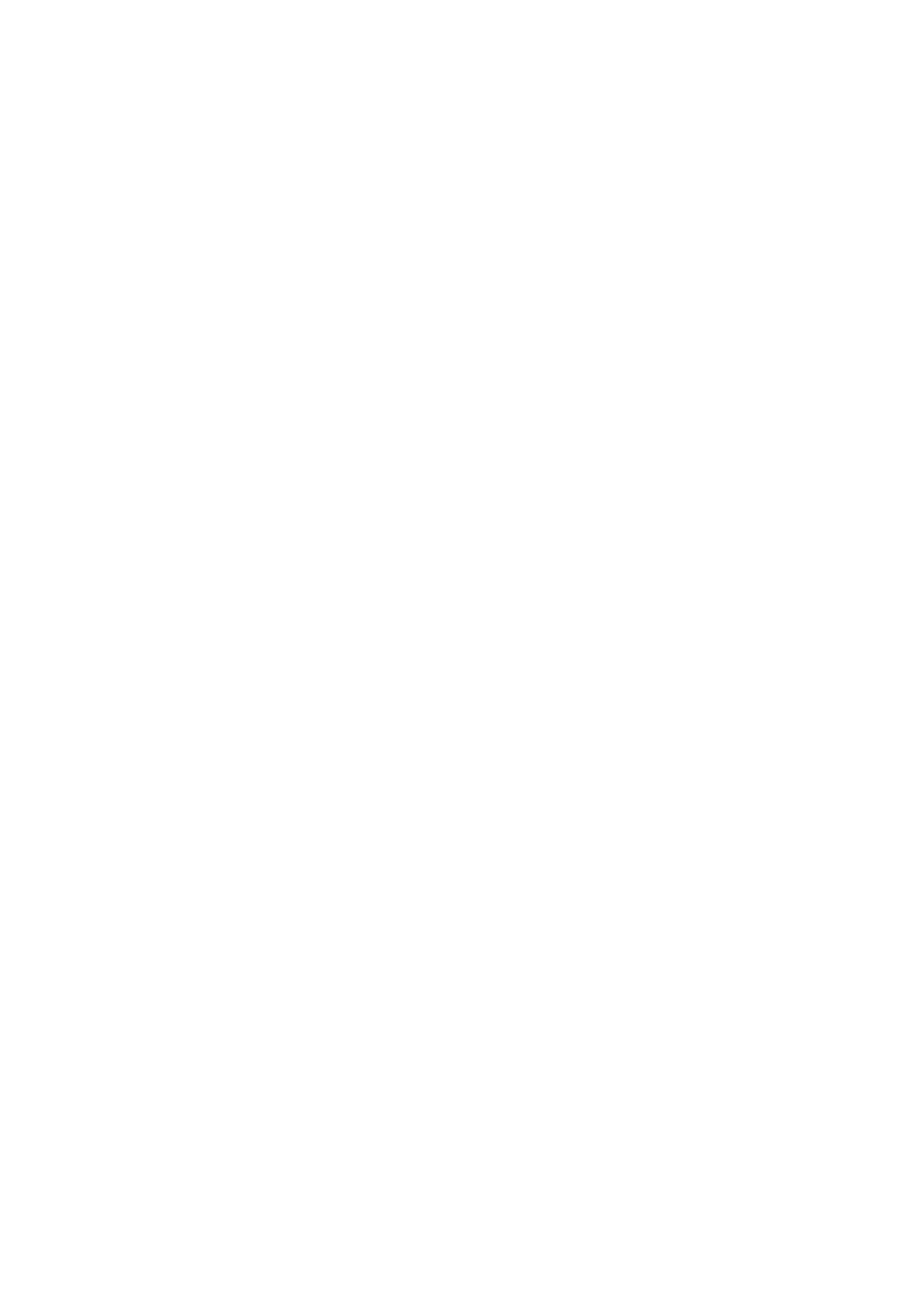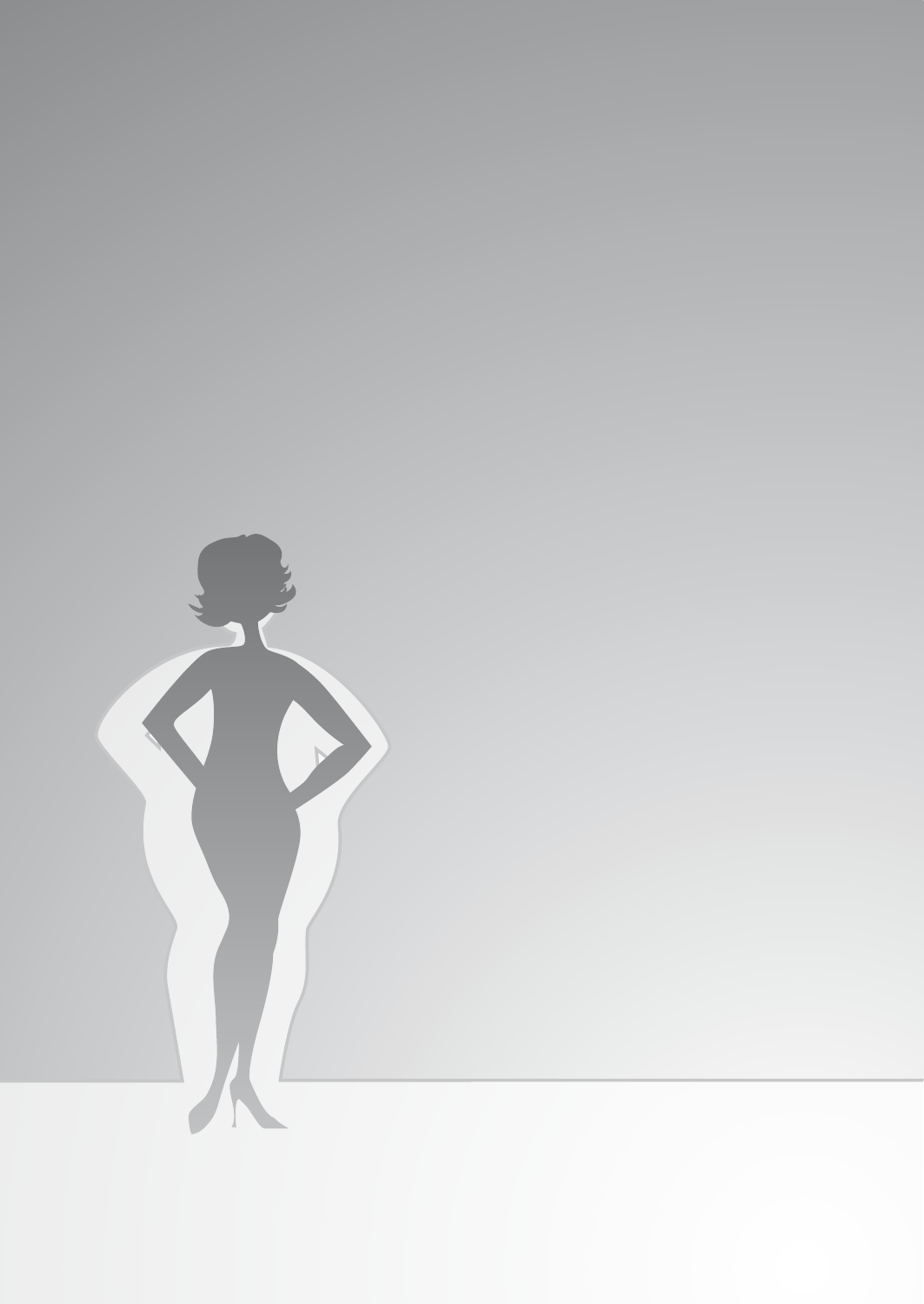### **Chapter 9**

**General Discussion and Future Perspectives**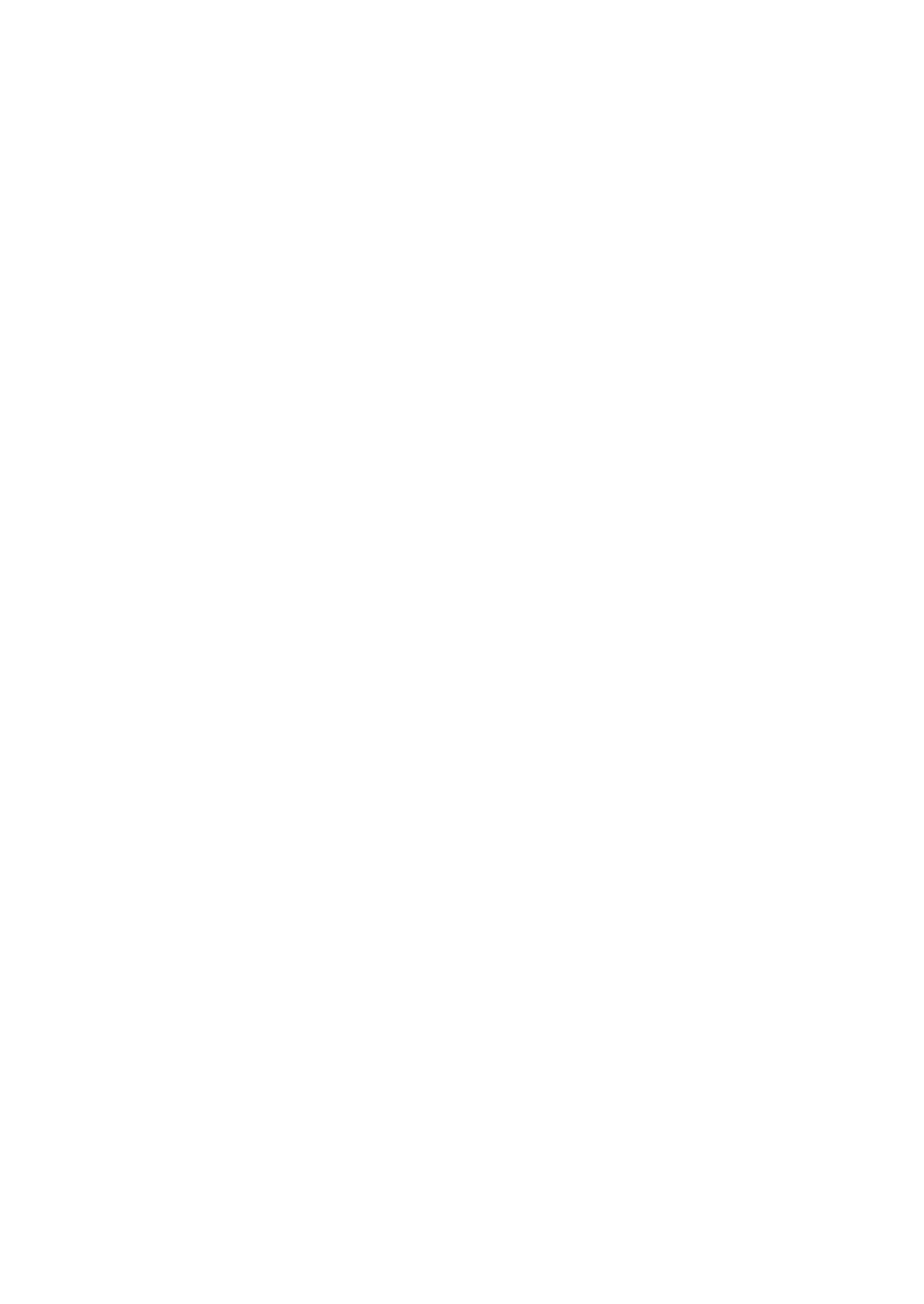#### **General discussion**

The dramatic increase of bariatric surgery in the last decade has led to a new field in plastic surgery: Post-bariatric body contouring surgery. When we started our research in 2007 little was known about this new subspecialty. In the first ten years since the introduction of bariatric surgery in the St. Antonius Hospital in 1995 less than 500 bariatric procedures were performed in total and only 61 patients underwent post-bariatric body contouring surgery in our clinic. Today, more than 850 bariatric procedures are performed yearly with laparoscopic gastric bypass as the most frequently performed procedure. As a consequence the demand for post-bariatric body contouring surgery has risen as well. Subject of this thesis is the optimal treatment of these unique and complex patients which requires a better understanding of the risks and benefits of body contouring surgery.

The main conclusions of the studies presented in this thesis are as follows:

- Body contouring surgery is associated with high complication rates, especially after gastric bypass procedures.
- A stable weight over a period of at least 3 months prior to body contouring surgery and a BMI<30 are associated with a significant lower complication rate.
- Nutritional deficiencies will occur after gastric bypass surgery despite supplementation and the effect of oral supplementation as treatment is limited.
- Long-term improvement in quality of life is seen after body contouring surgery in massive weight loss patients.
- There is a contradiction between patients' indicated motives for body contouring surgery (i.e. physical and hygienic skin problems) and their expectations of the postoperative outcome (i.e. changes in psychological status and social relations). The main reason for patients not to undergo body contouring surgery are the significant costs of the surgery.
- The Pittsburgh Rating Scale could not be validated as a reliable classification system for skin deformities after massive weight loss.

In this discussion two key issues of body contouring surgery will be discussed, i.e. the goals of body contouring surgery and the selection of patients for this kind of surgery.

#### **Goals of post-bariatric body contouring surgery**

The role of body contouring surgery in the treatment of morbid obesity is unclear. Is it only a cosmetic adjunct to bariatric surgery or does it really contribute in a positive way to the treatment of morbid obesity in the long term? The treatment goals of bariatric surgery are a sustained massive weight loss, a decrease of co-morbidities and an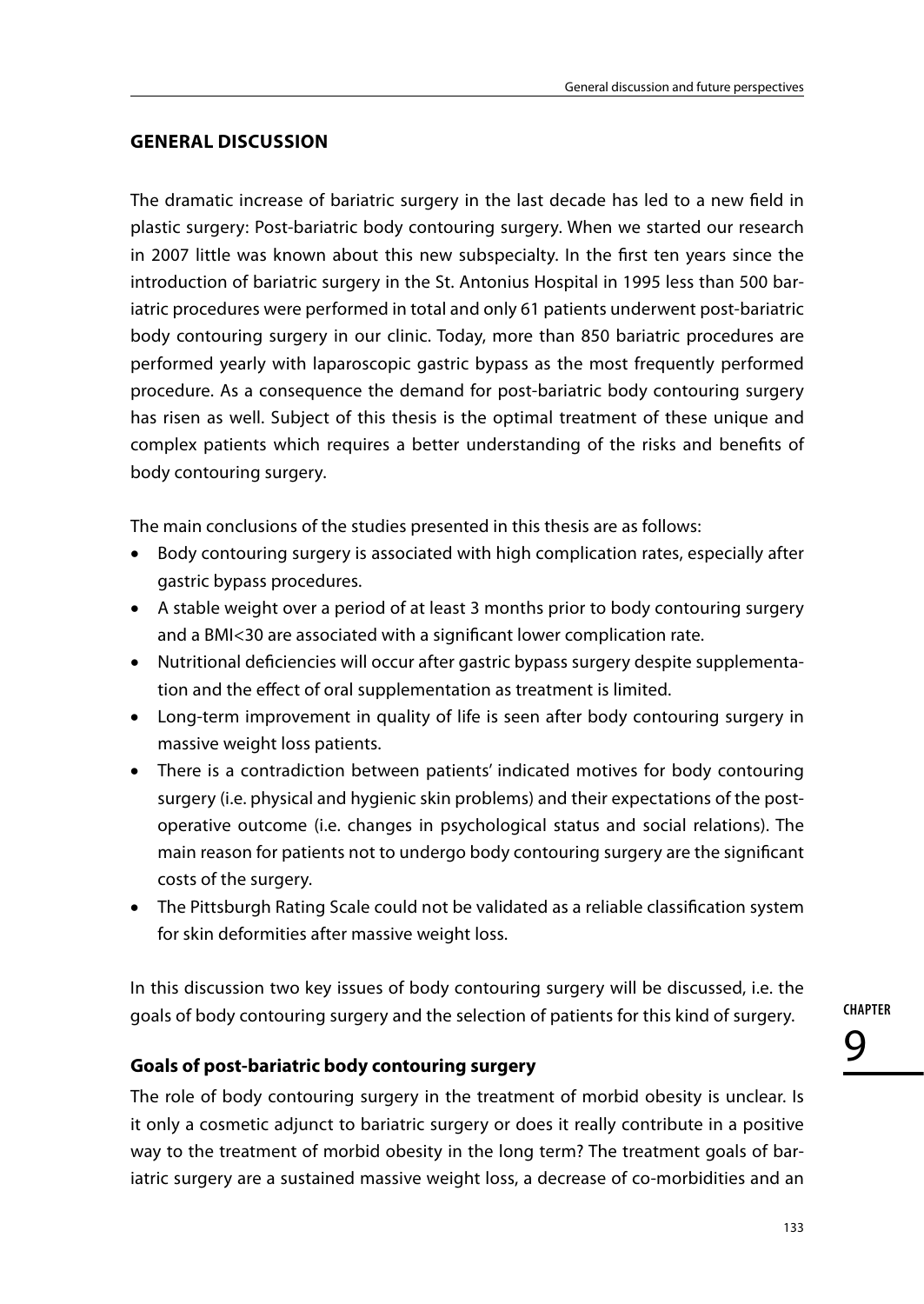improvement in quality of life. When body contouring surgery is seen as a continuity of care for morbid obese patients, the goals should be similar to that of bariatric surgery. Most weight loss following bariatric surgery is achieved in the first post-operative year, while a plateau is reached at 18-24 months after surgery. As many as 50% of the patients may regain some weight over the years.<sup>1</sup> One hypothesis for this relapse might be the discontent of patients with loose hanging skin and the associated complaints. This might result in less motivation for healthy eating patterns. Recently, a study of Balagué showed better long-term weight control in gastric bypass patients receiving body contouring compared to patients without additional body contouring.<sup>2</sup> This is the first prospective study showing the impact of body contouring surgery on long term weight control after gastric bypass surgery. These encouraging results must be objectified in future studies.

The other main goal of bariatric surgery is improvement in the quality of life. In recent years improvement in quality of life has been reported after body contouring surgery in massive weight loss patients.<sup>3-5</sup> This is also supported in chapter 5 and 6 of this thesis, although we must cautiously interpret our results due to the retrospective method of the quality of life assessment before body contouring surgery. Modaressi et al. showed in a prospective study a significant improvement in health related quality of life (HRQoL) after body contouring surgery in gastric bypass patients compared to their preoperative HRQoL and also compared to gastric bypass patients who never had body contouring.<sup>6</sup> Body image also seems to improve after body contouring surgery. $37$ 

We propose to define long-term weight loss and improvement in quality of life as main goals of body contouring surgery, as a continuity from bariatric surgery. If it can be proven that these two goals can be achieved in massive weight loss patients with body contouring surgery, then body contouring surgery has additional value in the treatment of morbid obesity. Within this perspective, it seems justified to define body contouring as part of the treatment of morbid obesity.

#### **Selection**

The second question which needs to be answered is; What is the best way to select patients for body contouring surgery? Objective parameters and clear selection criteria as used for patient selection in bariatric surgery are lacking for body contouring surgery so far. There are many functional and psychological factors influencing patients desire for body contouring (chapter 4). Patients do report a broad range of physical and psychosocial problems as a result of the excess skin. The degree of excess skin will influence the type and severity of complaints. Al-Hadithy et al showed a significant quantifiable correlation among the degree of ptosis and psychological morbidity. ${}^{8}$  In our opinion all patients who have complaints caused by excess skin do have an indication for treatment, including surgery. Where limitations in physical activity and hygienic problems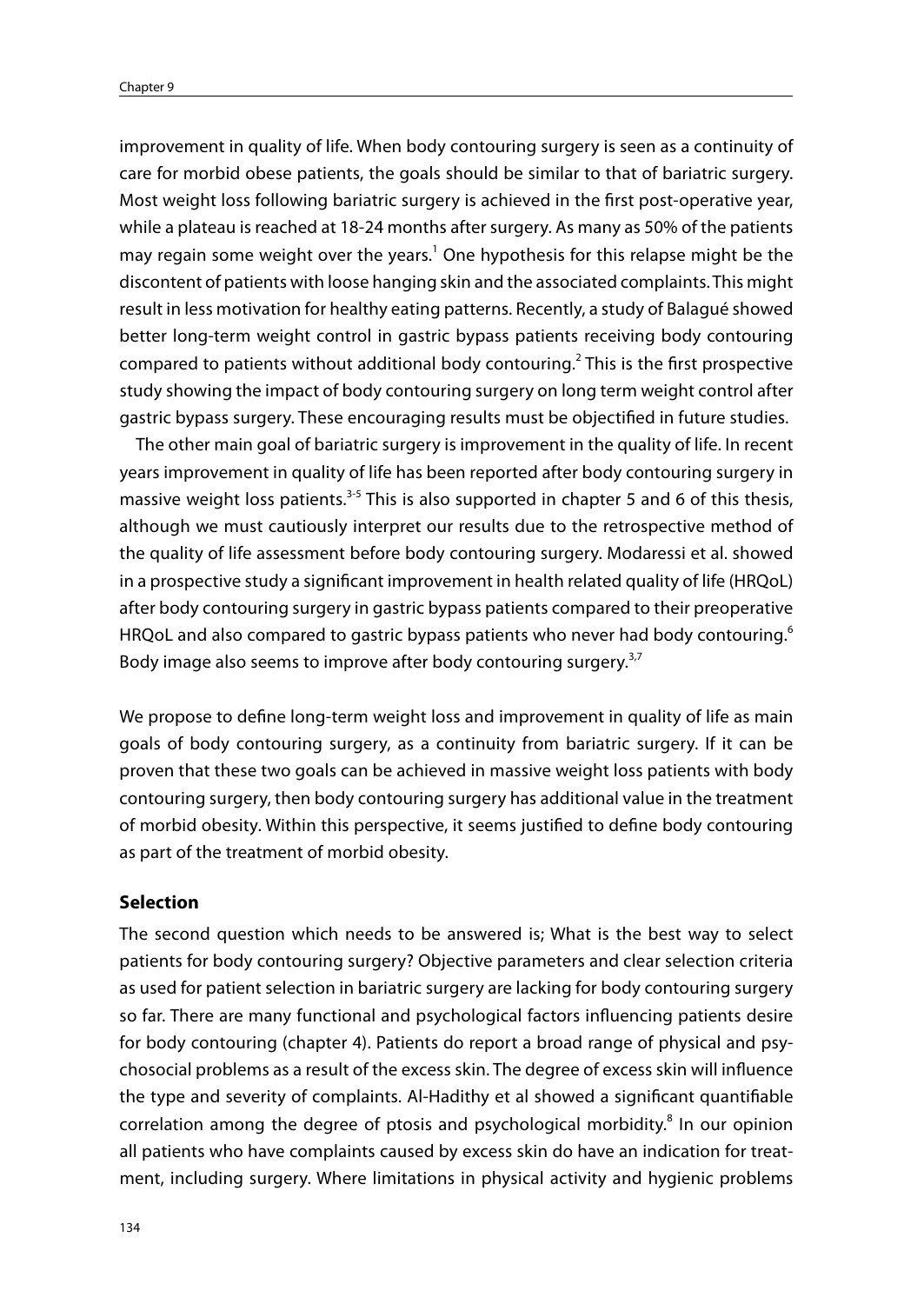are expected to decrease after surgery, patients should understand that improving their body contour can, but does not automatically improve their psychological wellbeing. In chapter 4 we show that patients expectations of the post-operative result not always reflect their true motives for seeking surgery. Although patients may seek body contouring surgery for physical and hygienic skin problems they often expect changes in psychological status and social relationships after the operation. In the preoperative consultation, the plastic surgeon should address this issue with every patient and should verify that the patient understands the true benefits and limitations of body contouring surgery.

The expected benefits of body contouring surgery must outweigh the potential risks of complications and they should be weighted in the decision for body contouring surgery. Post-bariatric patients in general have greater operative risks compared to patients with the same weight without a history of morbid obesity. Many risk factors for complications after body contouring are reported in the literature, as outlined in chapter 7 and 8 of this thesis. In every patient considered for body contouring surgery, a thorough preoperative assessment of risk factors should be made.

#### **Dutch health care legislation and body contouring surgery**

The current Dutch reimbursement system plays a decisive role whether a patient will actually undergo surgery. The lack of reimbursement is one of the most important barriers for body contouring surgery in the Netherlands, as showed in chapter 4. Similar problems are reported from other countries.<sup>9-10</sup>

Reconstructive surgery solely based on the indication of psychological complaints, even if they are quite valid, is in the Netherlands by legislation never reimbursed. Reimbursement of reconstructive procedures is by Dutch health care insurance companies only considered when a physical deformity can be defined as mutilation or in case of a detectable physical functional impairment.

Applications for reimbursement of body contouring surgery require the completion of an online application form used by all Dutch insurance companies, through a single portal called "VECOZO". Reimbursement is determined on the basis of the patients' BMI (BMI<35) and the Pittsburgh Rating Scale (PRS). The PRS is used by the insurance companies as a measure of mutilation and by mutual agreement of the insurance companies only a deformity classified as PRS 3 is judged severe enough for reimbursement. In our study (chapter 3), the PRS could not be validated as a reliable and reproducible classification system and there seems to be no clear relation between the degree of deformity and the physical functional disorder or impairment.

The insurance companies sometimes require medical photographs of the patient for documentation and it remains unclear (for both patient and professional) who is judging or rating these photographs in the insurance bureaucracy. Therefore the whole

**Chapter** 9

135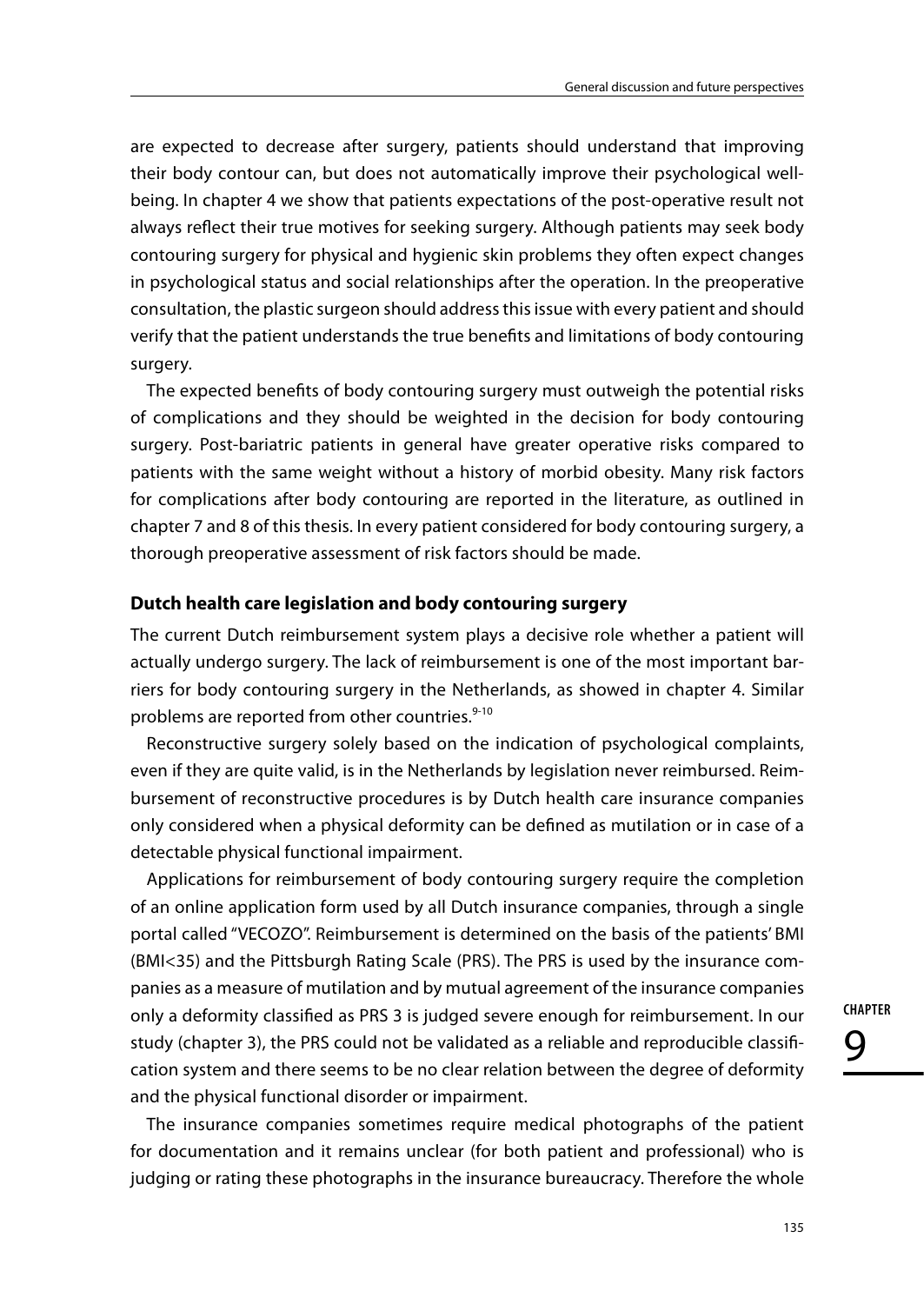administrative process for the reimbursement of body contouring surgery in the Netherlands lacks both valid criteria and transparency.

Congenital or acquired body deformities can result in psychological suffering and may have a negative impact on a patients quality of life, i.e. excessive scars, skin burns or protruding ears. Taking into consideration that improvement in quality of life is one of the goals of bariatric surgery and post-bariatric body contouring, psychological complaints should be incorporated in the decision process for reimbursement. In the Netherlands for example, breast reconstruction, although it does not contribute to the primary outcome of breast cancer, is offered to all patients treated surgically for breast cancer or in whom a prophylactic ablation is carried out. Breast reconstruction is considered to enhance the quality of life and the psychological suffering women experience after an ablation apparently justifies the reimbursement of breast reconstruction. The physical and psychological stress associated with loose, hanging skin after successful weight loss can result in psychological suffering, but is apparently not classified as mutilation. This issue has not been solved yet. The fact that obesity is still considered by many as someone's individual responsibility, may also influence the discussion of reimbursement of body contouring surgery.

As obesity is classified as a chronic disease by the WHO $<sup>11</sup>$  and as body contouring after</sup> massive weight loss has additional value both in terms of securing long term weight loss and enhancement of the quality of life, post-bariatric body contouring procedures should be an integral component of the treatment of morbid obesity.

#### **Future perspectives**

Within the perspective that body contouring after massive weight loss seems to contribute to the long-term effects of bariatric surgery, we propose that body contouring surgery should be part of the standard treatment of morbid obesity in careful selected patients. As discussed in this thesis, the current selection criteria for body contouring surgery are insufficient. With the rising problem of obesity and the success of bariatric surgery, we should strive for improvement of care for the massive weight loss patient. A key factor in the treatment algorithm is identification of eligible patients through careful selection. Ideally, selection should be based on the primary outcome of bariatric surgery in terms of weight-loss and improvement is co-morbidities and quality of life, the patients' risk factors for complications, the degree of skin surplus graded in objective parameters and patients' complaints and limitations due to the excess skin. In line with the patient selection for bariatric surgery, a multidisciplinary team should be involved with the selection of patients for body contouring surgery. This team ideally includes a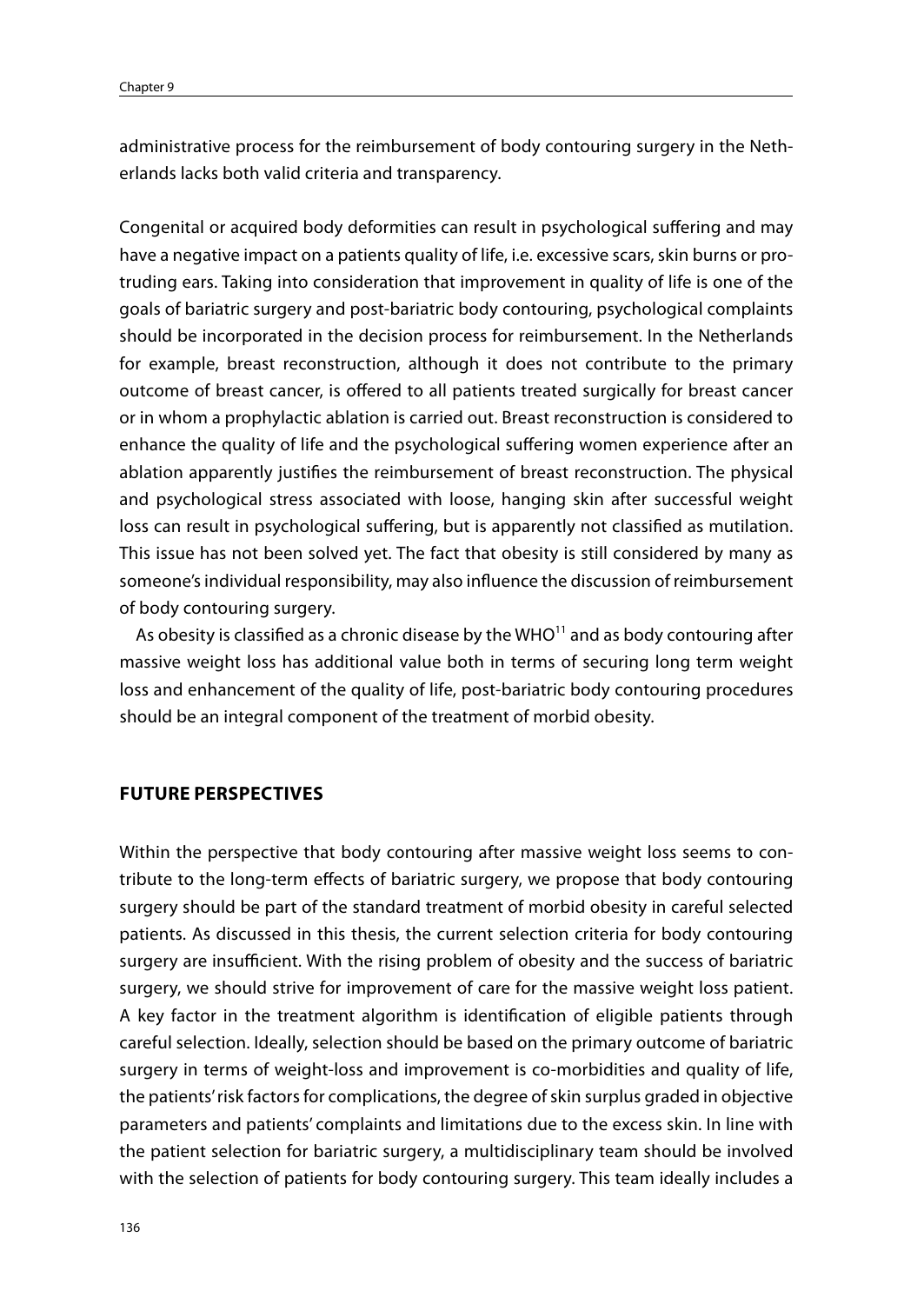plastic surgeon, a bariatric surgeon, a dietician and clinical psychologist or psychiatrist. An endocrinologist can be consulted if necessary. Several conditions should be met as outlined below:

Most important, the aims of bariatric surgery must have been achieved and bariatric treatment must be completed. The optimal timing of body contouring surgery is not defined yet. The first 6-12 months rapid and massive weight loss is achieved in most patients. After 18-24 months patients experience maximum weight loss, which will be followed by slight weight gain. Surgery should not be performed before the minimum possible body mass index is reached. The question which minimum BMI should be reached before body contouring surgery can be performed is not absolute. The lower the BMI, the lower the risk for complications and a BMI<30 should be preferred. However, severe complaints and skin surplus can appear with higher BMI's and a BMI below 30 is not reached by all bariatric patients despite successful weight loss. If symptomatic skin surplus is not responding to conservative treatment or might prevent further weight loss, it is justifiable to pursue body contouring surgery with a BMI between 30 and 35. The actual weight should be stable for a minimum of three months to lower the complication risk (chapter 7) but, we advice a minimum of six months stable weight as a requirement for body contouring. The patient must have proven to be able to maintain a stable weight because post-operative weight gain or loss will be detrimental for the aesthetic result which may in turn negatively influence patient satisfaction. In addition, the nutritional status should be checked within this period and optimized before surgery. Although evidence in this particular population is lacking, nutritional deficiencies in general are related to higher complication rates after surgery. All patients should be non-smokers or quit smoking a minimum of four weeks before surgery.<sup>12</sup>

Consultation of a psychologist or psychiatrist is recommended if pre-existing psychopathology is present or any psychological disorder is assumed. The psychologist or psychiatrist can determine if there is no concomitant psychopathology that needs to be treated first and can assess whether the patient is emotionally stable enough to undergo surgery.

Patients are referred to the plastic surgeon only in case the aforementioned requirements are met. All patients presenting for body contouring surgery require a thorough preoperative evaluation in which the plastic surgeon evaluates what motivates patients to pursue body contouring surgery and what they expect about the post-operative result. The likely expected outcome and patients' expectations should be discussed and the plastic surgeon should make sure as much as possible that the patient has realistic expectations about the result. Showing pre- and post-operative pictures of other patients and drawings of the remaining scars might be informative. The degree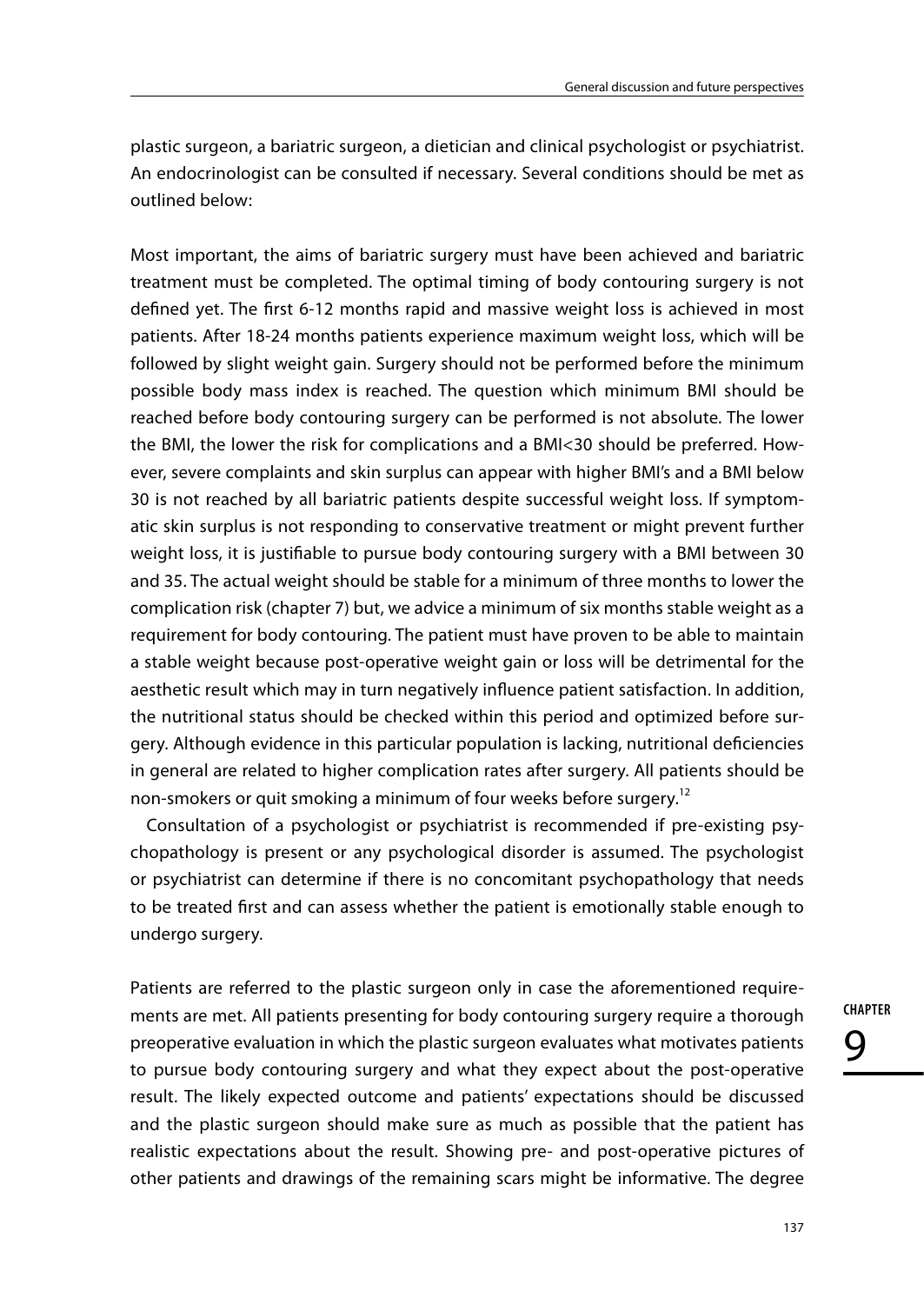of skin surplus per body region should preferable be graded in objective parameters. After reviewing the current classification systems for body contouring, we conclude that this task remains challenging due to the wide range of contour deformities after massive weight loss and the fact that most existing classification systems are designed for aesthetic body contouring. A reliable and transparent classification is urgently needed, but has yet to be designed. After considering the pros and cons of body contouring surgery for the individual patient, the plastic surgeon finally should decide whether body contouring is indicated and will be performed.

Currently a national guideline named 'Post-bariatric Body Contouring Surgery' is being developed, initiated by the Dutch Association of Plastic Surgery (Nederlandse Vereniging voor Plastische Chirurgie; NVPC). This guideline is partly based on the studies presented in this thesis and a new classification of skin deformities will be suggested herein.

#### **Conclusion**

This thesis gives us more insight in the role of body contouring surgery in the surgical treatment of morbid obesity. An improvement in long-term quality of life is seen after body contouring surgery, which is one of the key goals in bariatric surgery. However, the complication rate is high as well as patients' expectations of the post-operative result, which might negatively impact patient satisfaction. Careful selection of patients is therefore of great importance. A new alternative classification system for the Pittsburgh Rating Scale will assist selection and improve reimbursement options. Future research toward prognostic factors for successful post-bariatric body contouring surgery is mandatory. This might result in better and more objective selection criteria for body contouring surgery in order to further improve the post-operative outcome in terms of long-term weight control, improvement in quality of life and decreasing the complication rate.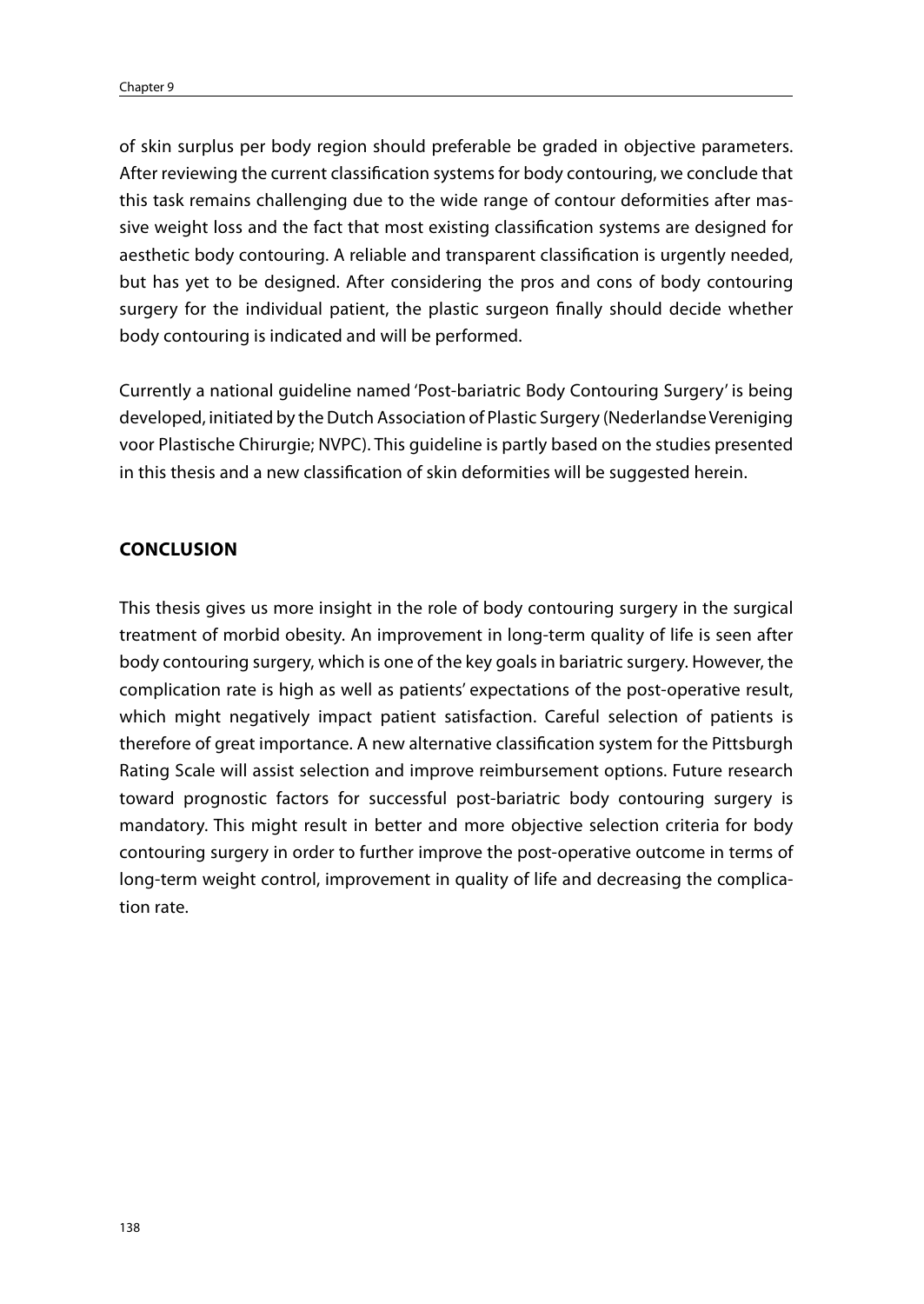#### **References**

- 1. Sjostrom L, Lindroos AK, Peltonen M, et al. Swedisch Obese Subjects Study Scientific Group. Lifestyle, diabetes and cardiovascular risk factors 10 years after bariatric surgery. N Engl J Med 2004;351:2683-2693.
- 2. Balagué N, Combescure C, Huber O, et al. Plastic surgery improves long-term weight control after bariatric surgery. Plast Reconstr Surg 2013;132:826-833.
- 3. Song AY, Rubin JP, Thomas V, Dudas JR, Marra KG, Fernstrom MH. Body image and quality of life in post massive weight loss body contouring patients. Obesity (Silver Spring) 2006;14:1626–1636.
- 4. Stuerz K, Piza H, Niermann K, et al. Psychosocial impact of abdominoplasty. Obes Surg 2008;18: 34–38
- 5. A. F. Klassen, S. J. Cano, A. Scott, et al. Satisfaction and quality-of-life issues in body contouring surgery patients: a qualitative study. Obes Surg 2012;22:1527–1534.
- 6. Modarressi A, Balagué N, Huber, et al. Plastic surgery after gastric bypass improves long-term quality of life. Obes Surg 2013;23:24-30.
- 7. Pecori L, Serra Cervetti GG, Marinari GM, et al. Attitudes of morbidly obese patients to weight loss and body image following bariatric surgery and body contouring. Obes Surg 2007;17:68-73.
- 8. Al-Hadithy N, Aditya H, Stewart K. Does the degree of ptosis predict the degree of psychological morbidity in bariatric patients undergoing reconstruction? Plast. Reconstr. Surg 2013;134:942-950
- 9. Mukherjee S, Kamat S, Adegbola S, et al. Funding for post-bariatric body contouring (bariplastic) surgery in England: A postcode lottery. Plast Surg Int 2014;153194.
- 10. Gusenoff JA, Messing SMA, O'Malley WMD, et al. Patterns of plastic surgical use after gastric bypass: Who can afford it and who will return for more. Plast Reconstr Surg 2008; 122:951-958.
- 11. WHO: Le Cales-Camus C. Fighting Obesity, clarification from World Health Organization. BMJ 2004;3:53-4
- 12. Mills E, Eyawo O, Lockhart I, et al. Smoking cessation reduces postoperative complications: a systematic review and meta-analysis. Am J Med 2011;124:144-154.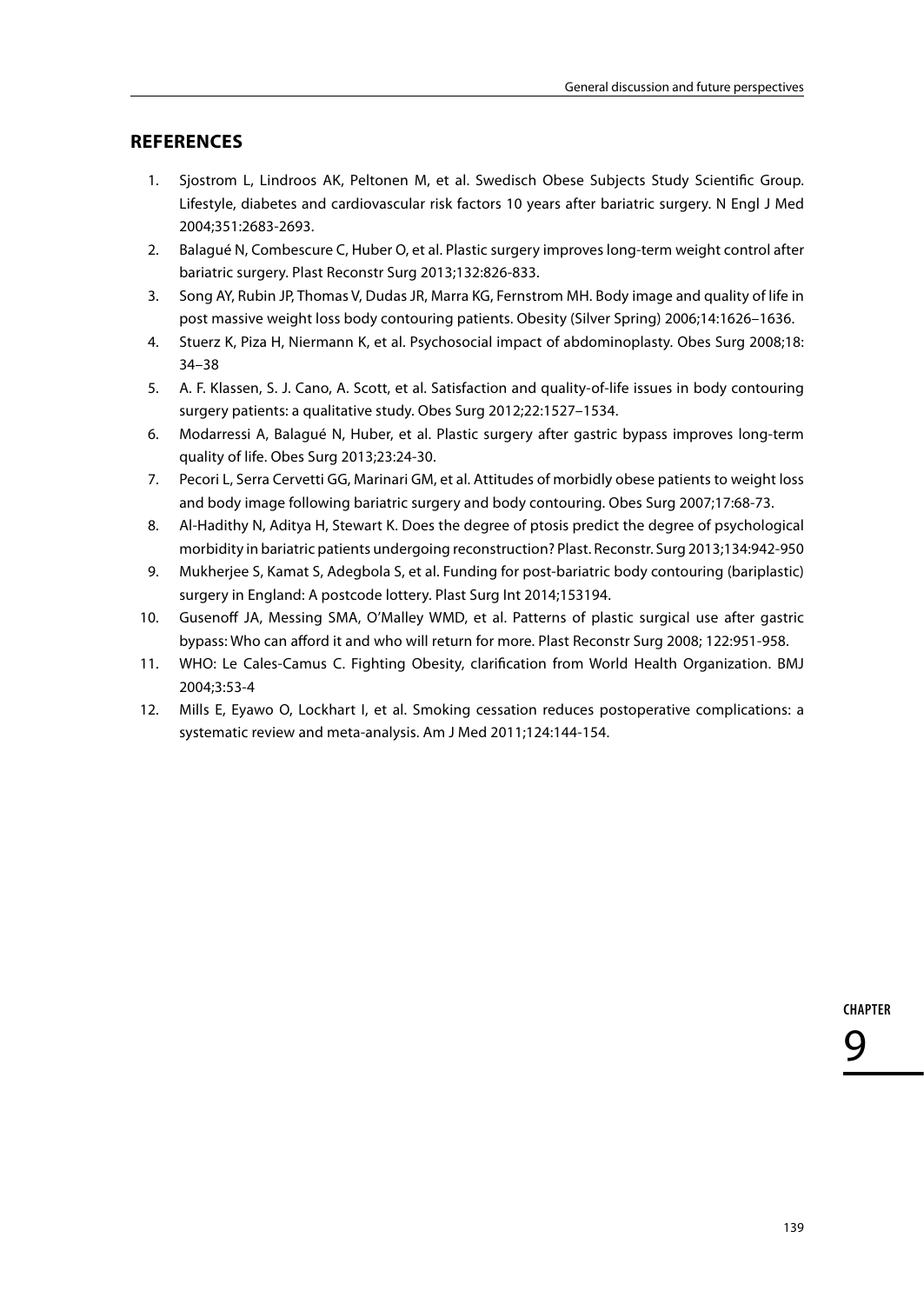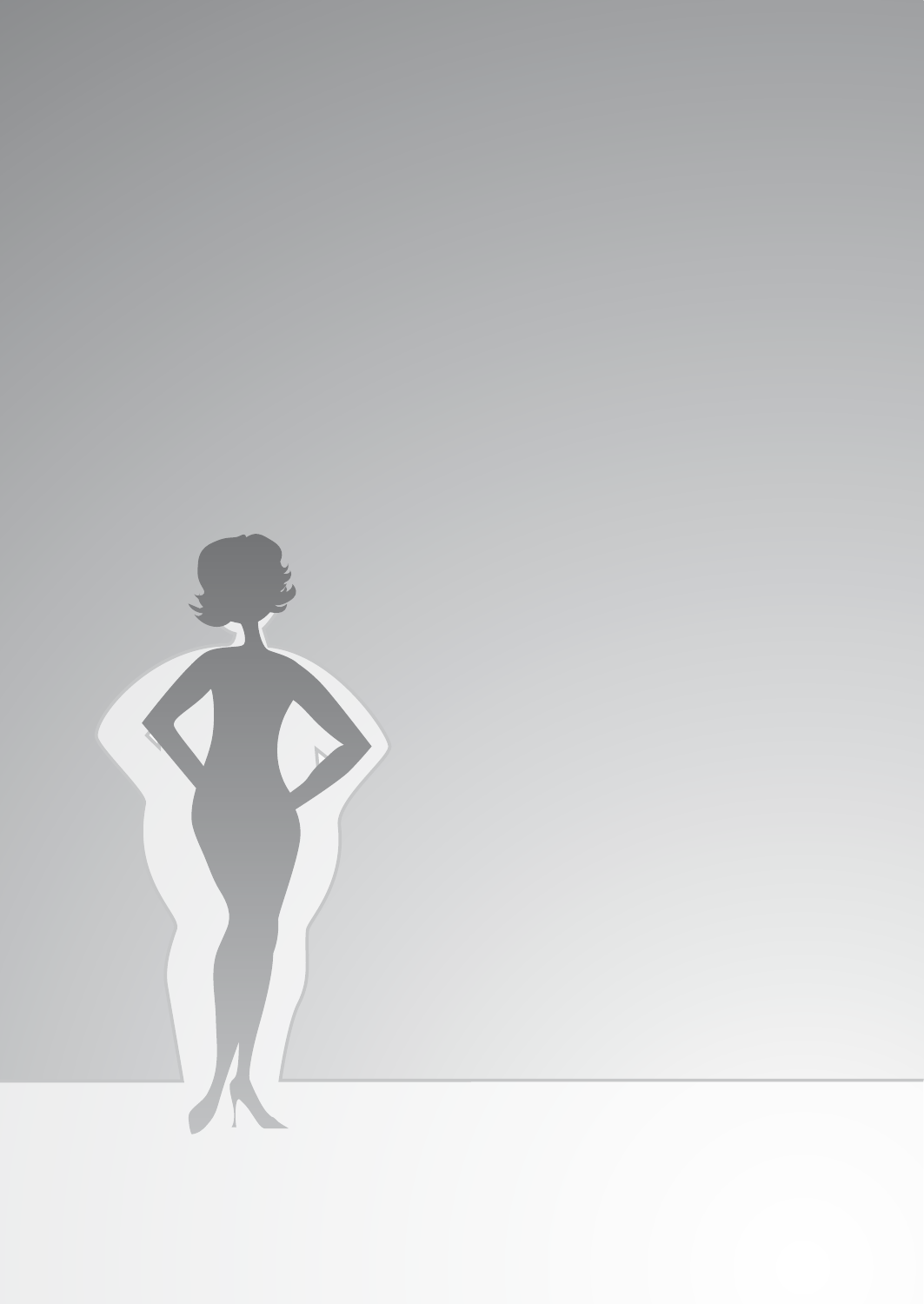## **Chapter 10**

**Summary**

**Summary in Dutch – Nederlandse samenvatting List of publications Acknowledgements**

**Curriculum Vitae**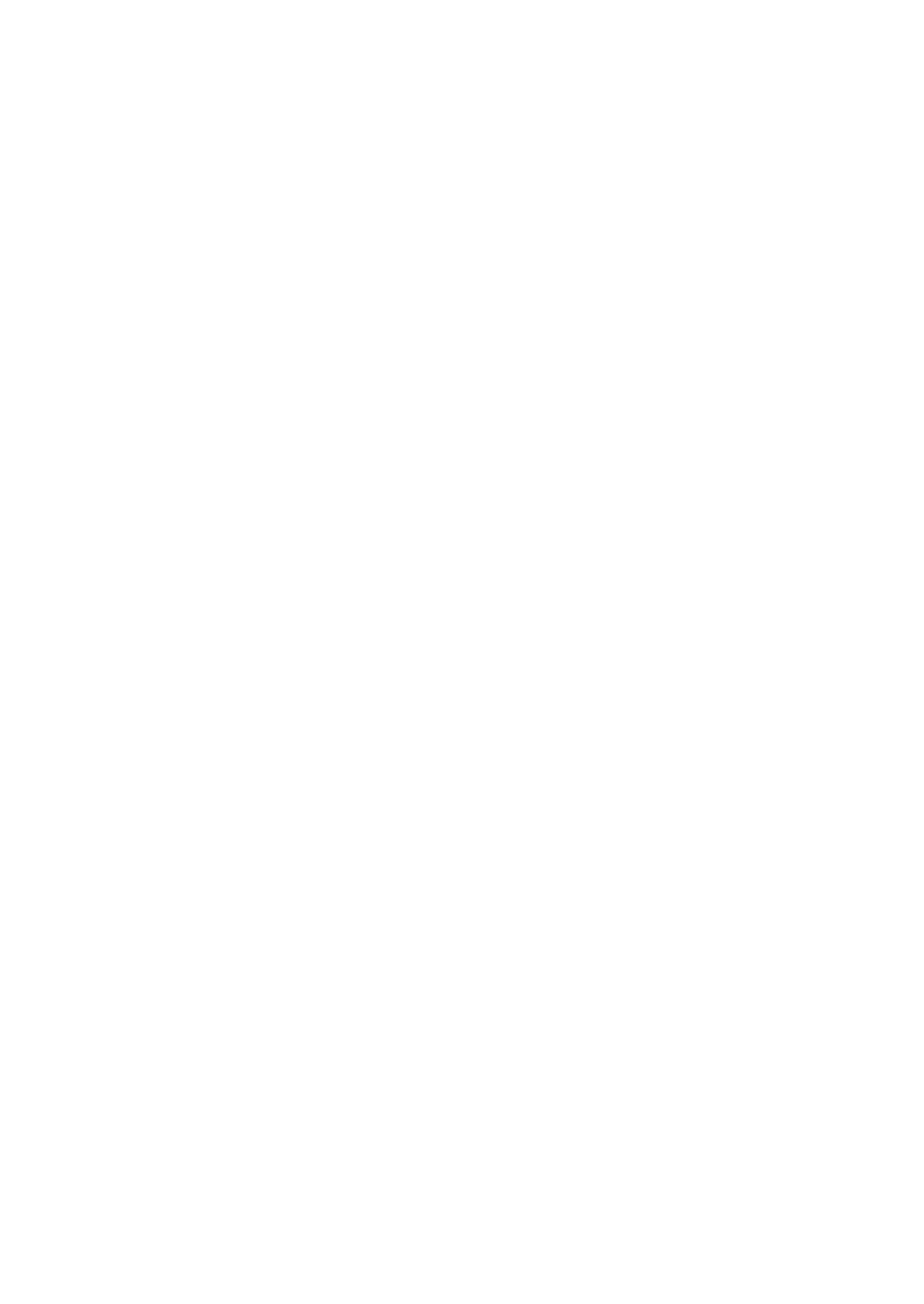The dramatic rise of morbid obesity worldwide and the success of bariatric surgery results in a significant rise in the demand for post-bariatric body contouring surgery. Massive weight loss patients present specific challenges to the plastic surgeon. The goal of this thesis was to investigate risk factors for post-operative complications, analyse clinical outcome and improve patient selection for body contouring surgery after massive weight loss.

#### **Part I Patient selection**

In this new field of plastic surgery it is important to determine which patients are suitable candidates for body contouring surgery. Clear selection criteria for this kind of surgery are lacking. When weighing the pros and cons of body contouring surgery in post-bariatric patients, it is mandatory to consider, besides anatomical parameters and risk factors, the needs and beliefs of individual patients.

In **Chapter 2** nutritional deficiencies in gastric bypass patients were evaluated as they may be in part responsible for complications after body contouring surgery. Post-operative nutritional deficiencies are a well-known side effect of bariatric surgery and these deficiencies may occur despite supplementation. Morbid obesity itself is associated with nutritional deficiencies as well. We analysed the incidence and time of onset of nutritional deficiencies in 427 post-gastric bypass patients receiving standard supplementation. The most common post-operative deficiency was of iron (25.4%) and a significant post-operative increase in the number of patients with anaemia and deficiencies of ferritin and vitamin B12 was found. Most deficiencies occurred between 12 and 15 months post-operatively, but vitamin D3 deficiency occurs significantly earlier at 9.7 months. In 270 of these 427 patients we could evaluate the prevalence of preoperative deficiencies. Deficiencies of folic acid (21.3%), vitamin D3 (17.5%) and iron (21.8%) were the most common preoperative deficiencies. A preoperative iron, folic acid or ferritin deficiency results in a significant higher risk for developing a post-operative deficiency despite supplementation, and ferritin deficiency occurs significantly earlier in these patients. The effect of supplementation of common deficiencies (ferritin, vitamin B12 and vitamin D3) was also studied. Oral treatment of post-operative vitamin B12 and vitamin D3 deficiencies was successful in more than 80% of the patients in contrast to oral treatment of anaemia, which was only successful in 62.5% of the patients. This study emphasizes the importance of pre- and post-operative assessment and treatment of nutritional deficiencies in morbidly obese patients undergoing gastric bypass surgery as the first step in prevention of post-operative deficiencies. Despite limited efficacy, postoperative oral supplementation should be encouraged as it decreases the incidence of deficiencies. The plastic surgeon should be aware of these frequently seen deficiencies, as they may negatively impact the risk of complications after body contouring surgery.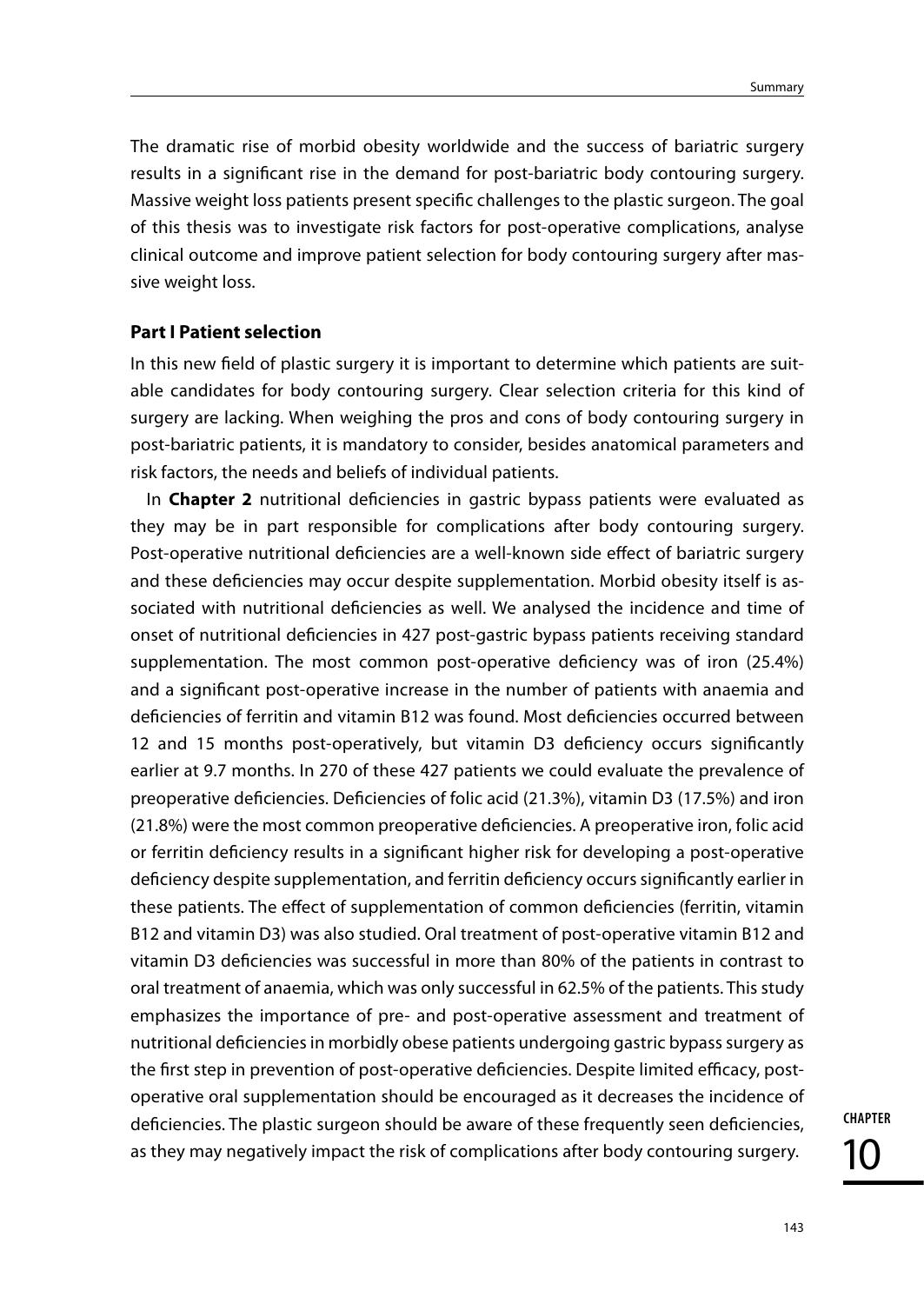For the selection of post-bariatric patients for body contouring surgery a valid classification system for contour deformities is necessary. In **Chapter 3** the applicability of the Pittsburgh Rating Scale (PRS) was evaluated. The PRS is the only validated classification system of skin deformities occurring after massive weight loss. Thirteen trained observers (plastic surgeons, residents and specialized nurse practitioners) applied the PRS to photographs of 25 patients. The inter-observer validity and the test-retest reliability were determined. The usefulness of the PRS in daily practice was evaluated by a short questionnaire. The intra-class correlation values, as a measure of inter-observer validity, were below the threshold of 0.6 for good validity in 60% of the patients and the overall test-retest reliability has a mean weighted kappa value of 0.523. We could therefore not consistently reproduce and validate the results of the PRS. Although most of the specialists acknowledged the necessity of an adequate classification system, the PRS was only by two surgeons judged as a suitable system. A new classification system should encompass, besides anatomical parameters, items like functional disability and hygienic impairment scores and peri-operative risk factors for the individual patient.

The aim of the study presented in **Chapter 4** was to give an encompassing overview of post-bariatric patients' motives, barriers and expectations regarding body contouring surgery. First, open-minded, in-depth interviews were completed to obtain an extensive overview of those motives, barriers, and expectations from post-bariatric patients. Secondly, a card sorting task was used to let patients individually sort these statements according to similarity and relevance. Finally, a hierarchical cluster analysis was used to structure the reasons. We found that post-bariatric surgery patients are in particular motivated for body contouring surgery because of physical and hygienic skin problems, they are hold back by the costs of surgery, and they expect changes in psychological status and social relations post-operatively. Individual patients though, differ with respect to motives, barriers and expectations and the plastic surgeon should be aware of this. These subjective motives, barriers and (realistic and unrealistic) expectations can be matched to the realistic prospective result as appraised by professionals and can be helpful in the decision making for body contouring surgery. Based on the outcome of this analysis a preliminary checklist is proposed, which can be used as an useful preoperative screening instrument.

#### **Part II Quality of life**

Massive weight loss following bariatric surgery frequently results in an excess of lax, overstretched skin. This frequently leads to physical discomfort and hygienic and psycho-social problems which may influence patients' quality of life.

In **Chapter 5** the quality of life in 43 post-bariatric patients was evaluated by a modification of the Obesity Psychosocial State Questionnaire (OPSQ), before (retrospectively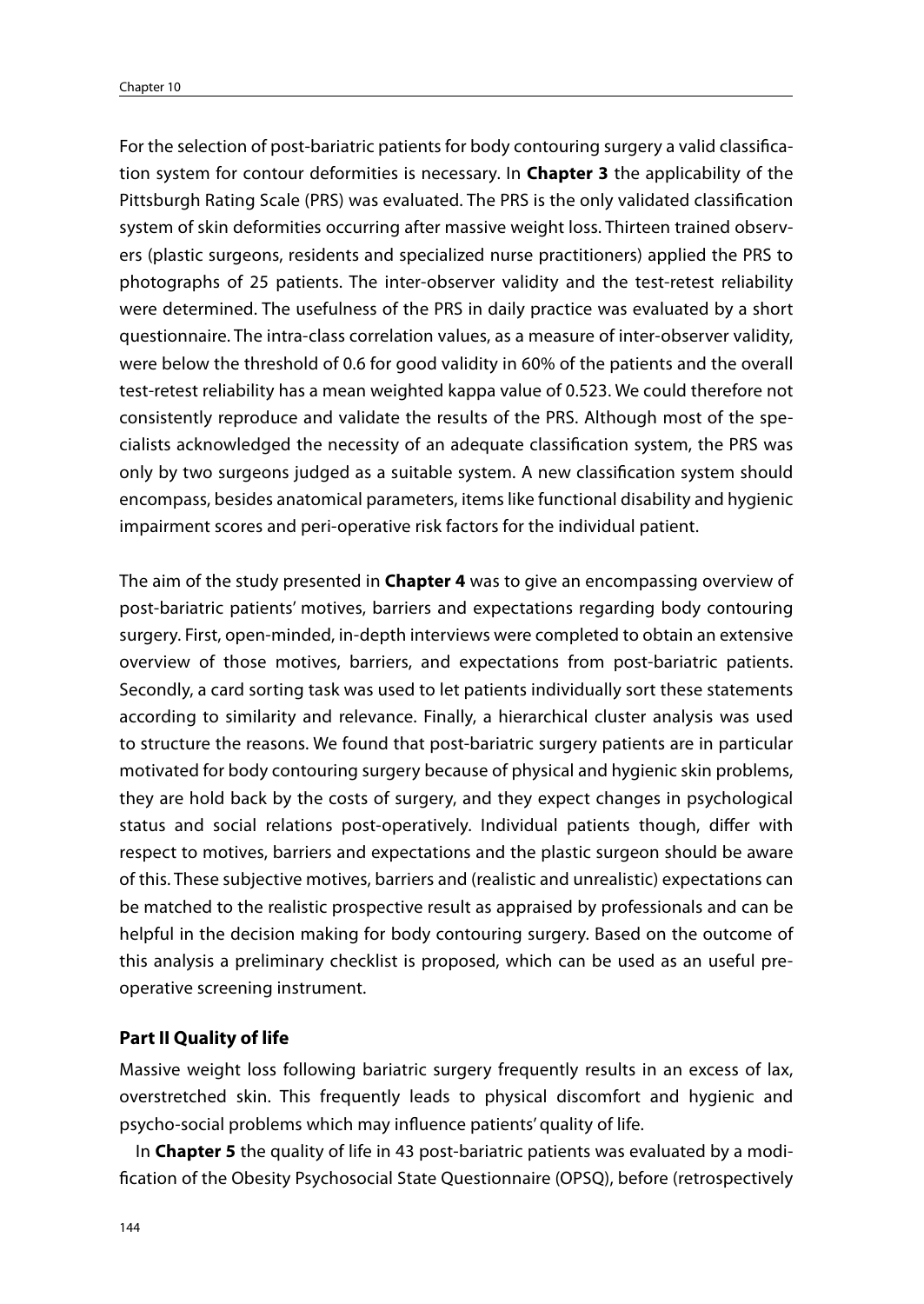measured) and after body contouring surgery. Furthermore, complications after body contouring surgery and patient satisfaction were analyzed. Quality of life after body contouring surgery was improved significantly on six of the seven domains of the OPSQ at a mean interval of 49 months after body contouring. Most significant improvement was seen in physical functioning and physical appearance. A total of 67% of patients was satisfied with the overall result. Satisfaction was negatively influenced by postoperative weight gain but not by the occurrence of post-operative complications. To evaluate the quality of life long term after body contouring surgery, these 43 patients were invited to participate in a second study three years later (**Chapter 6**). Thirty-three patients could be included and the quality of life was measured with the same questionnaire. Compared with appraisals of quality of life before body contouring surgery, a significant sustained improvement of quality of life was observed 7.2 years after body contouring surgery in six of the seven domains. A small deterioration occurred between 4.1 and 7.2 years follow-up on two of the seven domains. Post body contouring weight gain negatively influenced quality of life. Fifty-five percent of the patients was (very) satisfied with the result of body contouring surgery. In conclusion, long-term quality of life in post-bariatric surgery patients after body contouring is significantly improved compared with their appraisal of preoperative quality of life. Therefore, body contouring surgery is beneficial in the treatment of morbid obesity and should be included in the continuum of care of morbid obesity patients.

## **Part III Complications**

The third part of this thesis focuses on post-operative complications. Post-bariatric body contouring surgery is associated with a high complication rate which negatively affects the potential benefits.

In **Chapter 7** we analyzed the results of body contouring surgery in patients after laparoscopic gastric banding. Data of 43 post-bariatric patients were retrospectively reviewed. Complications were categorized according to the modified Clavien classification and all cases were analyzed for risk factors. We found an overall complication rate of 27.9% and most of the complications were of grade 2 (requiring only pharmacological treatment). Abdominoplasty was the most performed procedure and this operation was found to have the highest risk for both minor and major complications. A stable weight over a period of at least 3 months prior to surgery is associated with a significant lower complication rate. It is likely that the nutritional status of these patients is better because the body is no longer katabolic, as in the weight loss phase.

Patients' BMI and percentage of excess weight loss were found to be highly significant risk factors for complications. This study emphasizes the importance to strive for a weight close to normal which is at least three months stable in order to minimize the complication risk.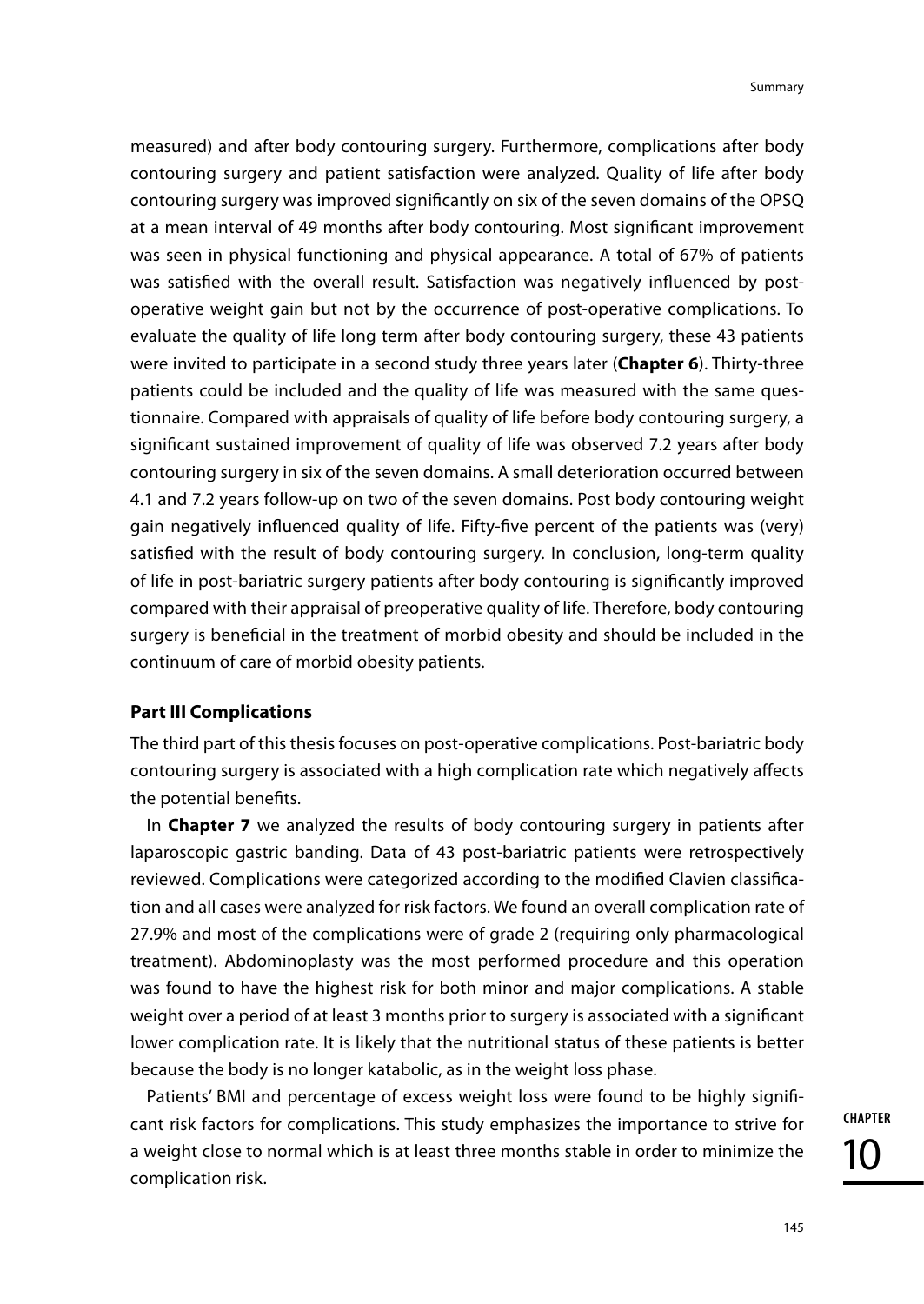In **Chapter 8** we studied the complications of body contouring surgery in post-gastric bypass patients. A gastric bypass is both a malabsorptive as well as a restrictive procedure with a considerable risk for nutritional deficiencies. This risk is higher compared to the risk for deficiencies after laparoscopic banding, a purely restrictive procedure. In general, patients with nutritional deficiencies not only have slower wound healing, but also a greater risk of developing wound infections. In this study, a complication rate of 40.3% was found and most complications concerned wound healing complications. The prevalence of preoperative nutritional deficiencies was higher in the group with postoperative complications compared to patients without complications, but the difference did not reach statistical significance and no firm conclusions could be drawn from this retrospective study regarding the role of nutritional deficiencies as an independent risk factor. Future prospective studies should focus on the impact of nutritional status on complication rate in post-bariatric body contouring patients.

In conclusion, an improvement in long term quality of life is seen after body contouring surgery, which is one of the key goals of bariatric surgery. Within this perspective, body contouring surgery should be part of the treatment of morbid obese patients. On the other hand, the complication rate is high and patients' expectations of the aesthetic result and physical and psychosocial benefits may be unrealistic and not always reflect their true motives for body contouring surgery. Therefore, it is of great importance to outline a realistic picture of the risks and benefits of surgery in the decision whether the individual patient is a suitable candidate for body contouring surgery.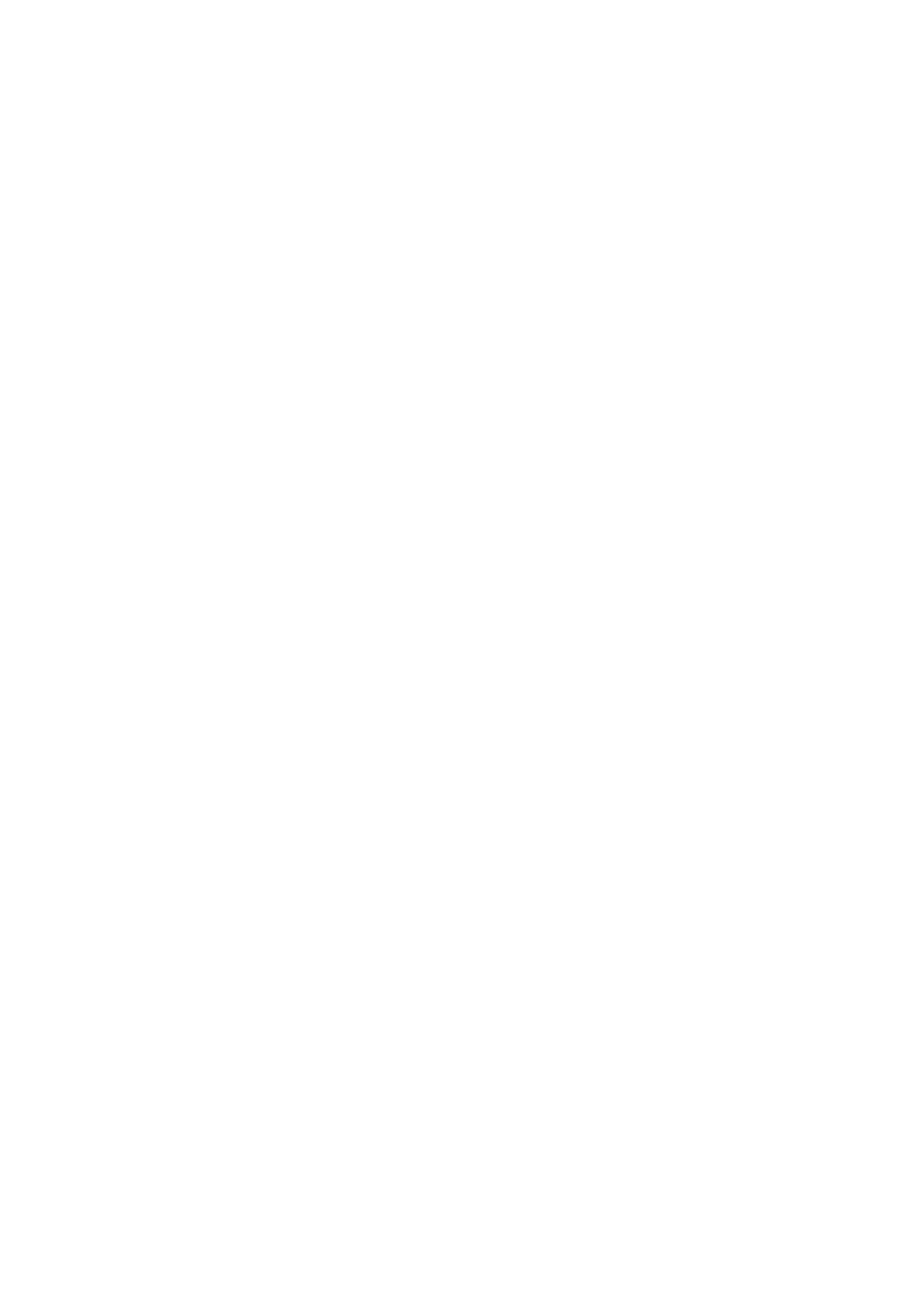## **Nederlandse Samenvatting**

De enorme toename van morbide obesitas wereldwijd en het succes van bariatrische chirurgie resulteert in een toenemende vraag naar post-bariatrische contour herstellende chirurgie. Patiënten die zich na extreem gewichtsverlies bij de plastisch chirurg presenteren, vormen een specifieke en uitdagende patiëntenpopulatie. Het doel van dit proefschrift was om de risicofactoren voor postoperatieve complicaties te onderzoeken, de klinische uitkomst te analyseren en de patiënten selectie voor contour herstellende chirurgie bij post-bariatrische patiënten te verbeteren.

## **Deel I Patiënten selectie**

In dit binnen de plastische chirurgie nieuwe aandachtsgebied is het belangrijk om te bepalen welke patiënten geschikte kandidaten zijn voor contour herstellende chirurgie. Duidelijke selectie criteria voor deze vorm van chirurgie ontbreken. Bij het afwegen van de voor- en nadelen van contour herstellende chirurgie bij post-bariatrische patiënten, is het aan te raden om naast anatomische parameters en risicofactoren, de wensen en overtuigingen van individuele patiënten mee te wegen in de selectie.

In **hoofdstuk 2** hebben we de voedingsdeficiënties bij gastric-bypass patiënten geëvalueerd. Deze kunnen deels verantwoordelijk zijn voor het optreden van complicaties na contour herstellende chirurgie. Postoperatieve voedingsdeficiënties zijn een bekend gevolg van bariatrische chirurgie en deze tekorten treden op ondanks suppletie. Morbide obesitas zelf wordt ook geassocieerd met voedingstekorten. We analyseerden de incidentie en het tijdstip van ontstaan van voedingsdeficiënties bij 427 post-gastric bypass patiënten die standaard suppletie ontvingen. De meest voorkomende postoperatieve deficiëntie was die van ijzer (25,4%) en we zagen postoperatief een significante toename van het aantal patiënten met anemie en met een ferritine en vitamine B12 deficiëntie. De meeste deficiënties ontstonden tussen de 12 en 15 maanden na de operatie, maar vitamine D3 deficiëntie ontstond aanzienlijk eerder en wel op 9,7 maanden postoperatief. In 270 van deze 427 patiënten konden we tevens de prevalentie van preoperatieve deficiënties evalueren. Deficiënties van foliumzuur (21,3%), vitamine D3 (17,5%) en ijzer (21,8%) waren de meest voorkomende preoperatieve deficiënties. Een preoperatieve deficiëntie van ijzer, foliumzuur of ferritine resulteert in een significant hoger risico op het ontwikkelen van een postoperatieve deficiëntie ondanks suppletie en tevens trad een ferritine deficiëntie veel eerder op bij deze patiënten.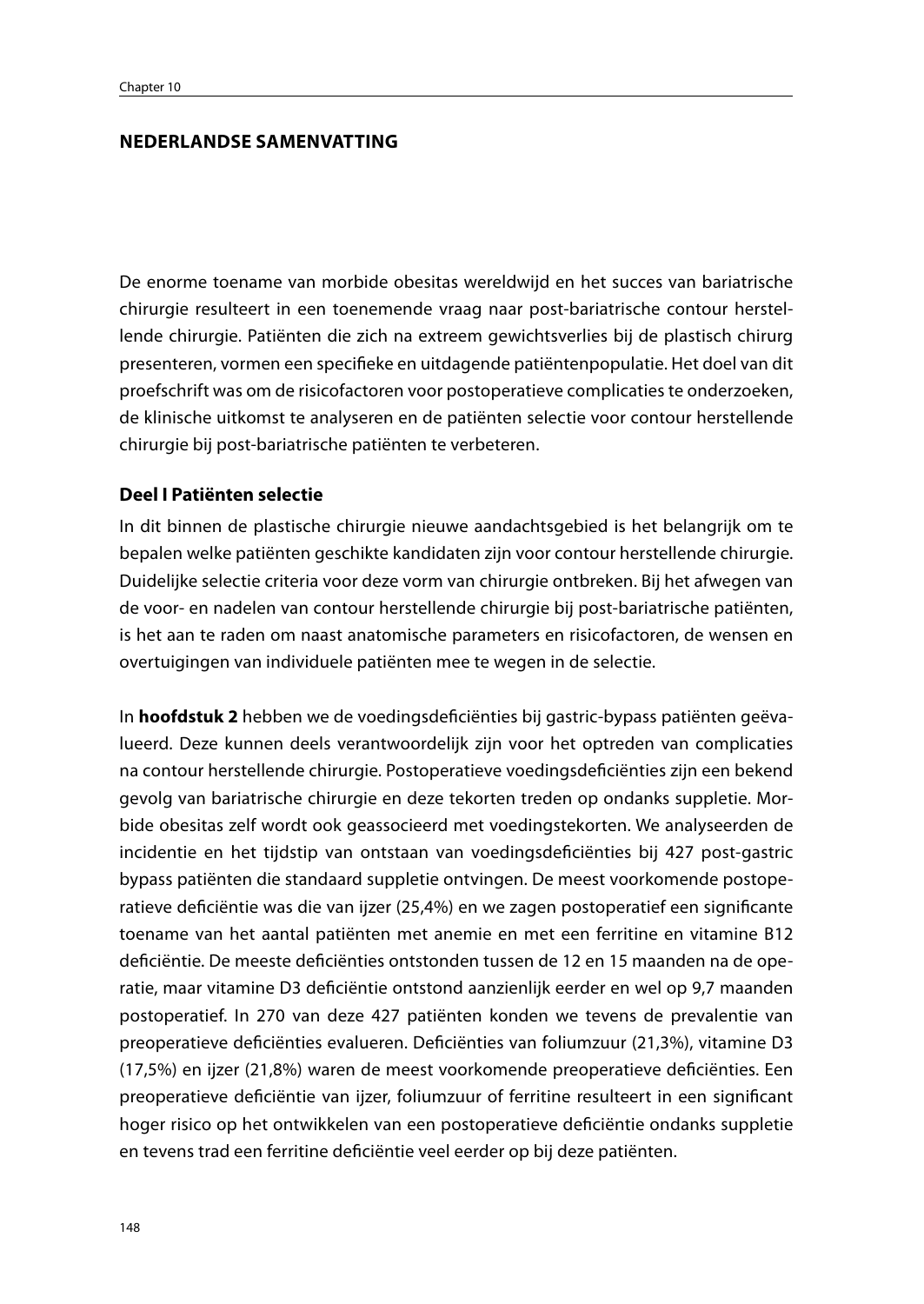Het effect van suppletie van de meest voorkomende deficiënties (ferritine, vitamine B12 en vitamine D3) werd ook bestudeerd. Orale behandeling van een postoperatieve vitamine B12 en vitamine D3 deficiëntie was succesvol in meer dan 80% van de patiënten in tegenstelling tot de orale behandeling van anemie, welke slechts in 62,5% van de patiënten succesvol was. Deze studie benadrukt het belang van het pre- en postoperatieve in kaart brengen en bepalen van voedingsdeficiënties in morbide obese patiënten die een gastric-bypass hebben ondergaan. Dit is een eerste stap in de preventie van postoperatieve deficiënties. Ondanks dat het effect van postoperatieve suppletie gelimiteerd is, dient postoperatieve orale suppletie aangemoedigd te worden aangezien het de incidentie van deficiënties vermindert. De plastisch chirurg moet zich te allen tijde bewust zijn van deze veel voorkomende deficiënties, aangezien deze negatief van invloed kunnen zijn op het optreden van complicaties na contour herstellende chirurgie.

Voor de selectie van post-bariatrische patiënten voor contour herstellende chirurgie is een valide en betrouwbaar classificatiesysteem voor de mate van huidoverschot noodzakelijk. In **hoofdstuk 3** is de toepasselijkheid van de Pittsburgh Rating Scale (PRS) geëvalueerd. De PRS is het enige gevalideerde classificatiesysteem voor het huidoverschot dat ontstaat na fors gewichtsverlies. Dertien beoordelaars (plastisch chirurgen, plastisch chirurgen i.o. en nurse practitioners bariatrische chirurgie) pasten de PRS toe op foto's van 25 patiënten. De *interrater validity* en de *test-retest reliability* werden bepaald. De toepasbaarheid van de PRS in de dagelijkse praktijk werd geëvalueerd middels een korte vragenlijst. De *intra-class* correlatie waarden, die als maat golden voor de *interrater validity* waren onder de drempel van 0,6 hetgeen staat voor een goede validiteit in 60% van de patiënten en de totale *test-retest reliability* had een gemiddelde gewogen kappa waarde van 0,523. We konden de resultaten van de PRS dientengevolge niet reproduceren en valideren. Hoewel de meeste plastisch chirurgen en plastisch chirurgen i.o. de noodzaak van een adequaat classificatiesysteem erkenden, werd de PRS slechts door twee plastisch chirurgen beoordeeld als een geschikt classificatiesysteem. Een nieuwe classificatiesysteem zou, naast anatomische parameters, items zoals functiebeperking, hygiënisch problemen en peri-operatieve risicofactoren voor de individuele patiënt moeten bevatten.

Het doel van de studie beschreven in **hoofdstuk 4** is het geven van een overzicht van de motivaties, belemmeringen en verwachtingen van post-bariatrische patiënten ten aanzien van contour herstellende chirurgie. Eerst werden diepte interviews afgenomen met open vragen om een overzicht te krijgen van de verschillende motieven, belemmeringen en verwachtingen die spelen bij post-bariatrische patiënten. Deze interviews lieten verschillende uitspraken zien. Vervolgens verrichtte elke patiënt een kaartsoorteertaak waarbij zij individueel de uitspraken verdeelden op basis van gelijkheid en relevantie.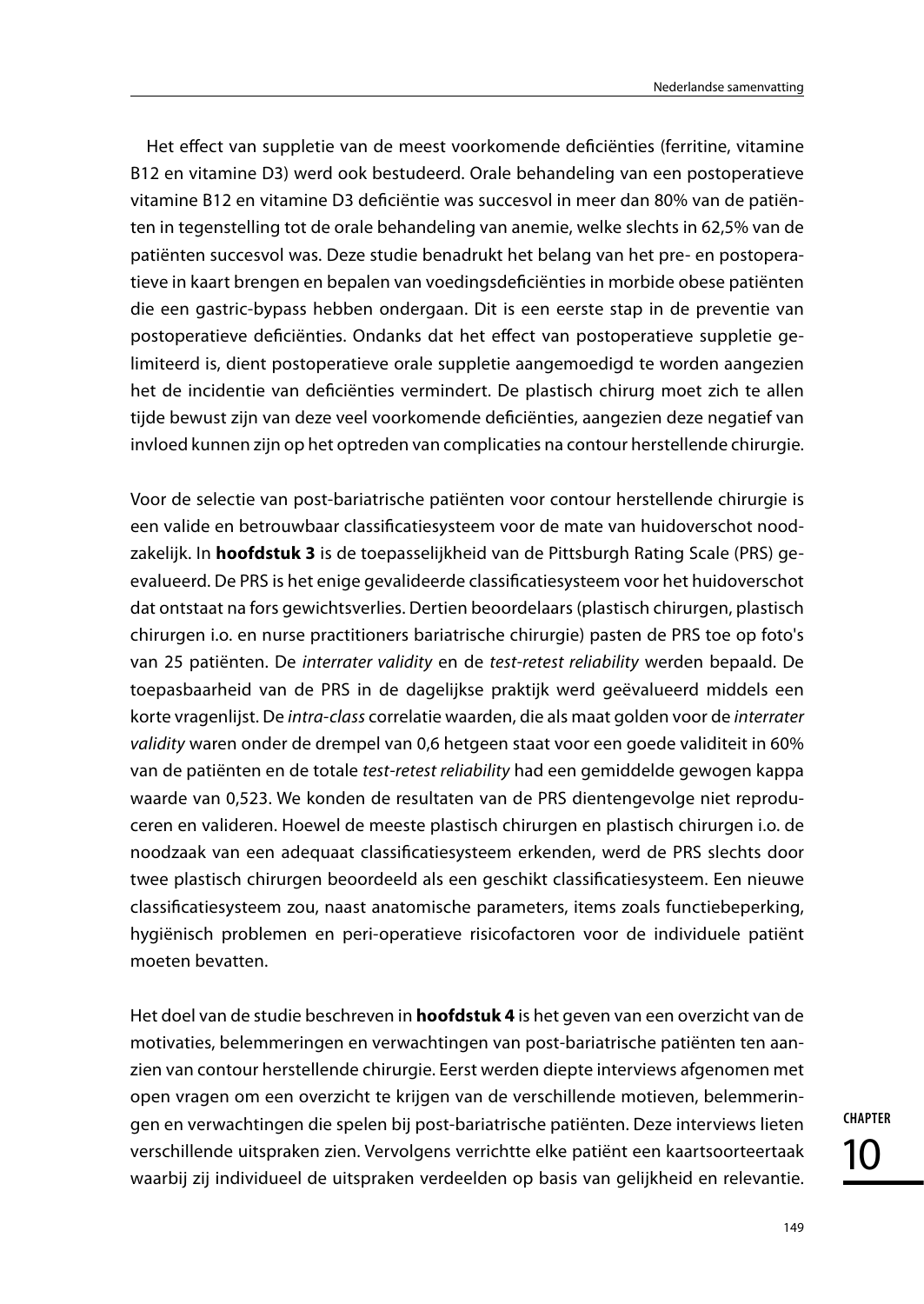Uiteindelijk werd doormiddel van een hiërarchische clusteranalyse structuur gebracht in de motieven, belemmeringen en verwachtingen.

Wij vonden dat post-bariatrische patiënten met name gemotiveerd zijn voor contour herstellende chirurgie vanwege fysieke en hygiënische klachten (huidproblemen), de kosten voor de operatie de grootste belemmering vormen en zij postoperatief veranderingen verwachten op psychologisch gebied en op het vlak van sociale relaties. De motivaties, belemmeringen en verwachtingen verschillen per patiënt en de plastisch chirurg moet zich hiervan bewust zijn. In de beslissing of contour herstellende chirurgie geïndiceerd is in de individuele patiënt, kan het zinvol zijn deze subjectieve motivaties, belemmeringen en verwachtingen mee te wegen en te vergelijken met realistische verwachtingen van het postoperatieve resultaat gezien vanuit professioneel oogpunt. Op basis van de uitkomsten van deze studie is een voorlopige checklist gemaakt, welke kan worden gebruikt als een preoperatief screeningsinstrument bij post-bariatrische patiënten die contourherstellende chirurgie willen ondergaan.

### **Deel II Kwaliteit van leven**

Fors gewichtsverlies na bariatrische chirurgie resulteert vaak in een overschot van uitgerekte huid. Dit kan leiden tot fysieke klachten en hygiënische en psychosociale problemen, die de kwaliteit van leven negatief kunnen beïnvloeden. In **hoofdstuk 5** is de kwaliteit van leven vóór (retrospectief bepaald) en na contour herstellende chirurgie bij 43 post-bariatrische patiënten geëvalueerd. Hierbij werd gebruik gemaakt van een modificatie van de *Obesity Psychosocial State Questionnaire* (OPSQ). Daarnaast werden de postoperatieve complicaties en de patiënttevredenheid geanalyseerd. Na een gemiddelde follow-up van 49 maanden na contour herstellende chirurgie was er sprake van een significante verbetering van de kwaliteit van leven op zes van de zeven domeinen van de OPSQ. De grootste verandering werd gezien op het vlak van fysiek functioneren en uiterlijk. In totaal was 67% van de patiënten tevreden met het uiteindelijke resultaat. De tevredenheid van patiënten werd negatief beïnvloed door postoperatieve gewichtstoename, maar niet door het optreden van complicaties.

Om de kwaliteit van leven op de lange termijn na contourherstellende chirurgie te evalueren, werden deze 43 patiënten drie jaar later opnieuw uitgenodigd om deel te nemen aan een studie (**hoofdstuk 6**). Er konden 33 patiënten worden geïncludeerd en de kwaliteit van leven werd gemeten met dezelfde vragenlijst. In vergelijking van de kwaliteit van leven vóór contourherstellende chirurgie, werd er na een follow-up van 7.2 jaar een significante verbetering van kwaliteit van leven gezien op zes van de zeven domeinen van de OPSQ. Op twee van de zeven domeinen van de OPSQ werd een kleine afname van kwaliteit van leven gezien tussen 4.1 en 7.2 jaar follow-up. Gewichtstoename na contour herstellende chirurgie heeft een negatieve invloed op de kwaliteit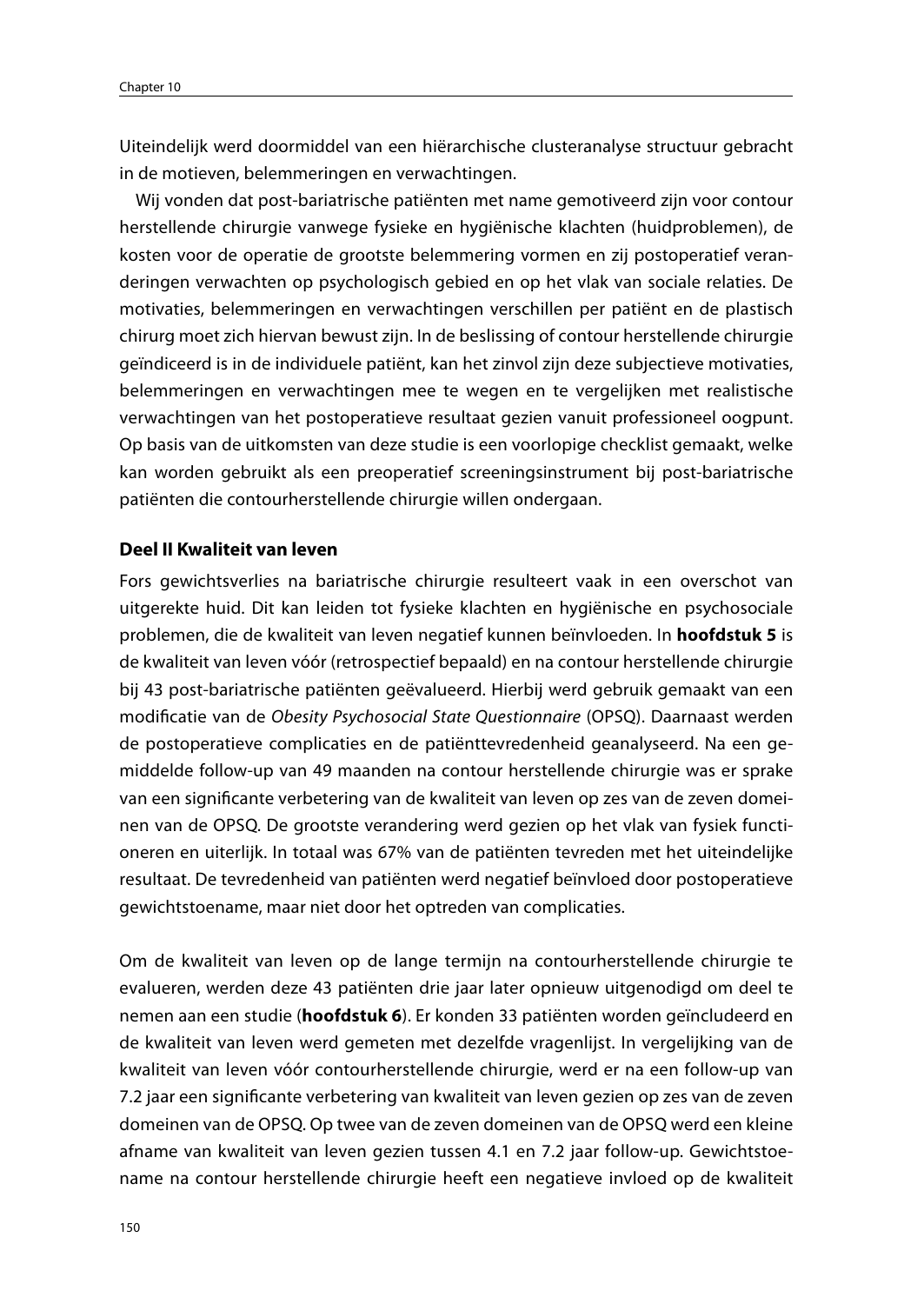van leven. In totaal was 55% van de patiënten (zeer) tevreden met het uiteindelijke resultaat.

Concluderend kunnen we stellen dat de kwaliteit van leven bij post-bariatrische patiënten die contour herstellende chirurgie hebben ondergaan ook op de lange termijn significant beter is ten aanzien van de door hen ervaren kwaliteit van leven vóór contourherstellende chirurgie. Contour herstellende chirurgie is dan ook een waardevolle toevoeging in de behandeling van morbide obesitas en zou onderdeel uit moeten maken van de zorg voor de morbide obese patiënt.

#### **Deel III Complicaties**

Het derde deel van dit proefschrift richt zich op postoperatieve complicaties. Post-bariatrische chirurgie gaat gepaard met een hoog complicatiepercentage wat de potentieel gunstige resultaten negatief zou kunnen beïnvloeden.

In **hoofdstuk 7** analyseerden we de resultaten van contour herstellende chirurgie in voornamelijk patiënten die een laparoscopische maagband operatie hebben ondergaan. De data van 43 post-bariatrische patiënten werden retrospectief geanalyseerd.

Complicaties werden aan de hand van de Clavien classificatie is categorieën verdeeld en er werd een analyse verricht naar risicofactoren. Wij vonden een complicatiepercentage van 27.9% en het betrof met name graad 2 complicaties (medicamenteuze behandeling geïndiceerd). Een abdominoplastiek was de meeste uitgevoerde operatie en deze operatie werd het meest geassocieerd met zowel milde als ernstige complicaties.

Een stabiel gewicht over een periode van minimaal drie maanden voorafgaand aan contour herstellende chirurgie is geassocieerd met een significant lager complicatie percentage. Het is aannemelijk dat de voedingsstatus van deze patiënten beter is nu ze niet langer katabool zijn zoals in de fase van gewichtsverlies. Het huidige BMI en de mate van gewichtsverlies ('*excess weight loss*') bleken significante risicofactoren te zijn voor het optreden van complicaties. Deze studie benadrukt dat het belangrijk is te streven naar een gezond gewicht dat minimaal drie maanden stabiel is, om het complicatiepercentage te verminderen.

In **hoofdstuk 8** worden de complicaties na contour herstellende chirurgie beschreven bij patiënten die een *gastric bypass* hebben ondergaan. Een *gastric bypass* is zowel een malabsorptieve als ook een restrictieve operatie hetgeen resulteert in een aanzienlijk risico op voedingstekorten. Dit risico wordt groter geacht in vergelijking met het risico op deficiënties na een maagband, aangezien deze ingreep een zuiver restrictieve operatie betreft. In het algemeen hebben patiënten met voedingsdeficiënties zowel een tragere wondgenezing als ook een groter risico op wondgenezingsstoornissen. In deze studie vonden we een complicatiepercentage van 40.3% en het betrof met name wondgenezingsstoornissen. De prevalentie van preoperatieve voedingsdeficiënties was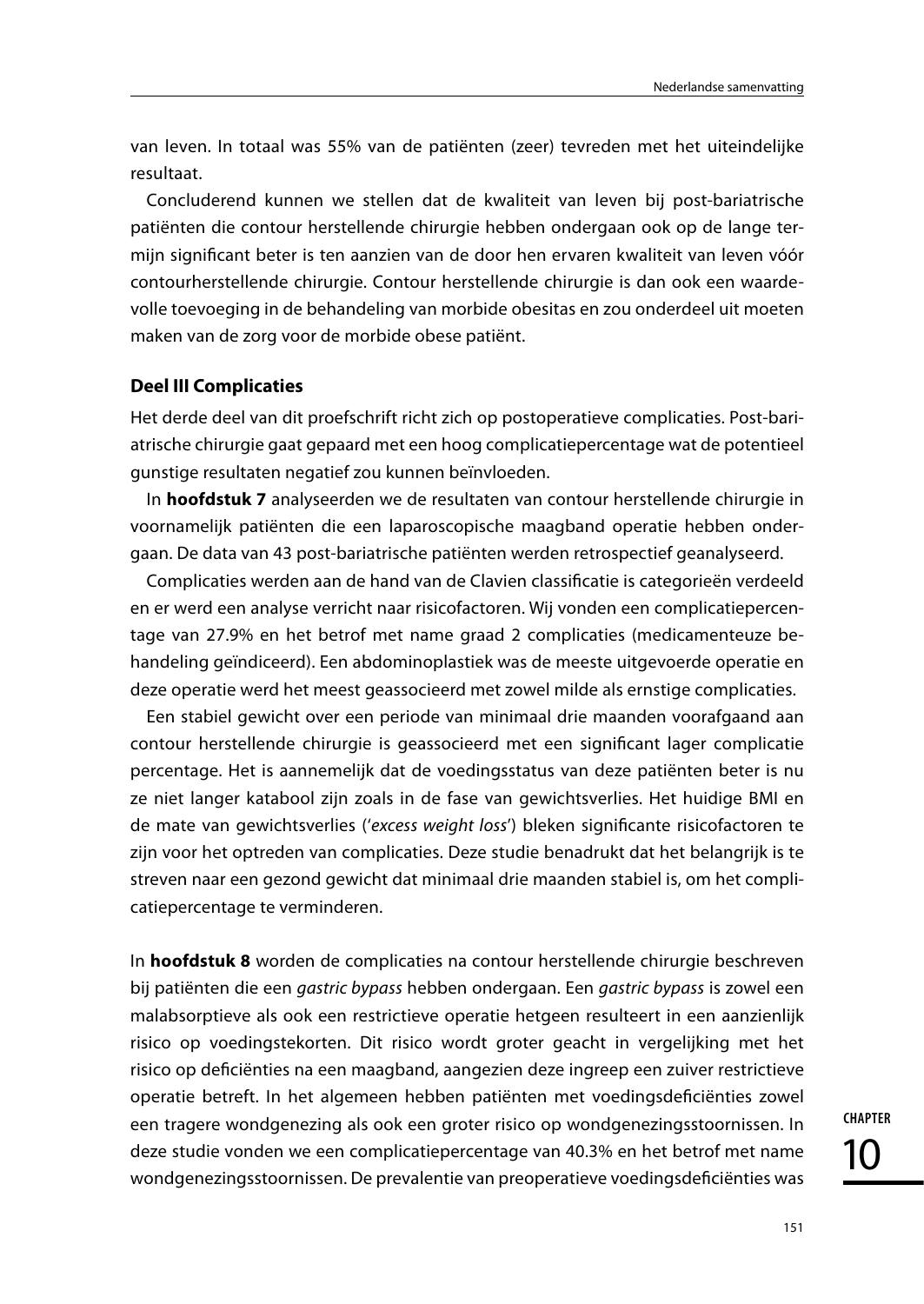hoger in de groep patiënten met postoperatieve complicaties vergeleken met patiënten die geen complicaties hadden, echter dit verschil was niet significant. Er konden geen conclusies worden getrokken uit deze retrospectieve studie en de vraag of het bestaan van voedingsdeficiënties een onafhankelijke risicofactor is voor het optreden van postoperatieve complicaties bij post-bariatrische patiënten blijft onbeantwoord. Prospectieve studies naar de rol van voedingsdeficiënties bij het optreden van complicaties na contour herstellende chirurgie in post-bariatrische patiënten moeten in de toekomst meer duidelijkheid geven.

Concluderend kunnen we stellen dat er een verbetering van kwaliteit van leven gezien wordt na contour herstellende chirurgie bij post-bariatische patiënten, hetgeen één van de doelen van bariatrische chirurgie is. Vanuit dit perspectief zou contour herstellende chirurgie onderdeel moeten uitmaken van de behandeling van morbide obesitas. Echter, het complicatie percentage is hoog en de patiënt heeft vaak hoge verwachtingen van het postoperatieve esthetische resultaat en van de positieve fysieke en psychosociale effecten. Deze verwachtingen kunnen onrealistisch zijn en daarnaast komen deze verwachtingen niet altijd overeen met de genoemde motieven voor contour herstellende chirurgie. Het is dan ook van groot belang om voor elke individuele patiënt een realistisch beeld te maken van de peri-operatieve risico's en de te verwachten voordelen van een operatie om zo tot een beslissing te komen of de patiënt een geschikte kandidaat is voor contour herstellende chirurgie.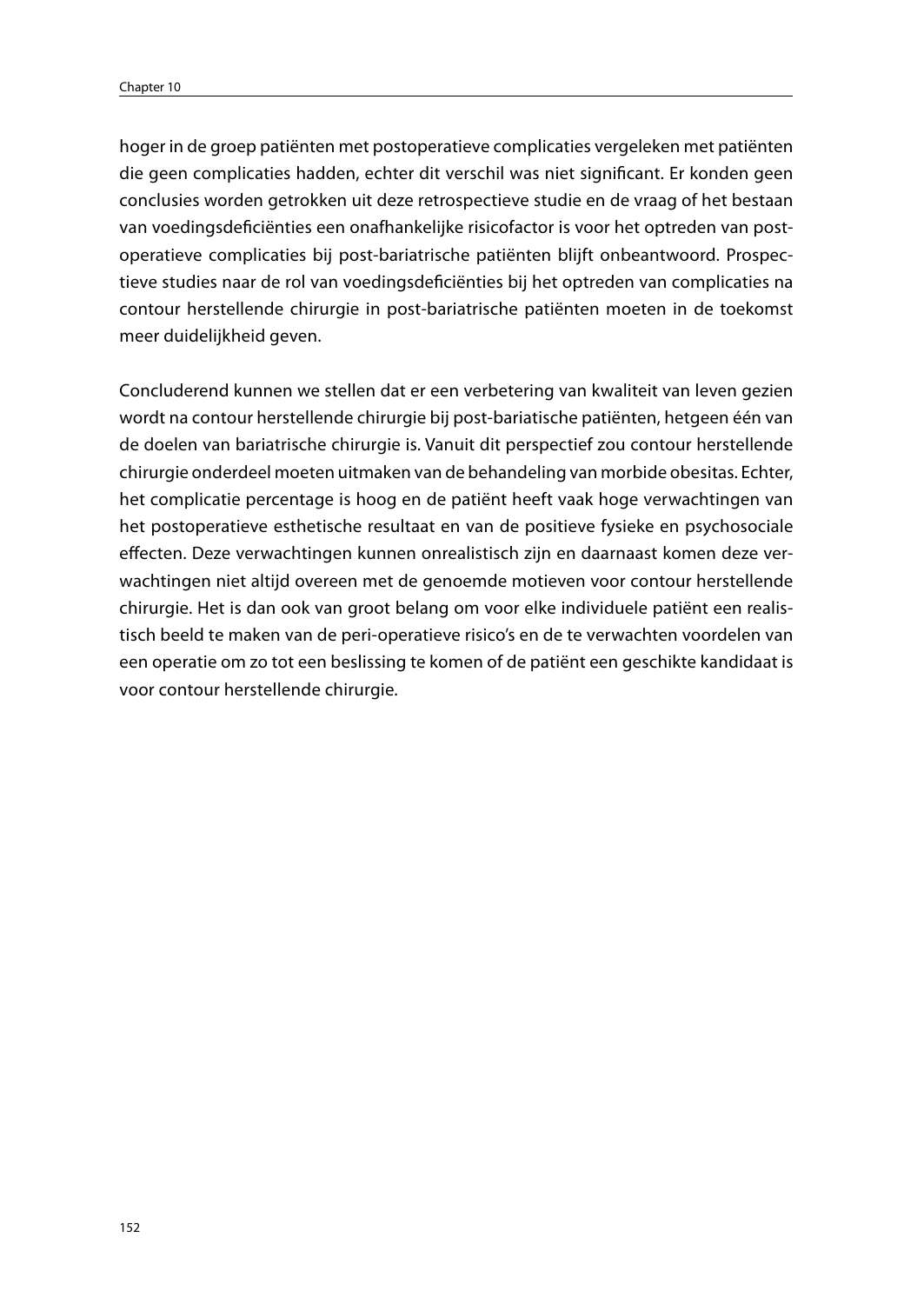# **List of publications**

# **This thesis**

Van der Beek ESJ, te Riele W, Specken T, Boerma D, van Ramshorst B. The Impact of Reconstructive Procedures following Bariatric Surgery on Patient Wellbeing and Quality of Life *Obes Surg 2010; 20: 36-41*

Van der Beek ESJ, Mink van der Molen AB, van Ramshorst B. Complications after Body Contouring Surgery in Post-Bariatric Patients: The Importance of a Stable Weight Close to Normal. *Obes Facts 2011; 4: 61-66*

Van der Beek ESJ, Geenen R, de Heer FAG, Mink van der Molen AB, van Ramshorst B. Quality of Life Long-Term after Body Contouring Surgery following Bariatric Surgery: Sustained Improvement after 7 years. *Plast Reconstr Surg 2012; 130: 1133-1139*

Van der Beek ESJ, Verveld CJ, van Ramshorst B, Kon M, Mink van der Molen AB. Classification of Contour Deformities after Massive Weight Loss; The Applicability of The Pittsburgh Rating Scale in The Netherlands. *JPRAS 2013; 66: 1039-1044*

Van der Beek ESJ, Monpellier VM, Eland I, Tromp E, van Ramshorst B. Nutritional Deficiencies in Gastric Bypass Patients: Incidence, Time of Occurrence and Implications or Post-Operative Surveillance. *Accepted in Obes Surg 2014*

Monpellier VM, van der Beek ESJ, Mink van der Molen AB. Complications After Body Contouring Surgery in Post-Gastric Bypass Patients: The Role of Nutritional Deficiencies. *Based on a Dutch paper published in Ned Tijdsch Plast Chir 111-116, 2014*

Van der Beek ESJ, Kool MB, Jansen NM, Mink van der Molen AB, Kon M, van Ramshorst B, Geenen R.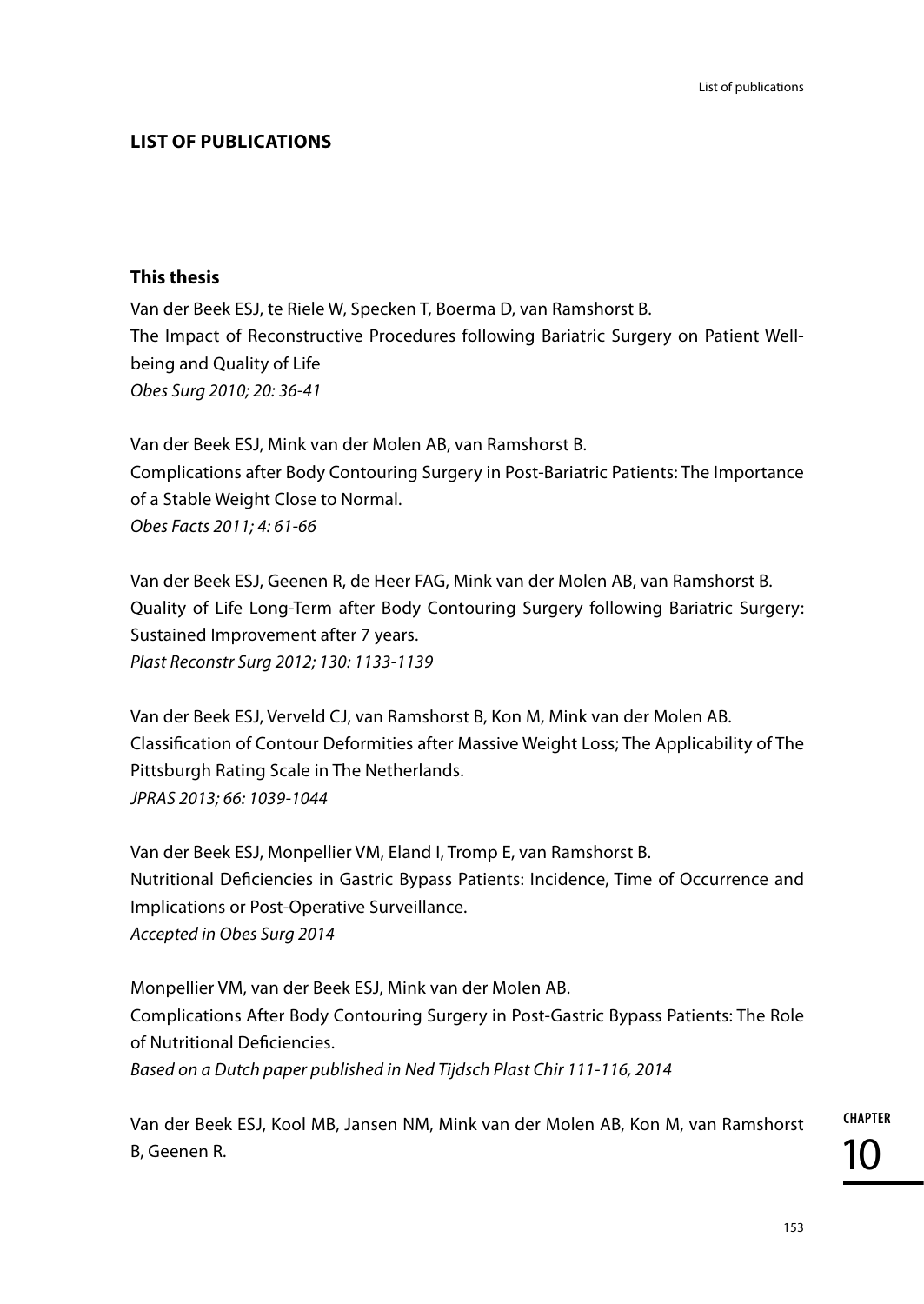The Screening of Motives, Barriers and Expectations regarding Body Contouring Surgery in Post-Bariatric Patients. Optimization of Treatment Decision and Preoperative Counseling *Submitted*

# **Other publications**

Van der Beek ESJ, Kamminga SP, Moojen TM, Slijper H, Feitz R. De tri-ligament tenodese onderzocht; sneller strak en sterk? *Ned Tijd Plast Chir 2011;2(1);26-30*

Hagendoorn J, van Lammeren G, Boerma D, van der Beek ESJ, Wiezer R, Van Ramshorst B. Cytoreductive surgery and hyperthermic intraperitoneal chemothery for peritoneal carcinomatosis from colorectal and gastrointestinal origin shows acceptable morbidity and high survival.

*Eur J Surg Oncol 2009 Aug 35(8);833-837*

Wallis de Vries BM, van der Beek ESJ, de Wijkerslooth LR, van der Zwet WC, van der Hoeven JA, Eeftinck Schattenkerk M, Eddes EH.

Treatment of Grade 2 and 3 Hemorrhoids with Doppler-Guided Hemorrhoidal Artery Ligation.

*Dig Surg. 2007 Sep 13;24(6):436-44*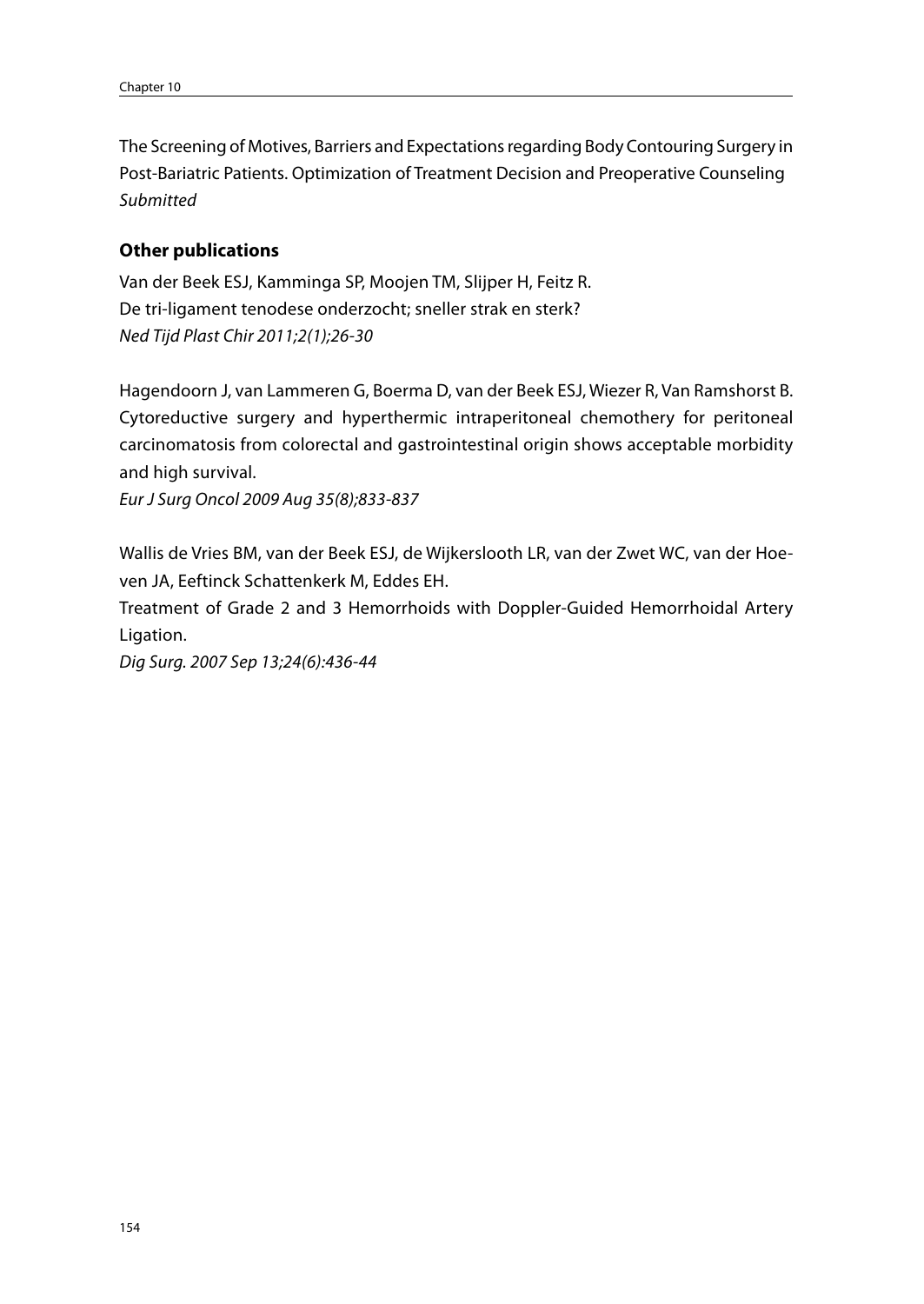### **Dankwoord**

Een proefschrift schrijven doe je niet alleen. Zonder de steun en inzet van de volgende mensen was dit proefschrift er niet geweest.

Prof. dr. M. Kon, hooggeachte promotor. Begin 2010 bood u mij een opleidingsplaats aan tot plastisch chirurg. Vanaf die dag bent u betrokken geweest bij dit proefschrift. Ik ben u dankbaar voor alle steun en input voor mijn onderzoek en de mogelijkheid die u mij gaf om bij u mijn opleiding te volgen. Altijd kon ik bellen of binnenlopen voor advies. U heeft hart voor de afdeling en voor uw opleidingsassistenten. Ook uw oprechte interesse voor mij tijdens de periode dat ik ziek was en de periode erna waardeer ik zeer en zal ik nooit vergeten. Hoewel u nu definitief afscheid heeft genomen als opleider en hoofd van de afdeling, hoop ik dat we contact houden.

Dr. B. van Ramshorst, co-promotor, beste Bert. De grote initiator en motor achter dit onderzoek! Jouw tomeloze energie en bevlogenheid voor je vak werken aanstekelijk en hebben menig assistent al grenzen doen verleggen. Het plannen van een overleg was altijd een uitdaging en resulteerde meestal in een vliegend overleg op de gang op weg naar de A3 of tussen de operaties door. Echter jouw altijd kritische blik en commentaar hebben menig stuk tot een hoger niveau gebracht. Na mijn eerste publicatie riep jij al dat ik bijna gepromoveerd was. Zonder jou was dit proefschrift er niet geweest. Dank voor je vertrouwen en support.

Dr. A.B. Mink van der Molen, co-promotor, beste Aebele. Met bewondering kijk ik naar hoe jij je met hart en ziel inzet voor de opleiding, het wetenschappelijk onderzoek, mee werkt aan menig richtlijn en deel uit maakt van commissies en werkgroepen. Je hebt hart voor het vak en je opleidingsassistenten. Ondanks je drukke agenda ben je altijd bereikbaar voor me geweest als onderzoeker en als plastisch chirurg in opleiding. Je hebt me op het juiste moment gestimuleerd en uitgedaagd maar ook geremd als ik weer eens te hard van stapel liep, zowel op de werkvloer als privé. Hoewel ik soms protesteerde, heb ik het altijd zeer gewaardeerd en heeft het me de juiste weg doen bewandelen. Ik hoop dat ik nog veel van je mag leren in de toekomst!

Prof.dr. Y van der Graaf, Prof.dr. L. Woertman, Prof.dr. B. van der Lei, Prof.dr.E.W.M.T ter Braak en Prof.dr. J.W.M Greve. Heel hartelijk bedankt voor het zitting nemen in de beoordelingscommissie en het kritisch doorlezen van mijn proefschrift.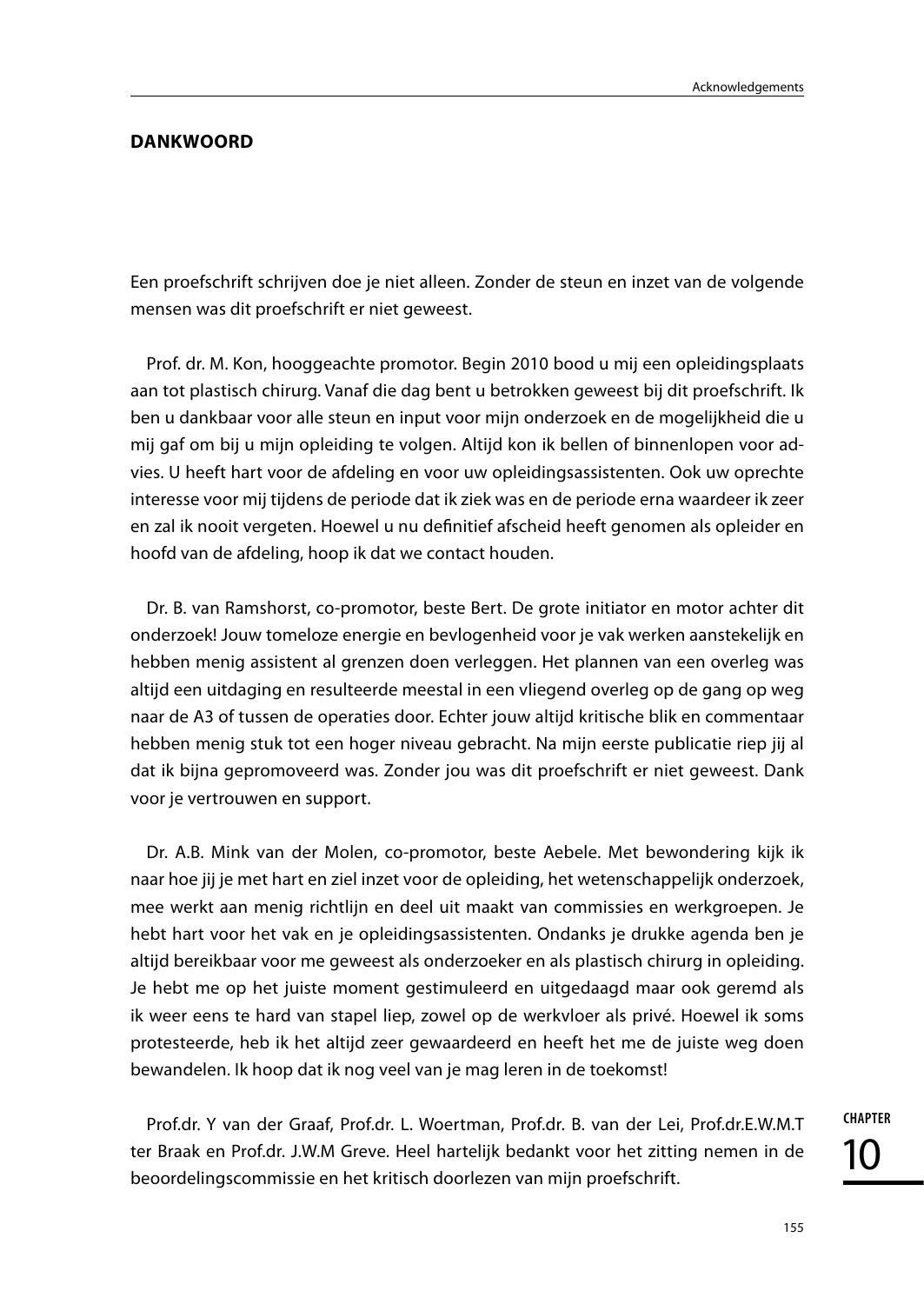Prof. dr. R. Geenen, beste Rinie. Je bent ongelofelijk belangrijk geweest bij de totstandkoming van dit proefschrift. Vanaf het begin heb je me begeleid, de kneepjes van het wetenschappelijk schrijven bijgebracht en geleerd altijd scherp te blijven. Het stelde mijn geduld soms op de proef maar jouw kritische en opbouwende kritiek heb ik altijd zeer gewaardeerd en hebben me tot een beter onderzoeker gemaakt. Ik ben onder de indruk van hoe je menig promovendus begeleidt en hoe je altijd alles paraat hebt. Ik kon je soms amper bijhouden, zo snel kon je schakelen en redeneren. Dank voor alle tijd die je voor me had en alles wat je me hebt geleerd. Jouw begeleiding was geweldig.

Brigitte Bliemer en Sylvia Samson, als nurse practitioners van de afdeling Bariatrisch Chirurgie hebben jullie een hele belangrijke rol gespeeld in de data verzameling voor menig studie. Vanaf het begin zijn jullie betrokken geweest bij het onderzoek en waren jullie nooit te beroerd om mij te helpen. Hartelijk dank daarvoor.

Beste Valerie. Het begon als collega's bij de chirurgie en nu ben je mijn opvolger in het onderzoek! De laatste jaren heb je laten zien een gedreven onderzoeker te zijn en ik ben je heel dankbaar voor je hulp bij de studies over voedingsdeficiënties. Dit proefschrift vormt de basis voor menig prospectieve studie die jij nu aan het opzetten bent. Ik weet zeker dat jij over een paar jaar ook je boekje vol trots kan laten zien. En hopelijk worden we in de toekomst weer collega's, maar dan binnen de plastische chirurgie. Dank voor al je inzet.

Dr. M.B. Kool, beste Marianne. Dank voor je hulp bij de clusteranalyse en het reviseren van het artikel over motieven, barrières en verwachtingen van post-bariatrische patiënten ten aanzien van contour herstellende chirurgie.

Beste Francine, Caroline en Nelleke. Bedankt voor de bijdrage die jullie hebben geleverd aan dit proefschrift. Het was leuk en leerzaam om jullie te begeleiden tijdens jullie wetenschappelijke stage. Het gaat jullie goed in jullie verdere carrière.

Dr. E. Tromp, beste Ellen, dank voor je inzet, geduld en uitleg bij alle statistiek. Jouw ondersteuning was fantastisch.

Dr. I. Eland, beste Ingo. Dank voor je kritische blik en waardevolle aanvullingen bij het artikel over voedingsdeficiënties.

Assistenten en stafleden van de afdeling Chirurgie in het St. Antonius Ziekenhuis Nieuwegein. Dank voor de fantastische en leerzame tijd die ik bij jullie heb gehad tijdens mijn vooropleiding. Een onvergetelijke tijd. Marique en Karlijn, het was mooi om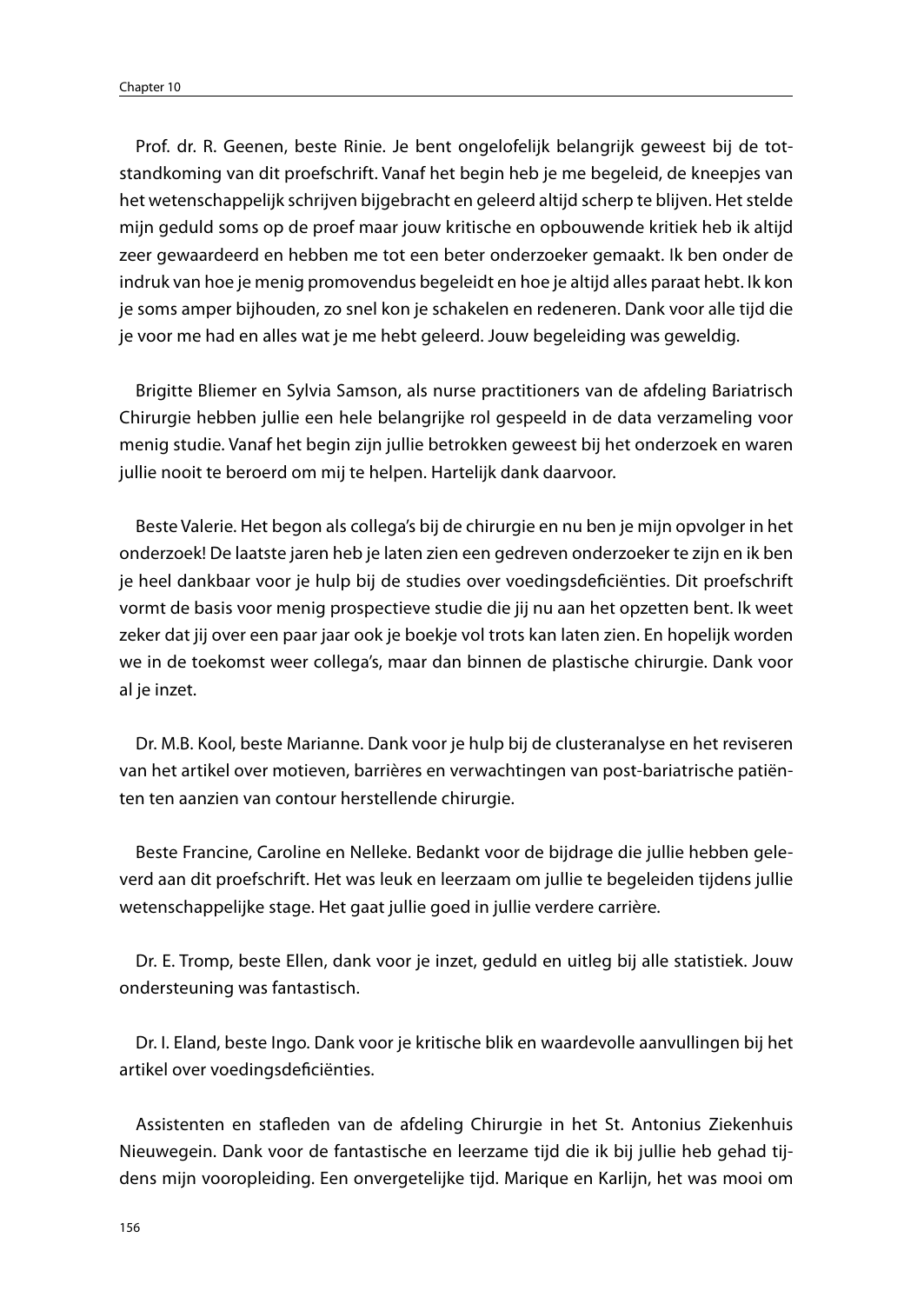samen de meest fantastische skireis ooit te organiseren. Ik denk nog vaak terug aan al die hilarische momenten en vergaderingen aan de bar. Dank!

Stafleden Plastische en Reconstructieve Chirurgie van het UMC Utrecht. Al twee mooie jaren heb ik onder jullie supervisie de kneepjes van het vak mogen leren. De altijd goede sfeer en onderlinge samenwerking, de feestjes en de skivakantie, het zijn allemaal belangrijke ingrediënten voor een leerzame en fijne opleidingstijd. Dank voor dit alles.

Stafleden Plastische en Reconstructieve Chirurgie van het St. Antonius Ziekenhuis. Het is fijn en waardevol om een jaar van mijn opleiding deel te mogen uitmaken van jullie team. Het opleidingsklimaat is ideaal, leerzaam en uitdagend. Dank voor het vertrouwen dat jullie me geven.

Collega arts-assistenten Plastische en Reconstructieve Chirurgie van het UMC Utrecht. Wat zijn we een mooi team! Dank voor alle leuke en onvergetelijke momenten op maar vooral ook buiten de werkvloer. Het is fijn collega's als jullie te hebben!

Beste Bea en Janneke, jullie zijn onmisbaar als secretaresses van onze afdeling. Een belangrijke spil en fijn rustpunt in de dagelijkse hectiek. Veel dank dat jullie altijd paraat staan voor de assistenten, voor praktische zaken, een luisterend oor of gewoon voor een kop thee.

Lieve jaarclubgenootjes, al bijna 15 jaar bij elkaar! Vele belevenissen verder, hoogteen dieptepunten gedeeld en ontelbaar veel ervaringen verder. Al zien we elkaar niet meer zo vaak als in de eerste jaren, het is altijd goed. Dank voor de interesse, steun en afleiding in drukke onderzoekstijden. Dit jaar lustrum, dat moet gevierd worden!

Huize F.O.Z, met een grote glimlach kijk ik terug op mijn tijd in Groningen. Een beter huis kan je niet wensen. Vele mooie herinneringen heb ik over gehouden aan die tijd maar ook aan de huisweekenden, borrels en OHD's na die tijd. Het is altijd een feest. Hopelijk mogen er nog vele F.O.Z avonturen volgen!

Lieve Meike, de afstand is groot, maar de vriendschap sterk. Door het lot gingen we samen op reis naar Peru, een fantastisch avontuur. Met jou is het nooit saai, altijd verassend. Wat bijzonder dat we deze maand allebei promoveren. Dank voor je vriendschap!

Lieve Annemarie en Libertje, sinds de co-schappen in Deventer vriendinnetjes. Ik kijk altijd uit naar onze borrels, diners en weekendjes weg, met of zonder mannen. Dank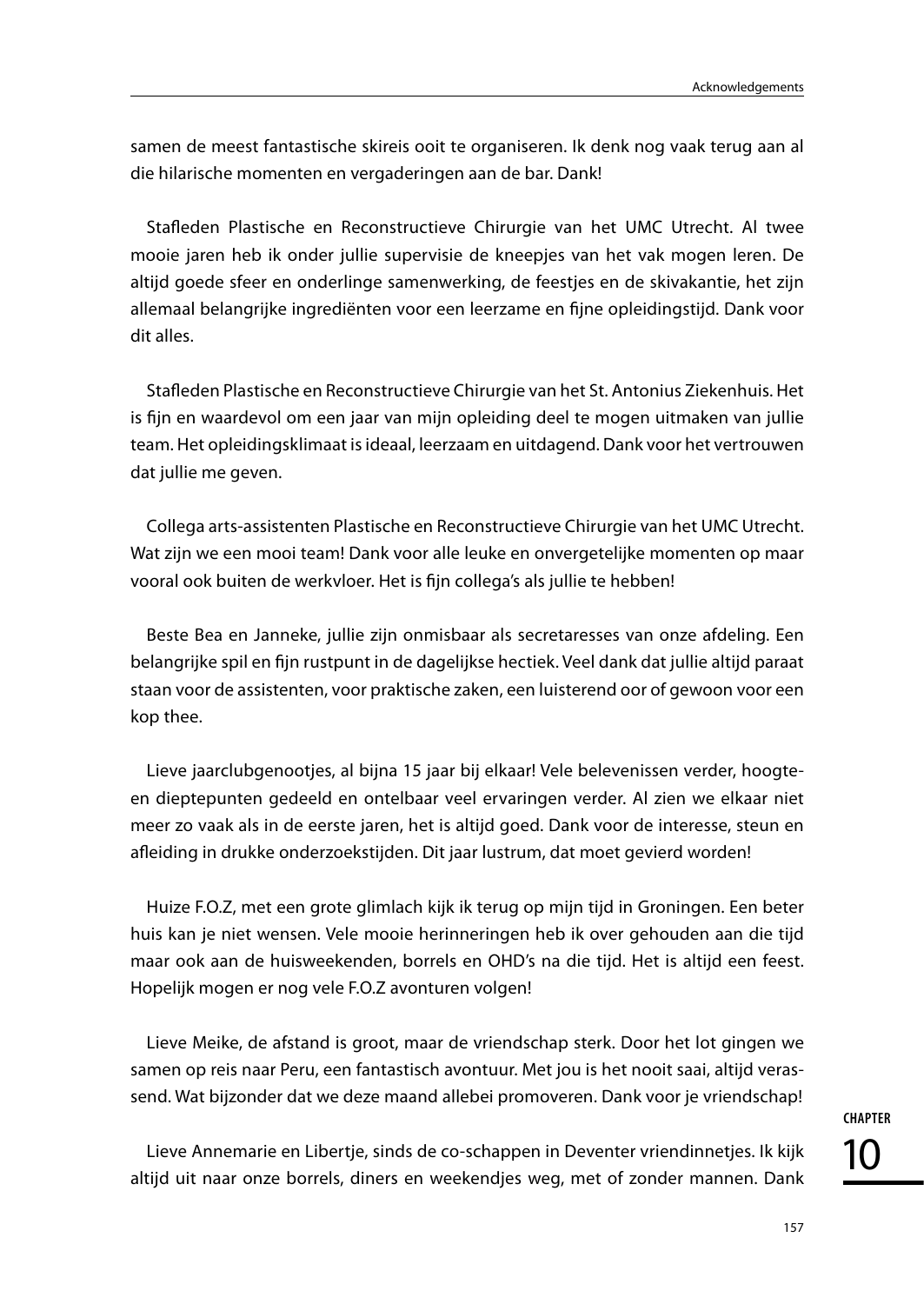voor jullie interesse in mijn onderzoek en luisterend oor als ik even moest afblazen. Onze vriendschap is de laatste jaren alleen meer hechter geworden en dat vind ik heel bijzonder. Ik kijk uit naar nog heel veel mooie momenten!

Lieve Micha en Irene, al meer dan 20 jaar vriendinnen! Ireen, al wonen we niet meer bij elkaar om de hoek, een bijzondere vriendschap als de onze slijt niet. Het was niet altijd makkelijk voor je maar ik ben trots op hoe je je overal door heen weet te slaan. Dank voor alle mooie, lieve en onvergetelijke momenten van de afgelopen jaren. Op naar de volgende 20 jaar! Lieve Mich, wat hebben we samen gelachen, gedanst en het leven gevierd! Het proefschrift is af, laten we snel weer een weekend weg gaan, de voetjes van de vloer… Je bent er voor me, dag en nacht en dat is fijn. Onze vriendschap is me ongelofelijk dierbaar en ik vind het dan ook heel bijzonder dat je getuige was bij mijn huwelijk. Je bent gewoon een topper!

Mijn paranimfen; Margriet van Doesburg en Maartje van Doormaal

Margriet, wat fijn om jou als collega en vriendin te hebben. Tijdens de kilometers naar het UMC en weer terug naar ons buurtje hebben we veel besproken, lief en leed, plannen voor het jouw en mijn huwelijk, promotie perikelen, onzekerheden, dagelijkse beslommeringen en toekomstplannen. De etentjes met Emma en jou, zijn altijd een feestje, we lachen wat af! Jij weet als geen ander hoe zwaar de laatste loodjes van een promotie zijn. Fijn dat je naast me staat op 6 maart. Ik kijk uit naar onze tijd in het Antonius en daarna weer in het UMC.

Lieve Maartje, wat ben ik blij met jou! Jouw optimisme en enthousiasme werken aanstekelijk en inspirerend. Ik heb respect voor hoe jij in het leven staat, gedreven in alles wat je doet. Je was er op mijn huwelijk en nu als paranimf, twee onvergetelijke en bijzondere momenten waarvan ik heel blij ben dat jij die met mij wil delen. Onze vriendschap is goud waard, daar ben ik apetrots op!

Lieve Willem Jan en Kitty, lieve heit en mem. Betere schoonouders kan ik me niet wensen! Met open armen ontvangen en die warmte ervaar ik nog steeds. Jullie staan altijd voor ons klaar, leven mee met onze hoogte- en dieptepunten en niets is te veel. De weekenden op Vlieland en de vakanties naar Salles zijn me heel dierbaar. Dank voor alle interesse en steun die jullie me de afgelopen jaren hebben gegeven. Ik voel me thuis bij jullie en dat is fijn.

Lieve Valentijn, lieve grote broer. Als klein zusje kon je me soms niet uitstaan, maar later was je trots op me en hing je graag de grote stoere broer uit. Je gaf me gevraagd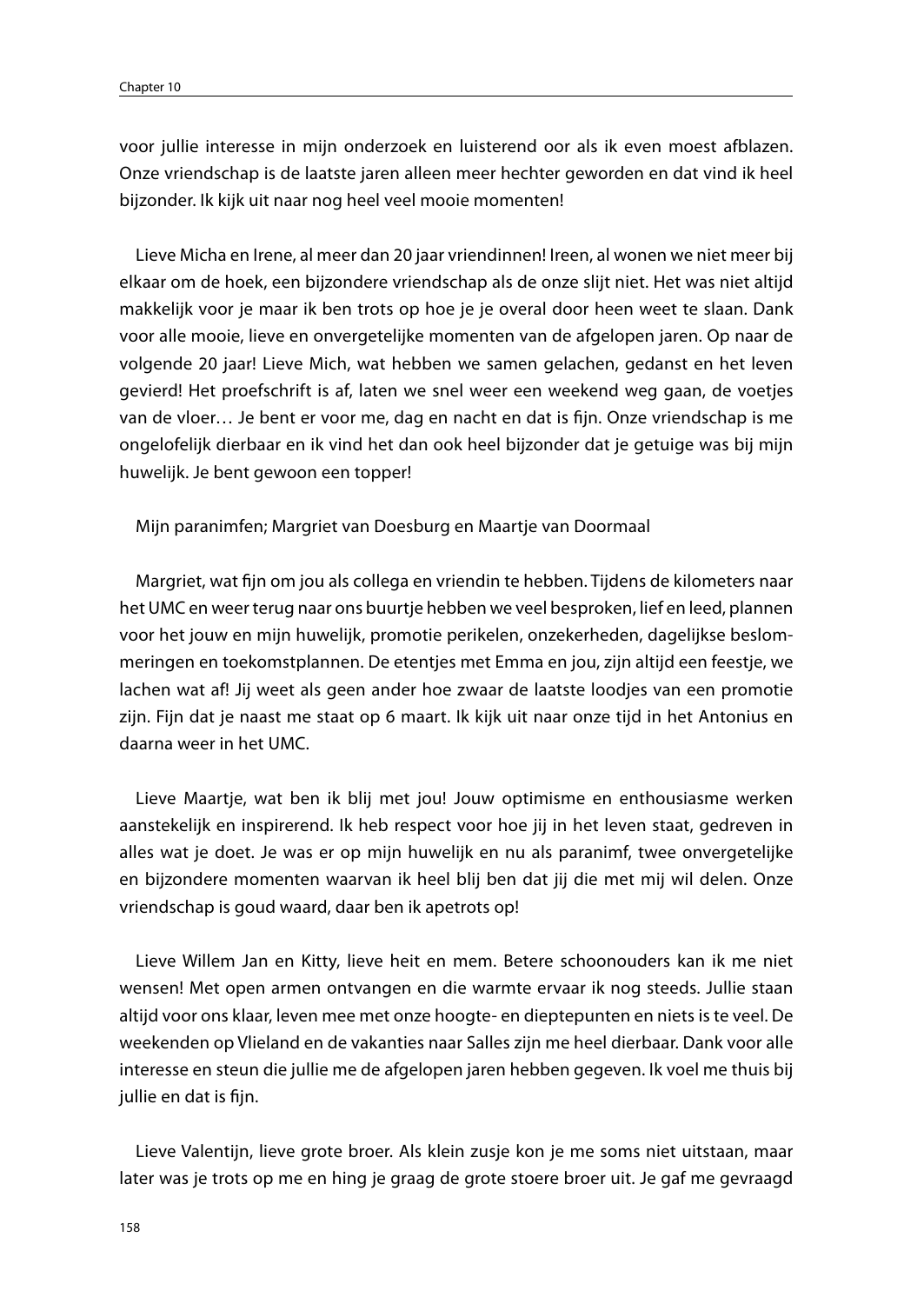en ongevraagd advies, in Groningen bespraken we lief en (klein) leed aan de bar en nu bellen we elkaar op voor advies of gewoon om even bij te kletsen. Fijn om zo'n grote broer te hebben, je bent heel belangrijk voor me. Lieve Kim (Dean) , wat fijn om zo'n lief en stralend schoonzusje te hebben.

Lieve pap en mam, zonder jullie stond ik hier niet. Jullie onvoorwaardelijke steun en liefde is ongelofelijk belangrijk voor me. Het heeft me gemaakt wie ik nu ben en heeft me gebracht waar ik nu sta. Altijd staan jullie voor me klaar, met raad en daad, in voor en tegenspoed. Ik ben trots op jullie. Dank voor alles.

Lieve, lieve Frederik. Wat fijn dat jij in mijn leven bent gekomen! Jouw optimisme, energie, doorzettingsvermogen en humor maken dat ik elke uitdaging met jou aan wil gaan. Samen lachen, dromen en het leven vieren. Met jou kan ik de hele wereld aan. Ik kijk uit naar al het moois wat ons te wachten staat, Je bent bijzonder, m'n maatje en grote liefde. Ik hou van je.